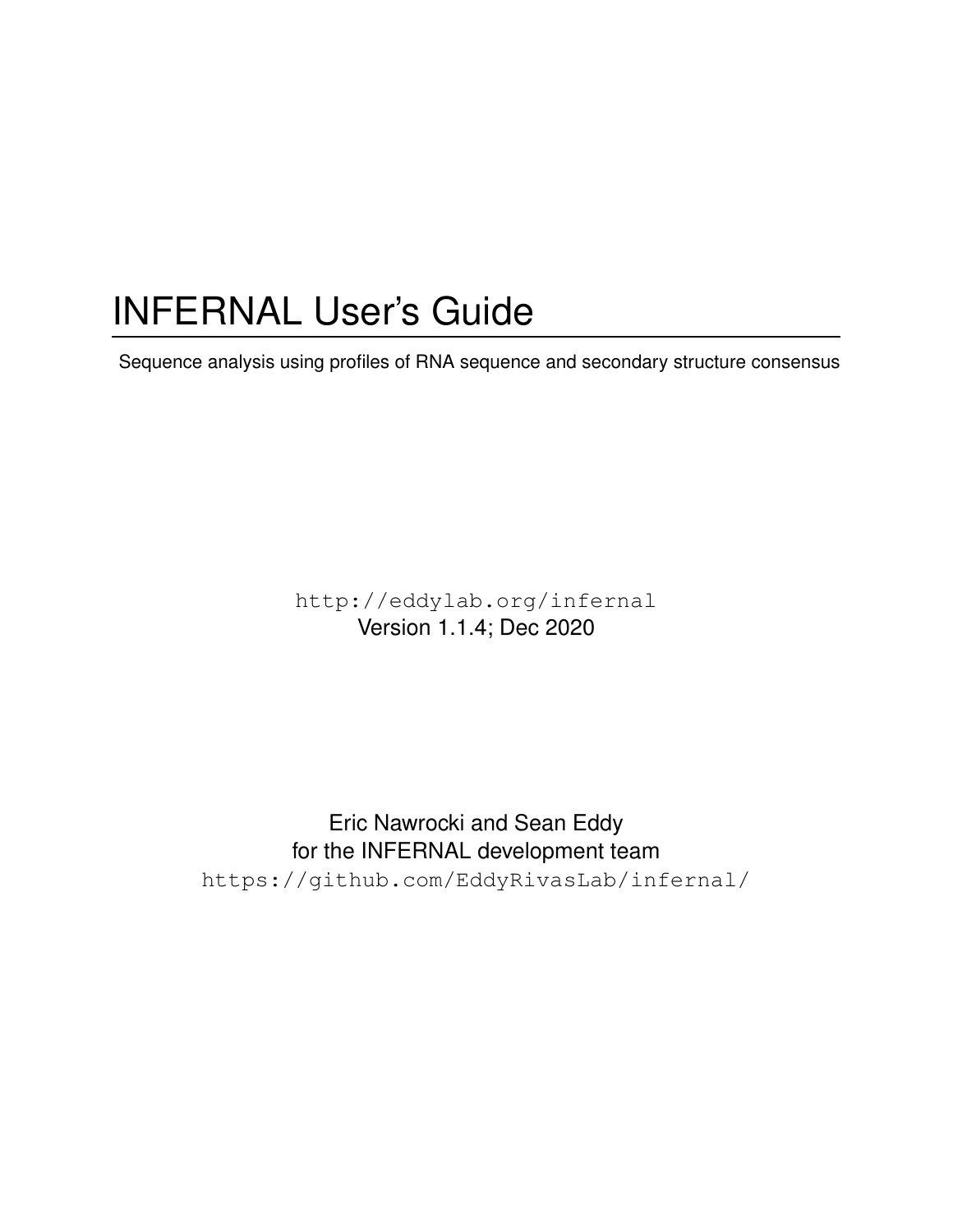Copyright (C) 2020 Howard Hughes Medical Institute.

Infernal and its documentation are freely distributed under the 3-Clause BSD open source license. For a copy of the license, see http://opensource.org/licenses/BSD-3-Clause.

Infernal development is supported by the Intramural Research Program of the National Library of Medicine at the US National Institutes of Health, and also by the National Human Genome Research Institute of the US National Institutes of Health under grant number R01HG009116. The content is solely the responsibility of the authors and does not necessarily represent the official views of the National Institutes of Health.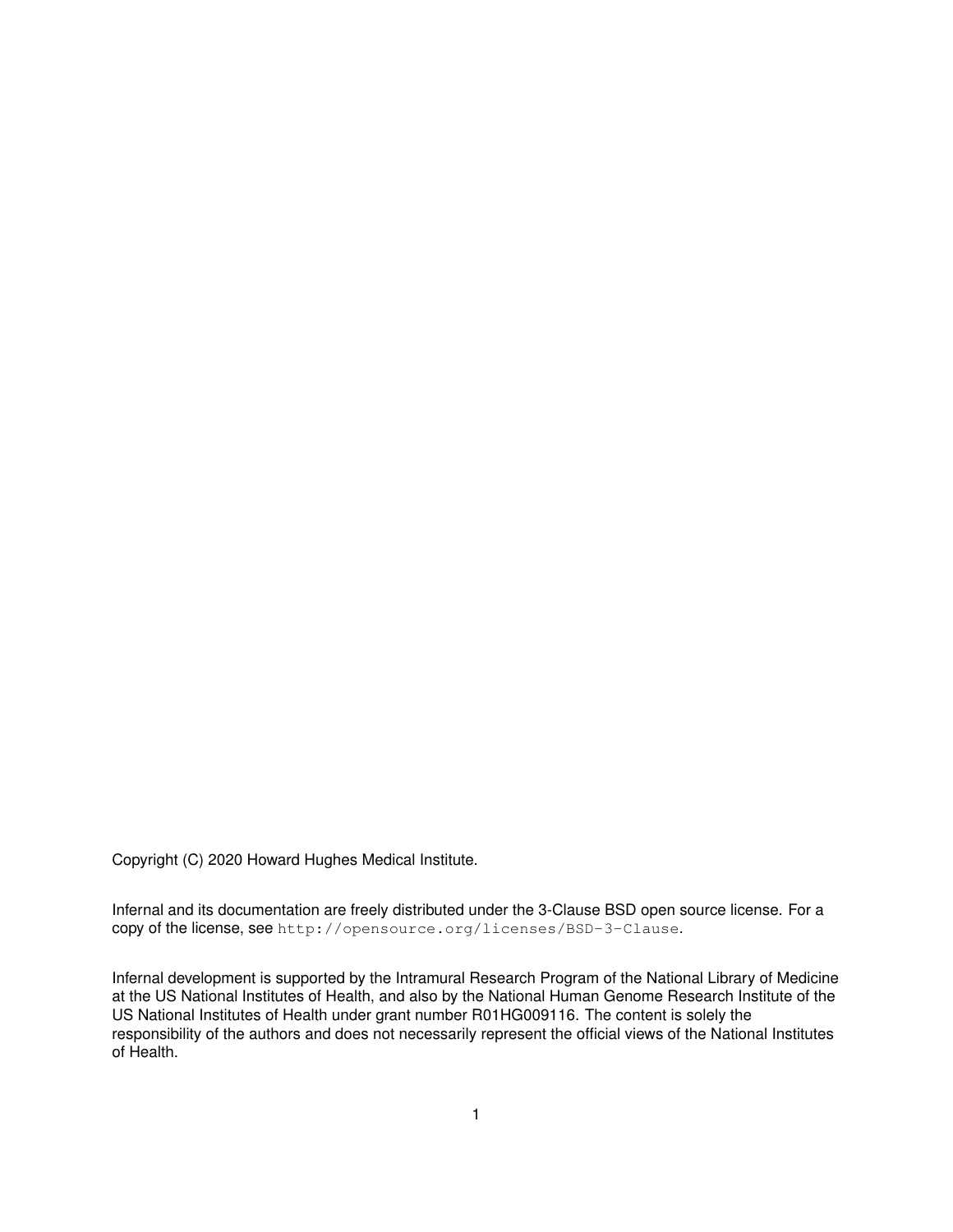# **Contents**

| 1              | <b>Introduction</b>                                                                                                                                                                                                                           | 6<br>6<br>6<br>7<br>7<br>8<br>8                                                              |
|----------------|-----------------------------------------------------------------------------------------------------------------------------------------------------------------------------------------------------------------------------------------------|----------------------------------------------------------------------------------------------|
| $\overline{2}$ | Installation<br>MPI parallelization for clusters is optional recognance and contained and contained and metal-<br>Why is the output of 'make' so clean? $\ldots \ldots \ldots \ldots \ldots \ldots \ldots \ldots \ldots \ldots \ldots \ldots$ | 10<br>10<br>10<br>11<br>11<br>12<br>12<br>12<br>12<br>13<br>13                               |
| 3              | <b>Tutorial</b><br>Searching a CM database with a query sequence<br>Searching a sequence database for RNAs with unknown or no secondary structure 32                                                                                          | 15<br>15<br>15<br>16<br>16<br>17<br>18<br>24<br>24<br>24<br>25<br>25<br>27<br>28<br>30<br>34 |
| 4              | Infernal 1.1's profile/sequence comparison pipeline                                                                                                                                                                                           | 37<br>38<br>39<br>40<br>40<br>41<br>41<br>42<br>42<br>43                                     |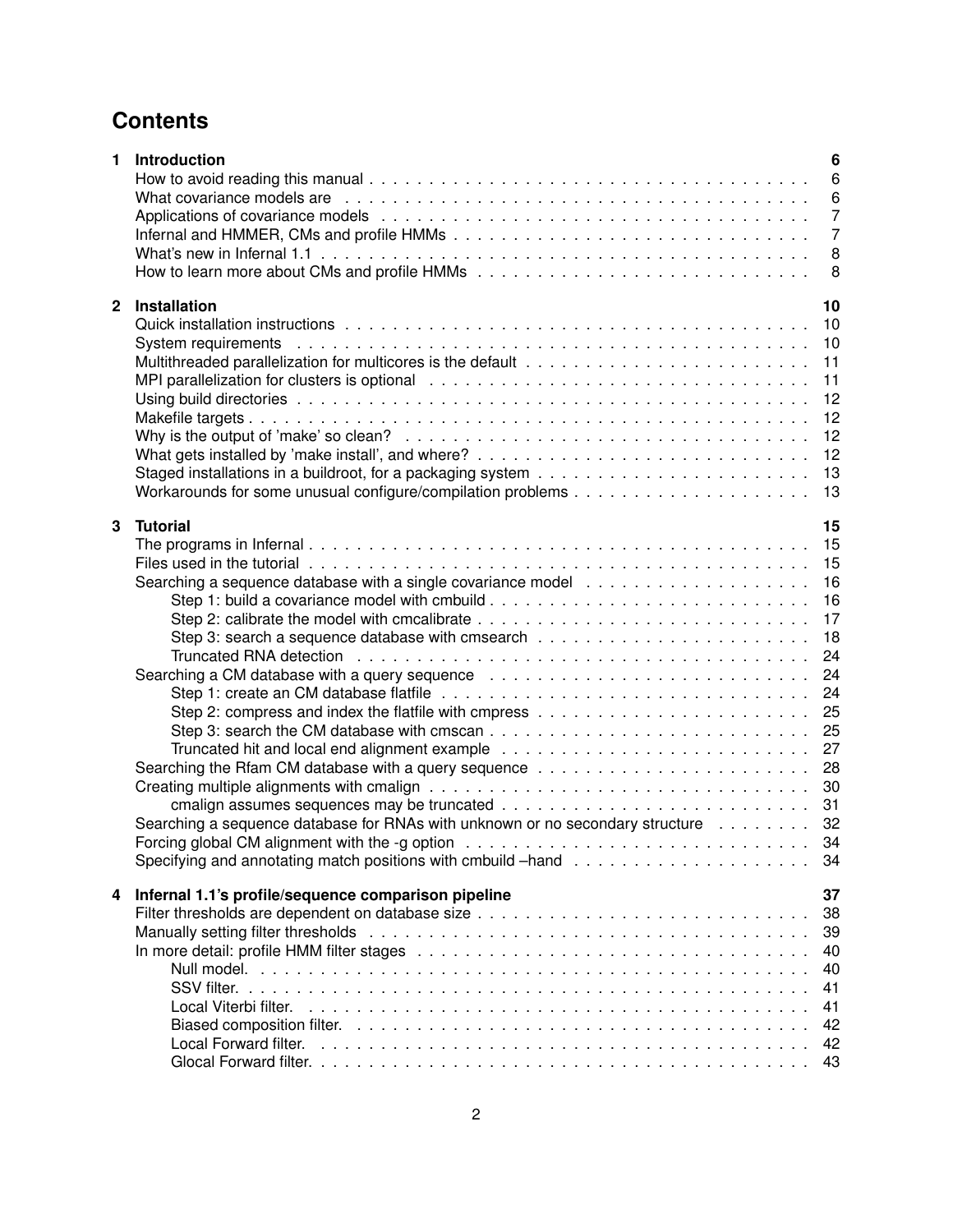|   | In more detail: CM stages of the pipeline $\ldots \ldots \ldots \ldots \ldots \ldots \ldots \ldots \ldots \ldots \ldots \ldots$                                                                                                      | 44<br>45<br>45 |
|---|--------------------------------------------------------------------------------------------------------------------------------------------------------------------------------------------------------------------------------------|----------------|
|   |                                                                                                                                                                                                                                      | 45             |
|   |                                                                                                                                                                                                                                      | 46             |
|   |                                                                                                                                                                                                                                      | 46             |
|   |                                                                                                                                                                                                                                      | 46             |
|   |                                                                                                                                                                                                                                      | 49             |
|   | Differences between the standard pipeline and the truncated variants $\dots \dots \dots \dots$                                                                                                                                       | 49             |
|   | Modifying how truncated hits are detected using command-line options                                                                                                                                                                 | 50             |
|   |                                                                                                                                                                                                                                      | 50             |
| 5 | Profile SCFG construction: the cmbuild program                                                                                                                                                                                       | 52             |
|   |                                                                                                                                                                                                                                      | 52             |
|   |                                                                                                                                                                                                                                      | 52             |
|   |                                                                                                                                                                                                                                      | 52             |
|   |                                                                                                                                                                                                                                      | 53             |
|   |                                                                                                                                                                                                                                      | 54             |
|   |                                                                                                                                                                                                                                      | 55             |
|   |                                                                                                                                                                                                                                      | 55             |
|   |                                                                                                                                                                                                                                      | 57             |
|   |                                                                                                                                                                                                                                      | 57             |
|   |                                                                                                                                                                                                                                      | 57             |
|   | Sequence weighting respectively and the set of the set of the set of the set of the set of the set of the set of the set of the set of the set of the set of the set of the set of the set of the set of the set of the set of       | 58             |
|   |                                                                                                                                                                                                                                      | 58             |
|   |                                                                                                                                                                                                                                      | 59             |
|   | Naming the model enterpreteration of the contract of the contract of the contract of the model of the contract of the model of the model of the model of the model of the model of the model of the model of the model of the        | 59             |
|   |                                                                                                                                                                                                                                      | 59             |
| 6 | <b>Tabular output formats</b>                                                                                                                                                                                                        | 60             |
|   |                                                                                                                                                                                                                                      | 60             |
|   |                                                                                                                                                                                                                                      | 60             |
|   |                                                                                                                                                                                                                                      | 61             |
| 7 | Some other topics                                                                                                                                                                                                                    | 63             |
|   |                                                                                                                                                                                                                                      |                |
|   |                                                                                                                                                                                                                                      |                |
|   | Input files <b>and the second contract of the contract of the second contract of the contract of the contract of the contract of the contract of the contract of the contract of the contract of the contract of the contract of</b> | 64             |
|   | Reading from a stdin pipe using - (dash) as a filename argument                                                                                                                                                                      | 64             |
|   |                                                                                                                                                                                                                                      | 66             |
| 8 | <b>Manual pages</b>                                                                                                                                                                                                                  | 66             |
|   |                                                                                                                                                                                                                                      | 66             |
|   |                                                                                                                                                                                                                                      | 66             |
|   |                                                                                                                                                                                                                                      | 67             |
|   |                                                                                                                                                                                                                                      | 67             |
|   |                                                                                                                                                                                                                                      | 68             |
|   |                                                                                                                                                                                                                                      | 69             |
|   |                                                                                                                                                                                                                                      | 69             |
|   | $cmbuid$ - construct covariance model(s) from structurally annotated $\ldots \ldots \ldots \ldots \ldots$                                                                                                                            | 71             |
|   | Synopsis<br>. In the contract of the contract of the contract of the contract of the contract of the contract of the contract of                                                                                                     | 71             |
|   |                                                                                                                                                                                                                                      |                |
|   |                                                                                                                                                                                                                                      |                |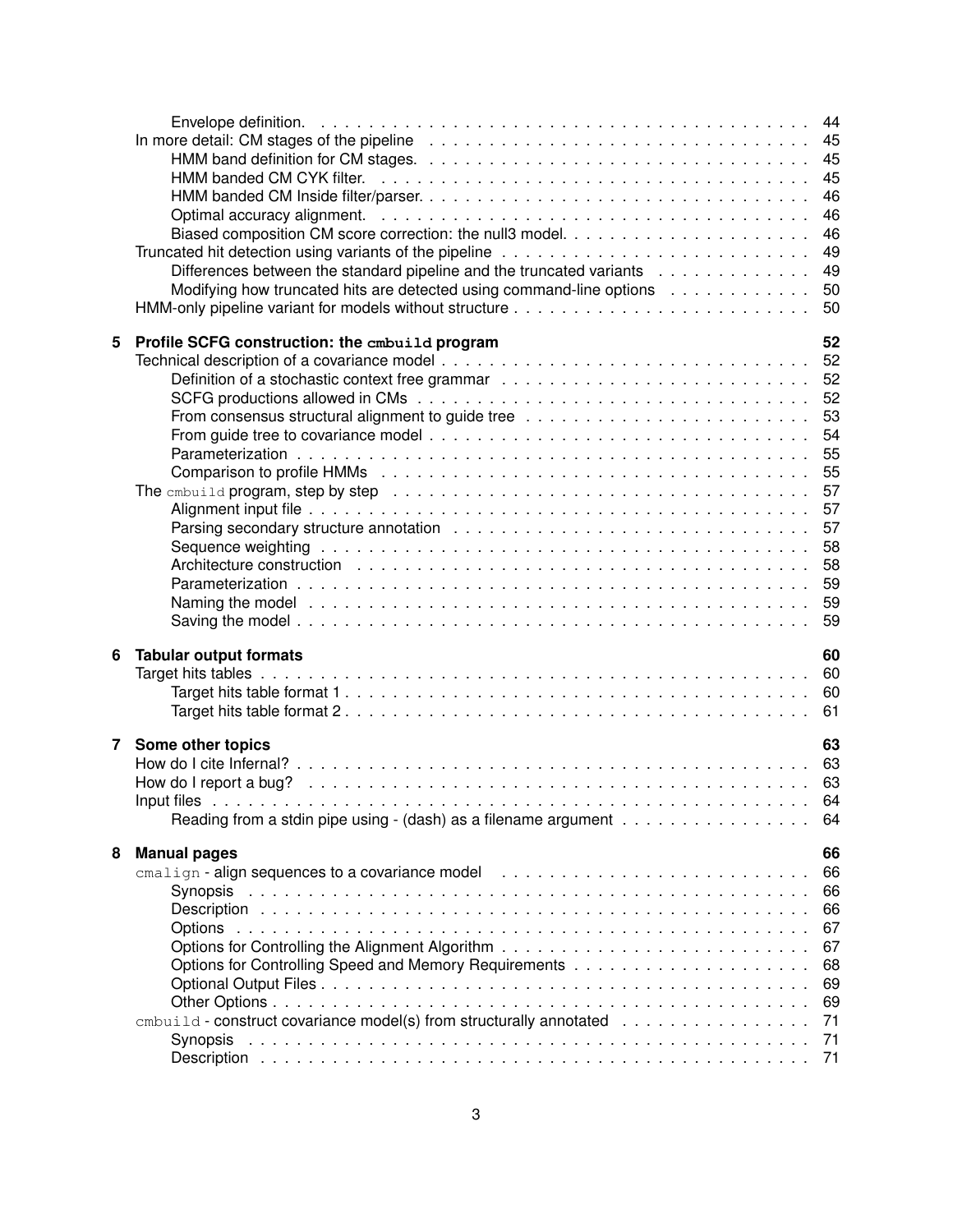|                                                                                                                |  | 71   |
|----------------------------------------------------------------------------------------------------------------|--|------|
|                                                                                                                |  | 72   |
|                                                                                                                |  | 72   |
|                                                                                                                |  | 72   |
| Options Controlling Effective Sequence Number (Albert Albert Albert Albert Albert Albert Albert Albert Albert  |  | 73   |
|                                                                                                                |  | 73   |
|                                                                                                                |  | 74   |
|                                                                                                                |  | 74   |
| cmcalibrate - fit exponential tails for covariance model E-value determination                                 |  | 75   |
|                                                                                                                |  | 75   |
|                                                                                                                |  | 75   |
|                                                                                                                |  |      |
|                                                                                                                |  | 75   |
|                                                                                                                |  | 75   |
|                                                                                                                |  | 76   |
|                                                                                                                |  | 76   |
|                                                                                                                |  | 76   |
|                                                                                                                |  | 78   |
|                                                                                                                |  | 78   |
|                                                                                                                |  | 78   |
|                                                                                                                |  | 78   |
|                                                                                                                |  | 79   |
|                                                                                                                |  | 79   |
|                                                                                                                |  | 79   |
|                                                                                                                |  | 79   |
|                                                                                                                |  | 80   |
|                                                                                                                |  | 80   |
|                                                                                                                |  | 81   |
|                                                                                                                |  | 81   |
|                                                                                                                |  | 81   |
|                                                                                                                |  | 81   |
|                                                                                                                |  | 82   |
|                                                                                                                |  | 82   |
|                                                                                                                |  | 82   |
|                                                                                                                |  | 82   |
|                                                                                                                |  |      |
|                                                                                                                |  | 83   |
|                                                                                                                |  | 83   |
|                                                                                                                |  | - 83 |
|                                                                                                                |  | 83   |
|                                                                                                                |  | 84   |
|                                                                                                                |  | 84   |
|                                                                                                                |  | 84   |
|                                                                                                                |  | 85   |
| Options Controlling the Acceleration Pipeline response to response the controlling the Acceleration Pipeline r |  | 85   |
|                                                                                                                |  | 87   |
| cmsearch - search covariance model(s) against a sequence database                                              |  | 89   |
| Synopsis                                                                                                       |  | 89   |
|                                                                                                                |  | 89   |
|                                                                                                                |  | 89   |
|                                                                                                                |  | 90   |
|                                                                                                                |  | 90   |
|                                                                                                                |  | 90   |
|                                                                                                                |  |      |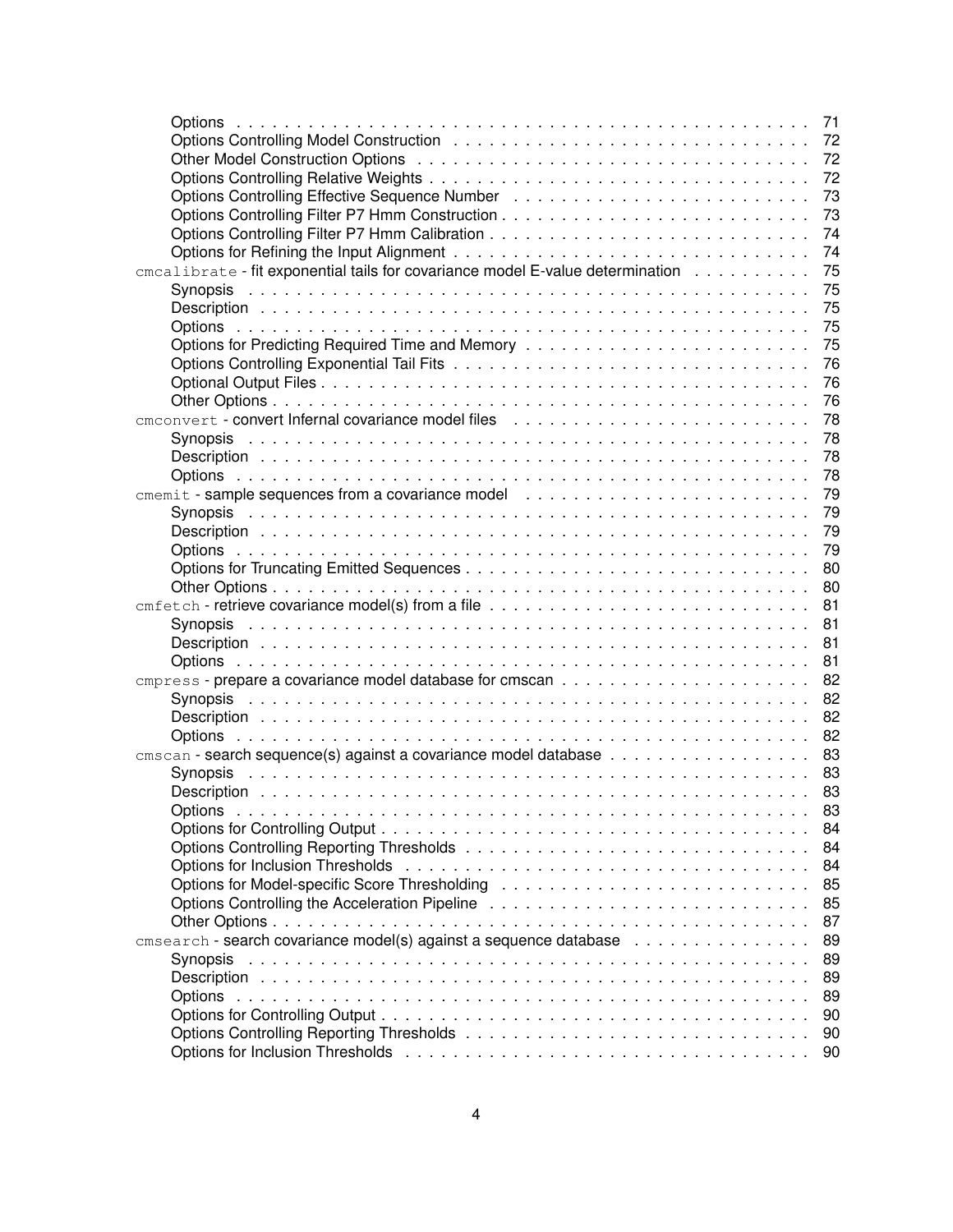| 9 | 97<br>File and output formats                                                                                 |  |
|---|---------------------------------------------------------------------------------------------------------------|--|
|   |                                                                                                               |  |
|   |                                                                                                               |  |
|   |                                                                                                               |  |
|   |                                                                                                               |  |
|   |                                                                                                               |  |
|   | HMM main model section et al., et al., et al., et al., et al., et al., et al., et al., et al., et al., et al. |  |
|   |                                                                                                               |  |
|   |                                                                                                               |  |
|   |                                                                                                               |  |
|   |                                                                                                               |  |
|   |                                                                                                               |  |
|   |                                                                                                               |  |
|   |                                                                                                               |  |
|   |                                                                                                               |  |
|   |                                                                                                               |  |
|   |                                                                                                               |  |
|   |                                                                                                               |  |
|   |                                                                                                               |  |
|   |                                                                                                               |  |
|   |                                                                                                               |  |
|   |                                                                                                               |  |
|   |                                                                                                               |  |

# **10 Acknowledgements 114**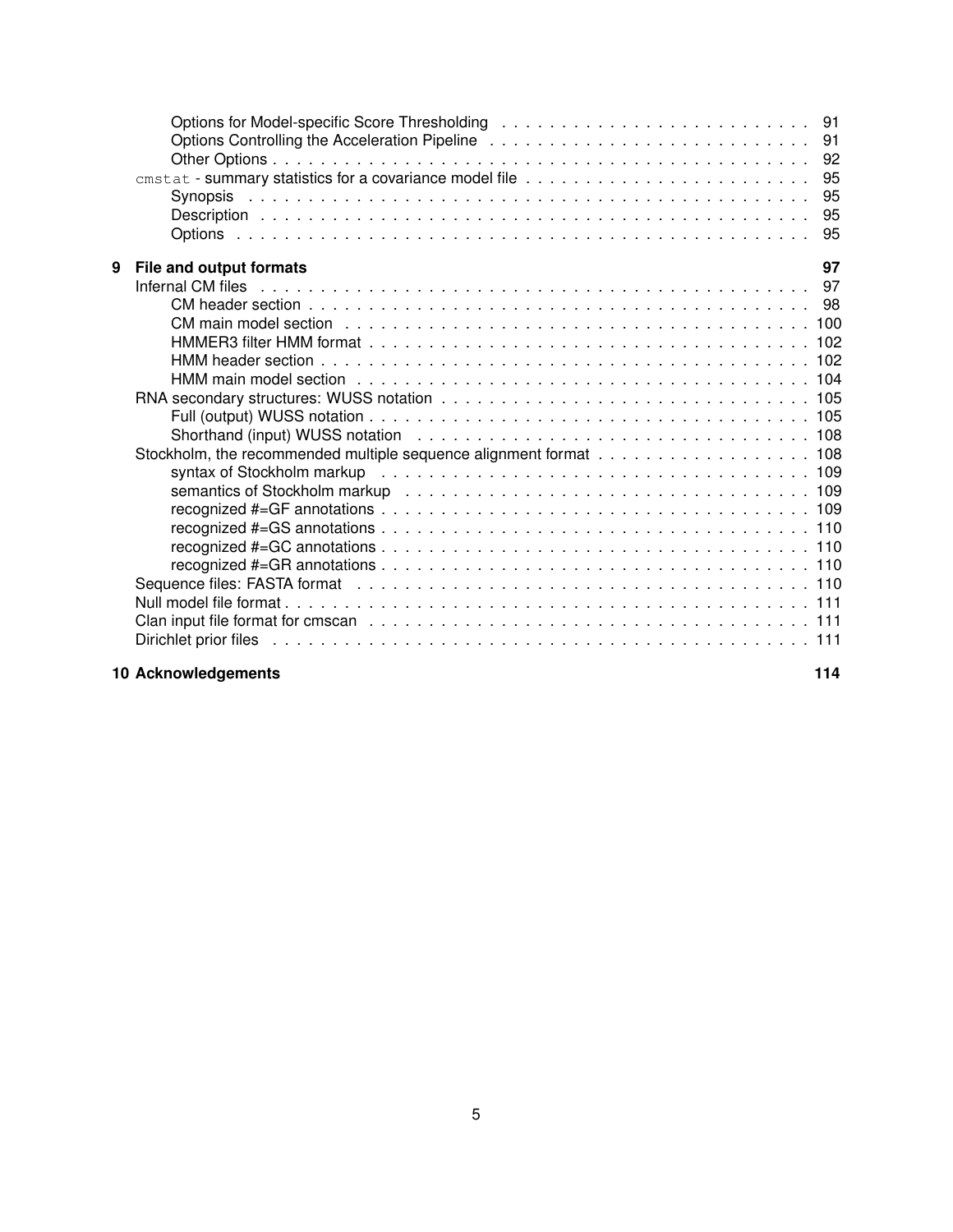# **1 Introduction**

Infernal is used to search sequence databases for homologs of structural RNA sequences, and to make sequence- and structure-based RNA sequence alignments. Infernal builds a *profile* from a structurally annotated multiple sequence alignment of an RNA family with a position-specific scoring system for substitutions, insertions, and deletions. Positions in the profile that are basepaired in the h consensus secondary structure of the alignment are modeled as dependent on one another, allowing Infernal's scoring system to consider the secondary structure, in addition to the primary sequence, of the family being modeled. Infernal profiles are probabilistic models called "covariance models", a specialized type of stochastic context-free grammar (SCFG) (Lari and Young, 1990).

Compared to other alignment and database search tools based only on sequence comparison, Infernal aims to be significantly more accurate and more able to detect remote homologs because it models sequence and structure. But modeling structure comes at a high computational cost, and the slow speed of CM homology searches has been a serious limitation of previous versions. With version 1.1, typical homology searches are now about 100x faster, thanks to the incorporation of accelerated HMM methods from the HMMER3 software package (http://hmmer.org), making Infernal a much more practical tool for RNA sequence analysis.

# **How to avoid reading this manual**

If you're like most people, you don't enjoy reading documentation. You're probably thinking: 114 pages of documentation, you must be joking! I just want to know that the software compiles, runs, and gives apparently useful results, before I read some 114 exhausting pages of someone's documentation. For cynics that have seen one too many software packages that don't work:

- Follow the quick installation instructions on page 10. An automated test suite is included, so you will know immediately if something went wrong.<sup>1</sup>
- Go to the tutorial section on page 15, which walks you through some examples of using Infernal on real data.

Everything else, you can come back and read later.

# **What covariance models are**

Covariance models (CMs) are statistical models of structurally annotated RNA multiple sequence alignments, or even of single sequences and structures. CMs are a specific formulation of profile stochastic context-free grammars (profile SCFG), which were introduced independently by Yasu Sakakibara in David Haussler's group (Sakakibara et al., 1994) and by Sean Eddy and Richard Durbin (Eddy and Durbin, 1994). CMs are closely related to profile hidden Markov models (profile HMMs) commonly used for protein sequence analysis, but are more complex. CMs and profile HMMs both capture position-specific information about how conserved each column of the alignment is, and which residues are likely. However, in a profile HMM each position of the profile is treated independently, while in a CM basepaired positions are dependent on one another. The dependency between paired positions in a CM enables the profile to model *covariation* at these positions, which often occurs between basepaired columns of structural RNA alignments. For many of these basepairs, it is not the specific nucleotides that make up the pair that is conserved by evolution, but rather that the pair maintain Watson-Crick basepairing. The added signal from covariation can be significant when using CMs for homology searches in large databases. Section 5 of this guide explains how a CM is constructed from a structurally annotated alignment using a toy example.

CMs do have important limitations though. For example, a CM can only model what is called a "wellnested" set of basepairs. Formally, in a well-nested set of basepairs there are no two basepairs between

<sup>1</sup>Nothing should go wrong.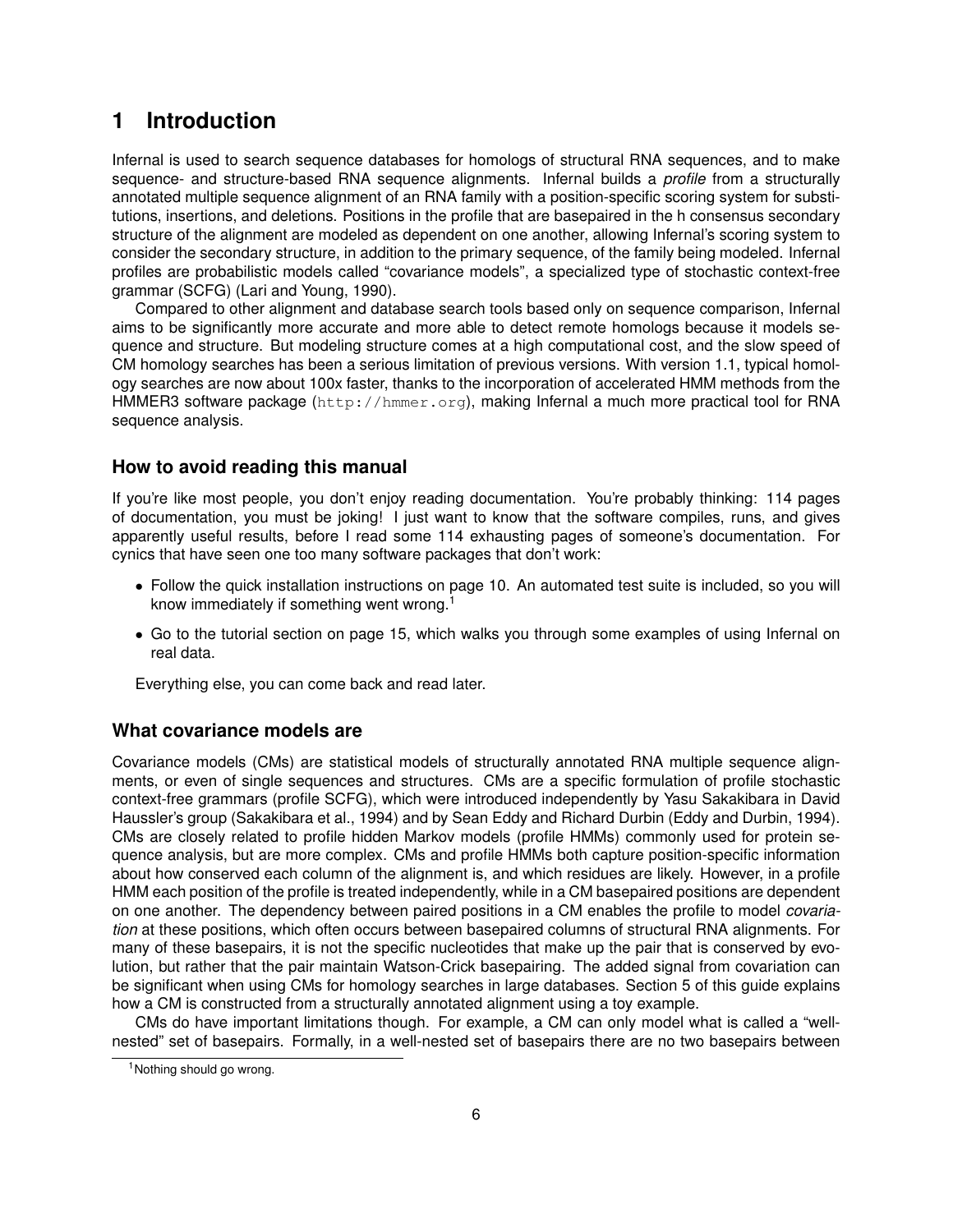positions  $i : j$  and  $k : l$  such that  $i < k < j < l$ . CMs cannot model pseudoknots in RNA secondary structures. Additionally, a CM only models a single consensus structure for the family it models.

# **Applications of covariance models**

Infernal can be useful if you're intereseted in a particular RNA family. Imagine that you've carefully collected and aligned a set of homologs and have a predicted (or known) secondary structure for the family. Homology searches with BLAST using single sequences from your set of homologs may not reveal any additional homologs in sequence databases. You can build a CM from your alignment and redo your search using Infernal (this time only a single search) and you may find new homologs thanks to the added power of the profile-based sequence and structure scoring system of CMs. The Rfam database (Gardner et al., 2011) essentially does just this, but on a much larger scale. The Rfam curators maintain about 2000 RNA families, each represented by a multiple sequence alignment (called a *seed* alignment) and a CM built from that alignment. Each Rfam release involves a search through a large EMBL-based nucleotide sequence database with each of the CMs which identifies putative structural RNAs in the database. The annotations of these RNAs, as well as the CMs and seed alignments are freely available.

Automated genome annotation of structural RNAs can be performed with Infernal and a collection of CMs from Rfam, by searching through the genome of interest with each CM and collecting information on high-scoring hits. Previous versions of Infernal were too slow to be incorporated into many genome annotation pipelines, but we're hoping the improved speed of version 1.1 changes this.

Another application is the automated construction and maintenance of large sequence- and structurebased multiple alignment databases. For example, the Ribosomal Database Project uses CMs of 16S small subunit ribosomal RNA (16S SSU rRNA) to maintain alignments of millions of 16S sequences (Cole et al., 2009). The CMs (one archaeal 16S and one bacterial 16S model) were built from training alignments of only a few hundred representative sequences. The manageable size of the training alignments means that they can be manually curated prior to building the model. Rfam is another example of this application too because Rfam creates and makes available multiple alignments (called *full* alignments) of all of the hits from the database its curators believe to be real RNA homologs.

Infernal can also be used to determine what types of RNAs exist in a particular sequence dataset. Suppose you're performing a metagenomics analysis and have collected sequences from an exotic environmental sample. You can download all the CMs from Rfam and use Infernal to search through all your sequences for high-scoring hits to the models. The types of structural RNAs identified in your sample can be informative as to what types of organisms are in your sample, and what types of biological processes they're carrying out. Version 1.1 includes a new program called cmscan which is designed for just this type of analysis.

# **Infernal and HMMER, CMs and profile HMMs**

Infernal is closely related to HMMER. In fact, HMMER is used as a library within the Infernal codebase. This allows Infernal to use the highly optimized profile HMM dynamic programming implementations in HMMER to greatly accelerate its homology searches. Also, the design and organization of the Infernal programs (e.g. cmbuild, cmsearch, cmalign) follows that in HMMER (hmmbuild, hmmsearch, hmmalign). And there are many functions in Infernal that are based on analogous ones in HMMER. The formatting of output is often very similar between these two software packages, and the user guide's are even organized and written in a similar (and, in some places, identical) way.

This is, of course, on purpose. Since both packages are developed in the same lab, consistency simplifies the development and maintenance of the code, but we also do it to make the software (hopefully) easier to use (someone familiar with using HMMER should be able to pick up and use Infernal very easily, and vice versa). However, Infernal development tends to lag behind HMMER development as new ideas and algorithms are applied to the protein or DNA world with profile HMMs, and then later extended to CMs for use on RNAs.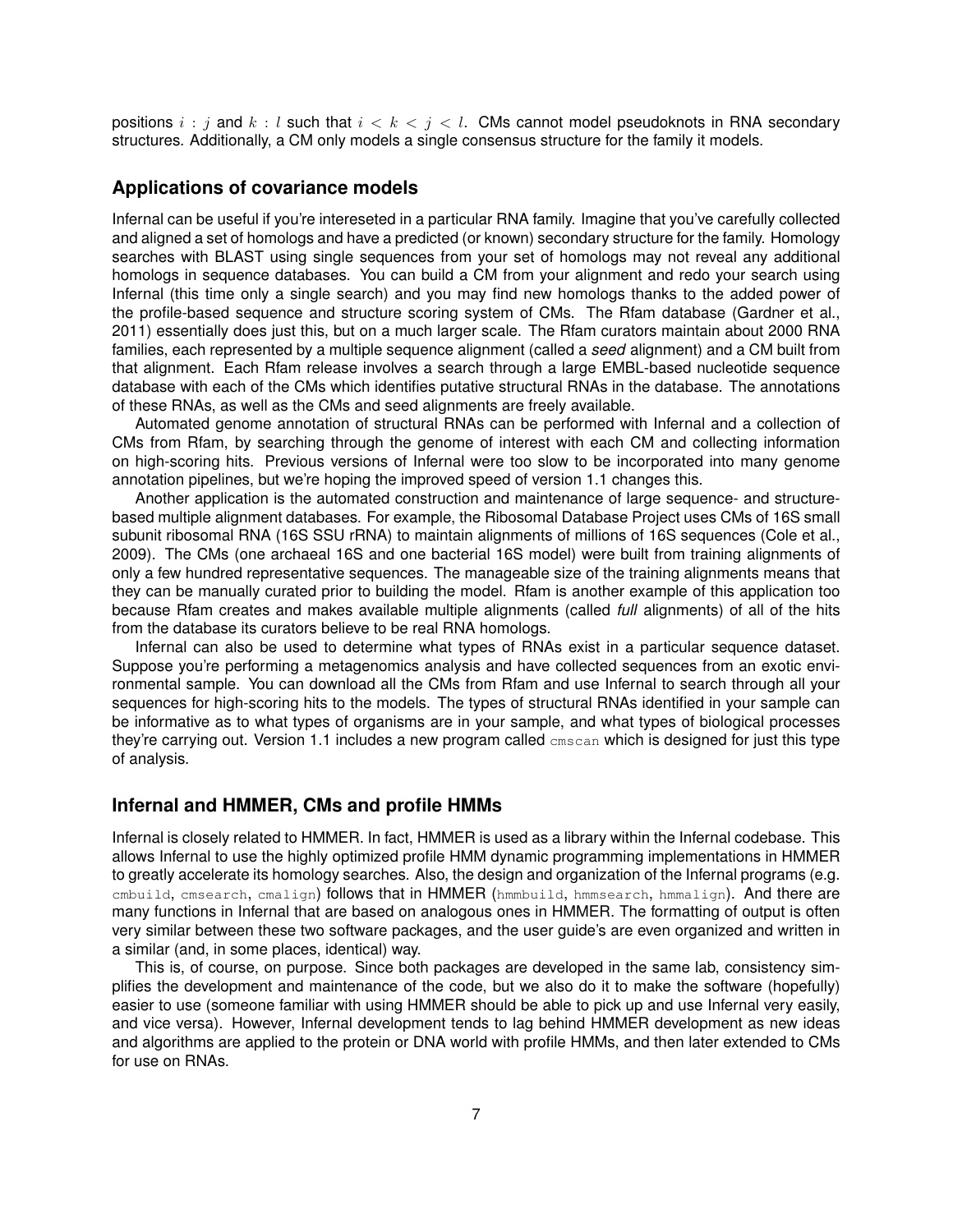This consistency is possible because profile HMMs and covariance models are related models with related applications. Profile HMMs are profiles of the conserved sequence of a protein or DNA family and CMs are profiles of the conserved sequence *and* well-nested secondary structure of a structural RNA family. Applications of profile HMMs include annotating protein sequences in proteomes or protein sequence database and creating multiple alignments of protein domain families. And similarly applications of CMs include annotating structural RNAs in genomes or nucleotide sequence databases and creating sequenceand structure-based multiple alignments of RNA. The crucial difference is that CMs are able to model dependencies between a set of well-nested (non-pseudoknotted) basepaired positions in a structural RNA family. The statistical signal inherent in these dependencies is often significant enough to make modeling the family with a CM a noticeably more powerful approach than modeling the family with a profile HMM.

## **What's new in Infernal 1.1**

The most important difference between version 1.1 and the previous version (1.0.2) is the improved search speed that results from a new filter pipeline. The pipeline is explained more in section 4. Another important change is the introduction of the cmscan program, for users who want to know what structural RNAs are present in a collection of sequences, such as a metagenomics dataset<sup>2</sup>. Another new feature of version 1.1 is better handling of truncated RNAs, for which part of one or both ends of the RNA is missing due to a premature end of the sequence (Kolbe and Eddy, 2009). These types of fragmentary sequences are common in whole genome shotgun sequencing datasets. While previous versions of Infernal were prone to misalignment of these sequences, version 1.1 includes implementations of CM search and alignment algorithms specialized for truncated sequences (Kolbe and Eddy, 2009) in emsearch, emscan and emalign.

Model parameterization has changed in several minor ways. Mixture Dirichlet priors for emissions and single component Dirichlet priors for transitions have been reestimated using larger and more diverse datasets than the ones the previous priors were derived from (discussed in (Nawrocki and Eddy, 2007)). Also, the definition of match and insert columns, previously determined by a simple majority rule using absolute counts (columns in which  $\geq 50\%$  of columns include residues were match, all others were insert), now use *weighted* counts (and same >= 50% rule) after a sequence weighting algorithm is applied. And inserts before the first and after the final match position of alignments are now ignored by the CM construction procedure and thus no longer contribute to parameterizing the transition probabilities of the model (specifically, the ROOTLIL and ROOTLIR states). These changes mean that for a given input alignment a model built with version 1.1 may have different numbers of states and nodes, and will have (usually) slightly different parameters, than a model built from the same alignment with version 1.0.2. Finally, the important <code>cmbuild</code> <code>command</code> line options --rf and --gapthresh <code>have</code> been renamed to --hand <code>and --symfrac $^3.$ </code>

The formatting of cmsearch output has also changed. It mirrors the output format of the hmmsearch program from HMMER3, for examples see the tutorial section of this guide. Another change is that the most compute-intensive programs in Infernal 1.1 (cmcalibrate, cmsearch, cmscan and cmalign) support multicore parallelization using threads.

#### **How to learn more about CMs and profile HMMs**

Section 5 of this guide may be a good place to start. That section walks through an example of how a CM is constructed from a structurally annotated multiple sequence alignment. The tutorial section is also recommended for all users.

As for other available publications: two papers published in 1994 introduced profile SCFGs in computational biology (Sakakibara et al., 1994; Eddy and Durbin, 1994), and our lab has published several papers (Eddy, 2002; Klein and Eddy, 2003; Nawrocki and Eddy, 2007; Nawrocki et al., 2009; Kolbe and Eddy, 2009, 2011), book chapters (Eddy, 2006; **?**), and a few doctoral theses (Klein, 2003; Nawrocki, 2009;

<sup>2</sup>cmscan is similar to cmsearch but is more convenient for some applications. One difference between the two programs is that results from cmscan are organized per-sequence instead of per-model.

<sup>&</sup>lt;sup>3</sup>To reproduce the behavior obtained in previous versions with  $-\text{qapthresh}$  <x> use  $-\text{symfrac}$  <  $\langle 1-x\rangle$ .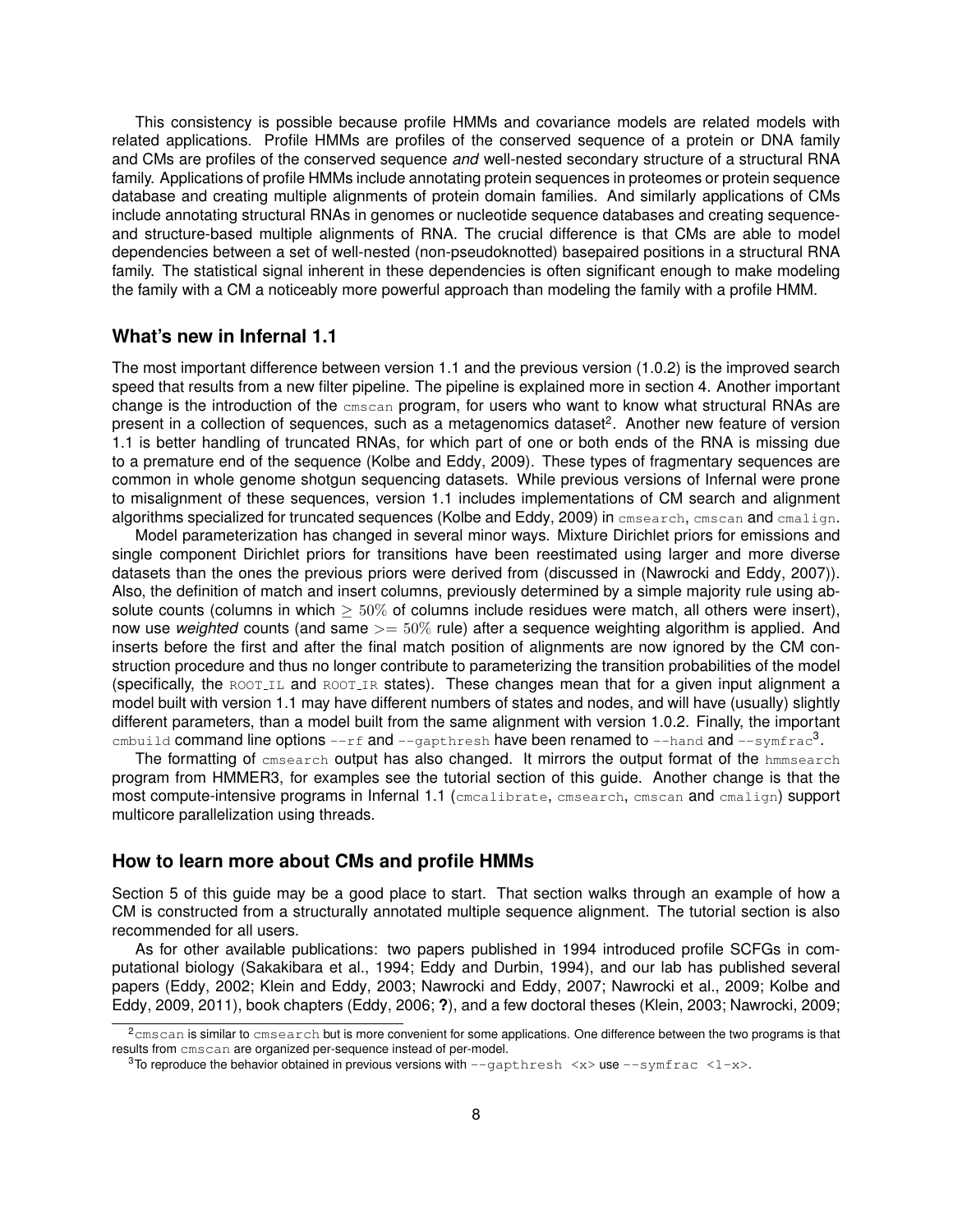Kolbe, 2010) related to CMs<sup>4</sup>. The book *Biological Sequence Analysis: Probabilistic Models of Proteins and Nucleic Acids* (Durbin et al., 1998) has several chapters devoted to HMMs and CMs. Profile HMM filtering for CMs was introduced by Weinberg and Ruzzo (Weinberg and Ruzzo, 2004a,b, 2006). There are two papers from our lab on HMMER3 profile HMMs that are directly related to Infernal's accelerated filter pipeline (Eddy, 2008, 2011).

Since CMs are closely related to, but more complex than, profile HMMs, readers seeking to understand CMs who are unfamiliar with profile HMMs may want to start there. Reviews of the profile HMM literature have been written by our lab (Eddy, 1996, 1998) and by Anders Krogh (Krogh, 1998). And to learn more about HMMs from the perspective of the speech recognition community, an excellent tutorial introduction has been written by Rabiner (Rabiner, 1989). For details on how profile HMMs and probabilistic models are used in computational biology, see the pioneering 1994 paper from Krogh et al. (Krogh et al., 1994) and again the *Biological Sequence Analysis* book (Durbin et al., 1998).

Finally, Sean Eddy writes about HMMER, Infernal and other lab projects in his blog **Cryptogenomicon** http://cryptogenomicon.org/).

. *How do I cite Infernal? The Infernal 1.1 paper (Infernal 1.1: 100-fold faster RNA homology searches, EP Nawrocki and SR Eddy. Bioinformatics, 29:2933-2935, 2013.) is the most appropriate paper to cite. If youre* writing for an enlightened (url-friendly) journal, you may want to cite the webpage http://eddylab.org/ infernal/ *because it is kept up-to-date.*

<sup>4</sup>Eddy lab publications are available from http://eddylab.org/publications.html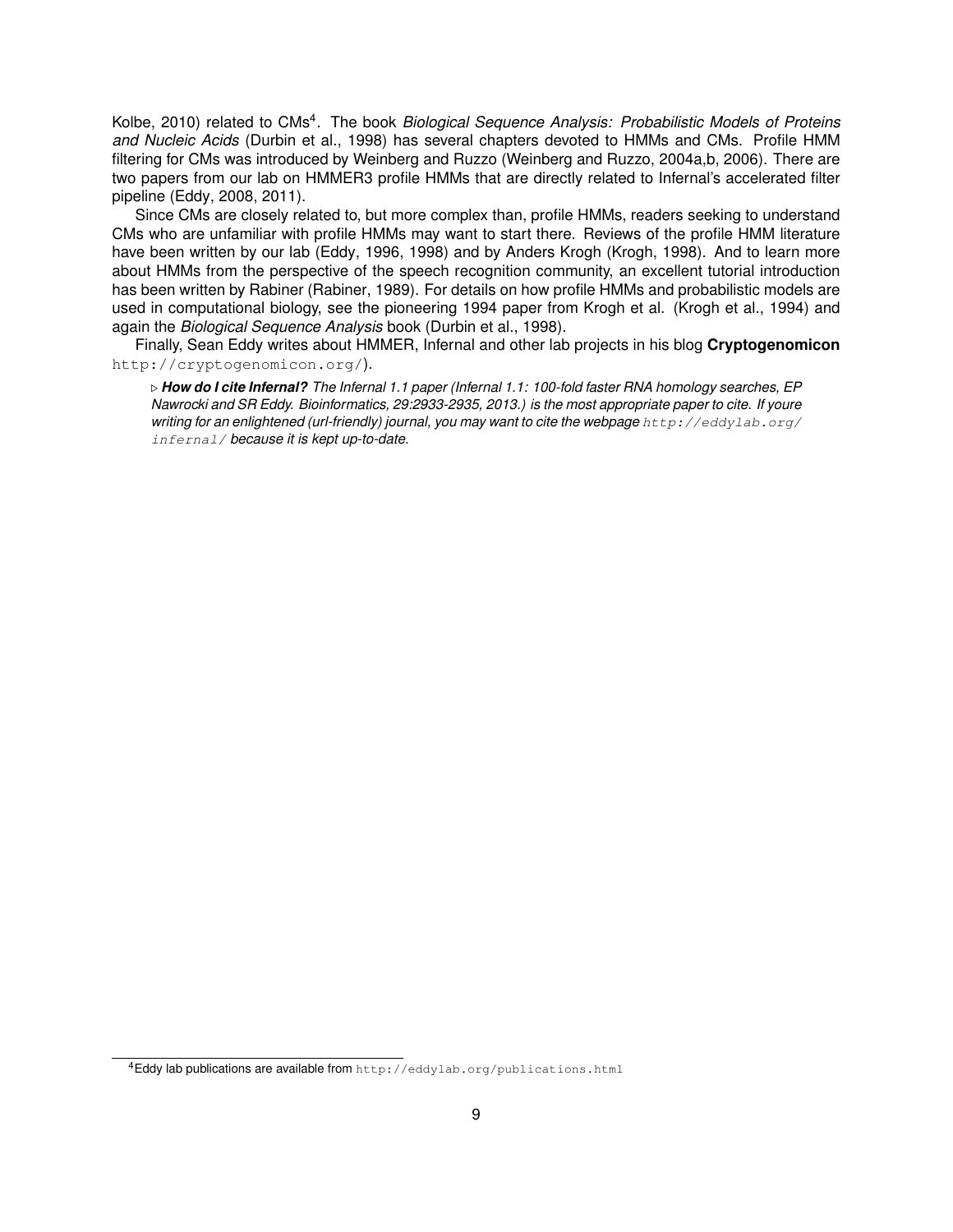# **2 Installation**

# **Quick installation instructions**

Download infernal-1.1.4.tar.gz from http://eddylab.org/infernal/, or directly from eddylab.org/infernal/infernal-1.1.4.tar.gz; unpack it, configure, and make:

**> wget eddylab.org/infernal/infernal-1.1.4.tar.gz**

**> tar xf infernal-1.1.4.tar.gz**

- **> cd infernal-1.1.4**
- **> ./configure**

**> make**

To compile and run a test suite to make sure all is well, you can optionally do:

**> make check**

All these tests should pass.

You don't have to install Infernal programs to run them. The newly compiled binaries are now in the  $src$ directory. You can run them from there. To install the programs and man pages somewhere on your system, do:

#### **> make install**

By default, programs are installed in /usr/local/bin and man pages in /usr/local/share/man/man1/. You can change the /usr/local prefix to any directory you want using the ./configure --prefix option, as in ./configure --prefix /the/directory/you/want.

Optionally, you can install the Easel library package as well, including its various "miniapplications", in addition to its library and header files. We don't do this by default, in case you already have a copy of Easel separately installed:

**> cd easel; make install**

That's it. You can keep reading if you want to know more about customizing a Infernal installation, or you can skip ahead to the next chapter, the tutorial.

# **System requirements**

**Operating system:** Infernal is designed to run on POSIX-compatible platforms, including UNIX, Linux and MacOS/X. The POSIX standard essentially includes all operating systems except Microsoft Windows. We have tested most extensively on Linux and on MacOS/X, because these are the machines we develop on.

**Processor:** Infernal depends on vector parallelization methods that are supported on most modern processors. Infernal requires either an x86-compatible (IA32, IA64, or Intel64) processor that supports the SSE2 vector instruction set, or a PowerPC processor that supports the Altivec/VMX instruction set. SSE2 is supported on Intel processors from Pentium 4 on, and AMD processors from K8 (Athlon 64) on; we believe this includes almost all Intel processors since 2000 and AMD processors since 2003. Altivec/VMX is supported on Motorola G4, IBM G5, and IBM PowerPC processors starting with the Power6, which we believe includes almost all PowerPC-based desktop systems since 1999 and servers since 2007.

If your platform does not support one of these vector instruction sets, you won't be able to install and run Infernal 1.1 on it.

We do aim to be portable to all modern processors. The acceleration algorithms are designed to be portable despite their use of specialized SIMD vector instructions. We hope to add support for the Sun SPARC VIS instruction set, for example. We believe that the code will be able to take advantage of GP-GPUs and FPGAs in the future.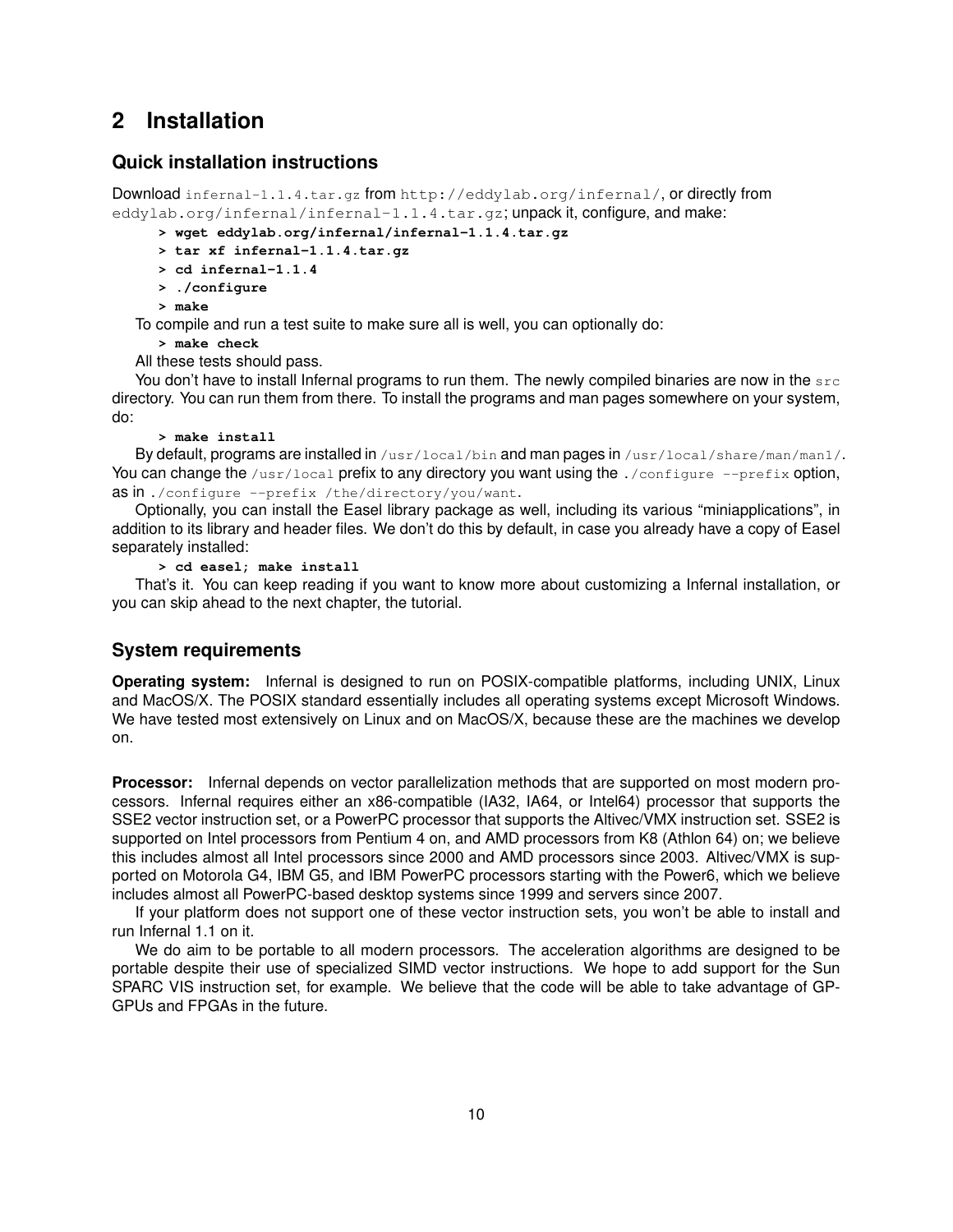**Compiler:** The source code is C conforming to POSIX and ANSI C99 standards. It should compile with any ANSI C99 compliant compiler, including the GNU C compiler  $qcc$ . We test the code using both the  $qcc$ and icc compilers.

**Libraries and other installation requirements:** Infernal includes two software libraries, HMMER and Easel, which it will automatically compile during its installation process. By default, Infernal does not require any additional libraries to be installed by you, other than standard ANSI C99 libraries that should already be present on a system that can compile C code. Bundling HMMER and Easel instead of making them separate installation requirements is a deliberate design decision to simplify the installation process.<sup>1</sup>

Configuration and compilation use several UNIX utilities. Although these utilities are available on all UNIX/Linux/MacOS systems, old versions may not support all the features the ./configure script and Makefiles are hoping to find. We aim to build on anything, even old Ebay'ed junk, but if you have an old system, you may want to hedge your bets and install up-to-date versions of GNU tools such as GNU make and GNU grep.

# **Multithreaded parallelization for multicores is the default**

The main workhorse Infernal programs cmalign, cmcalibrate, cmsearch and cmscan support multicore parallelization using POSIX threads. By default, the configure script will identify whether your platform supports POSIX threads (almost all platforms do), and will automatically compile in multithreading support.

If you want to disable multithreading at compile time, recompile from source after giving the  $-\text{distance}$ flag to ./configure.

By default, our multithreaded programs will use all available cores on your machine. You can control the number of cores each Infernal process will use for computation with the  $-\text{cpu} \ll \text{sym}$  command line option or the INFERNAL NCPU environment variable. Even with a single processing thread  $(-\text{cpu } 1)$ , INFERNAL will devote a second execution thread to database input, resulting in speedup over serial execution.

If you specify  $-\text{cpu}$  0, the program will run in serial-only mode, with no threads. This might be useful if you suspect something is awry with the threaded parallel implementation.

# **MPI parallelization for clusters is optional**

The cmalign, cmcalibrate, cmsearch and cmscan programs also support MPI (Message Passing Interface) parallelization on clusters. To use MPI, you first need to have an MPI library installed, such as Open-MPI (www.open-mpi.org).

MPI support is not enabled by default, and it is not compiled into the precompiled binaries that we supply with Infernal. To enable MPI support at compile time, give the --enable-mpi option to the ./configure command.

To use MPI parallelization, each program that has an MPI-parallel mode has an  $\text{-mpi}$  command line option. This option activates a master/worker parallelization mode. (Without the  $\text{-mpi}$  option, if you run a program under mpirun on N nodes, you'll be running N independent duplicate commands, not a single MPI-enabled command. Don't do that.)

The MPI implementation for cmcalibrate scales well up to 161 processors.<sup>2</sup> cmalign scales pretty well up to a couple hundred processors. **cmsearch** scales all right, but the scaling performance will vary on

<sup>&</sup>lt;sup>1</sup>If you install standalone HMMER (which also bundles Easel), this may become an annoyance; you'll have multiple instantiations of HMMER and Easel lying around. Unfortunately this is necessary as Infernal requires the specific versions of HMMER and Easel bundled within it. Also, the Easel API is not yet stable enough to decouple it from the applications that use it.

 ${}^{2}$ By default, cmcalibrate searches 160 random sequences of length 10 Kb (1.6 total Mb), so there's no reason to use more than 160 workers plus 1 master - unless you use the  $-L < x >$  option to increase the total Mb searched (see the cmcalibrate man page for more information).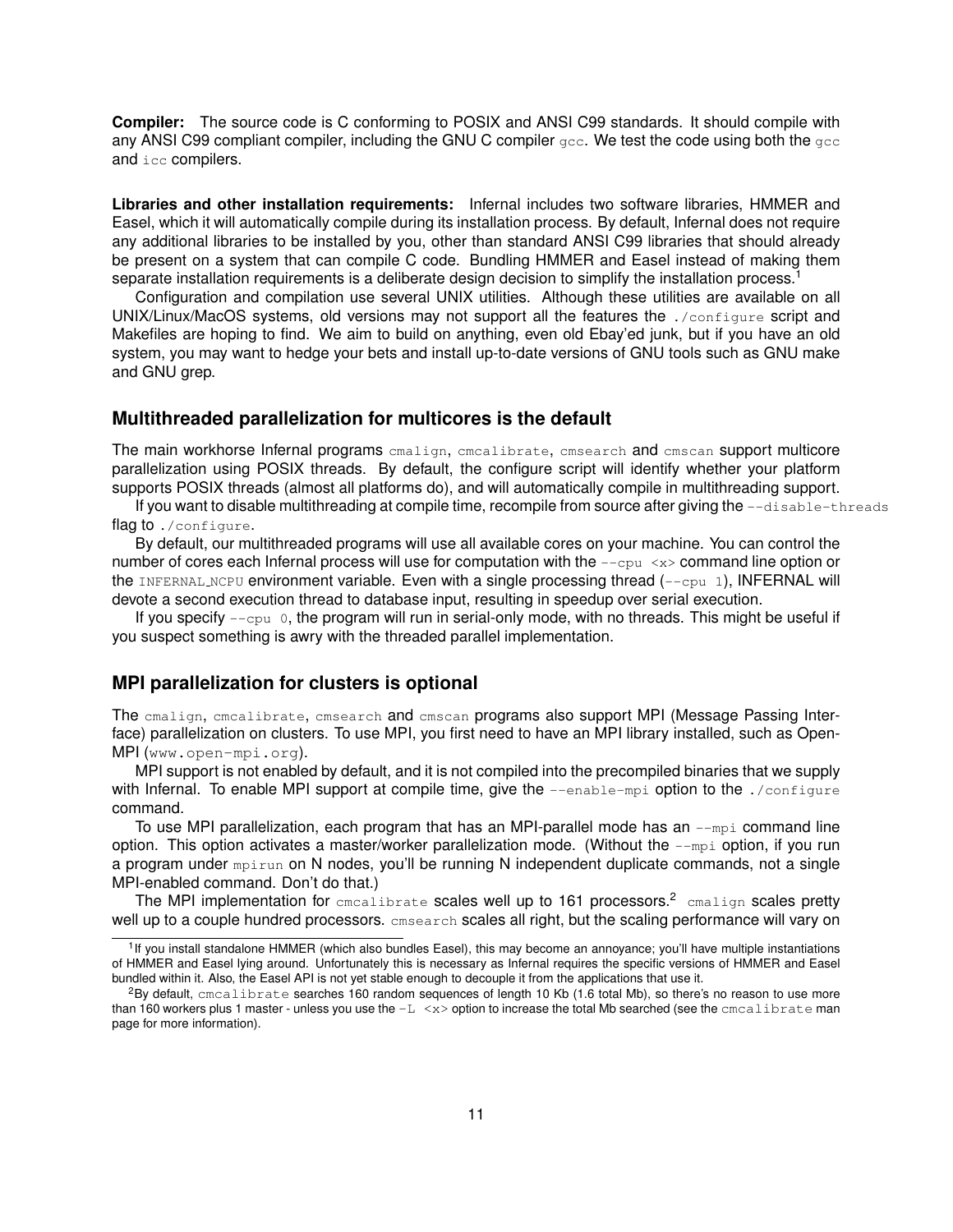different inputs $3 \text{ cm}$ scan scales poorly, and probably shouldn't be used on more than tens of processors at most. Improving MPI scaling is one of our goals.

# **Using build directories**

The configuration and compilation process from source supports using separate build directories, using the GNU-standard VPATH mechanism. This allows you to maintain separate builds for different processors or with different configuration/compilation options. All you have to do is run the configure script from the directory you want to be the root of your build directory. For example:

- **> mkdir my-infernal-build**
- **> cd my-infernal-build**
- **> /path/to/infernal/configure**
- **> make**

This assumes you have a make that supports VPATH. If your system's make does not, you can always install GNU make.

# **Makefile targets**

**all Builds everything. Same as just saying make.** 

- **check** Runs automated test suites in Infernal, and the HMMER and Easel libraries.
- **clean** Removes all files generated by compilation (by make). Configuration (files generated by ./configure) is preserved.
- distclean Removes all files generated by configuration (by ./configure) and by compilation (by make).

Note that if you want to make a new configuration (for example, to try an MPI version by ./configure --enable-mpi; make) you should do a make distclean (rather than a make clean), to be sure old configuration files aren't used accidentally.

# **Why is the output of 'make' so clean?**

Because we're hiding what's really going on with the compilation with a pretty wrapper. If you want to see what the command lines really look like, in all their ugly glory, pass a  $v=1$  option (V for "verbose") to  $\text{make}$ , as in:

**> make V=1**

# **What gets installed by 'make install', and where?**

Infernal's 'make install' generally follows the GNU Coding Standards and the Filesystem Hierarchy Standard. The top-level Makefile has variables that specify three directories where make install will install things:

| Variable | What                   |
|----------|------------------------|
| bindir   | All Infernal programs  |
| manldir  | All Infernal man pages |
| pdfdir   | Userquide.pdf          |

These variables are constructed from some other variables, in accordance with the GNU Coding Standards. All of these variables are at the top of the top-level Makefile. Their defaults are as follows:

<sup>3</sup>A database in which many high-scoring hits are clustered in sequences or exist in many sequences with similar names (that sort close together alphabetically) may show especially poor scaling performance.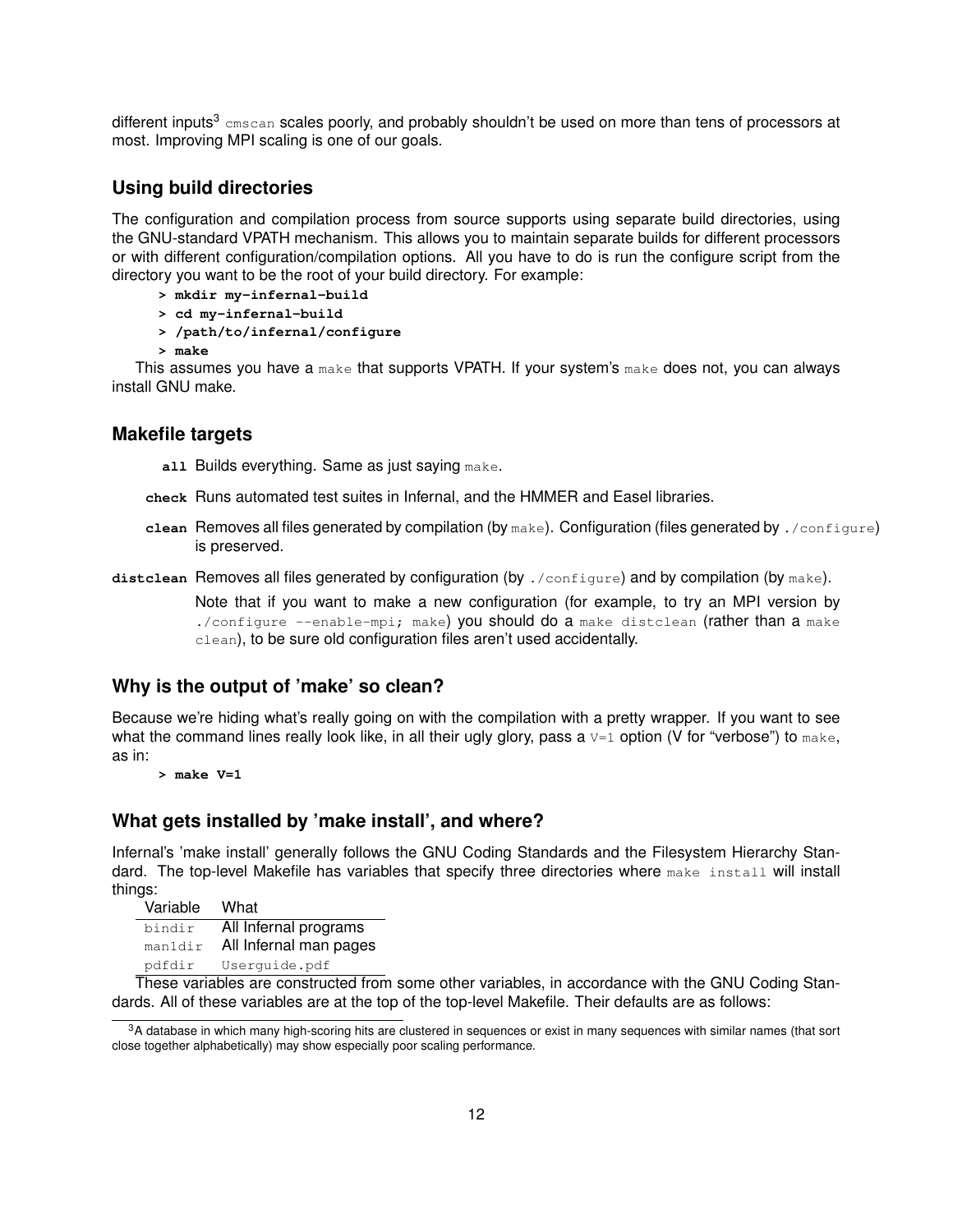| Variable    | Default                |
|-------------|------------------------|
| prefix      | /usr/local             |
| exec_prefix | <i><b>\$prefix</b></i> |
| bindir      | \$exec_prefix/bin      |
| libdir      | \$exec_prefix/lib      |
| includedir  | \$prefix/include       |
| datarootdir | \$prefix/share         |
| mandir      | \$datarootdir/man      |
| manldir     | \$mandir/man1          |

The best way to change these defaults is when you use ./configure, and the most important variable to consider changing is  $-\text{prefix}$ . For example, if you want to install Infernal in a directory hierarchy all of its own, you might want to do something like:

**> ./configure --prefix /usr/local/infernal**

That would keep Infernal out of your system-wide directories like  $/$ usr $/$ local $/$ bin, which might be desirable. Of course, if you do it that way, you'd also want to add /usr/local/infernal/bin to your \$PATH, /usr/local/infernal/share/man to your \$MANPATH, etc.

These variables only affect make install. Infernal executables have no pathnames compiled into them.

# **Staged installations in a buildroot, for a packaging system**

Infernal's make install supports staged installations, accepting the traditional DESTDIR variable that packagers use to specify a buildroot. For example, you can do:

**> make DESTDIR=/rpm/tmp/buildroot install**

# **Workarounds for some unusual configure/compilation problems**

**Configuration or compilation fails when trying to use a separate build directory.** If you try to build in a build tree (other than the source tree) and you have any trouble in configuration or compilation, try just building in the source tree instead. Some make versions don't support the VPATH mechanism needed to use separate build trees. Another workaround is to install GNU make.

**Configuration fails, complaining that the CFLAGS don't work.** Our configure script uses an Autoconf macro, AX CC MAXOPT, that tries to guess good optimization flags for your compiler. In very rare cases, we've seen it guess wrong. You can always set CFLAGS yourself with something like:

**> ./configure CFLAGS=-O**

**Configuration fails, complaining "no acceptable grep could be found".** We've seen this happen on our Sun Sparc/Solaris machine. It's a known issue in GNU autoconf. You can either install GNU grep, or you can insist to . /configure that the Solaris grep (or whatever grep you have) is ok by explicitly setting GREP:

#### **> ./configure GREP=/usr/xpg4/bin/grep**

**Configuration fails with an error message saying that no SSE or VMX capability exists.** This is what you get if your system has a processor that we don't yet support the fast vector-parallel implementation of HMM filters that Infernal uses. We currently only support Intel/AMD compatible processors and PowerPC compatible processors. You'll have to install an older version of (version 1.0.2) if you want to use Infernal on other processors.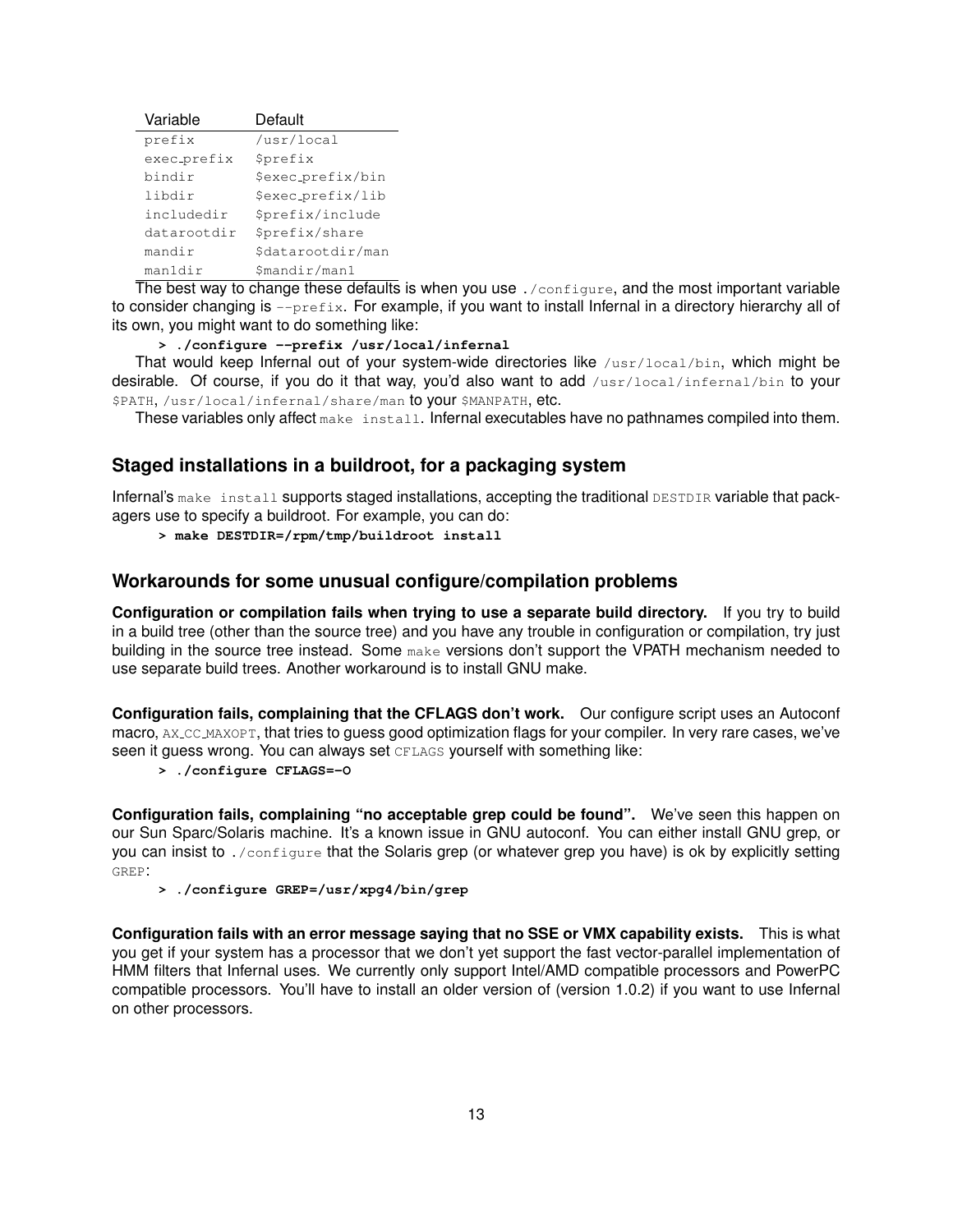**Many 'make check' tests fail.** We have one report of a system that failed to link multithread-capable system C libraries correctly, and instead linked to one or more serial-only libraries.<sup>4</sup> We've been unable to reproduce the problem here, and are not sure what could cause it – we optimistically believe it's a messedup system instead of our fault. If it does happen, it screws all kinds of things up with the multithreaded implementation. A workaround is to shut threading off:

## **> ./configure --disable-threads**

This will compile code that won't parallelize across multiple cores, of course, but it will still work fine on a single processor at a time (and MPI, if you build with MPI enabled).

<sup>&</sup>lt;sup>4</sup>The telltale phenotype of this failure is to configure with debugging flags on and recompile, run one of the failed unit test drivers (such as easel/easel utest) yourself and let it dump core; and use a debugger to examine the stack trace in the core. If it's failed in \_\_errno\_location(), it's linked a non-thread-capable system C library.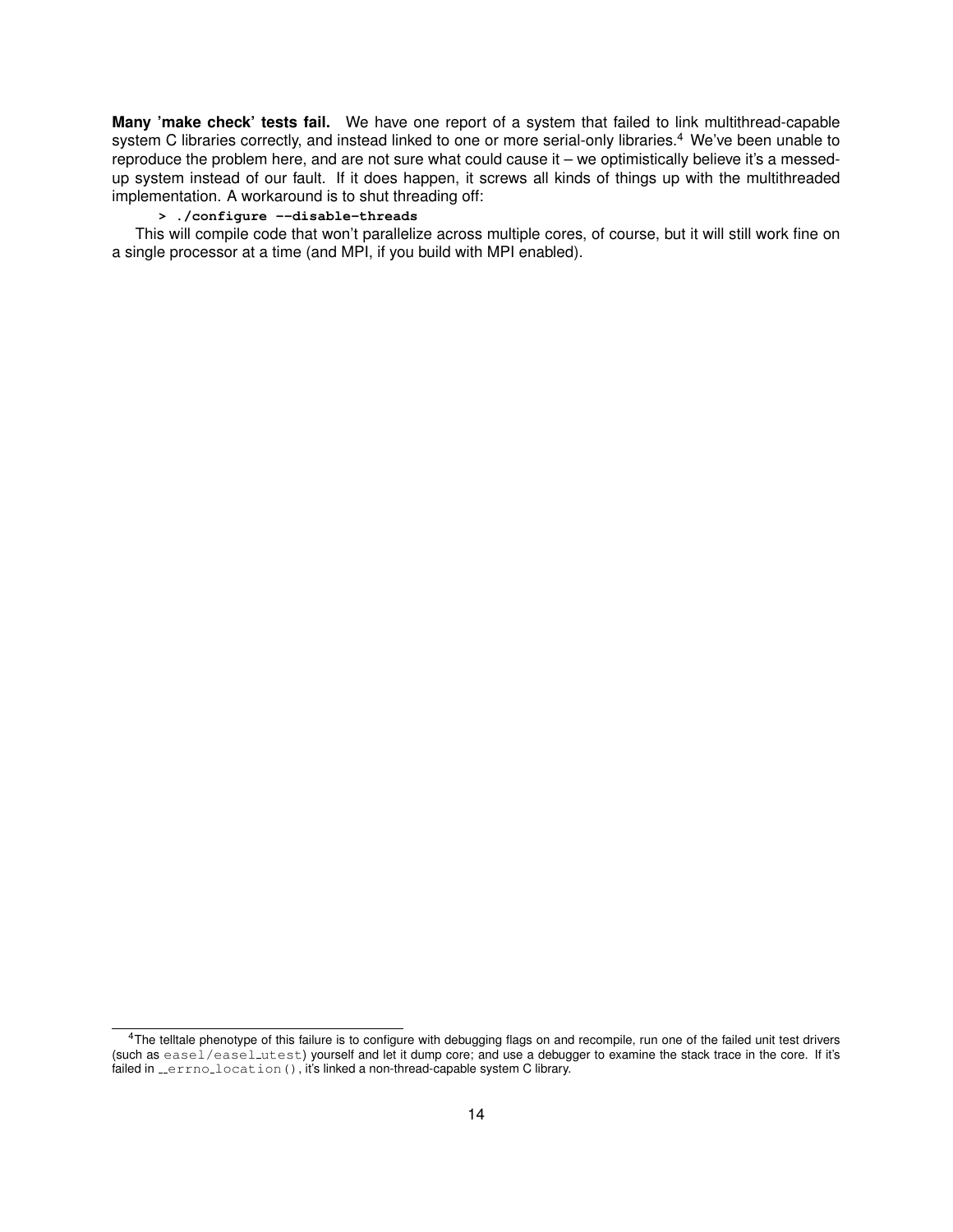# **3 Tutorial**

Here's a tutorial walk-through of some small projects with Infernal. This should suffice to get you started on work of your own, and you can (at least temporarily) skip the rest of the Guide, such as all the nitty-gritty details of available command line options.

# **The programs in Infernal**

#### **Core programs**

| cmbuild     | Build a covariance model from an input multiple alignment.                |
|-------------|---------------------------------------------------------------------------|
| cmcalibrate | Calibrate E-value parameters for a covariance model.                      |
| cmsearch    | Search a covariance model against a sequence database.                    |
| cmscan      | Search a sequence against a covariance model database.                    |
| cmalign     | Make a multiple alignment of many sequences to a common covariance model. |
|             |                                                                           |

#### **Other utilities**

| cmconvert | Convert CM formats to/from Infernal v1.1 format.                |
|-----------|-----------------------------------------------------------------|
| cmemit    | Generate (sample) sequences from a covariance model.            |
| cmfetch   | Get a covariance model by name or accession from a CM database. |
| cmpress   | Format a CM database into a binary format for cmscan.           |
| cmstat    | Show summary statistics for each model in a CM database.        |

In this section, we'll show examples of running each of these programs, using examples in the  $\text{tutoff}$ subdirectory of the distribution.

# **Files used in the tutorial**

The subdirectory /tutorial in the Infernal distribution contains the files used in the tutorial, as well as a number of examples of various file formats that Infernal reads. The important files for the tutorial are:

- $t$ RNA5.sto A multiple alignment of five tRNA sequences. This file is a simple example of *Stockholm format* that Infernal uses for structurally-annotated alignments.
- tRNA5.c.cm An example CM file. Built with embuild from tRNA5.sto and calibrated using cmcalibrate. Included so you don't need to calibrate your own model file, which takes about 20 minutes.
- mrum-genome.fa The 3 Mb genome of the methanogenic archeaon *Methanobrevibacter ruminantium*, in FASTA format, downloaded from the NCBI Nucleotide database (accession: NC 13790.1).
- tRNA5-mrum.out An example cmsearch output file, obtained by searching tRNA5.c.cm against mrum-genome.fa.
	- 5S\_rRNA.sto The Rfam 10.1 5S ribosomal RNA (RF00001) "seed" alignment.
	- 5S\_rRNA.c.cm A CM file built from 5S\_rRNA.sto using embuild and calibrated using emcalibrate.
- Cobalamin.sto The Rfam 10.1 Cobalamin riboswitch (RF00174) "seed" alignment.
- Cobalamin.c.cm A CM file built from Cobalamin.sto using embuild and calibrated using emcalibrate.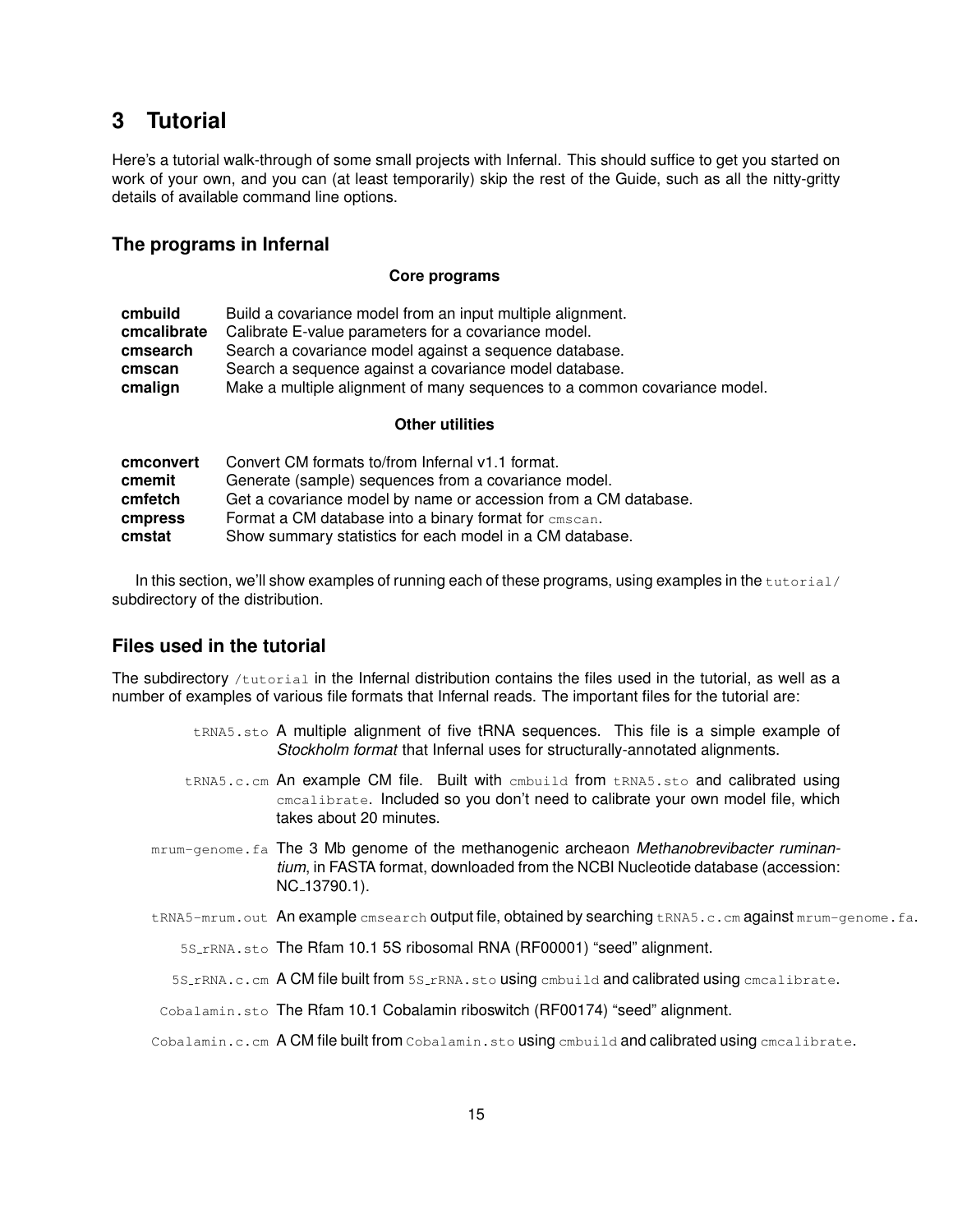| $minifam.cm$ A CM file including three calibrated CMs. This is actually just a concatenation of<br>the files tRNA5.c.cm, 5S_rRNA.c.cm and Cobalamin.c.cm.                                              |
|--------------------------------------------------------------------------------------------------------------------------------------------------------------------------------------------------------|
| $\min$ ifam.il $\{m, i, f, p\}$ Binary compressed files corresponding to $\min$ ifam.cm, produced by cmpress.                                                                                          |
| metag-example.fa A FASTA sequence file containing 3 sequences hand-selected from a metage-<br>nomics dataset (Tringe et al., 2005), used for demonstrating cmscan.                                     |
| minifam-metag.out An example cmscan output file, obtained by searching minifam.cm against metag-example.fa.                                                                                            |
| mrum-tRNAs10.fa A FASTA sequence file containing 10 tRNAs predicted using emsearch in the M.<br>ruminantium genome.                                                                                    |
| mrum-tRNAs10.out An example cmalign output alignment, obtained by aligning the sequences in<br>mrum-tRNAs10. fa to the model in tRNA5.c.cm with cmalign.                                               |
| Cobalamin. fa A FASTA sequence file containing 1 cmscan-predicted Cobalamin riboswitch ex-<br>tracted from metag-example.fa.                                                                           |
| tRNA5-noss.sto A Stockholm alignment file identical to tRNA5.sto except without secondary struc-<br>ture annotation. Used to demonstrate HMM searches for models without secondary<br>structure.       |
| tRNA5-hand.sto A Stockholm alignment file identical to tRNA5.sto except it includes column refer-<br>ence annotation. Used to demonstrate expert annotation of model positions with<br>cmbuild --hand. |
| tRNA5-hand.c.cm A CM file built from tRNA5-hand.sto with embuild and calibrated with emealibrate.                                                                                                      |

# **Searching a sequence database with a single covariance model**

## **Step 1: build a covariance model with cmbuild**

Infernal starts with a multiple sequence alignment file that you provide. It must be in Stockholm format and must include consensus secondary structure annotation. The file tutorial/tRNA5.sto is an example of a simple Stockholm file. It is shown below, with a secondary structure of the first sequence shown to the right for reference (yeast Phe tRNA, labeled as "tRNA1" in the file):

| # STOCKHOLM 1.0                            |                                                                                                                                                                                                                                                                              | $A_3$<br>$G-C$<br>C-G                                      |
|--------------------------------------------|------------------------------------------------------------------------------------------------------------------------------------------------------------------------------------------------------------------------------------------------------------------------------|------------------------------------------------------------|
| tRNA1<br>tRNA2<br>tRNA3<br>tRNA4<br>t RNA5 | GCGGAUUUAGCUCAGUUGGG, AGAGCGCCAGACUGAAGAUCUGGAGGUCC<br>UCCGAUAUAGUGUAAC.GGCUAUCACAUCACGCUUUCACCGUGGAGA.CC<br>UCCGUGAUAGUUUAAU.GGUCAGAAUGGGCGCUUGUCGCGUGCCAGA.UC<br>GCUCGUAUGGCGCAGU.GGU.AGCGCAGCAGAUUGCAAAUCUGUUGGUCC<br>GGGCACAUGGCGCAGUUGGU, AGCGCGCUUCCCUUGCAAGGAAGAGGUCA | $G-C_{70}$<br>G-U<br>$A-U$<br>U-A<br>U-A<br>GACAO<br>ن ر   |
| #=GC SS cons                               |                                                                                                                                                                                                                                                                              | G                                                          |
| tRNA1<br>tRNA2                             | UGUGUUCGAUCCACAGAAUUCGCA<br>GGGGUUCGACUCCCCGUAUCGGAG                                                                                                                                                                                                                         | $G_{G}$<br>C-G                                             |
| F.RNA3<br>tRNA4                            | GGGGUUCAAUUCCCCGUCGCGGAG<br>UUAGUUCGAUCCUGAGUGCGAGCU                                                                                                                                                                                                                         | A-U<br>Yeast tRNA-Phe<br>$_{30}G-C_{40}$<br>(tRNA1)<br>A-U |
| t RNA5<br>#=GC SS cons                     | UCGGUUCGAUUCCGGUUGCGUCCA<br>$<<<.\dots.>>>>>>>>>>>>>>>>>>>.$                                                                                                                                                                                                                 | G<br><b>GAA</b>                                            |

This is a simple example of a multiple RNA sequence alignment with secondary structure annotation, in *Stockholm format*. Stockholm format, the native alignment format used by HMMER and Infernal and the Pfam and Rfam databases, is documented in detail later in the guide in section 9.

For now, what you need to know about the key features of the input file is: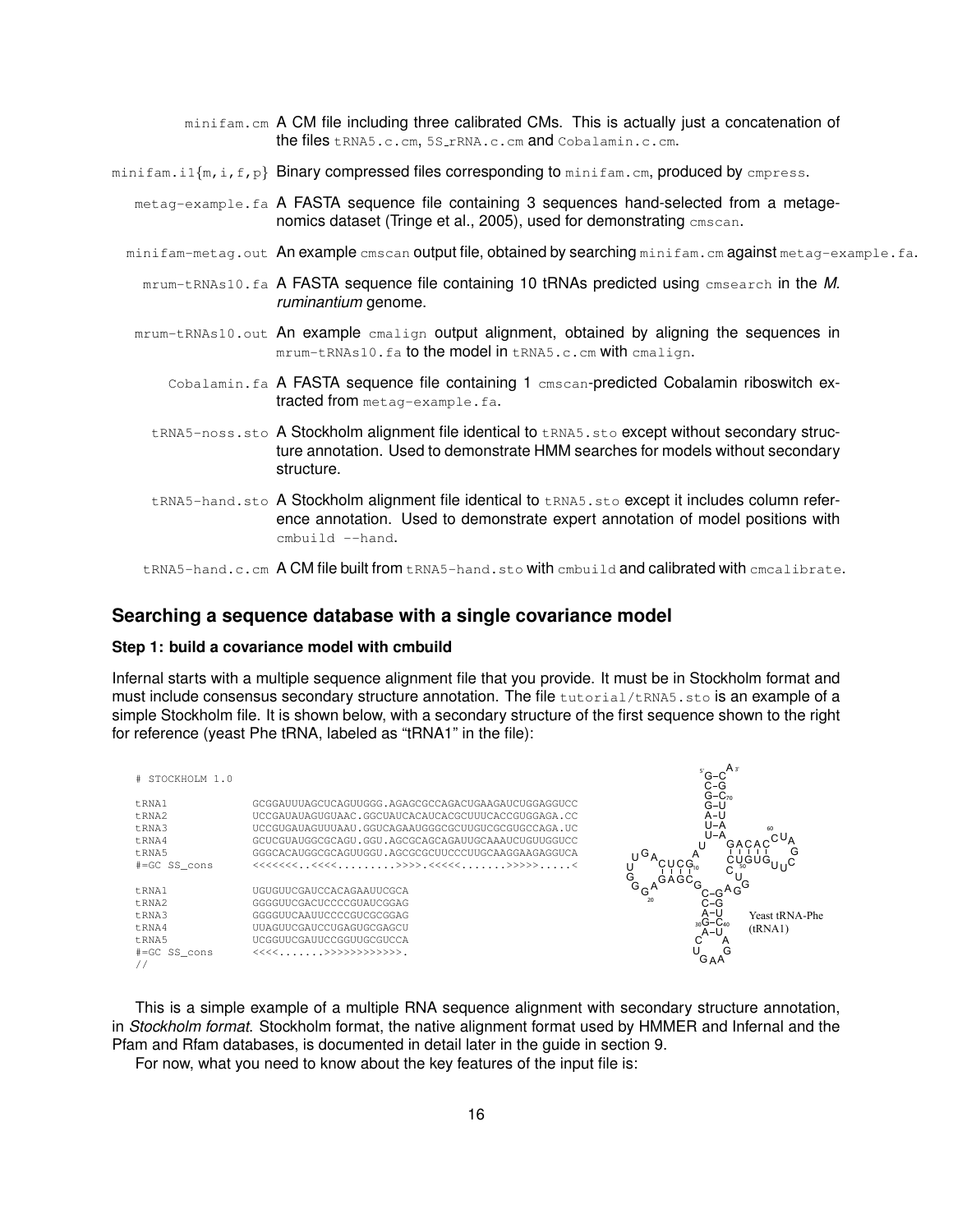- The alignment is in an interleaved format. Lines consist of a name, followed by an aligned sequence; long alignments are split into blocks separated by blank lines.
- Each sequence must have a unique name that has zero spaces in it. (This is important!)
- For residues, any one-letter IUPAC nucleotide code is accepted, including ambiguous nucleotides. Case is ignored; residues may be either upper or lower case.
- Gaps are indicated by the characters  $\ldots$ ,  $\ldots$ , or  $\tilde{\ldots}$ . (Blank space is not allowed.)
- A special line starting with  $#GCS \simeq S_1 \simeq S_2$  indicates the secondary structure consensus. Gap characters annotate unpaired (single-stranded) columns. Base pairs are indicated by any of the following pairs:  $\langle \cdot, \cdot \rangle$ ,  $\langle \cdot, \cdot \rangle$ , or  $\{\cdot\}$ . No pseudoknots are allowed; the open/close-brackets notation is only unambiguous for strictly nested base-pairing interactions. For more on secondary structure annotation see the WUSS format description in section 9.
- The alignment begins with the special tag line  $\#$  STOCKHOLM 1.0, and ends with  $//$ . Stockholm alignments can be concatenated to create an alignment database flatfile containing many alignments.

The cmbuild command builds a covariance model from an alignment (or CMs for each of many alignments in a Stockholm file), and saves the CM(s) in a file. For example, type:

**> cmbuild tRNA5.cm tutorial/tRNA5.sto** and you'll see some output that looks like:

```
# cmbuild :: covariance model construction from multiple sequence alignments
# INFERNAL 1.1.4 (Dec 2020)
# Copyright (C) 2020 Howard Hughes Medical Institute.
# Freely distributed under the BSD open source license.
       # - - - - - - - - - - - - - - - - - - - - - - - - - - - - - - - - - - - -
# CM file: tRNA5.cm
# alignment file: tutorial/tRNA5.sto
# - - - - - - - - - - - - - - - - - - - - - - - - - - - - - - - - - - - -
                                                             rel entropy
# -----------
# idx name nseq eff_nseq alen clen bps bifs CM HMM description
 # ------ -------------------- -------- -------- ------ ----- ---- ---- ----- ----- -----------
   1 tRNA5 5 3.73 74 72 21 2 0.783 0.489
#
```
# CPU time: 0.26u 0.00s 00:00:00.26 Elapsed: 00:00:00.27

If your input file had contained more than one alignment, you'd get one line of output for each model. The information on these lines is almost self-explanatory. The  $t$ <sub>RNA5</sub> alignment consisted of 5 sequences with 74 aligned columns. Infernal turned it into a model of 72 consensus positions, which means it defined 2 gap-containing alignment columns to be insertions relative to consensus. The 5 sequences were only counted as an "effective" total sequence number  $(eff\_nseq)$  of 3.73. The model includes 21 basepairs and 2 bifurcations. The model ended up with a relative entropy per position ( $_{rel}$  entropy, CM; information content) of 0.783 bits. If the secondary structure information of the model were ignored the relative entropy per position (rel entropy, HMM) would be 0.489 bits. This output format is rudimentary. Infernal knows quite a bit more information about what it's done to build this CM, but it's not displaying it. You don't need to know more to be able to use the model, so we can press on here. Model construction is described in more detail in section 5.

The new CM was saved to tRNA5.cm. You can look at it (e.g. > more tRNA5.cm) if you like, but it isn't really designed to be human-interpretable. You can treat . cm files as compiled models of your RNA alignment. The Infernal ASCII save file format is defined in Section 9.

#### **Step 2: calibrate the model with cmcalibrate**

The next step is to "calibrate" the model. This step must be performed prior to using your model for database searches with cmsearch or cmscan. In this step, statistical parameters necessary for reporting E-values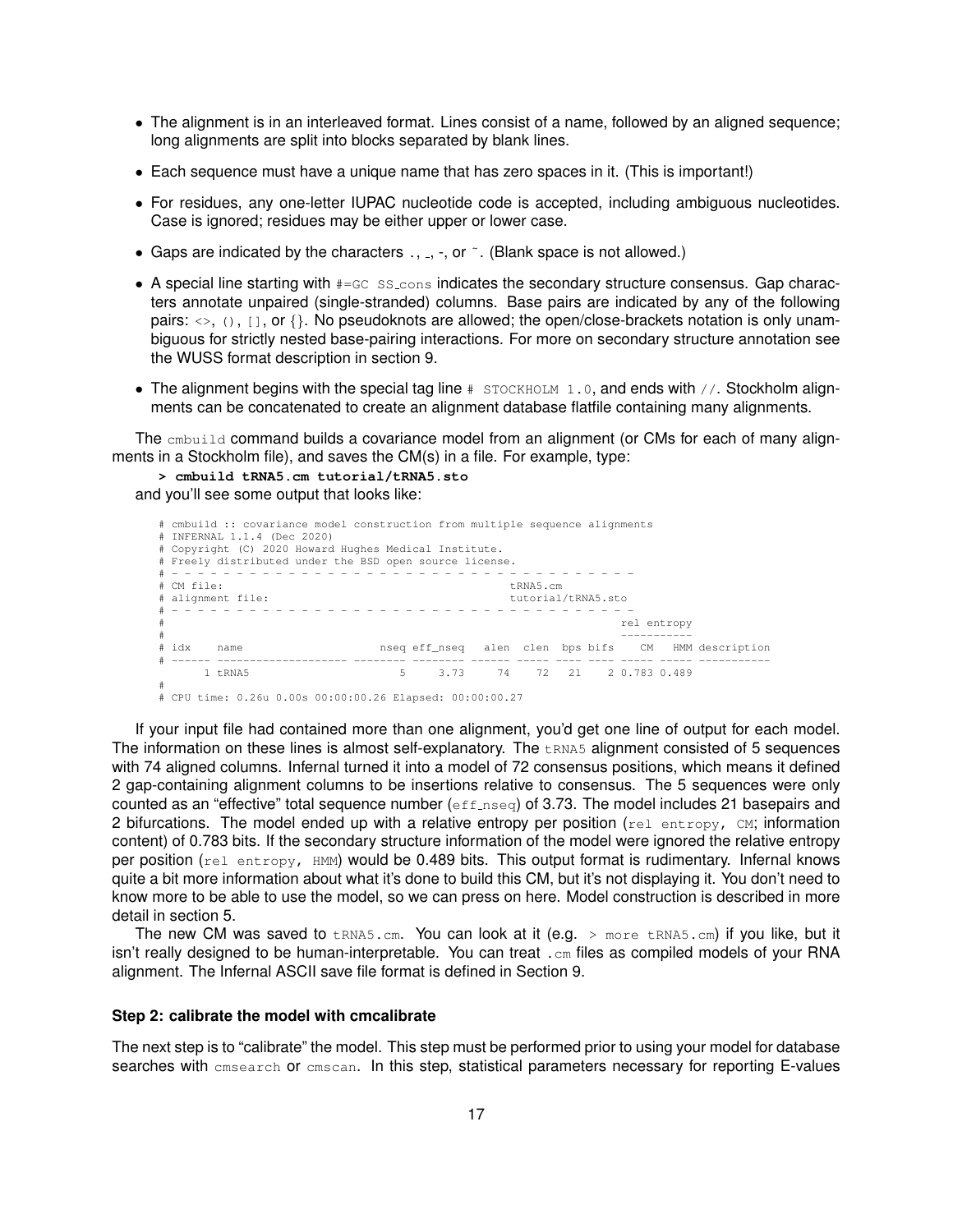(expectation values) are estimated and stored in the CM file. When cmsearch or cmscan is later used for a database search and a hit with score x is found, the E-value of that hit is the number of hits expected to score x or more just by chance (given the size of the search you're performing).

*Importantly, if you're not going to use a model for database search, there is no need to calibrate it.* For example, if you are only going to use a model to create structurally annotated multiple alignments of a large family like small subunit ribosomal RNA, don't waste time calibrating it. cmsearch and cmscan are the only Infernal programs that use E-values, so if you're not going to use them then don't calibrate your model.

Unfortunately, CM calibration takes a long time because fairly long random sequences must be searched to determine the expected distribution of hit scores against nonhomologous sequences, and none of the search acceleration heuristics described in section 4 can be used because they rely on primary sequence similarity which is absent in random sequence.

The amount of time required for calibration varies widely, but depends mainly on the size of the RNA family being modeled. So you can know what kind of a wait you're in for, the emealibrate has a --forecast option which reports an estimate of the running time. To get an estimate for the tRNA model, do:

**> cmcalibrate --forecast tRNA5.cm**

You should see something like this:

```
# cmcalibrate :: fit exponential tails for CM E-values
# INFERNAL 1.1.4 (Dec 2020)
# Copyright (C) 2020 Howard Hughes Medical Institute.
# Freely distributed under the BSD open source license.
         # - - - - - - - - - - - - - - - - - - - - - - - - - - - - - - - - - - - -
\text{EM} file:
# forecast mode (no calibration): on
# - - - - - - - - - - - - - - - - - - - - - - - - - - - - - - - - - - - -
#
# Forecasting running time for CM calibration(s) on 32 cpus:
#
                            predicted
                        running time<br>(hr:min:sec)
# model name
# -------------------- ------------
 tRNA5 00:00:58
#
# CPU time: 0.18u 0.01s 00:00:00.19 Elapsed: 00:00:00.18
[ok]
```
The header comes first, telling you what program you ran, on what file and with what options. This calibration will use 32 CPUs, your output may vary depending on how many cores you have available on the machine you're using. (If you are planning to use MPI to parallelize the calibration (see the Installation section), you can specify the number of CPUs for the time estimate as  $\langle n \rangle$  with the  $\sim$ -nforecast  $\langle n \rangle$ option.) Using 32 CPUs, cmcalibrate estimates the time required for calibration on the machine I'm using at about one minute.

Feel free to perform the calibration yourself if you'd like (with the command  $c_{\text{mealibrate}}$  tRNA5.cm). However, we've included the file  $t$ RNA5.c.cm, an already calibrated version of  $t$ RNA5.cm, for you to use if you don't want to wait. To use this calibrated model, copy over the  $t_{\text{RNAS}}$ .  $cm$  file you just made with the calibrated version:

**> cp tutorial/tRNA5.c.cm tRNA5.cm**

#### **Step 3: search a sequence database with cmsearch**

You can now use your tRNA model to search for tRNA homologs in a database. The file mrum-genome. fa is the genome sequence of the archaeon *Methanobrevibacter rumanitium* (accession: NC<sub>-13790</sub>, 1). We'll use this file as our database. To perform the search:

**> cmsearch tRNA5.cm tutorial/mrum-genome.fa**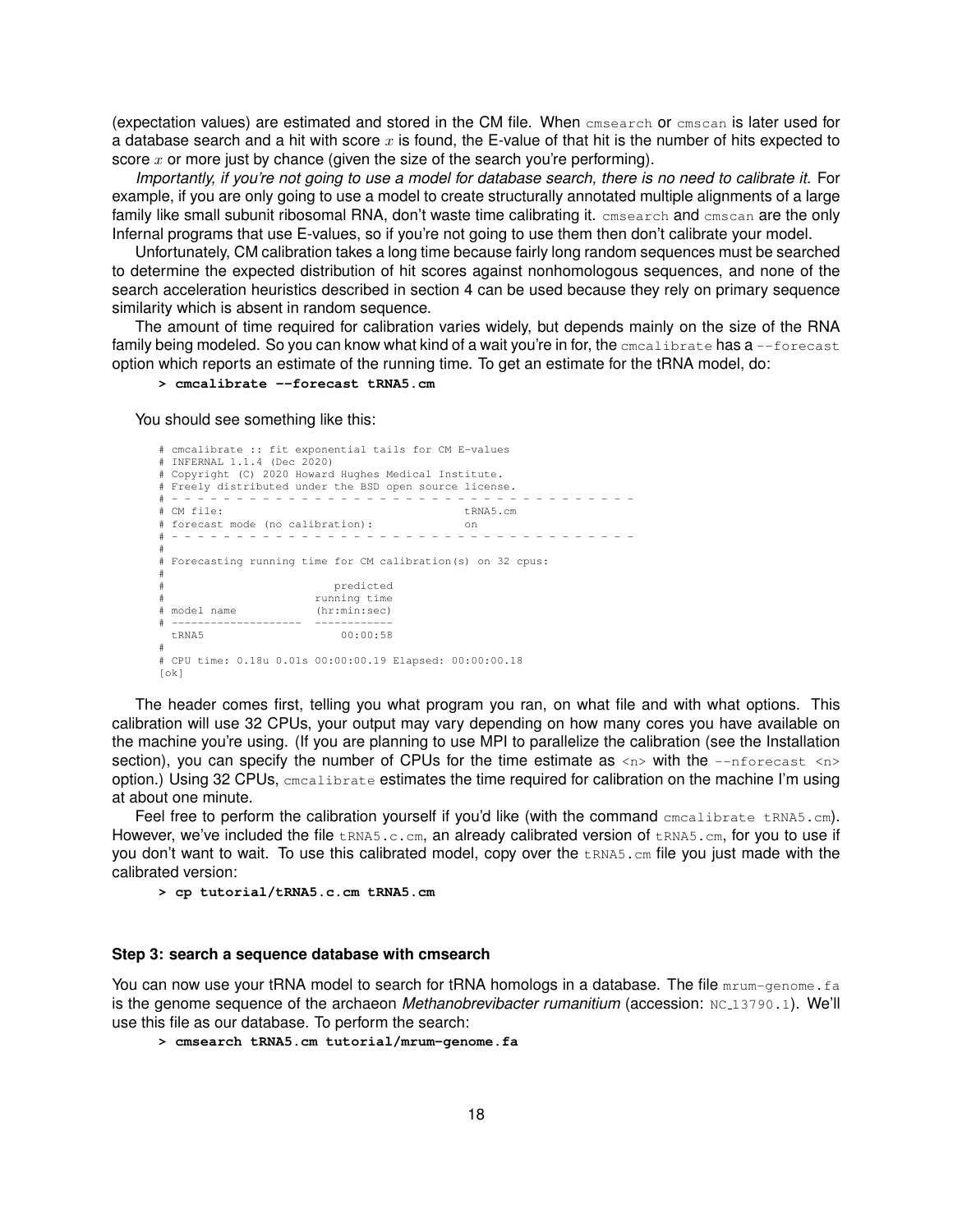As before, the first section is the header, telling you what program your ran, on what, and with what options:

# cmsearch :: search CM(s) against a sequence database # INFERNAL 1.1.4 (Dec 2020) # Copyright (C) 2020 Howard Hughes Medical Institute. # Freely distributed under the BSD open source license. # - - - - - - - - - - - - - - - - - - - - - - - - - - - - - - - - - - - - # query CM file: tRNA5.cm # target sequence database: tutorial/mrum-genome.fa # number of worker threads: 32 # - - - - - - - - - - - - - - - - - - - - - - - - - - - - - - - - - - - -

The second section is a list of ranked top hits (sorted by E-value, most significant hit first):

| rank<br>$--- -$ |              | E-value<br>--------- | score<br>$- - - - -$ | bias<br>$- - - -$ | sequence                        | start<br>$- - - - - - -$ | end        |                                 | $- - -$       | mdl trunc | gc      | description<br>-----------                                                                   |  |
|-----------------|--------------|----------------------|----------------------|-------------------|---------------------------------|--------------------------|------------|---------------------------------|---------------|-----------|---------|----------------------------------------------------------------------------------------------|--|
| $(1)$ !         |              | $1.4e-18$            | 71.4                 | 0.0               | NC 013790.1 362026 361955 -     |                          |            |                                 | cm            |           | no 0.50 | Methanobrevibacter ruminantium M1 chromosome                                                 |  |
| (2)             | - 1          | $3.3e-18$            | 70.2                 | 0.0               | NC_013790.1 2585265 2585193 -   |                          |            |                                 | $\mathsf{cm}$ |           | no 0.60 | Methanobrevibacter ruminantium M1 chromosome                                                 |  |
| (3)             | -1           | $9.5e-18$            | 68.7                 | 0.0               | NC_013790.1 762490              |                          | 762562 +   |                                 | $cm$          |           | no 0.67 | Methanobrevibacter ruminantium M1 chromosome                                                 |  |
| (4)             | - 1          | $9.5e-18$            | 68.7                 | 0.0               | NC_013790.1 2041704 2041632     |                          |            |                                 | cm            |           | no 0.67 | Methanobrevibacter ruminantium M1 chromosome                                                 |  |
| (5)             | - 1          | $2.4e-17$            | 67.5                 | 0.0               | NC_013790.1 2351254 2351181     |                          |            | $\hspace{0.1mm}-\hspace{0.1mm}$ | cm            |           | no 0.62 | Methanobrevibacter ruminantium M1 chromosome                                                 |  |
| $(6)$ !         |              | $3e-17$              | 67.2                 | 0.0               | NC_013790.1 735136 735208 +     |                          |            |                                 | cm            |           | no 0.59 | Methanobrevibacter ruminantium M1 chromosome                                                 |  |
| (7)             | - 1          | $5.3e-17$            | 66.4                 | 0.0               | NC_013790.1 2186013 2185941 -   |                          |            |                                 |               |           | no 0.53 |                                                                                              |  |
| $(8)$ !         |              | $1.7e-16$            | 64.8                 | 0.0               | NC_013790.1 2350593 2350520     |                          |            | $\overline{\phantom{a}}$        | cm<br>cm      |           | no 0.66 | Methanobrevibacter ruminantium M1 chromosome<br>Methanobrevibacter ruminantium M1 chromosome |  |
| (9)             | -1           | $2.9e-16$            | 64.1                 | 0.0               | NC_013790.1 2585187 2585114 -   |                          |            |                                 | cm            |           | no 0.59 | Methanobrevibacter ruminantium M1 chromosome                                                 |  |
| (10)            | - 1          | $9.3e-16$            | 62.5                 | 0.0               | NC_013790.1 662185              |                          | 662259 +   |                                 | cm            |           | no 0.61 | Methanobrevibacter ruminantium M1 chromosome                                                 |  |
| $(11)$ !        |              | $1.3e-15$            | 62.0                 | 0.0               | NC 013790.1 360887 360815 -     |                          |            |                                 |               |           | no 0.55 | Methanobrevibacter ruminantium M1 chromosome                                                 |  |
|                 |              |                      | 61.7                 |                   | NC_013790.1 2350984 2350911     |                          |            | $\overline{\phantom{a}}$        | cm            |           | no 0.53 |                                                                                              |  |
| (12)            | - 1          | $1.7e-15$            | 60.7                 | 0.0<br>0.0        |                                 |                          |            |                                 | cm            |           | no 0.54 | Methanobrevibacter ruminantium M1 chromosome                                                 |  |
| (13)            | - 1          | $3.3e-15$            |                      |                   | NC_013790.1 2186090 2186019     |                          |            | $\hspace{0.1mm}-\hspace{0.1mm}$ | cm            |           |         | Methanobrevibacter ruminantium M1 chromosome                                                 |  |
| (14)            | - 1          | $4.3e-15$            | 60.4                 | 0.0               | NC_013790.1 2680159 2680233 +   |                          |            |                                 | cm            |           | no 0.67 | Methanobrevibacter ruminantium M1 chromosome                                                 |  |
| (15)            | - 1          | $8.1e-15$            | 59.5                 | 0.0               | NC 013790.1 2749839 2749768 -   |                          |            |                                 | cm            |           | no 0.53 | Methanobrevibacter ruminantium M1 chromosome                                                 |  |
| (16)            | -1           | $8.1e-15$            | 59.5                 | 0.0               | NC_013790.1 2749945 2749874     |                          |            | $\overline{\phantom{a}}$        | $\mathsf{cm}$ |           | no 0.53 | Methanobrevibacter ruminantium M1 chromosome                                                 |  |
| (17)            | - 1          | $1e-14$              | 59.2                 | 0.0               | NC_013790.1 361676 361604 -     |                          |            |                                 | cm            |           | no 0.51 | Methanobrevibacter ruminantium M1 chromosome                                                 |  |
| (18)            | -1           | $1e-14$              | 59.2                 | 0.0               | NC_013790.1 2585073 2584999     |                          |            | $\overline{\phantom{a}}$        | cm            |           | no 0.60 | Methanobrevibacter ruminantium M1 chromosome                                                 |  |
| (19)            | - !          | $1.2e-14$            | 59.0                 | 0.0               | NC_013790.1 2130422 2130349 -   |                          |            |                                 | cm            |           | no 0.59 | Methanobrevibacter ruminantium M1 chromosome                                                 |  |
| (20)            | -1           | $1.3e-14$            | 58.9                 | 0.0               | NC_013790.1 546056 545947 -     |                          |            |                                 | cm            |           | no 0.61 | Methanobrevibacter ruminantium M1 chromosome                                                 |  |
| (21)            | $\mathbf{I}$ | $4.1e-14$            | 57.3                 | 0.0               | NC_013790.1 361915              |                          | $361844 -$ |                                 | cm            |           | no 0.42 | Methanobrevibacter ruminantium M1 chromosome                                                 |  |
| (22)            | $\mathbf{I}$ | $5.2e-14$            | 56.9                 | 0.0               | NC_013790.1                     | 97724                    | $97795 +$  |                                 | cm            |           | no 0.49 | Methanobrevibacter ruminantium M1 chromosome                                                 |  |
| (23)            | - !          | $6.3e-14$            | 56.7                 | 0.0               | NC_013790.1 2350717 2350646     |                          |            | $\overline{\phantom{a}}$        | cm            |           | no 0.68 | Methanobrevibacter ruminantium M1 chromosome                                                 |  |
| (24)            | $\mathbf{I}$ | $8.3e-14$            | 56.3                 | 0.0               | NC_013790.1 1873887 1873815     |                          |            | $\hspace{0.1mm}-\hspace{0.1mm}$ | $\mathsf{cm}$ |           | no 0.64 | Methanobrevibacter ruminantium M1 chromosome                                                 |  |
| (25)            | - !          | $1.5e-13$            | 55.5                 | 0.0               | NC_013790.1 360730              |                          | 360659     | $\overline{\phantom{a}}$        | cm            |           | no 0.40 | Methanobrevibacter ruminantium M1 chromosome                                                 |  |
| (26)            | - 1          | $3.6e-13$            | 54.3                 | 0.0               | NC_013790.1 2680310 2680384 +   |                          |            |                                 | cm            |           | no 0.52 | Methanobrevibacter ruminantium M1 chromosome                                                 |  |
| (27)            | - 1          | $3.6e-13$            | 54.3                 | 0.0               | NC_013790.1 2664806 2664732     |                          |            | $\hspace{0.1mm}-\hspace{0.1mm}$ | $\mathsf{cm}$ |           | no 0.60 | Methanobrevibacter ruminantium M1 chromosome                                                 |  |
| (28)            | -1           | $3.8e-13$            | 54.2                 | 0.0               | NC_013790.1 361061 360989       |                          |            | $\hspace{0.1mm}-\hspace{0.1mm}$ | cm            |           | no 0.41 | Methanobrevibacter ruminantium M1 chromosome                                                 |  |
| (29)            | -1           | $7.7e-13$            | 53.3                 | 0.0               | NC_013790.1 2130335 2130262     |                          |            | $\overline{\phantom{a}}$        | $\mathsf{cm}$ |           | no 0.55 | Methanobrevibacter ruminantium M1 chromosome                                                 |  |
| (30)            | - !          | $7.7e-13$            | 53.3                 | 0.0               | NC_013790.1 2151672 2151745 +   |                          |            |                                 | cm            |           | no 0.65 | Methanobrevibacter ruminantium M1 chromosome                                                 |  |
| (31)            | $\mathbf{I}$ | $2.9e-12$            | 51.4                 | 0.0               | NC_013790.1 319297 319370 +     |                          |            |                                 | cm            |           | no 0.62 | Methanobrevibacter ruminantium M1 chromosome                                                 |  |
| (32)            | $\mathbf{I}$ | $3.9e-12$            | 51.1                 | 0.0               | NC_013790.1 361753              |                          | 361679     | $\hspace{0.1mm}-\hspace{0.1mm}$ | cm            |           | no 0.55 | Methanobrevibacter ruminantium M1 chromosome                                                 |  |
| (33)            | -1           | $4e-12$              | 51.0                 | 0.0               | NC_013790.1 360983              |                          | 360912     | $\overline{\phantom{a}}$        | $\mathsf{cm}$ |           | no 0.50 | Methanobrevibacter ruminantium M1 chromosome                                                 |  |
| (34)            | - 1          | $6.1e-12$            | 50.4                 | 0.0               | NC_013790.1 361456              |                          | $361383 -$ |                                 | cm            |           | no 0.50 | Methanobrevibacter ruminantium M1 chromosome                                                 |  |
| (35)            | -1           | $7.6e-12$            | 50.1                 | 0.0               | NC_013790.1 362798              |                          | $362727 -$ |                                 | cm            |           | no 0.51 | Methanobrevibacter ruminantium M1 chromosome                                                 |  |
| (36)            | - !          | $9e - 12$            | 49.9                 | 0.0               | NC_013790.1 917722              |                          | 917793 +   |                                 | cm            |           | no 0.61 | Methanobrevibacter ruminantium M1 chromosome                                                 |  |
| (37)            | $\mathbf{I}$ | $1e-11$              | 49.7                 | 0.0               | NC_013790.1 2583869 2583798     |                          |            | $\hspace{0.1mm}-\hspace{0.1mm}$ | $\mathsf{cm}$ |           | no 0.51 | Methanobrevibacter ruminantium M1 chromosome                                                 |  |
| (38)            | - 1          | $1.4e-11$            | 49.3                 | 0.0               | NC_013790.1 360811              |                          | 360740     | $\hspace{0.1mm}-\hspace{0.1mm}$ | $\, cm$       |           | no 0.42 | Methanobrevibacter ruminantium M1 chromosome                                                 |  |
| (39)            | $\mathbf{I}$ | $1.4e-11$            | 49.3                 | 0.0               | NC_013790.1 362324              |                          | 362252     | $\hspace{0.1mm}-\hspace{0.1mm}$ | $\mathsf{cm}$ |           | no 0.51 | Methanobrevibacter ruminantium M1 chromosome                                                 |  |
| (40)            | - 1          | $4.3e-11$            | 47.8                 | 0.0               | NC_013790.1 1160526 1160609 +   |                          |            |                                 | $\, cm$       |           | no 0.60 | Methanobrevibacter ruminantium M1 chromosome                                                 |  |
| (41)            | - 1          | $1e-10$              | 46.6                 | 0.0               | NC_013790.1 362403              |                          | 362331 -   |                                 | cm            |           | no 0.49 | Methanobrevibacter ruminantium M1 chromosome                                                 |  |
| $(42)$ !        |              | $1.1e-10$            | 46.5                 | 0.0               | NC_013790.1 2327124 2327042     |                          |            | $\overline{\phantom{a}}$        | cm            |           | no 0.63 | Methanobrevibacter ruminantium M1 chromosome                                                 |  |
| (43)            | - !          | $1.2e-10$            | 46.4                 | 0.0               | NC_013790.1 995344              |                          | 995263     | $\hspace{0.1mm}-\hspace{0.1mm}$ | cm            |           | no 0.49 | Methanobrevibacter ruminantium M1 chromosome                                                 |  |
| (44)            | -1           | $2.3e-10$            | 45.4                 | 0.0               | NC_013790.1 256772              |                          | 256696     | $\overline{\phantom{a}}$        | $\mathsf{cm}$ |           | no 0.57 | Methanobrevibacter ruminantium M1 chromosome                                                 |  |
| (45)            | - !          | $2.5e-10$            | 45.3                 | 0.0               | NC_013790.1 2584830 2584758     |                          |            | $\hspace{0.1mm}-\hspace{0.1mm}$ | cm            |           | no 0.64 | Methanobrevibacter ruminantium M1 chromosome                                                 |  |
| (46)            | - 1          | $6.3e-10$            | 44.1                 | 0.0               | NC_013790.1 2351071 2350997 -   |                          |            |                                 | cm            |           | no 0.59 | Methanobrevibacter ruminantium M1 chromosome                                                 |  |
| (47)            | -1           | $6.4e-10$            | 44.1                 | 0.0               | NC_013790.1 362552              |                          | 362482     | $\hspace{0.1mm}-\hspace{0.1mm}$ | cm            |           | no 0.55 | Methanobrevibacter ruminantium M1 chromosome                                                 |  |
| (48)            | J.           | $5.1e-09$            | 41.2                 | 0.0               | NC_013790.1 1064775 1064858     |                          |            | $+$                             | cm            |           | no 0.63 | Methanobrevibacter ruminantium M1 chromosome                                                 |  |
| (49)            | - 1          | $1.2e-08$            | 40.0                 | 0.0               | NC_013790.1 361222              |                          | 361150     |                                 | cm            |           | no 0.45 | Methanobrevibacter ruminantium M1 chromosome                                                 |  |
| (50)            | -1           | $1.3e-08$            | 40.0                 | 0.0               | NC_013790.1 361369              |                          | $361297 -$ |                                 | cm            |           | no 0.60 | Methanobrevibacter ruminantium M1 chromosome                                                 |  |
| (51)            | - 1          | $4.8e - 08$          | 38.1                 | 0.0               | NC_013790.1 361596              |                          | 361513     | $\overline{\phantom{a}}$        | $\, cm$       |           | no 0.61 | Methanobrevibacter ruminantium M1 chromosome                                                 |  |
| (52)            | -1           | $3.1e-07$            | 35.6                 | 0.0               | NC_013790.1 1913310 1913227     |                          |            | $\hspace{0.1mm}-\hspace{0.1mm}$ | cm            |           | no 0.64 | Methanobrevibacter ruminantium M1 chromosome                                                 |  |
| $(53)$ !        |              | $2.6e - 06$          | 32.7                 | 0.0               | NC_013790.1 363464 363381       |                          |            | $\hspace{0.1mm}-\hspace{0.1mm}$ | cm            |           | no 0.51 | Methanobrevibacter ruminantium M1 chromosome                                                 |  |
| (54)            | - 1          | $3e-06$              | 32.5                 |                   | 0.0 NC_013790.1 2584954 2584872 |                          |            | $\hspace{0.1mm}-\hspace{0.1mm}$ | cm            |           | no 0.58 | Methanobrevibacter ruminantium M1 chromosome                                                 |  |
| $--- -$         | $- -$        | inclusion            | threshold ---        |                   | $---$                           |                          |            |                                 |               |           |         |                                                                                              |  |
| $(55)$ ?        |              | 0.026                | 20.1                 |                   | 0.0 NC 013790.1 363803 363716 - |                          |            |                                 | cm            |           | no 0.50 | Methanobrevibacter ruminantium M1 chromosome                                                 |  |
| $(56)$ ?        |              | 3.4                  | 13.4                 | 0.0               | NC_013790.1                     | 984373                   | $984304 -$ |                                 | $cm$          |           | no 0.53 | Methanobrevibacter ruminantium M1 chromosome                                                 |  |
|                 |              |                      |                      |                   |                                 |                          |            |                                 |               |           |         |                                                                                              |  |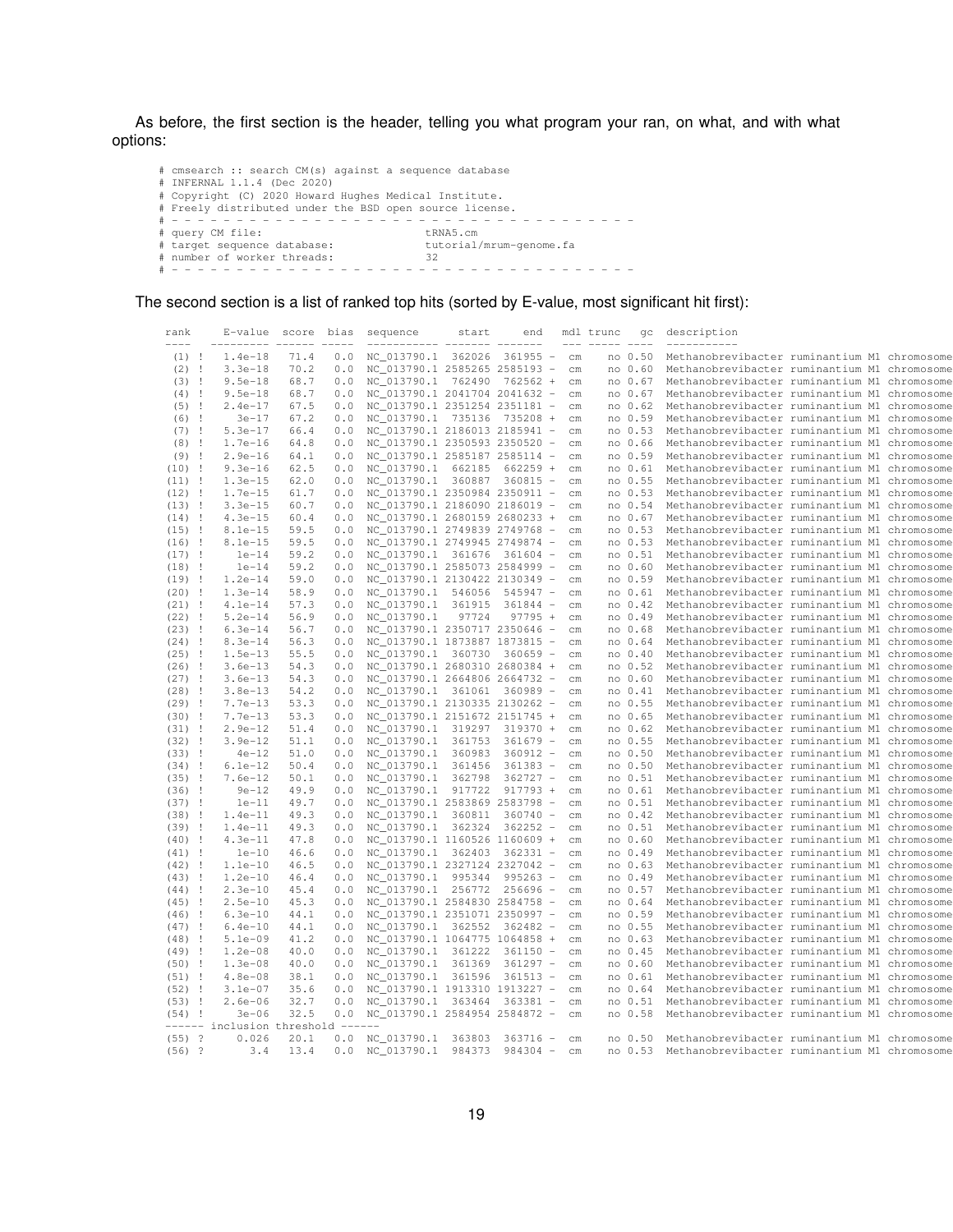The first number is the rank of each hit<sup>1</sup>. Next comes either a ! or ? symbol and then the *E-value* of the hit. The E-value is the statistical significance of the hit: the number of hits we'd expect to score this highly in a database of this size (measured by the total number of nucleotides) if the database contained only nonhomologous random sequences. The lower the E-value, the more significant the hit. The ! or ? that precedes the E-value indicates whether the hit does (!) or does not (?) satisfy the inclusion threshold for the search. Inclusion thresholds are used to determine what matches should be considered to be "true", as opposed to reporting thresholds that determine what matches will be reported (often including the top of the noise, so you can see what interesting sequences might be getting tickled by your search). By default, inclusion thresholds usually require an E-value of 0.01 or less, and reporting E-value thresholds are set to 10.0, but these can be changed (see the manual page for cmsearch toward the end of guide).

The E-value is based on the *bit score*, which is in the next column. This is the log-odds score for the hit. Some people like to see a bit score instead of an E-value, because the bit score doesn't depend on the size of the sequence database, only on the covariance model and the target sequence.

The next number, the *bias*, is a correction term for biased sequence composition that has been applied to the sequence bit score. Infernal uses an alternative null model we call *null3*, described more in section 4, to determine the bias bit score correction. The bias correction is often very small and is only reported to one decimal place, after rounding. For all hits in this example search the bias column reads 0.0 bits, indicating that the correction is less than 0.05 bits. On very biased sequences this correction can become significant and is helpful for lowering the score of high-scoring false positives that achieve high scores solely due to their biased composition.

Next comes the target sequence name the hit is in, and the start and end positions of the hit within the sequence. Hits can occur on either the top (Watson) or bottom (Crick) strand of the target sequence<sup>2</sup>, so the start position may be less than (if hit is on the top strand) or greater than (if hit is on the bottom strand) the end position. After the end position, comes a single  $+$  or  $-$  symbol, indicating whether the hit is on the top (+) or bottom (-) strand (solely for convenience - so you don't have to look at the start and end positions to determine the strand the hit is on).

After the strand symbol comes the model field, which indicates whether the hit was found using either the CM (cm) or a profile HMM built from the CM (hmm). This field is necessary because for models with zero basepairs, cmsearch (and cmscan) use a profile HMM instead of a CM for final hit scoring. This is done for reasons of speed and efficiency, because profile HMM algorithms are more efficient than CM ones and a CM with zero basepairs is essentially equivalent to a profile HMM. In this example, since our tRNA model does include basepairs, cmsearch used a CM to score all hits and so all hits have cm for this column. There's an example later in the tutorial of hits found with a profile HMM.

The next column indicates whether the hit is *truncated* or not. Infernal uses special versions of its CM dynamic programming algorithms to allow detection of structural RNAs that have been truncated due to missing data at the beginning and/or end of a target sequence. Truncated hits are most common in databases that include single reads from shotgun sequencing projects. Since our database is a complete genome, we don't expect any hits to be truncated due to missing data. For all hits the "trunc" column reads "no" indicating that, as expected, none of the hits are truncated. There are examples of truncated hits in the next exercise which uses cmscan. Section 4 describes how Infernal detects and aligns truncated hits in more detail.

The next column reports the GC fraction of the hit. This is the fraction of residues in the target sequence hit that are either G or C residues. The GC fraction is included as an additional indication of the level of sequence bias of the hit. Some expert users may be aided by this number when deciding if they believe a hit is a real homolog or a false positive.

Finally comes the description of the sequence, if any. This description is propogated from the input target sequence file.

<sup>&</sup>lt;sup>1</sup> Ranks of hits are in parantheses to make it easy to jump to/from an entry in the hit list and the hit alignment section, described later.

 $2$ You can search either only the top strand with the  $-\text{toponly}$  or bottom strand with the  $-\text{bottomly}$  options to  $\text{cms}$ e $\text{arch}$ and cmscan.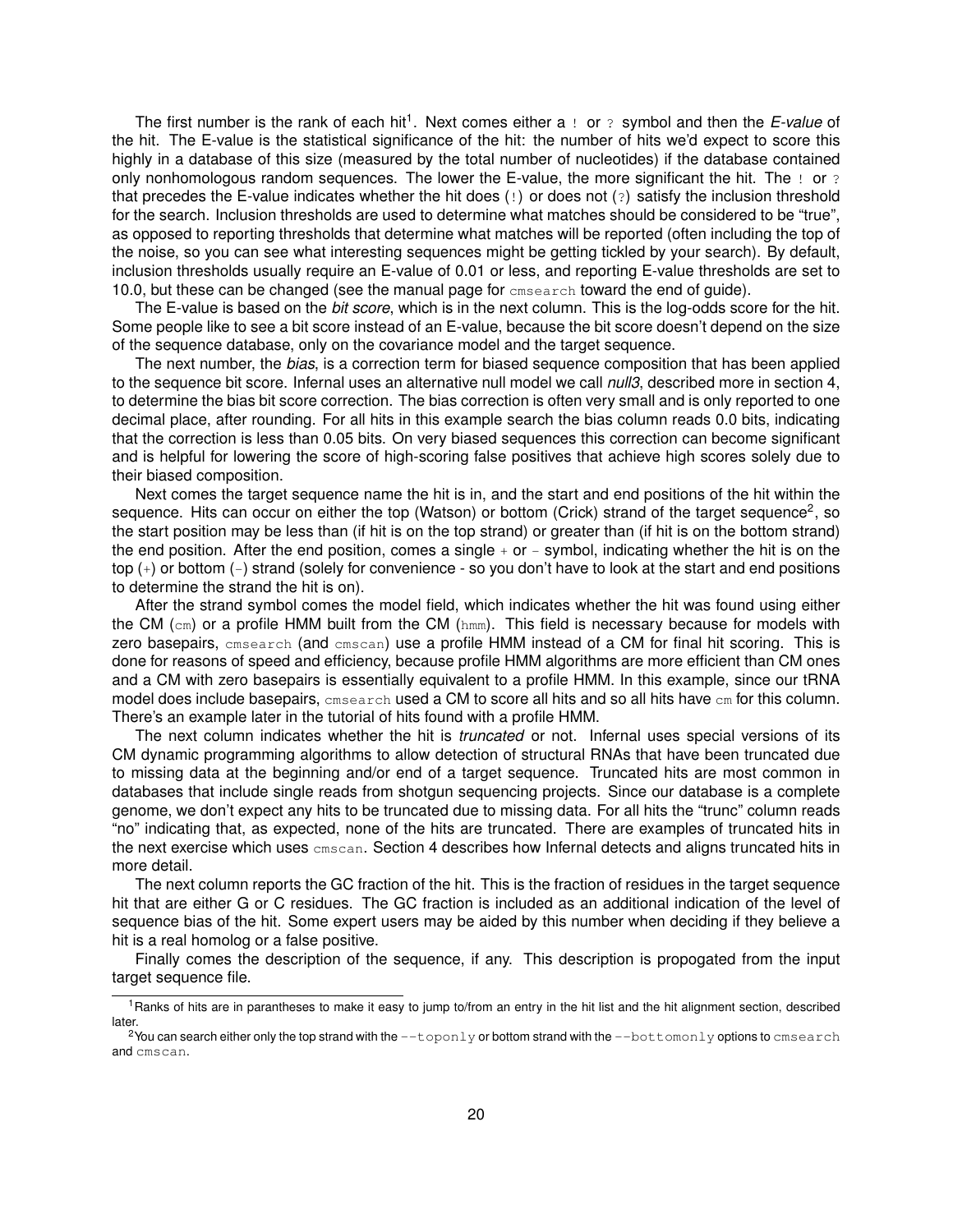After the hit list comes the hit alignments section. Each hit in the hit list will have a corresponding entry in this section, in the same order. As an illustrative example, let's take a look at hit number 43. First, take a look at the first four lines for this hit:

|      |  |  |  |  |  | >> NC 013790.1 Methanobrevibacter ruminantium M1 chromosome, complete genome |  |              |  |
|------|--|--|--|--|--|------------------------------------------------------------------------------|--|--------------|--|
|      |  |  |  |  |  | rank E-value score bias mdl mdl from mdl to seg from seg to                  |  | acc trunc qc |  |
| ____ |  |  |  |  |  |                                                                              |  |              |  |
|      |  |  |  |  |  | (43)! 1.2e-10 46.4 0.0 cm    1   72 [1   995344   995263 - 0.93  no 0.49     |  |              |  |

The first line of each hit alignment begins with >> followed by a single space, the name of the target sequence, then two spaces and the description of the sequence, if any. Next comes a set of tabular fields that is partially redundant with the information in the hit list. The first five columns are the same as in the hit list. The next column reports the type of model used for the alignment, as described above for the hit list. The next four columns report the boundaries of the alignment with respect to the query model ("mdl from" and "mdl to") and the target sequence ("seq from" and "seq to"). Following the "seq to" column is  $a + or$ symbol indicating whether the hit is on the top  $(+)$  or bottom  $(-)$  strand.

It's not immediately easy to tell from the "to" coordinate whether the alignment ended internally in the query model or target sequence, versus ran all the way (as in a full-length global alignment) to the end(s). To make this more readily apparent, with each pair of query and target endpoint coordinates, there's also a little symbology. For the normal case of a non-truncated hit: .. means both ends of the alignment ended internally, and [] means both ends of the alignment were full-length flush to the ends of the query or target, and [. and .] mean only the left (5') or right (3') end was flush/full length. For truncated hits, the symbols are the same except that either the first and/or the second symbol will be a  $\tilde{ }$  for the query and target. If the first symbol is  $\tilde{ }$  then the left end of the alignment is truncated because the 5' end of the hit is predicted to be missing (extend beyond the beginning of the target sequence). Similarly, if the second symbol is  $\tilde{ }$  then the right end of the alignment is truncated because the 3' end of the hit is predicted to be missing (extend beyond the end of the target sequence). These two symbols occur just after the "mdl to" column for the query, and after the strand  $+$  or  $-$  symbol for the target sequence.

The next column is labeled "acc" and is the average posterior probability of the aligned target sequence residues; effectively, the expected accuracy per residue of the alignment.

The final two columns indicate whether the hit is truncated or not and the GC fraction of the hit. These are redundant with the columns of the same name in the hit list, described above.

Next comes the alignment display. This is an "optimal posterior accuracy" alignment (Holmes, 1998), which means it is the alignment with the maximal summed posterior probability of all aligned residues. Take a look at the alignment for hit number 43:

|        |                                                                                                                                                                                                                                                                                                                                                                                                                                                                              | NC |
|--------|------------------------------------------------------------------------------------------------------------------------------------------------------------------------------------------------------------------------------------------------------------------------------------------------------------------------------------------------------------------------------------------------------------------------------------------------------------------------------|----|
|        | $\left(\left(\left(\left(\left(\left(\left(\left(\right),\left\langle\left\langle\cdot\right),\right.\right\rangle\right),\left.\right.\right.\right),\left.\left.\right.\right.\right),\left.\left.\left.\right.\right\right),\left.\left.\left.\left.\right\right\right\right),\left.\left.\left.\left.\right\right\right\right\right),\left.\left.\left.\left.\left.\right\right\right\right\right\right)\right)\right)\right)\right)\right)\right)\right)\right)\right)$ |    |
| t RNA5 | 1 qCcqqcAUAGcqcAqUGGuAqcqCqccaqccUqucAaqcuqqAGqUCCqqqGUUCGAUUCcccGUqccqGca 72                                                                                                                                                                                                                                                                                                                                                                                                |    |
|        | $: : :G:CAUAGCG AGGGU A CGCG:CAG:CU +++A:CUG: G+ UC:GGGGUUCGA UCCCC:UG:C. : : A$                                                                                                                                                                                                                                                                                                                                                                                             |    |
|        | NC 013790.1 995344 AGAGACAUAGCGAAGCGGUcaAACGCGGCAGACUCAAGAUCUGUUGAuuaquucuUCAGGGGUUCGAAUCCCCUUGUCUCUA 995263                                                                                                                                                                                                                                                                                                                                                                 |    |
|        |                                                                                                                                                                                                                                                                                                                                                                                                                                                                              |    |

The alignment contains six lines. Start by looking at the second line which ends with cs. The line shows the predicted secondary structure of the target sequence. The format is a little fancier and more informative than the simple least-common-denominator format we used in the input alignment file. It's designed to make it easier to see the secondary structure by eye. The format is described in detail later (see WUSS format in section 9); for now, here's all you need to know. Basepairs in simple stem loops are annotated with <> characters. Basepairs enclosing multifurcations (multiple stem loops) are annotated with (), such as the tRNA acceptor stem in this example. In more complicated structures, [] and {} annotations also show up, to reflect deeper nestings of multifurcations. For single stranded residues, \_ characters mark hairpin loops; - characters mark interior loops and bulges; , characters mark single-stranded residues in multifurcation loops; and : characters mark single stranded residues external to any secondary structure. Insertions relative to this consensus are annotated by a . character.

The line above the  $cs$  line ends with  $\alpha$  and marks negative scoring non-canonical basepairs in the alignment with a  $\vee$  character. All other positions of the alignment will be blank<sup>3</sup> More specifically, the follow-

<sup>&</sup>lt;sup>3</sup>For anyone trying to parse this output, this means it is possible for this line to be completely blank except for the NC trailer.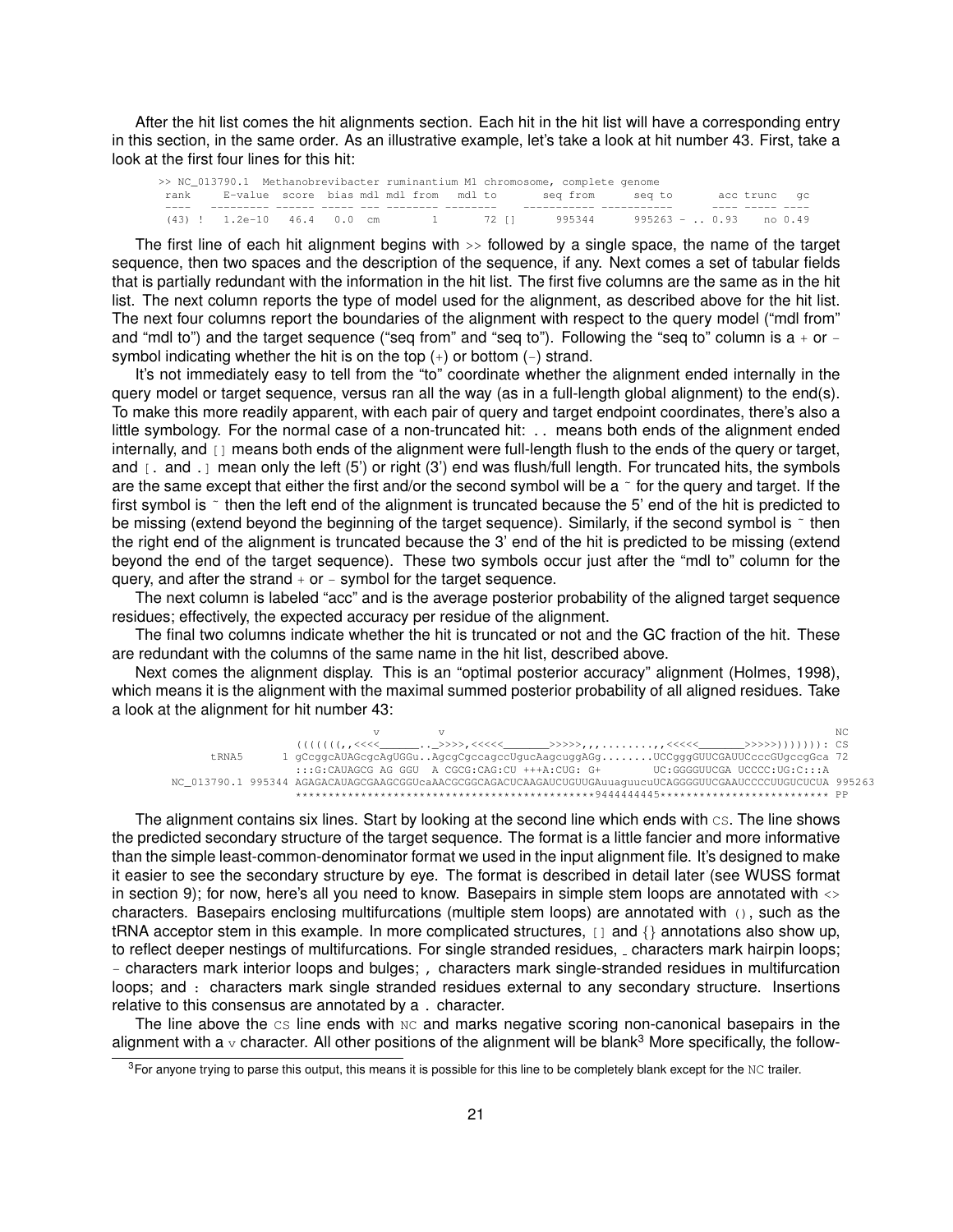ing ten types of basepairs which are assigned a negative score by the model at their alignment positions will be marked with a v: A:A, A:C, A:G, C:A, C:C, C:U, G:A, G:G, U:U, and U:C. The NC annotation makes it easy to quickly identify suspicious basepairs in a hit. Importantly, the NC annotation will only be present in CM hit alignments ("mdl" column reads "cm") and will be absent in HMM hit alignments ("mdl" column reads "hmm") because basepairs are not scored by an HMM.

The third line shows that consensus of the query model. The highest scoring residue sequence is shown. Upper case residues are highly conserved. Lower case residues are weakly conserved or unconserved. Dots (.) in this line indicate insertions in the target sequence with respect to the model.

The fourth line shows where the alignment score is coming from. For a consensus basepair, if the observed pair is the highest-scoring possible pair according to the consensus, both residues are shown in upper case; if a pair has a score of  $\geq 0$ , both residues are annotated by : characters (indicating an acceptable compensatory basepair); else, there is a space, indicating that a negative contribution of this pair to the alignment score. Note that the NC line will only mark a subset of these negative scoring pairs with a  $\mathbf{v}$ , as discussed above. For a single-stranded consensus residue, if the observed residue is the highest scoring possibility, the residue is shown in upper case; if the observed residue has a score of  $\geq 0$ , a + character is shown; else there is a space, indicating a negative contribution to the alignment score. Importantly, for HMM hits ("mdl" column reads "hmm"), *all* positions are considered single stranded, since an HMM scores each half of a basepair independently.

The fifth line, beginning with  $NC_013790.1$  is the target sequence. Dashes  $(-)$  in this line indicate deletions in the target sequence with respect to the model.

The bottom line represents the posterior probability (essentially the expected accuracy) of each aligned residue. A 0 means 0-5%, 1 means 5-15%, and so on; 9 means 85-95%, and  $a *$  means 95-100% posterior probability. You can use these posterior probabilities to decide which parts of the alignment are welldetermined or not. You'll often observe, for example, that expected alignment accuracy degrades around locations of insertion and deletion, which you'd intuitively expect.

Alignments for some searches may be formatted slightly differently than this example. Longer alignments to longer models will be broken up into blocks of six lines each - this alignment was short enough to be entirely contained within a single block. If your model was built with the --hand option in cmbuild, then an additional line will be included in each block, with RF annotation. If the model used for the alignment was an HMM (the "mdl" column reads "hmm") then the NC line will be absent from each alignment block. We'll see example of all three of these cases later in the tutorial.

After hit number 43, there's 13 more hit alignments for hits number 44 through 56.

Finally, at the bottom of the file, you'll see some summary statistics. For example, at the bottom of the tRNA search output, you'll find something like:

| Internal CM pipeline statistics summary:                               |                            |  |  |                                        |  |                                       |  |                                   |  |
|------------------------------------------------------------------------|----------------------------|--|--|----------------------------------------|--|---------------------------------------|--|-----------------------------------|--|
| Query model(s):                                                        | 1 (72 consensus positions) |  |  |                                        |  |                                       |  |                                   |  |
| 1 (5874406 residues searched)<br>Target sequences:                     |                            |  |  |                                        |  |                                       |  |                                   |  |
| Target sequences re-searched for truncated hits:                       |                            |  |  |                                        |  |                                       |  | 1 (360 residues re-searched)      |  |
|                                                                        |                            |  |  |                                        |  | Windows passing local HMM SSV filter: |  | 10932 (0.2063); expected (0.35)   |  |
| Windows passing local HMM Viterbi filter:                              |                            |  |  |                                        |  |                                       |  | (off)                             |  |
| Windows passing local HMM Viterbi bias filter:                         |                            |  |  |                                        |  |                                       |  | (off)                             |  |
| Windows                                                                |                            |  |  | passing local HMM Forward filter:      |  |                                       |  | 136 (0.002704); expected (0.005)  |  |
| Windows                                                                |                            |  |  | passing local HMM Forward bias filter: |  |                                       |  | 133 (0.002634); expected (0.005)  |  |
| Windows passing glocal HMM Forward filter:                             |                            |  |  |                                        |  |                                       |  | 84 (0.001948); expected (0.005)   |  |
| Windows passing glocal HMM Forward bias filter:                        |                            |  |  |                                        |  |                                       |  | 84 (0.001948); expected (0.005)   |  |
| Envelopes passing glocal HMM envelope defn filter:                     |                            |  |  |                                        |  |                                       |  | 99 (0.001331); expected (0.005)   |  |
| Envelopes passing local CM CYK filter:                                 |                            |  |  |                                        |  |                                       |  | 60 (0.0007629); expected (0.0001) |  |
| 56 (0.0007205); includes 0 truncated hit(s)<br>Total CM hits reported: |                            |  |  |                                        |  |                                       |  |                                   |  |
| # CPU time: 1.91u 0.09s 00:00:02.00 Elapsed: 00:00:01.09               |                            |  |  |                                        |  |                                       |  |                                   |  |

```
//
[ok]
```
This gives you some idea of what's going on in Infernal's acceleration pipeline. You've got one query CM, and the database has one target sequence. The search examined 5,874,406 residues, even though the actual target sequence length is only half that, because both the top and bottom strand of each target is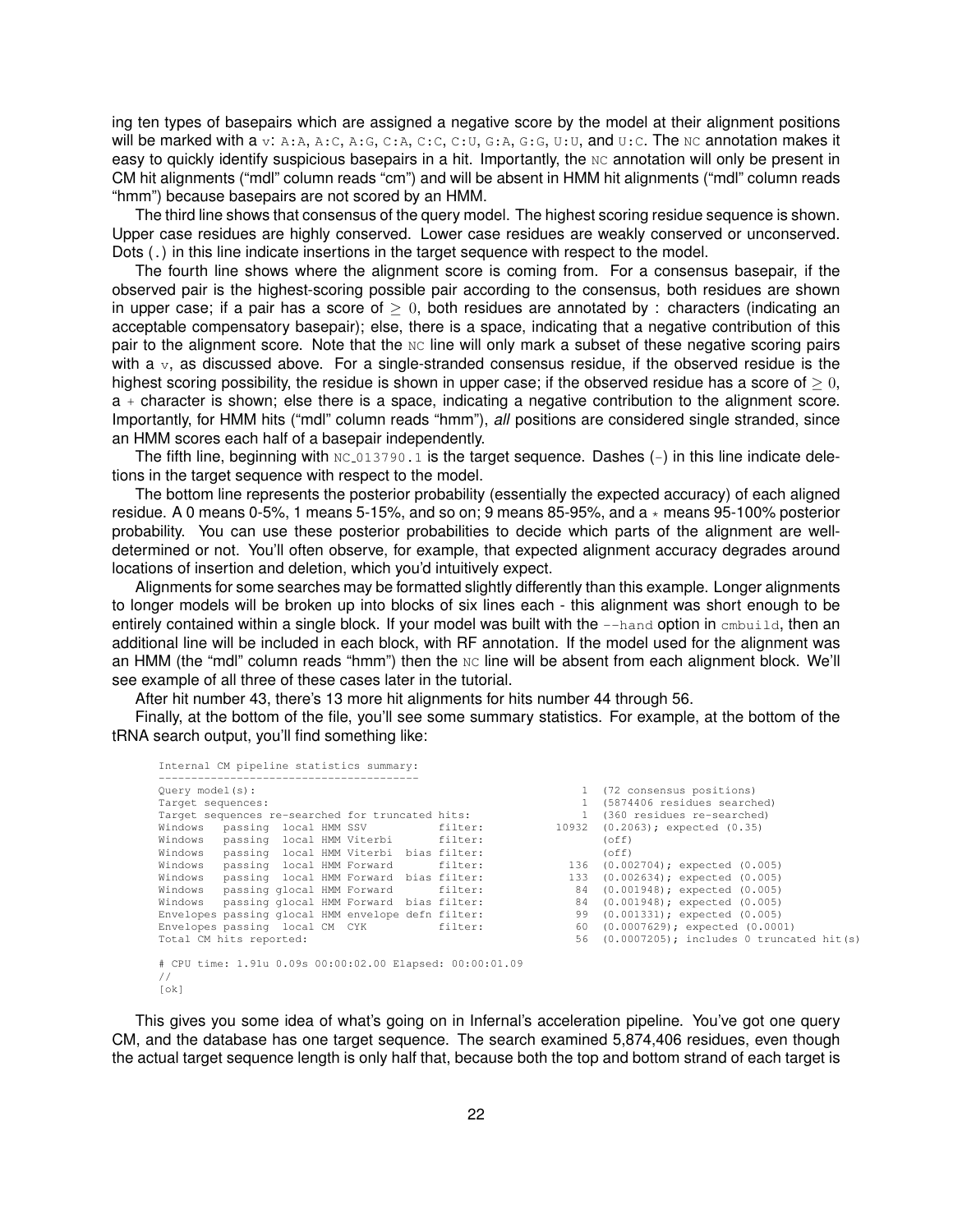searched. 360 of those residues were searched more than once in an effort to find truncated hits. Ignore this for the moment, we'll revisit this later after discussing the filter pipeline (in the subsection entitled "Truncated RNA detection" below).

Each sequence goes through a multi-stage filter pipeline of four scoring algorithms called SSV, Viterbi, Forward<sup>4</sup>, and CYK in order of increasing sensitivity and increasing computational requirement. The filter pipeline is the topic of section 4 of this guide but briefly, SSV, Viterbi and Forward are profile HMM algorithms which are more efficient than CM algorithms. These three algorithms are the same ones used by HMMER3 and are the main reason that version 1.1 of Infernal is so much faster than previous versions. For these HMM stages, Infernal uses a filter profile HMM that was constructed simultaneously with the CM, from the same training alignment in cmbuild, and stored in the CM file. CYK is a CM scoring algorithm, so it's slow, but it is accelerated using banded dynamic programming with bands derived from an HMM alignment. Subsequences that survive all filters are finally scored with the CM Inside algorithm, agains using HMM bands. Subsequences that score sufficiently high with Inside are then aligned using the optimal posterior accuracy algorithm and displayed.

The score thresholds for a subsequence surviving each HMM filter stage are dependent on the search space size (sequence database size for cmsearch). This differs from HMMER3 which always uses the same filter thresholds. In general, the larger the search space the more strict the thresholds are, because a hit must have a higher bit score to have a significant E-value. In this case, the database is relatively small so the filter thresholds have been set relatively loosely. The SSV filter has been configured to allow subsequences with a P-value of  $\leq 0.35$  through the SSV score filter (thus, if the database contained no homologs and P-values were accurately calculated, the highest scoring 35% of the residues will pass the filter). Here, about 21% of the database in 10,932 separate windows got through the SSV filter. For a database of this size, the local Viterbi filter is turned off. The local Forward filter is set to allow an expected 0.5% of the database survive. Here about 0.3% survives in 136 windows. Next, each surviving window is checked to see if the target sequence is "obviously" so biased in its composition that it's unlikely to be a true homolog. This is called the "bias filter"<sup>5</sup> and applying a bit score correction to previous filter's score for each window and recomputing the P-value. Three of the 136 windows fail to pass the local Forward bias filter stage. Next, the Forward algorithm is used to score each window again, but this time with the HMM configured in glocal mode requiring a full length alignment to the model<sup>6</sup> As with the local stage, an expected 0.5% of the database is expected to survive. In this case, 84 of the 134 windows, comprising about 0.2% of the database, survive. The bias filter is run again, this time applying a correction to the glocal Forward scores. For this search, 0 windows are removed at this stage. The envelope definition stage is next. This stage is very similar to the HMMER3 domain definition stage, with the difference that the HMM is configured in glocal rather than local mode. In this stage, the Forward and Backward algorithms are used to identify zero or more hit envelopes in each window, where each envelope contains one putative hit. Often residues at the beginning and ends of windows are determined to be nonhomologous and are not included in the envelope. In this search, 99 envelopes are defined within the 84 windows. Note that the envelopes comprise only about 70% of the residues from the 84 windows, indicated by the drop of 0.1948% to 0.1331%.

After hit envelopes have been defined with the filter HMM, the two remaining stages of the pipeline use the CM to score both the conserved sequence and structure of each possible hit. In both of these stages, constraints are derived from an HMM alignment of the envelope and enforced as *bands* on the CM dynamic programming matrices (more on this in section 4). In the first CM stage, the CYK algorithm (which is the SCFG analog of the Viterbi HMM algorithm) is used to determine the best scoring maximum likelihood alignment of any subsequence in each envelope to the CM. If this alignment has a P-value of  $\leq 0.0001$  then the envelope survives to the final round. The envelopes passed to the final stage may be shorter than those examined during the CYK stage. Specifically, envelopes are redefined as starting and ending at the first

<sup>4</sup>Actually two separate Forward based filters are used, the first with the profile HMM in local mode and the next with the profile HMM in global mode. There's more detail on this in section 4.

<sup>&</sup>lt;sup>5</sup>There's also a bias filter step used in the local Viterbi filter stage, when it is used.

<sup>6</sup>The use of glocal Forward is another important difference between Infernal and HMMER3's (v3.0) pipeline. HMMER v3.0 only uses local HMM algorithms.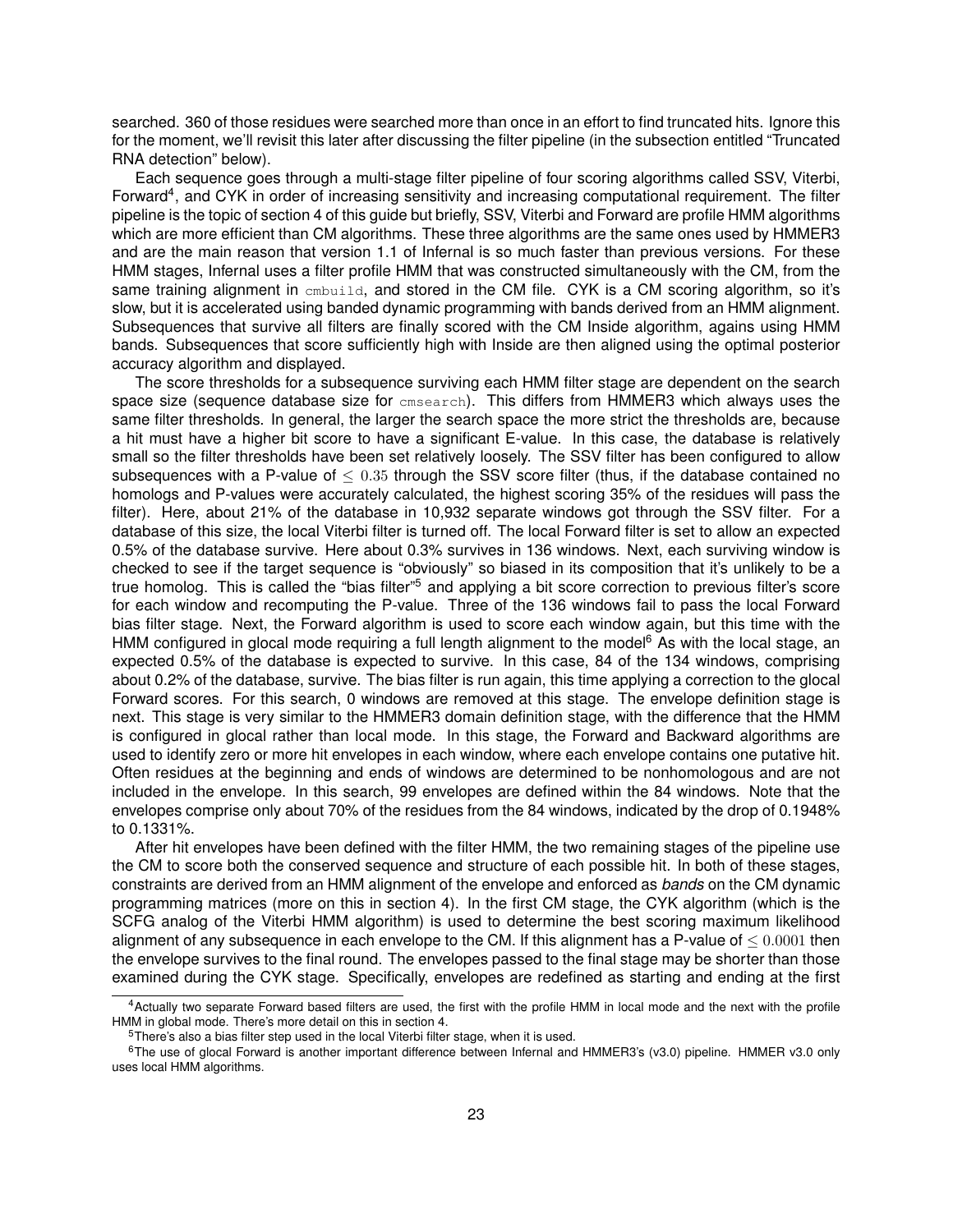and final residues for which at least one alignment exists with a P-value  $\leq 0.001$ .

In the final round, the Inside algorithm (the SCFG analog of the HMM Forward algorithm) is used to define final hit boundaries and scores. Hits with scores above the reporting threshold were output, as described above. In this search there were 56 such hits.

Finally, the running time of the search is reported, in CPU time and elapsed time. This search took about 1 second (wall clock time) running on 32 cores.

#### **Truncated RNA detection**

Now, we come back to the topic of truncated hit detection. As briefly mentioned above, the pipeline statistics summary from our search above reported that 360 residues were re-searched for truncated hits. Infernal explicitly looks at the 5' and 3' ends of target sequences using specialized algorithms for detection of truncated hits, in which part of the 5' and/or 3' end of the actual full length sequence from the source organism's full genomic context is missing in the input target sequence. Truncated hits will be most common in sequence files consisting of unassembled sequencing reads. In our search of the full archaeal genome above, no truncated hits were found. However, there is an example of a truncated hit in the cmscan tutorial section below in a sequence from a metagenomics sequencing survey.

Special dynamic programming algorithms are required for truncated hit detection (Kolbe and Eddy, 2009), so sequences must be re-searched for truncated hits after they are initially searched for standard (non-truncated) hits. However, only the sequence ends must be re-searched because Infernal assumes that only hits at sequence terminii might be truncated. This is why our search above reported that only 360 residues were re-searched for truncated hits. For each model, an expected maximum length of a hit<sup>7</sup> is used to define the window length at the beginning and end of each sequence which must be re-searched for truncated hits. For our tRNA model the maximum expected length is 90, so exactly 360 residues were re-searched: the first and final 90 residues on the top strand, and the first and final 90 residues on the bottom strand.

There is one more aspect of truncated hit detection that is important to mention here. Because Infernal expects that hit truncation only occurs at the ends of sequences, 5' truncated hits are forced to start at the first nucleotide of a sequence, 3' truncated hits are forced to end at the final nucleotide of the sequence, and 5' *and* 3' truncated hits are forced to include the full sequence.

The annotation of truncated hits in cmsearch output is slightly different than for standard (non-truncated) hits. An example is included in the next section below.

#### **Searching a CM database with a query sequence**

The cmscan program is for annotating all the different known/detectable RNAs in a given sequence. It takes a single query sequence and a CM database as input. The CM database might be Rfam, for example, or another collection of your choice. cmscan is new to version 1.1 of Infernal. It is designed to be useful for sequence datasets from RNA-Seq experiments or metagenomics surveys, for which one wants to know what families of RNAs are represented in the sequence dataset.

#### **Step 1: create an CM database flatfile**

A CM "database" flatfile is simply a concatenation of individual CM files. To create a database flatfile, you can either build and calibrate individual CM files and concatenate them, or you can concatenate Stockholm alignments and use cmbuild to build a CM database of all of them in one command, and then calibrate that database with cmcalibrate. Importantly, cmscan can only be used with calibrated CMs.

<sup>&</sup>lt;sup>7</sup>The expected maximum hit length is defined as the maximum of 1.25 times the consensus length of the model and the W parameter computed with the QDB algorithm (Nawrocki and Eddy, 2007). W is computed based on the transition probabilities of the model by cmbuild and stored in the CM file.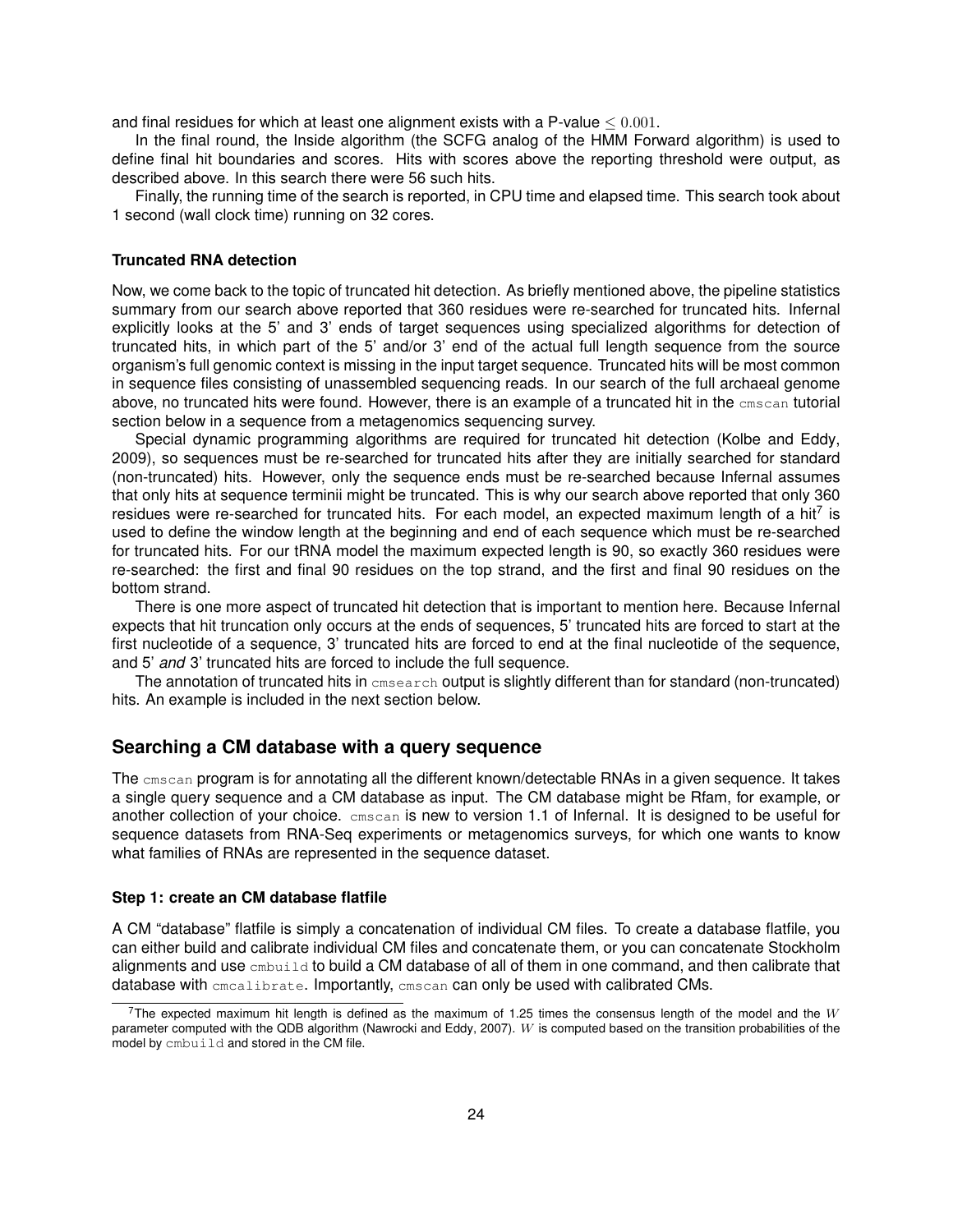Let's create a tiny database called  $\min_{m \text{min}}$  cm containing the tRNA model we've been working with, a 5S ribosomal RNA model, and a Cobalamin riboswitch model. To save you time, calibrated versions of the 5S and Cobalamin models are included in the tutorial/ directory in the files 5S\_rRNA.c.cm, and Cobalamin.c.cm. These files were created using cmbuild and cmcalibrate from the Rfam 10.1 seed alignments for 5S\_rRNA (RF00001) and Cobalamin (RF00174), provided in tutorial/5S\_rRNA.sto and tutorial/Cobalamin.sto. The third model is the tRNA model from earlier in the tutorial (tRNA5.c.cm). Feel free to build and calibrate these models yourself if you'd like, but if you'd like to keep moving on with the tutorial, use the pre-calibrated ones. To create the database, simply concatenate the three provided files:

**> cat tutorial/tRNA5.c.cm tutorial/5S rRNA.c.cm tutorial/Cobalamin.c.cm > minifam.cm**

#### **Step 2: compress and index the flatfile with cmpress**

The cmscan program has to read a lot of CMs and their filter HMMs in a hurry, and Infernal's ASCII flatfiles are bulky. To accelerate this, cmscan uses binary compression and indexing of the flatfiles. To use cmscan, you must first compress and index your CM database with the empress program:

**> cmpress minifam.cm** This will quickly produce:

| Working done.                                                             |                |
|---------------------------------------------------------------------------|----------------|
| Pressed and indexed 3 CMs and p7 HMM filters (3 names and 2 accessions).  |                |
| Covariance models and p7 filters pressed into binary file: minifam.cm.ilm |                |
| SSI index for binary covariance model file:                               | minifam.cm.ili |
| Optimized p7 filter profiles (MSV part) pressed into:                     | minifam.cm.ilf |
| Optimized p7 filter profiles (remainder) pressed into:                    | minifam.cm.ilp |
|                                                                           |                |

and you'll see these four new binary files in the directory.

The tutorial directory includes a copy of the minifam.cm file, which has already been pressed, so there are example binary files  $t$ utorial/minifam.cm.i1{m,i,f,p} included in the tutorial.

Their format is "proprietary", which is an open source term of art that means both "We haven't found time to document them yet" and "We still might decide to change them arbitrarily without telling you".

#### **Step 3: search the CM database with cmscan**

Now we can analyze sequences using our CM database and cmscan.

For example, the file tutorial/metag-example.fa includes 3 sequences (whole genome shotgun sequencing reads) derived from samples of "whale fall" carcasses in a metagenomics study (Tringe et al., 2005). These three sequences were chosen from the roughly 200,000 in the complete dataset because they include statistically significant hits to the three models in our toy CM database.

To scan the sequences with our database:

**> cmscan minifam.cm tutorial/metag-example.fa** The header and the first section of the output will look like: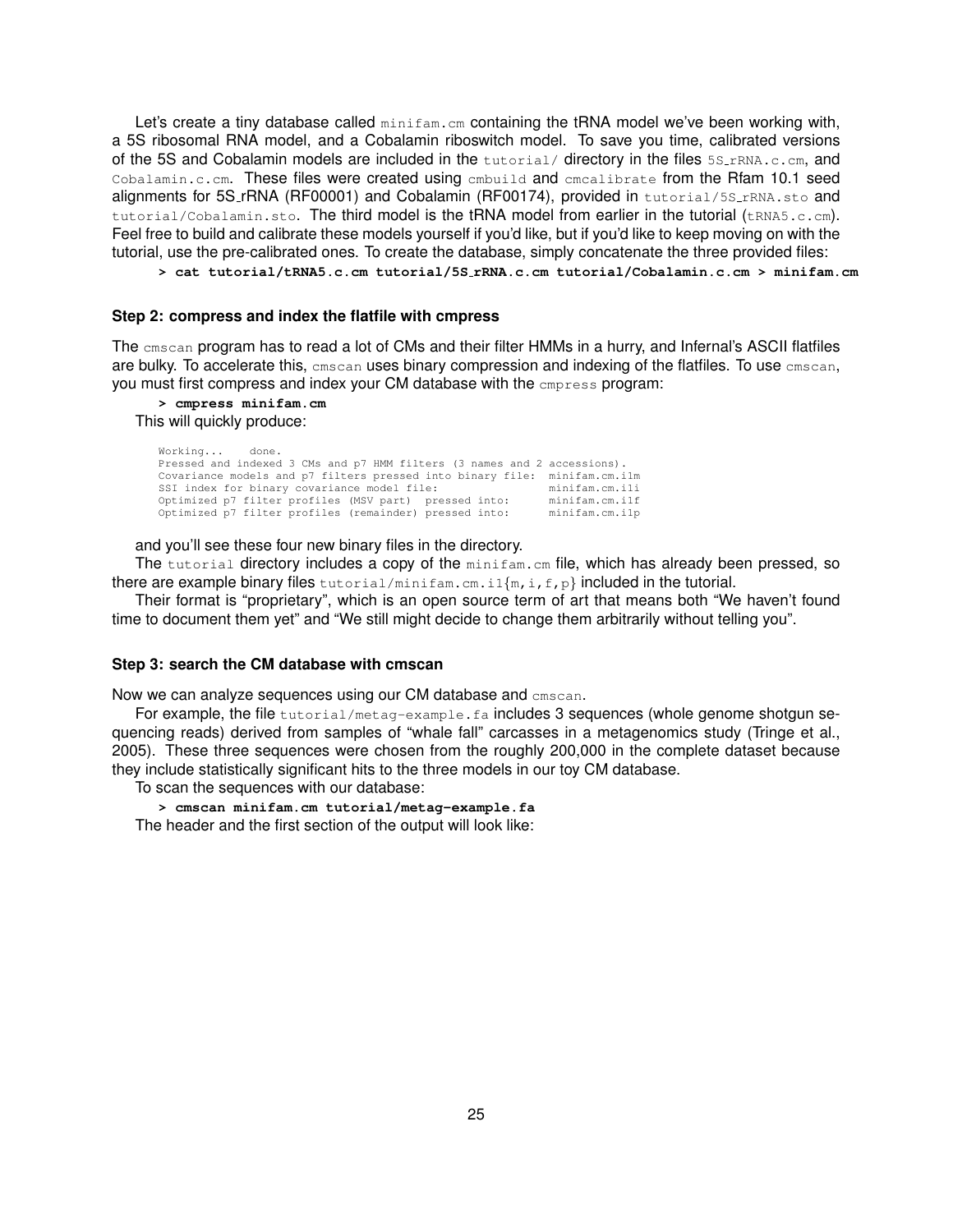# cmscan :: search sequence(s) against a CM database # INFERNAL 1.1.4 (Dec 2020) # Copyright (C) 2020 Howard Hughes Medical Institute. # Freely distributed under the BSD open source license. # - - - - - - - - - - - - - - - - - - - - - - - - - - - - - - - - - - - - # query sequence file: tutorial/me<br>
# target CM database: minifam.cm<br>
# number of worker threads: 32 # target CM database: # number of worker threads: # - - - - - - - - - - - - - - - - - - - - - - - - - - - - - - - - - - - - Query: AAGA01015927.1 [L=943] Description: Metagenome sequence AHAI1002.g1, whole genome shotgun sequence Hit scores: rank E-value score bias modelname start end mdl trunc gc description ---- --------- ------ ----- --------- ------ ------ --- ----- ---- ----------- (1) ! 1.5e-23 92.7 0.0 5S\_rRNA 59 174 + cm no 0.66 5S ribosomal RNA (2) ! 9.6e-19 62.4 0.0 tRNA5 229 302 + cm no 0.62 - (3) ! 6.1e-16 53.5 0.0 tRNA5 314 386 + cm no 0.59 -

cmscan has identified three putative RNAs in the first query sequence, one 5S rRNA and two tRNAs. The output fields are in the same order and have the same meaning as in cmsearch's output.

Before we move on, this is a good opportunity to point out an important difference between cmsearch and cmscan related to the size of the search space (often referred to in the code and in this guide as the  $Z$  parameter). The size of the search space for  $\epsilon$ <sub>cmscan</sub> is double the length of the current (single) query sequence (doubled because we're searching both strands) multiplied by the number of models in the CM database (here, 3; for a Rfam search, on the order of 1000). Because each query sequence is probably a different size this means  $Z$  changes for each query sequence. In  $\epsilon$  m  $\epsilon$  and  $\epsilon$ , the size of the search space is double the summed length of all sequences in the database (again, doubled because both strands are searched). This means that E-values may differ even for the same individual CM vs. sequence comparison, depending on how you do the search. The search space size also affects what filter thresholds cmsearch or cmscan will use, which is discussed more in section 4.

Now back to the cmscan results. What follows the ranked list of three hits are the hit alignments. These are constructed and annotated the same as in cmsearch. The 5S alignment is:

|                |                                   |                                |     |  | $\mathbf{V}$                                                                                          |  | NC. |
|----------------|-----------------------------------|--------------------------------|-----|--|-------------------------------------------------------------------------------------------------------|--|-----|
|                |                                   |                                |     |  |                                                                                                       |  |     |
| 5S rRNA        |                                   |                                |     |  | 1 ccuqqcqqcCAUAqcqqqqqAaacACccGauCCCAUCCCGaACuCqqAAquUAAGcqcccuaqcqccqqqquAGuAcuqqGqUGqGuGAcCaC 95    |  |     |
|                |                                   |                                |     |  | $C = C \cup C$ . C. UAGCG:GG:GG $C$ ACC:GA CCCAU CCG ACUC:GAAG AA+C:CC:UAGC CCG::G G:A: G+G GGGU CC C |  |     |
| AAGA01015927.1 |                                   |                                |     |  | 59 CCUGGCGGCCGUAGCGGGUGGUCCCACCUGACCCANGCCGAACUCAGAAGUGAAACGCCGUAGCCCGAUG--GUAGUGUG--GGGUCUCCCC 149   |  |     |
|                |                                   |                                |     |  |                                                                                                       |  |     |
|                |                                   |                                |     |  |                                                                                                       |  |     |
|                | 77                                | V V                            | NC. |  |                                                                                                       |  |     |
|                |                                   | --->>->->>>>>>,)))))))))): CS  |     |  |                                                                                                       |  |     |
| 5S rRNA        | 96 cUGqqAaaccaqquCqccqccaqqc 120  |                                |     |  |                                                                                                       |  |     |
|                |                                   | UG : A : A : : AGG C : GCCAGGC |     |  |                                                                                                       |  |     |
| AAGA01015927.1 | 150 AUGCGAGAGUAGGGAACUGCCAGGC 174 |                                |     |  |                                                                                                       |  |     |
|                |                                   | ************************* PP   |     |  |                                                                                                       |  |     |

After the three sequences, you'll see a pipeline statistics summary report:

```
Internal CM pipeline statistics summary:
 ----------------------------------------
 Query sequence(s):<br>Query sequences re-searched for truncated hits: \begin{array}{cccc} & 1 & (1886 \text{ residues} \text{ searches}) & (1986 \text{ residues}) & (1986 \text{ residues}) & (1986 \text{ seconds}) & (1986 \text{ seconds}) & (1986 \text{ seconds}) & (1986 \text{ seconds}) & (1986 \text{ seconds}) & (1986 \text{ seconds}) & (1986 \text{ seconds}) & (1986 \text{ seconds}) & (1986 \text{ seconds}) & (1986 \Windows passing local HMM Viterbi filter: (off)
Windows passing local HMM Viterbi bias filter: (off)
Windows passing local HMM Forward filter: 4 (0.07976); expected (0.02)
 Windows passing local HMM Forward bias filter: 4 (0.07976); expected (0.02)
Windows passing glocal HMM Forward filter: 2 (0.06641); expected (0.02)
 Windows passing glocal HMM Forward bias filter: 2 (0.06641); expected (0.02)
Envelopes passing glocal HMM envelope defn filter: 3 (0.03357); expected (0.02)
Envelopes passing local cm envelope definition:<br>2 (2003) Envelopes passing local CM CYK filter:<br>3 (0.03) Total CM hits renembed:
Windows passing local HMM Viterbi<br>
Windows passing local HMM Viterbi bias filter: (off)<br>
Windows passing local HMM Forward iliter: 4 (0.07976); expected (0.02)<br>
Windows passing local HMM Forward bias filter: 4 (0.07976); e
```
# CPU time: 0.06u 0.03s 00:00:00.09 Elapsed: 00:00:00.05 //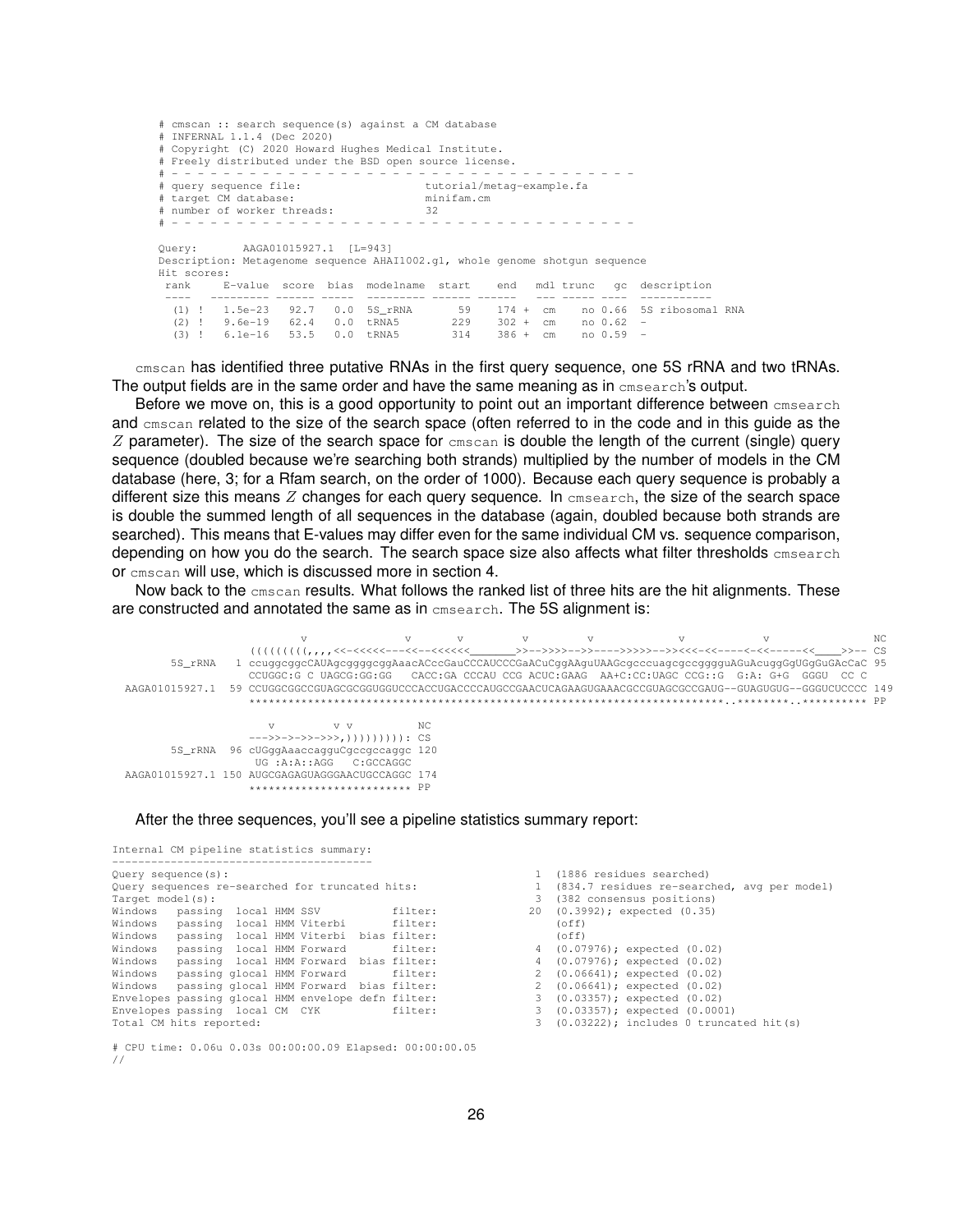This report is similar to the one you saw earlier from **cmsearch**, but not identical. One big difference is that cmscan will report a summary per query sequence, instead of per query model. In this case, the sequence was 943 residues long, so a total of 1886 residues were searched, since both strands were examined. The next line reports that the average number of residues re-searched for truncated hits per model was 834.7. An average is reported here because remember the number of residues re-searched per model depends on the expected maximum size of a hit, which varies per model, because only sequence terminii are examined for truncated hits (see "Truncated RNA detection" above and section 4). The remainder of the output is the same as in cmsearch except that the fractional values are averages per model. For example, for all three models a total of 3 envelopes survived the CYK filter stage, and those surviving envelopes contained 3.357% of the target sequence *on average per model*.

You may have noticed that the expected survival fractions are different than they were in the emsearch example. This is because the P-value filter thresholds are set differently depending on the search space. For this example, the search space  $(Z)$  is roughly only 6 Kb (1886 residues in the query sequence multiplied by 3 target models), so the thresholds are set differently than for the cmsearch example which had a search space size of roughly 6 Mb. The exact thresholds used for various  $Z$  values can be found in Table 1 in section 4.

#### **Truncated hit and local end alignment example**

Next, take a look at the cmscan output for the second query sequence AAFY01022046.1. The bottom strand of this sequence contains one hit to the Cobalamin riboswitch model, which is truncated at the 5' end. Here is the alignment:

| Hit alignments:<br>>> Cobalamin Cobalamin riboswitch<br>rank                                                         |                                        |                            |     | E-value score bias mdl mdl from mdl to | seq from seq to acc trunc qc                                                                                                                                                               |             |  |  |  |  |         |
|----------------------------------------------------------------------------------------------------------------------|----------------------------------------|----------------------------|-----|----------------------------------------|--------------------------------------------------------------------------------------------------------------------------------------------------------------------------------------------|-------------|--|--|--|--|---------|
| (1) ! $6.6e-09$ 29.9 0.0 cm 31 190 [] 934 832 - $\degree$ 0.92 5' 0.48                                               | ------- ------ ------ --- -------- --- |                            |     |                                        |                                                                                                                                                                                            |             |  |  |  |  |         |
|                                                                                                                      |                                        | 222                        |     | $\mathbf v$                            |                                                                                                                                                                                            | $V$ $V$ $V$ |  |  |  |  | ???? NC |
| Cobalamin                                                                                                            |                                        |                            |     |                                        | 1 < [30] *aqucqqqqquuAAaaGGGAAc.ccGGUGcaAauCCqqqGCuGcCCCCqCaACUGUAAqcGq* [61] *cCqcqAGCCAGGAGACCuGCCq 173<br>+ + G + AA: GGAA: : GGUG AAAUCC ::+C:G CCC C:ACUGUAA:C: ::-G:+AG+CAG A AC : C |             |  |  |  |  |         |
| AAFY01022046.1934<101*GUAGGCAAAAGGAAGGAAGGAAGGAAUGGUGGAAAUCCUUCACGGGCCCGGCCACUGUAACCAG*141*UUGGAAGUCAG-AUACUCUUCU849 |                                        |                            |     |                                        |                                                                                                                                                                                            |             |  |  |  |  |         |
|                                                                                                                      | ??                                     |                            | NC. |                                        |                                                                                                                                                                                            |             |  |  |  |  |         |
|                                                                                                                      |                                        | $11:$ CS                   |     |                                        |                                                                                                                                                                                            |             |  |  |  |  |         |
| Cobalamin 174 ucaaaaauaquaucacc 190                                                                                  |                                        | $+AA + G+A+C+C$            |     |                                        |                                                                                                                                                                                            |             |  |  |  |  |         |
| AAFY01022046.1 848 AUUAAGGCGGAAACUAC 832                                                                             |                                        | $**********************PP$ |     |                                        |                                                                                                                                                                                            |             |  |  |  |  |         |

This alignment has some important differences with the ones we've seen so far because it is of a truncated hit. First, notice that the trunc column reads 5' indicating that Infernal predicts the 5' end (beginning) of this Cobalamin riboswitch is missing. (Note that this hit is on the bottom (reverse) strand so the Cobalamin hit is actually predicted to extend past the end of the input sequence (past residue 934), but on the opposite strand.) The 5' end of the alignment indicates this with special annotation: the  $<[30]*$  in the model line indicates that the missing sequence is expected to align to the 30 5'-most positions of the Cobalamin model (i.e. about 30 residues are missing) and the first  $\alpha$  residue in this line corresponds to model position 31; the  $<[0] \times$  annotation in the sequence line indicates that there are no observed residues which align to those 31 positions and the first  $G$  residue is at position 934 of the sequence, which is the first position (on the opposite strand) of the query sequence. If, alternatively, this sequence was 3' truncated, or both 5' *and* 3' truncated, there would be analogous annotation at the 3' end of the alignment. Also notice the ~] and ~. symbols following the model and sequence coordinates, respectively. The ~ leftmost symbol in both of these pairs indicate that this hit is truncated at the 5' end. To make sense of this alignment display, it may help to look at the cmalign alignment of the same sequence to the same model on page 31, which shows all model and sequence positions.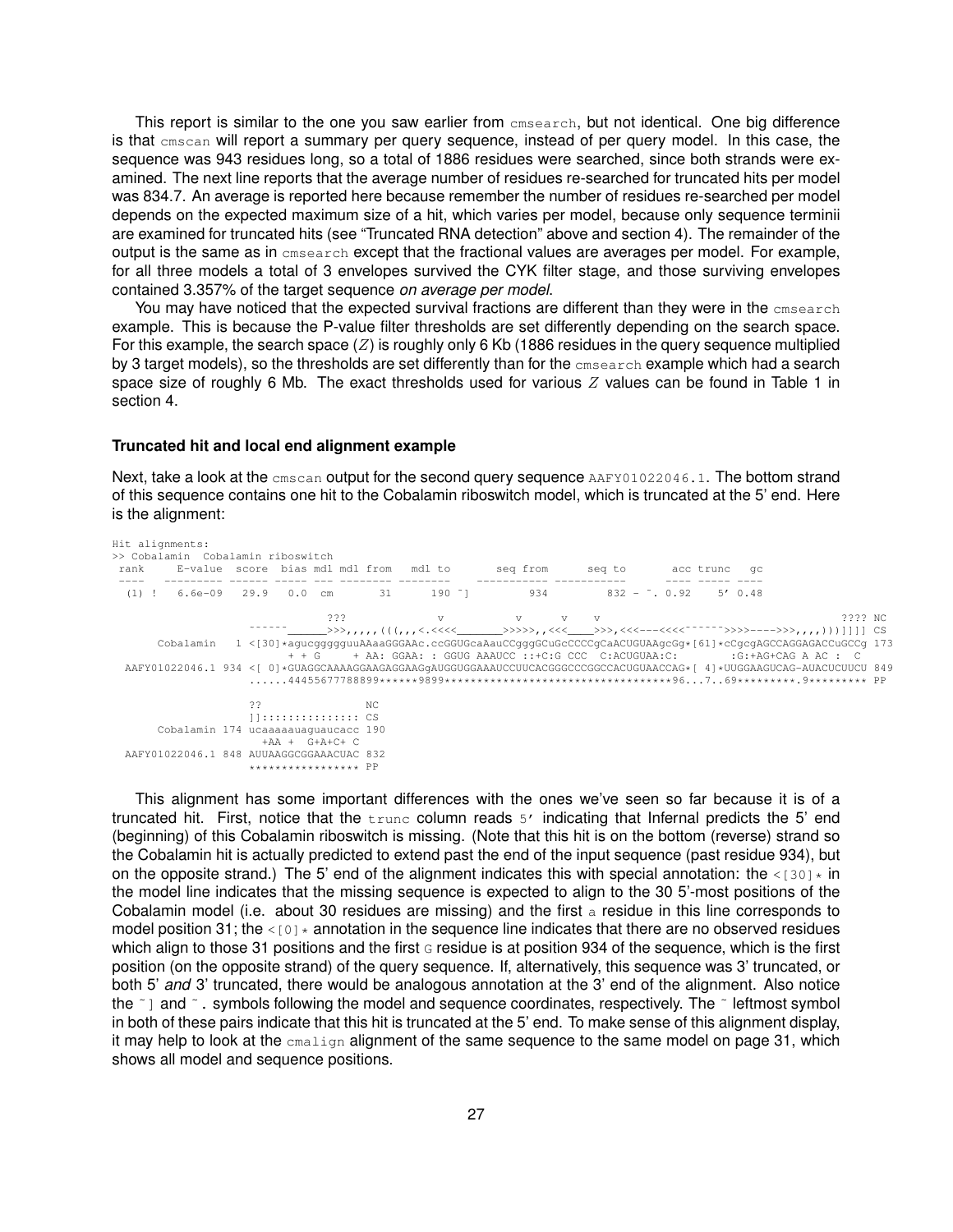Truncated hit alignments also contain different annotation in the NC lines. Instead of only containing blank spaces or  $\overline{v}$  characters indicating negative scoring noncanonical basepairs,  $\overline{v}$  characters are used to denote basepairs for which the other half is missing due to the truncation. For example, the second  $\sigma$  in the first model line corresponds to the right half of a basepair for which the left half is included in the stretch of 30 5' truncated model positions, so it is annotated with a ?. A ? is used because it is impossible to tell if such basepairs are negative scoring non-canonicals or not since we don't know the identity of the other half.

This hit alignment also demonstrates another type of annotation not yet seen in the previous examples, for *local end* alignments. Notice the stretch of six  $\tilde{ }$  characters towards the end of the first cs line, at the same position as the string  $\star$  [61]  $\star$  in the model line immediately below. This indicates a a special type of alignment called a local end. Local ends occur when a large insertion or deletion is used in the optimal alignment at reduced penalty (Klein and Eddy, 2003) and allow Infernal to be tolerant of the insertion and/or deletion of RNA substructures not modeled by the CM. An example of how local ends enable remote homology detection in RNase P can be see in Figure 6 on page 107. In this case, 61 model positions are deleted and 4 residues are inserted in the sequence (indicated by  $*$   $[$  4] $*$  at the corresponding positions in the sequence line). It is possible for zero sequence residues to be inserted by a local end, and for the number of residues inserted in a local end to exceed the number of model positions. Note that a single 7 annotates the posterior probability of the four sequence residues in the  $PP$  line. This means that the average posterior probability for these four residues is between 65 and 75%. If no sequence residues were in this EL, the PP annotation would be a gap  $(.)$  character.

# **Searching the Rfam CM database with a query sequence**

The Rfam database  $http://rfam.xfam.org/$  is a collection of RNA families, each represented by a CM and multiple sequence alignment used to build that CM. As of December 2020, the current release is 14.3, which includes 3446 families. The Rfam website allows web-based searches using  $\text{cm}$  cmscan of the Rfam CM database against query sequences that the user can upload. Alternatively, you can perform the same searches by running cmscan locally, as shown in this example. By searching all of Rfam with your sequence dataset, you will be annotating your dataset for most known types of structural RNAs with a single command.

To complete this step of the tutorial you'll need to download the Rfam 14.3 CM file from here: ftp://ftp.ebi.ac.uk/pub/databases/Rfam/14.3/Rfam.cm.gz and gunzipping it, like this:

**> wget ftp://ftp.ebi.ac.uk/pub/databases/Rfam/14.3/Rfam.cm.gz**

**> gunzip Rfam.cm.gz**

Then, as in the previous example, you'll need to run cmpress on this CM database:

#### **> cmpress Rfam.cm**

The next step is to run cmscan. In order to reproduce how Rfam searches are performed (Nawrocki et al., 2015) several command line options are required. Each of these options is explained below. The full command is (split up into two lines so it fits on the page):

 $>$  cmscan --rfam --cut\_ga --nohmmonly --tblout mrum-genome.tblout --fmt 2 \

> --clanin tutorial/Rfam.14.3.clanin Rfam.cm tutorial/mrum-genome.fa > mrum-genome.cmscan

This command will take at least several minutes and possibly up to about 30 minutes depending on the number of cores and speed of your computer.

The command line options used in the above command are as follows:

- $-$ rfam Specifies that the filter pipeline run in fast mode, with the same strict filters that are used for Rfam searches and for other sequence databases larger than 20 Gb (see section 4).
- --cut<sub>-ga</sub> Specifies that the special Rfam *GA* (gathering) thresholds be used to determine which hits are reported. These thresholds are stored in the  $Rfam.cm$  file. Each model has its own GA bit score threshold, which was determined by Rfam curators as the bit score at and above which all hits are believed to be true homologs to the model. These determinations were made based on observed hit results against the large Rfamseq database used by Rfam (Nawrocki et al., 2015).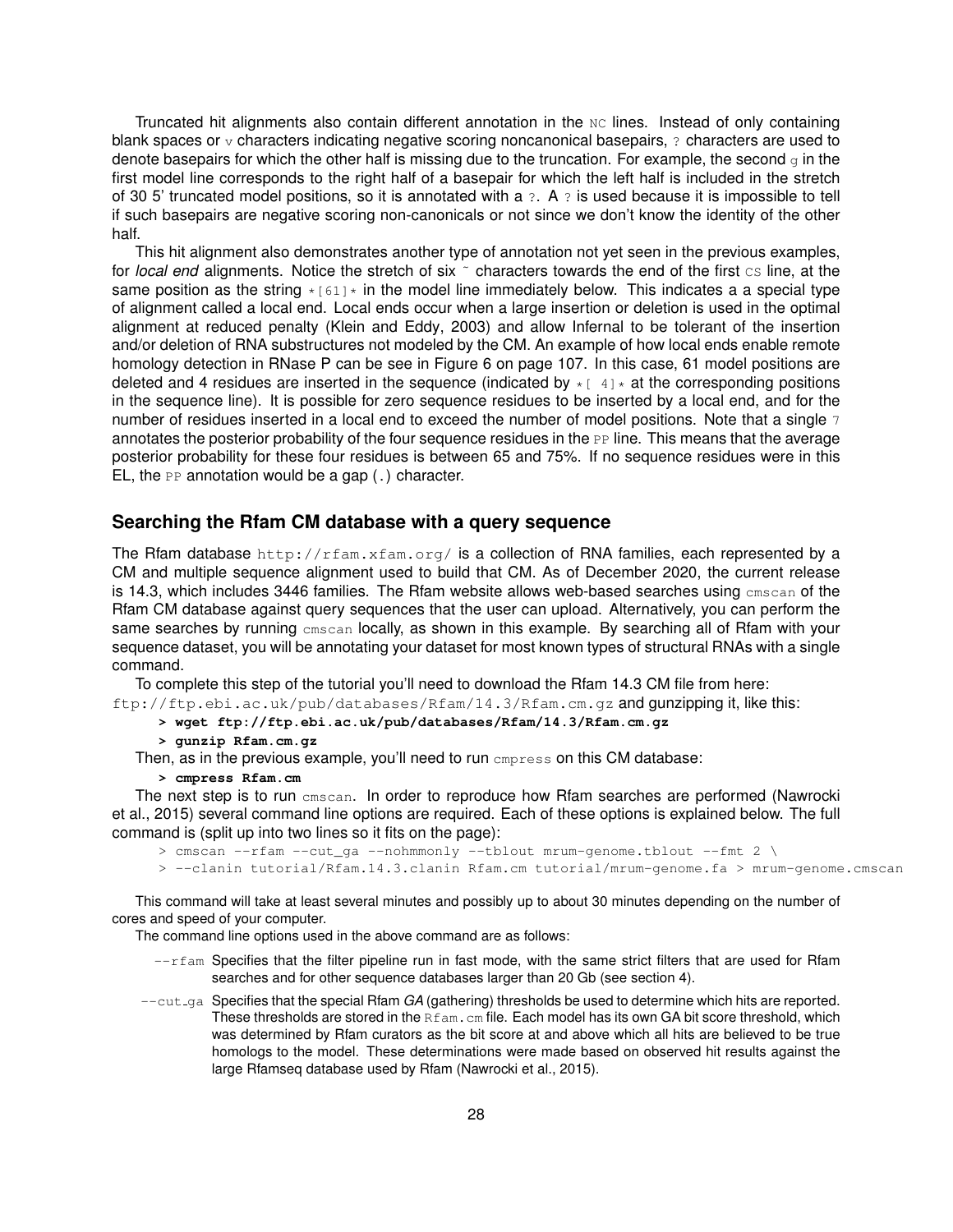- $-$ nohmmonly All models, even those with zero basepairs, are run in CM mode (not HMM mode). This ensures all GA cutoffs, which were determined in CM mode for each model, are valid.
	- --tblout Specifies that a tabular output file should be created, see section 6.
	- $-$ fmt 2 The tabular output file will be in format 2, which includes annotation of overlapping hits. See page 61 for a complete description of this format.
	- --clanin Clan information should be read from the file tutorial/Rfam.14.3.claninfo. This file lists which models belong to the same clan. Clans are groups of models that are homologous and therefore it is expected that some hits to these models will overlap. For example, the LSU\_rRNA\_archaea and LSU\_rRNA\_bacteria models are both in the same clan.

When the cmscan command finishes running, the file mrum-genome.cmscan will contain the standard output of the program. This file will be similar to what we saw in the earlier example of cmscan. The file mrum-genome.tblout has also been created, which is a tabular representation of all hits, one line per hit. Take a look at this file. The first two lines are comment lines (prefixed with # characters) with the labels of each of the 27 columns of data in the file. Each subsequent line has 27 space delimited tokens. The specific meaning of these tokens is described in detail in section 6. Below I'm including the first 24 lines of the file, with columns 3-5, 7-9 and 13-16 removed (replaced with ...) so that the text will fit on this page:

|    | #idx target name                |              |                  |                         |         |         |     |                   |              |                           |               |                          |         |       |              |                          | clan name  seq from seq to strand  score E-value inc olp anyidx afrctl afrct2 winidx wfrctl wfrct2 description of target |
|----|---------------------------------|--------------|------------------|-------------------------|---------|---------|-----|-------------------|--------------|---------------------------|---------------|--------------------------|---------|-------|--------------|--------------------------|--------------------------------------------------------------------------------------------------------------------------|
|    | --------------------------      |              | $1.1.7 - 1.1.7$  |                         |         |         |     |                   |              |                           |               |                          |         |       |              |                          | sources accesso comes <sub>1,1</sub> comes consumer and access comes access comes comes access accessive consumer        |
|    | LSU rRNA archaea                |              | $\ldots$ CL00112 | $\cdots$                | 762872  | 765862  |     | $+ \ldots 2763.5$ |              | $0 \quad 1 \quad \hat{ }$ |               |                          |         |       |              | $\sim$                   | - Archaeal large sub                                                                                                     |
|    | LSU rRNA archaea                |              | $\ldots$ CL00112 | $\cdots$                | 2041329 | 2038338 |     | $-$ 2755.0        |              | 0 <sup>1</sup>            |               |                          |         |       |              |                          | - Archaeal large sub                                                                                                     |
| 3  | LSU rRNA bacteria               |              | $\ldots$ CL00112 | $\cdots$                | 762874  | 765862  |     | $+ \ldots 1872.9$ | $\Omega$     |                           | $=$           |                          | 1 1,000 | 0.999 |              |                          | " Bacterial large su                                                                                                     |
| 4  | LSU rRNA bacteria               |              | $\ldots$ CL00112 | $\cdots$                | 2041327 | 2038338 |     | $-$ 1865.5        |              |                           | $=$           |                          | 2 1.000 | 0.999 | Ħ            | $\mathbf{u}$             | " Bacterial large su                                                                                                     |
| -5 | LSU_rRNA_eukarya                |              | $\ldots$ CL00112 | $\cdots$                | 763018  | 765851  |     | $+ \ldots 1581.3$ | $\Omega$     |                           | $=$           |                          | 1 1,000 | 0.948 | $\mathbf{u}$ | $\mathbf{u}$             | " Eukaryotic large s                                                                                                     |
| 6  | LSU rRNA_eukarya                |              | $\ldots$ CL00112 | $\cdots$                | 2041183 | 2038349 |     | $-$ 1572.1        |              |                           | $=$           |                          | 2 1.000 | 0.948 | Ħ            | $\mathbf{u}$             | " Eukaryotic large s                                                                                                     |
|    | SSU rRNA archaea                |              | $\ldots$ CL00111 | $\cdots$                | 2043361 | 2041888 |     | $-$ 1552.0        | $\Omega$     |                           |               |                          |         |       | -            | $\sim$                   | - Archaeal small sub                                                                                                     |
| 8  | SSU rRNA archaea                |              | $\ldots$ CL00111 | $\cdots$                | 760878  | 762351  |     | $+ \ldots 1546.5$ | $\Omega$     |                           |               |                          |         |       |              |                          | - Archaeal small sub                                                                                                     |
| 9  | SSU rRNA bacteria               |              | $\ldots$ CL00111 | $\cdots$                | 2043366 | 2041886 |     | $-$ 1161.9        | $\Omega$     |                           | $\equiv$      |                          | 7 0.995 | 1.000 | π            | $\mathbf{u}$             | " Bacterial small su                                                                                                     |
| 10 | SSU rRNA bacteria               |              | $\ldots$ CL00111 | $\cdots$                | 760873  | 762353  |     | $+ \ldots 1156.4$ |              |                           | $=$           |                          | 8 0.995 | 1,000 |              | $\mathbf{u}$             | " Bacterial small su                                                                                                     |
| 11 | SSU_rRNA_eukarya                |              | $\ldots$ CL00111 | $\cdots$                | 2043361 | 2041891 |     | $-$ 970.4         | $3e - 289$   |                           | $=$           |                          | 7 1.000 | 0.998 | $\mathbf{u}$ | $\mathbf{u}$             | " Eukaryotic small s                                                                                                     |
| 12 | SSU rRNA eukarya                |              | $\ldots$ CL00111 | $\cdots$                | 760878  | 762348  |     | $+ \ldots 963.8$  | $3e - 287$   |                           | $=$           |                          | 8 1,000 | 0.998 | Ħ            | $\mathbf{u}$             | " Eukaryotic small s                                                                                                     |
| 13 | SSU_rRNA_microsporidia  CL00111 |              |                  | $\cdots$                | 2043361 | 2041891 |     | $-$ 919.9         | $2.3e-277$   |                           | $=$           |                          | 7 1,000 | 0.998 | $\mathbf{u}$ | $\mathbf{u}$             | " Microsporidia small                                                                                                    |
| 14 | SSU rRNA microsporidia  CL00111 |              |                  | $\cdots$                | 760878  | 762348  |     | $+ \ldots 917.2$  | $1.6e - 276$ |                           | $=$           |                          | 8 1,000 | 0.998 | Ħ            | $\mathbf{u}$             | " Microsporidia small                                                                                                    |
| 15 | RNaseP arch                     |              | $\ldots$ CL00002 | $\cdots$                | 2614544 | 2614262 | $-$ | 184.9             | $3.4e-50$    |                           | $\cdot$       |                          |         |       | ۰            | $\sim$                   | - Archaeal RNase P                                                                                                       |
| 16 | Archaea SRP                     |              | $\ldots$ CL00003 | $\cdot$ $\cdot$ $\cdot$ | 1064321 | 1064634 |     | $+ \ldots 197.6$  | $2.1e-45$    |                           | $\rightarrow$ |                          |         |       |              | $\sim$                   | - Archaeal signal re                                                                                                     |
| 17 | FMN                             | $\cdots$ $-$ |                  | $\cdots$                | 193975  | 193837  | $-$ | 115.2             | $2.1e-24$    |                           | $\rightarrow$ |                          |         |       |              | $\overline{\phantom{a}}$ | - FMN riboswitch (RF                                                                                                     |
| 18 | tRNA                            |              | $\ldots$ CL00001 | $\cdot$ $\cdot$ $\cdot$ | 735136  | 735208  | $+$ | 72.1              | $1.5e-12$    |                           |               |                          |         |       |              |                          | $-$ tRNA                                                                                                                 |
| 19 | tRNA                            |              | $\ldots$ CL00001 | $\cdots$                | 2350593 | 2350520 | $-$ | 71.0              | $3e-12$      |                           |               |                          |         |       |              | $\overline{\phantom{a}}$ | $-$ tRNA                                                                                                                 |
| 20 | tRNA                            |              | $\ldots$ CL00001 | .                       | 2680310 | 2680384 | $+$ | 70.9              | $3.2e-12$    |                           | $\star$       | $\overline{\phantom{a}}$ |         | -     | ۰            | $\overline{\phantom{a}}$ | $-$ tRNA                                                                                                                 |
| 21 | tRNA                            |              | $\ldots$ CL00001 | $\cdots$                | 2351254 | 2351181 | $-$ | 69.7              | $6.7e-12$    |                           | $\rightarrow$ |                          |         |       |              |                          | $-$ tRNA                                                                                                                 |
| 22 | tRNA                            |              | $\ldots$ CL00001 | $\cdot$ $\cdot$ $\cdot$ | 361676  | 361604  | $-$ | 69.5              | 7.6e-12      |                           | - 4           |                          |         |       |              |                          |                                                                                                                          |

This tabular format includes the target model name, sequence name (in column 3, which is omitted above to save space), clan name, sequence coordinates, bit score, E-value and more. Because the  $--$ fmt 2 option was used, this file includes information on which hits overlap with other hits, starting at the column labelled "olp" and ending with "wfrct2". Hits with the "\*" character in the "olp" column do not overlap with any other hits. Those with "ˆ" do overlap with at least one other hit, but none of those overlapping hits have a better score (that occurs higher in the list). Those with "=" also overlap with at least one other hit that does have a better score, the index of which is given in the "anyidx" column. For more detailed explanation of these columns, see page 61.

The top two hits are both to the LSU\_rRNA\_archaea model. These are the two copies of LSU rRNA in the *Methanobrevibacter ruminantium* genome. Hits number 3 and 4 are to the LSU<sub>-LRNA</sub> bacteria model and overlap with hits 1 and 2 nearly completely (hit 1 is from sequence positions 762872 to 765862 and hit 3 is from sequence positions 762874 to 765862). This overlap is not surprising because the bacterial and archaeal LSU rRNA models are very similar, and so are assigning high scores to the same subsequences. Further, hit 5 is to LSU\_rRNA\_eukarya and also overlaps hits 1 and 3. Because these three LSU models are all expected to produce overlapping hits due to their homology, Rfam has grouped them into the same *clan*, note the "CL00112" value in the "clan name" column for all three hits. This clan information was provided in the rfam.14.3.claninfo input file we provided to cmscan by using the --clanin option.

The "olp" column indicates that hit 1 is the highest scoring of the three overlapping hits because it contains the "<sup>^"</sup> character. Hits 3 and 5 both have "=" in the "olp" column indicating that there is another hit to another model which overlaps these hits and has a better score.

If you were using these results to produce annotations for the *Methanobrevibacter ruminantium* genome, you may want to ignore any hits that have higher scoring overlaps. To do this you can just remove any hits with "=" in the "olp" column. Alternatively, you can have these hits not printed to the tabular output file by additionally providing the --oskip option to cmscan. You can also modify the overlap annotation behavior with --oclan option which restricts the annotation of overlaps to hits for models within the same clan. Overlapping hits from models that are not in the same clan will not be marked as overlaps, instead they will marked as "\*" in the "olp" field.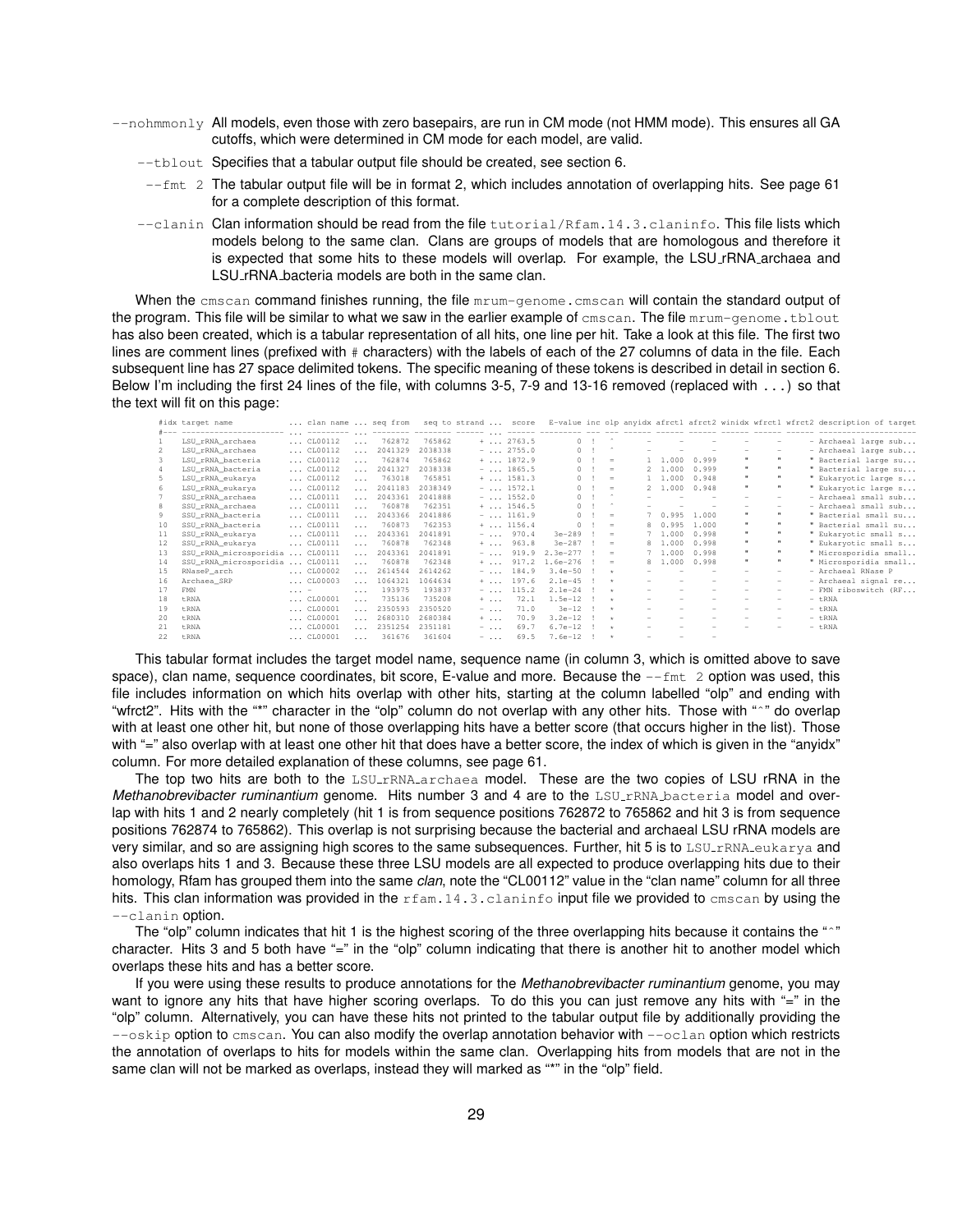For more information on using Infernal for genome annotation see a similar example in the Rfam documentation (https://rfam.readthedocs.io/en/latest/genome-annotation.html)

# **Creating multiple alignments with cmalign**

The file tutorial/mrum-tRNAs10.fa is a FASTA file containing the 10 tRNA hits above the inclusion threshold (with an E-value less than 0.01) found by cmsearch in our search of *M. ruminantium* genome<sup>8</sup> To align these 10 sequences to our example tRNA model and make a multiple sequence alignment:

```
> cmalign tRNA5.cm tutorial/mrum-tRNAs10.fa
The output of this is a Stockholm format multiple alignment file:
```
# STOCKHOLM 1.0 #=GF AU Infernal 1.1.4

| $m$ $r$ $1m - t$ $RNA$ . 1         |                                                                                                                     |  |
|------------------------------------|---------------------------------------------------------------------------------------------------------------------|--|
| $# = GR$ mrum- $+ RNA$ . 1         |                                                                                                                     |  |
| $m$ $r$ $11m - t$ $RNA$ . $2$      |                                                                                                                     |  |
| $\# = G$ R mrum- $\text{FRNA}$ . 2 |                                                                                                                     |  |
| $m$ $r$ $m$ $ r$ $RN$ $A$ . $3$    |                                                                                                                     |  |
| $# = GR$ mrum- $+ RNA$ . 3         |                                                                                                                     |  |
| $m$ $r$ $1m - t$ $RNA$ . 4         |                                                                                                                     |  |
| $# = GR$ mrum- $+ RNA$ . 4         |                                                                                                                     |  |
| $m$ $r$ $m$ $ r$ $RN$ $A$ . 5      |                                                                                                                     |  |
| #=GR mrum-tRNA.5                   |                                                                                                                     |  |
| $m$ $r$ $m$ $ r$ $RN$ $A$ . $6$    |                                                                                                                     |  |
| $\# = GR$ mrum- $+ RNA.6$          |                                                                                                                     |  |
| mrum-tRNA.7                        |                                                                                                                     |  |
| $# = GR$ mrum- $+ RNA$ . 7         |                                                                                                                     |  |
| $m$ $r$ $m$ $ r$ $RN$ $A$ . $B$    |                                                                                                                     |  |
| $# = GR$ mrum- $+ RNA$ . $8$       |                                                                                                                     |  |
| $m$ $r$ $m$ $ r$ $RN$ $A$ . 9      | GCCGGGGUGGCUCAGC.uGGU.uAGAGCGCACGGCUC----auaqqquaacuaaqcquqcucuqacuuuuuuccuqqqauaCCGUGAGAUCGCGGGUUCGAAUCCCGCCCCGGCA |  |
| $# = GR$ mrum- $+ RNA.9$           |                                                                                                                     |  |
| $m$ $r$ $1m$ $ r$ $RN$ $A$ . $10$  |                                                                                                                     |  |
|                                    |                                                                                                                     |  |
| $# = GC$ SS cons                   |                                                                                                                     |  |
| $# = GC$ RF                        |                                                                                                                     |  |
| $\frac{1}{2}$                      |                                                                                                                     |  |

The first thing to notice here is that cmalign uses both lower case and upper case residues, and it uses two different characters for gaps. This is because there are two different kinds of columns: "match" columns in which residues are assigned to match states and gaps are treated as deletions relative to consensus, and "insert" columns where residues are assigned to insert states. In a match column, residues are upper case, and a '-' character means a deletion relative to the consensus. In an insert column, residues are lower case, and a '.' is padding. A '-' deletion has a cost: transition probabilities were assessed, penalizing the transition into and out of a deletion. A '.' pad has no cost per se; instead, the sequence(s) with insertions are paying transition probabilities into and out of their inserted residue.

Actually, there's two types of insert columns: standard insert columns where residues are assigned to insert states and less common "local end" insertion columns where residues are assigned to a special local end state called the "EL" state. There is one EL state per model and it allows a CM to permit large insertions or deletions in the structure present in the alignment the model was built from, at a reduced cost. This can help Infernal detect remote homologs in some cases. We saw an example of this in our Cobalamin cmscan hit above. Another example is shown in Figure 6 on page 107. Columns containing EL insertions are denoted in the #=GC RF annotation, described next.

Take a look at the final two lines of the alignment. The #=GC RF line is Stockholm-format *reference coordinate annotation*, with a residue marking each column that the CM considered to be consensus, a '.' marking insert columns and a '~' marking EL insert columns. For match columns, upper case residues denote strongly conserved columns, and lower case denotes weakly conserved ones. The  $\#=\text{GC}$  ss<sub>cons</sub> line gives the consensus secondary structure of the model. The symbols here have the same meaning that they did in a pairwise alignment from cmsearch, for a detailed description see section 9. As in the RF annotation, EL columns are indicated by '~'. In this alignment,  $m_{\text{H}}$ um-tRNA.9 is the only sequence that uses the EL state.

Important: both standard and local end insertions in a CM are *unaligned* (the same way that insertions are unaligned in profile HMM alignments produced by the HMMER package). Suppose one sequence has an insertion of length 10 and another has an insertion of length 2 in the same place in the model. The alignment will show ten insert columns, to accomodate the longest insertion. The residues of the shorter insertion are thrown down in an arbitrary order. (If you must know: by arbitrary Infernal convention, the insertion is divided in half; half is left-justified, and the other half is right-justified, leaving '.' characters in the middle.) Notice that in the previous paragraph I oh-so-carefully said residues are "assigned" to a state, not "aligned". For match states, assigned and aligned are the same thing: a one-to-one

 $8$ The  $-A < f$  option to cmsearch can be used to save a Stockholm formatted multiple alignment of all hits above the inclusion threshold to file  $\leq f$ .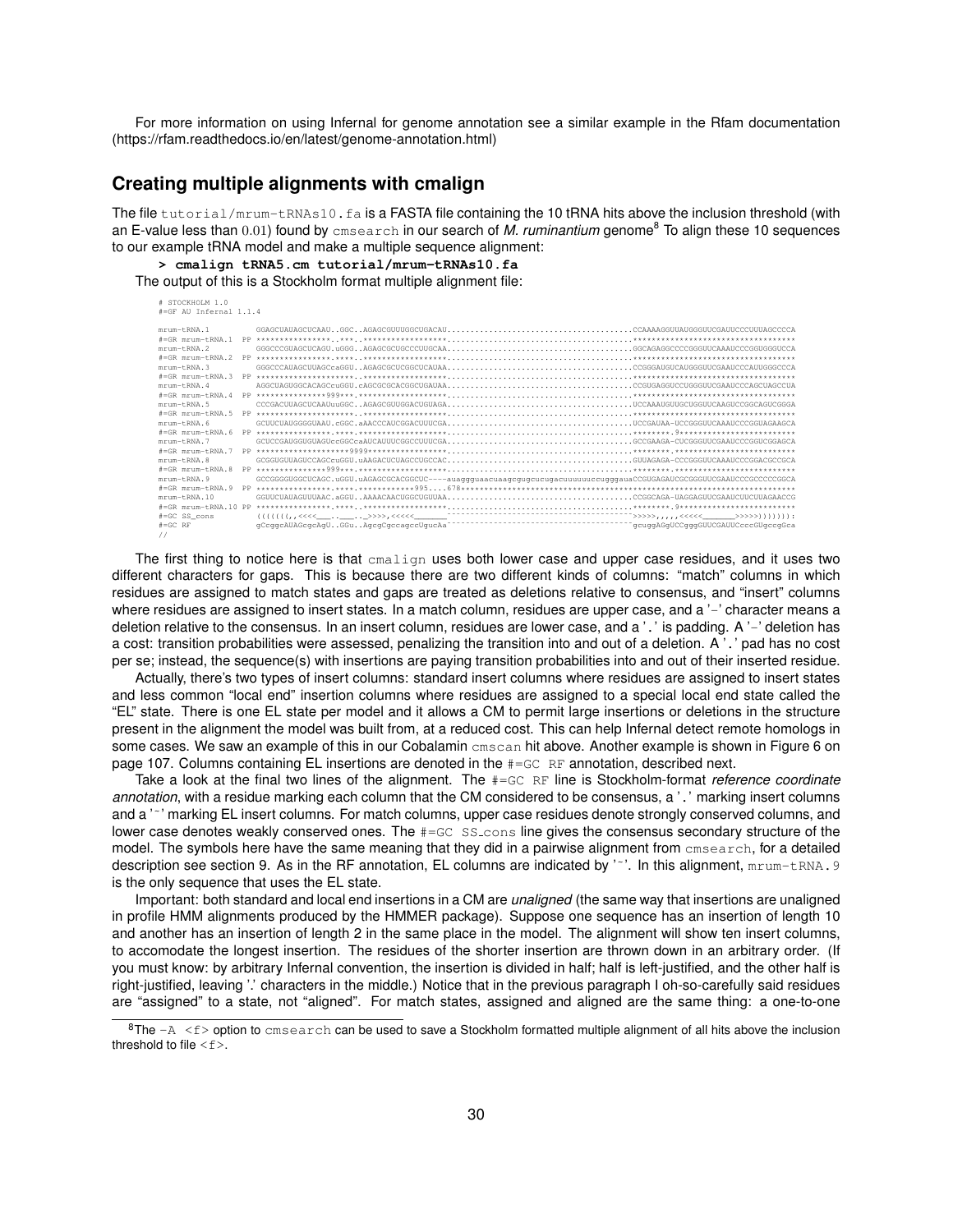correspondence between a residue and a consensus match state in the model. But there may be one *or more* residues assigned to the same insert state.

Don't be confused by the unaligned nature of CM insertions. You're sure to see cases where lower-case inserted residues are "obviously misaligned". This is just because Infernal isn't trying to "align" them in the first place: it is assigning them to unaligned insertions. For example of an obvious misalignment look at sequences  $m_{\text{Fum}}$ -tRNA.6 and  $m_{\text{rum}-\text{tRNA}}$ .8 in the above example alignment. The first inserted (lowercase) c in  $m_{\text{num}-\text{tRNA}}$ .6 would be better aligned with respect to  $m_{\text{rum}-\text{ENNA}}$ . 8 if it were placed one position to the left.

Enough about the sequences in the alignment. Now notice all those PP annotation lines. That's posterior probability annotation, as in the single sequence alignments that cmscan and cmsearch showed. This essentially represents the confidence that each residue is aligned where it should be.

Er, I mean, "assigned", not "aligned". The posterior probability assigned to an inserted residue is the probability that it is assigned to the insert state that corresponds to that column, or the EL state in the case of local end insertions. Because the same insert state might correspond to more than one column, the probability on an insert residue is *not* the probability that it belongs in that particular column; again, where there's a choice of column for inserted residues, that choice is arbitrary.

#### **cmalign assumes sequences may be truncated**

cmalign assumes that input sequences may be truncated and uses specialized dynamic programming algorithms to align them appropriately based on that assumption<sup>9</sup>. Importantly, output alignments from cmalign do not indicate when sequences have been truncated, as those from **cmsearch** and cmscan do. As an example, use the tutorial/Cobalamin.c.cm model to align the truncated Cobalamin hit (in the file tutorial/Cobalamin.fa) from the cmscan example above (I've split up the alignment below so it will fit on the page):

**> cmalign tutorial/Cobalamin.c.cm tutorial/Cobalamin.fa**

| # STOCKHOLM 1.0<br>#=GF AU Infernal 1.1.4  |                                                                                                                                                                                      |
|--------------------------------------------|--------------------------------------------------------------------------------------------------------------------------------------------------------------------------------------|
| Cobalamin.1                                | ----------------------------GUAGGCAAAAGGAAGAGGAAGqAUGGUGGAAAUCCUUCACGGGCCCGGCCA<br>egC_RF         uuaaauuauucuqquqacGGUcccccuuaaaqucaqqqquuAAaaGGGAAc.ccGGUGcaAauCCqqqGCuGcCCCCqCaA# |
| Cobalamin.1<br>$# = GC$ RF                 | CUGUAAgeGggaageaeeeeecaaaauGCCACUGgeeeguaag <sup>~~~~</sup> ggeCGGGAAGGCggggggaagegaugAeeCgegA                                                                                       |
| Cobalamin.1<br>#=GC SS cons<br>$# = GC$ RF | GUCAG-AUACUCUUCUAUUAAGGCGGAAACUAC<br>#=GR Cobalamin.1 PP *****.9***************************<br>GCCAGGAGACCuGCCqucaaaaauaquaucacc                                                     |

If you look back to the cmscan hit alignment for this sequence, you'll notice that this looks a little different. Instead of the  $\leq 1301*$  annotation in the model line indicating 30 model positions were missing due to a presumed 5' truncation, cmalign includes those 30 positions, and their secondary structure annotation. The local end alignment annotation in the middle of the second line is different too. In the cmscan hit alignment the model line included  $\star$  [61]  $\star$  indicating that 61 model positions were skipped to a local end insertion. In the  $c_{\text{malign}}$  output those 61 positions are included, aligned to gaps in the sequence. cmalign also shows the identity of the four inserted residues in the EL state, and annotates each with a posterior probability, whereas cmscan only indicated the number of inserted EL residues and their average posterior probability.

If you examine the cmscan and cmalign alignments closely you'll notice that they are identical (the same sequence residues are aligned to the same model positions in each) and include identical posterior probability annotation. While this will be the case for the large majority of sequences, it is not guaranteed by Infernal, and sometimes a cmsearch or cmscan alignment of a hit will differ from a cmalign alignment of the same hit. There are several technical reasons for this, including the fact that the HMM band constraints used by cmalign can differ from those used by cmsearch

<sup>9</sup>In versions 1.0 through 1.0.2, the cmalign --sub option was recommended when input sequences may have been truncated. This option still exists in this version but we believe the new default mode should do a better job of correctly aligning truncated sequences.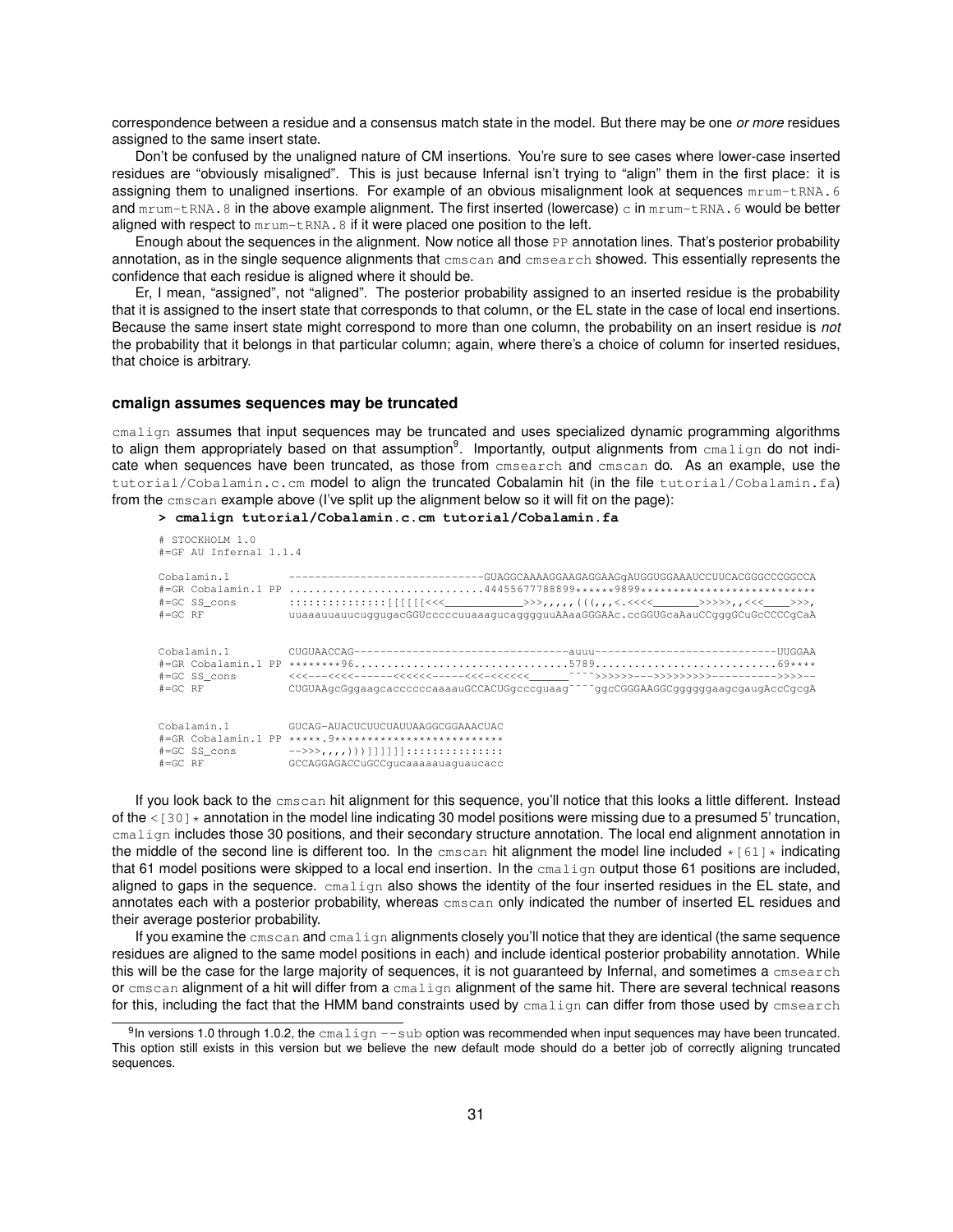and cmscan which in rare cases can lead to a different alignment or different posterior probabilities. Another reason is that while cmalign always assumes a sequence may be 5' or 3' truncated, cmsearch and cmscan only allow certain types of truncation (5', 3' or both) at sequence terminii. The types of truncated alignment allowed modify the dynamic programming alignment algorithm, so this difference can also result in different alignments. However, most of the time the alignments will be identical, and when they are different they will usually only be slightly different.

# **Searching a sequence database for RNAs with unknown or no secondary structure**

Some functional RNAs, including many types of small nucleolar RNAs (snoRNAs) do not conserve a secondary structure. It is more appropriate to model such RNA families with a profile HMM than a CM, because CMs only differ from profile HMMs in their modeling of basepairs and because profile HMM scoring algorithms are more efficient than CM ones.

Likewise, profile HMMs are more appropriate than CMs for modeling RNAs of unknown structure. For such RNAs, a profile HMM search may reveal additional homologs that can help elucidate the conserved structure for the family, if there is one. Given the multiple homologs, you can use other programs like RNAalifold (Bernhart et al., 2008; Hofacker et al., 2002) or WAR (Torarinsson and Lindgreen, 2008) (a webserver that includes implementations of several programs) to try to predict the conserved secondary structure of a collection of homologous RNAs. Currently, Infernal itself does not have the capability of predicting structure, but it's predecessor COVE did with the covet program, still available at eddylab.org/software/cove/cove.tar.Z.

Infernal automatically detects when a model has zero basepairs and uses efficient profile HMM algorithms in cmsearch and cmscan. As an example, let's revisit the construction of our tRNA model but pretend that we do not know the conserved cloverlear structure of tRNA. The file tutorial/tRNA5-noss.sto is identical to the file tutorial/tRNA5.sto except that it does not contain consensus secondary structure annotation. To build a structureless tRNA model from this alignment, execute:

**> cmbuild --noss tRNA5-noss.cm tutorial/tRNA5-noss.sto**

The  $-\text{ness}$  option is required when the alignment file lacks structure annotation. By forcing the use of  $-\text{ness}$ we're forcing the user to realize that having no secondary structure is a special case for Infernal.

The output will be similar to be the earlier example, but not identical:

|   | # cmbuild :: covariance model construction from multiple sequence alignments |                             |   |      |  |                       |  |  |             |  |                                                     |
|---|------------------------------------------------------------------------------|-----------------------------|---|------|--|-----------------------|--|--|-------------|--|-----------------------------------------------------|
|   |                                                                              | # INFERNAL 1.1.4 (Dec 2020) |   |      |  |                       |  |  |             |  |                                                     |
|   | # Copyright (C) 2020 Howard Hughes Medical Institute.                        |                             |   |      |  |                       |  |  |             |  |                                                     |
|   | # Freely distributed under the BSD open source license.                      |                             |   |      |  |                       |  |  |             |  |                                                     |
|   |                                                                              |                             |   |      |  |                       |  |  |             |  |                                                     |
|   | # CM file:                                                                   |                             |   |      |  | tRNA5-noss.cm         |  |  |             |  |                                                     |
|   | tutorial/tRNA5-noss.sto<br># alignment file:                                 |                             |   |      |  |                       |  |  |             |  |                                                     |
|   | # ignore secondary structure, if any:<br>yes                                 |                             |   |      |  |                       |  |  |             |  |                                                     |
|   |                                                                              |                             |   |      |  |                       |  |  |             |  |                                                     |
| # |                                                                              |                             |   |      |  |                       |  |  | rel entropy |  |                                                     |
| # |                                                                              |                             |   |      |  |                       |  |  |             |  |                                                     |
|   | # idx                                                                        | name                        |   |      |  |                       |  |  |             |  | nseq eff nseq alen clen bps bifs CM HMM description |
|   |                                                                              |                             |   |      |  |                       |  |  |             |  |                                                     |
|   |                                                                              | 1 tRNA5-noss                | 5 | 5.00 |  | 74 72 0 0 0.552 0.552 |  |  |             |  |                                                     |
| # |                                                                              |                             |   |      |  |                       |  |  |             |  |                                                     |

# # CPU time: 0.13u 0.00s 00:00:00.13 Elapsed: 00:00:00.15

The output reports that this model has 0 basepairs ("bps") (the earlier example had 21) and that the CM relative entropy is different from before because basepairs have been ignored. Now the CM and HMM relative entropy are identical, because the CM can be mirrored nearly identically by a profile HMM.

Remember that after we built our tRNA CM with structure above, we needed to use cmcalibrate to calibrate the model before we could perform searches. Importantly, zero basepair models do not need to be calibrated prior to running  $\mathtt{cmsearch}^{10}$ , so we can skip that step here.

Now, let's repeat the search of the *M. ruminantium* genome but using our structureless tRNA model:

#### **> cmsearch tRNA5-noss.cm tutorial/mrum-genome.fa**

o

This search is faster than the first one because only profile HMM algorithms are used this time around. Take a look at the list of hits:

 $10$ Zero basepair models do need to be calibrated before they can be used with cmscan however.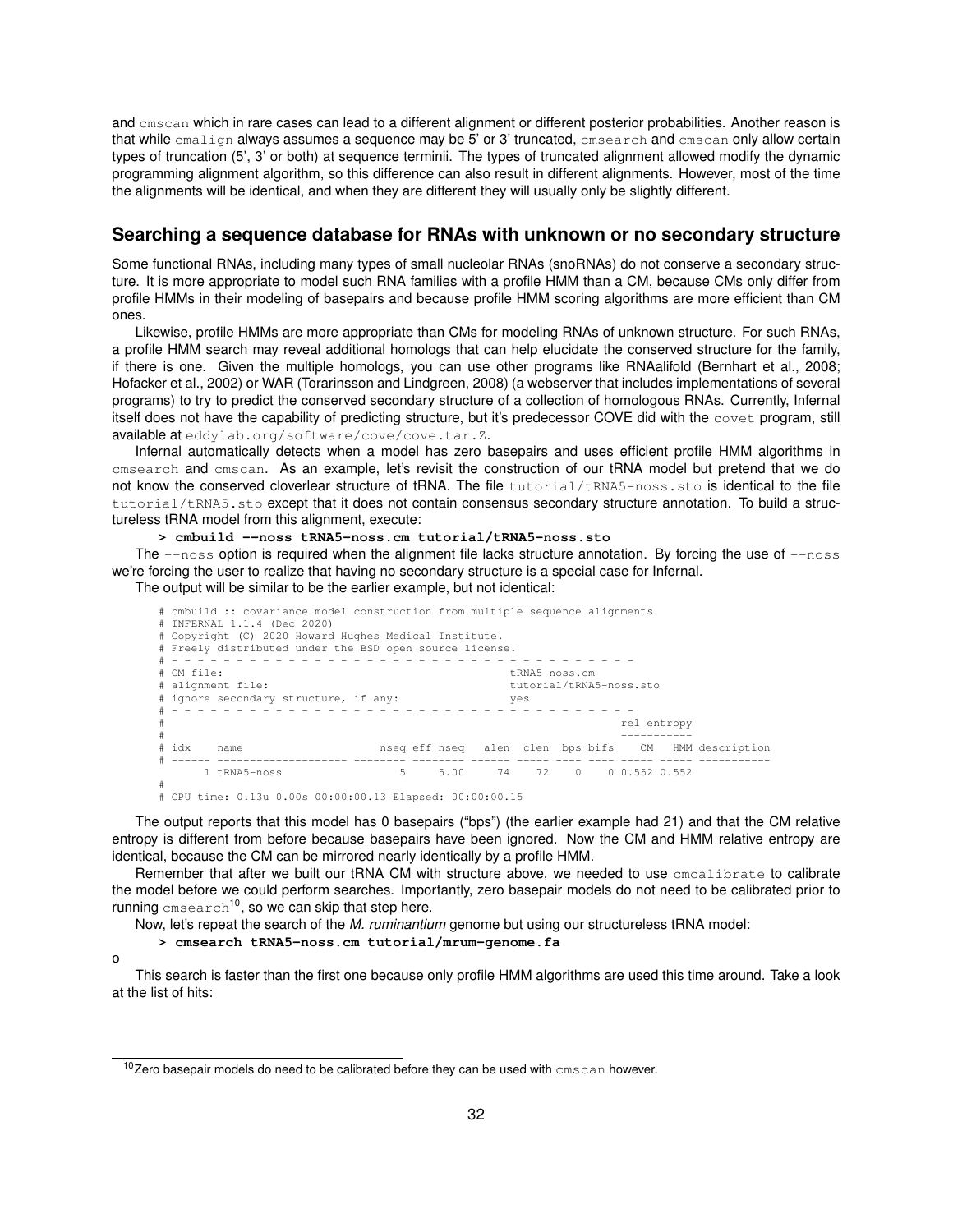| rank<br>---- | E-value score bias  |      |                            | sequence                              | start | end            | mdl trunc | qc      | description                                         |  |
|--------------|---------------------|------|----------------------------|---------------------------------------|-------|----------------|-----------|---------|-----------------------------------------------------|--|
| $(1)$ !      | $3.8e - 09$         | 38.2 | 0.0                        | NC 013790.1 362022                    |       | $361960 - hmm$ |           | $-0.46$ | Methanobrevibacter ruminantium M1 chromosome        |  |
| $(2)$ !      | $3.1e-07$           | 32.1 | 0.0                        | NC_013790.1 762496 762559 + hmm       |       |                |           | $-0.64$ | Methanobrevibacter ruminantium M1 chromosome        |  |
| $(3)$ !      | $3.1e-07$           | 32.1 | 0.0                        | NC 013790.1 2041698 2041635 - hmm     |       |                |           | $-0.64$ | Methanobrevibacter ruminantium M1 chromosome        |  |
| $(4)$ !      | $4.9e - 06$         | 28.4 | 0.0                        | NC_013790.1 2585264 2585203 - hmm     |       |                |           | $-0.56$ | Methanobrevibacter ruminantium M1 chromosome        |  |
| $(5)$ !      | $6.2e - 06$         | 28.0 | 0.0                        | NC_013790.1 735143 735198 + hmm       |       |                |           | $-0.59$ | Methanobrevibacter ruminantium M1 chromosome        |  |
| $(6)$ !      | $7e - 06$           | 27.9 | 0.0                        | NC_013790.1 2351247 2351188 - hmm     |       |                |           | $-0.57$ | Methanobrevibacter ruminantium M1 chromosome        |  |
| $(7)$ !      | $1.2e-05$           | 27.2 | 0.0                        | NC 013790.1 662193 662251 + hmm       |       |                |           | $-0.64$ | Methanobrevibacter ruminantium M1 chromosome        |  |
| $(8)$ !      | $1.2e-05$           | 27.1 | 0.0                        | NC 013790.1 2186009 2185951 - hmm     |       |                |           | $-0.51$ | Methanobrevibacter ruminantium M1 chromosome        |  |
| $(9)$ !      | $4.4e-05$           | 25.4 | 0.0                        | NC_013790.1 2585183 2585118 - hmm     |       |                |           | $-0.56$ | Methanobrevibacter ruminantium M1 chromosome        |  |
| $(10)$ !     | $6.6e - 05$         | 24.8 | 0.0                        | NC_013790.1 1873882 1873820 - hmm     |       |                |           | $-0.63$ | Methanobrevibacter ruminantium M1 chromosome        |  |
| $(11)$ !     | 0.00015             | 23.6 | 0.0                        | NC_013790.1 360882 360824 - hmm       |       |                |           | $-0.51$ | Methanobrevibacter ruminantium M1 chromosome        |  |
| $(12)$ !     | 0.00061             | 21.7 | 0.0                        | NC_013790.1 361910 361851 - hmm       |       |                |           | $-0.38$ | Methanobrevibacter ruminantium M1 chromosome        |  |
| $(13)$ !     | 0.00095             | 21.1 | 0.0                        | NC 013790.1 2350586 2350528 - hmm     |       |                |           | $-0.58$ | Methanobrevibacter ruminantium M1 chromosome        |  |
| $(14)$ !     | 0.0018              | 20.3 | 0.0                        | NC 013790.1 995341                    |       | $995267 - hmm$ |           | $-0.51$ | Methanobrevibacter ruminantium M1 chromosome        |  |
| $(15)$ !     | 0.0027              | 19.7 | 0.0                        | NC_013790.1 97728                     |       | $97788 + hmm$  |           | $-0.49$ | Methanobrevibacter ruminantium M1 chromosome        |  |
| $(16)$ !     | 0.0029              | 19.6 | 0.0                        | NC_013790.1 2186083 2186024 - hmm     |       |                |           | $-0.50$ | Methanobrevibacter ruminantium M1 chromosome        |  |
| $(17)$ !     | 0.0032              | 19.5 | 0.0                        | NC_013790.1 2130421 2130351 - hmm     |       |                |           | $-0.59$ | Methanobrevibacter ruminantium M1 chromosome        |  |
| $(18)$ !     | 0.0047              | 19.0 | 0.0                        | NC_013790.1 360727 360670 - hmm       |       |                |           | $-0.43$ | Methanobrevibacter ruminantium M1 chromosome        |  |
| $(19)$ !     | 0.0058              | 18.7 | 0.0                        | NC 013790.1 1160527 1160608 + hmm     |       |                |           | $-0.59$ | Methanobrevibacter ruminantium M1 chromosome        |  |
| $(20)$ !     | 0.0077              | 18.3 | 0.0                        | NC 013790.1 361056 360994 - hmm       |       |                |           | $-0.40$ | Methanobrevibacter ruminantium M1 chromosome        |  |
| $------$     | inclusion threshold |      | $\cdots\cdots\cdots\cdots$ |                                       |       |                |           |         |                                                     |  |
| $(21)$ ?     | 0.012               | 17.7 |                            | 0.0 NC_013790.1 2151679 2151737 + hmm |       |                |           | $-0.56$ | Methanobrevibacter ruminantium M1 chromosome        |  |
| $(22)$ ?     | 0.019               | 17.0 |                            | 0.0 NC_013790.1 2327123 2327043 - hmm |       |                |           | $-0.62$ | Methanobrevibacter ruminantium M1 chromosome        |  |
| $(23)$ ?     | 0.025               | 16.7 | 0.0                        | NC 013790.1 360973 360920 - hmm       |       |                |           | $-0.54$ | Methanobrevibacter ruminantium M1 chromosome        |  |
| $(24)$ ?     | 0.038               | 16.1 | 0.0                        | NC 013790.1 2350982 2350919 - hmm     |       |                |           | $-0.50$ | Methanobrevibacter ruminantium M1 chromosome        |  |
| $(25)$ ?     | 0.039               | 16.0 | 0.0                        | NC_013790.1 361671 361606 - hmm       |       |                |           | $-0.50$ | Methanobrevibacter ruminantium M1 chromosome        |  |
| $(26)$ ?     | 0.039               | 16.0 | 0.0                        | NC_013790.1 2680176 2680227 + hmm     |       |                |           | $-0.62$ | Methanobrevibacter ruminantium M1 chromosome        |  |
| $(27)$ ?     | 0.062               | 15.4 | 0.0                        | NC 013790.1 1064778 1064857 + hmm     |       |                |           | $-0.62$ | Methanobrevibacter ruminantium M1 chromosome        |  |
| $(28)$ ?     | 0.062               | 15.4 | 0.0                        | NC 013790.1 362793 362738 - hmm       |       |                |           | $-0.46$ | Methanobrevibacter ruminantium M1 chromosome        |  |
| $(29)$ ?     | 0.064               | 15.4 | 0.0                        | NC 013790.1 2585067 2585000 - hmm     |       |                |           | $-0.59$ | Methanobrevibacter ruminantium M1 chromosome        |  |
| $(30)$ ?     | 0.073               | 15.2 | 0.0                        | NC 013790.1 2749938 2749884 - hmm     |       |                |           | $-0.47$ | Methanobrevibacter ruminantium M1 chromosome        |  |
| $(31)$ ?     | 0.074               | 15.2 | 0.0                        | NC_013790.1 2749832 2749778 - hmm     |       |                |           | $-0.47$ | Methanobrevibacter ruminantium M1 chromosome        |  |
| $(32)$ ?     | 0.13                | 14.4 | 0.0                        | NC_013790.1 361729 361689 - hmm       |       |                |           | $-0.56$ | Methanobrevibacter ruminantium M1 chromosome        |  |
| $(33)$ ?     | 1.3                 | 11.2 | 0.0                        | NC_013790.1 361439 361393 - hmm       |       |                |           | $-0.49$ | Methanobrevibacter ruminantium M1 chromosome        |  |
| $(34)$ ?     | 4.4                 | 9.6  | 0.0                        | NC 013790.1 2583867 2583803 - hmm     |       |                |           | $-0.49$ | Methanobrevibacter ruminantium M1 chromosome        |  |
| $(35)$ ?     | 6                   | 9.1  |                            | 0.0 NC 013790.1 546054 546021 - hmm   |       |                |           |         | - 0.68 Methanobrevibacter ruminantium M1 chromosome |  |

Note that this time we only find 35 hits (20 with E-values less than the inclusion threshold of 0.01) compared to 56 (with 54 less than 0.01) in the original search with the structure-based CM. The increased sensitivity in the initial CM search exemplifies the additional power that comes with knowledge of the conserved secondary structure. Not all RNAs will show such a dramatic difference though. In fact, tRNA is a particularly strong example of the power of CMs versus sequence-only based methods like HMMs because about as much statistical signal is present in their structure as in their primary sequence. Many structural RNAs contain significantly less information in their structure than in sequence conservation, but many include 10 bits or more of information in their structure. An additional 10 bits roughly translates into lowering the expected statistical significance of homologs detected in database searches by about 3 orders or magnitude<sup>11</sup>.

HMM hit alignments differ slightly from CM hit alignments. Take a look at the first alignment:

|            | >> NC_013790.1 Methanobrevibacter ruminantium M1 chromosome, complete genome              |  |                                                        |              |  |
|------------|-------------------------------------------------------------------------------------------|--|--------------------------------------------------------|--------------|--|
| rank       | E-value score bias mdl mdl from mdl to                                                    |  | seq from seq to                                        | acc trunc qc |  |
|            |                                                                                           |  |                                                        |              |  |
|            | (1)!  3.8e-09  38.2  0.0 hmm     5    67 ..    362022    361960 - .. 0.93   - 0.46        |  |                                                        |              |  |
|            |                                                                                           |  |                                                        |              |  |
|            |                                                                                           |  |                                                        |              |  |
| tRNA5-noss | 5 auAUaGcgcAGUGGuAGcGCGgcagccUgucaauguggAGGUCCuggGUUCGAUUCccaGUgu 67                      |  |                                                        |              |  |
|            |                                                                                           |  | uAUaGc+cA+UGG AG+GCG q cUq ca + AGGU uqqGUUCGAUUCcc U+ |              |  |
|            | NC 013790.1 362022 CUAUAGCUCAAUGGCAGAGCGUUUGGCUGACAUCCAAAAGGUUAUGGGUUCGAUUCCCUUUAG 361960 |  |                                                        |              |  |
|            |                                                                                           |  |                                                        |              |  |
|            |                                                                                           |  |                                                        |              |  |

First, note that the  $mdl$  field reads hmm instead of cm. Also, because HMMs do not model basepairs, there is no NC annotation pointing out negative scoring noncanonical basepairs.

If you were to look at more hits you may notice that HMM hits are more likely to not be full length than CM hits are. This hit, for example, begins at model position 5 and ends at model position 67, whereas our earlier CM search included a full length alignment from model position 1 to 72 for the same region of the genome. The profile HMMs used in Infernal allow local alignments that begin and end at any position in the model, with an equal score given for all possible start and end positions (this is the same local alignment strategy used in HMMER3 (Eddy, 2008)). In contrast,

<sup>11</sup>For a graph showing the relative amount of information in structure for sequence for many different types of RNAs see Figure 1.9 of (Nawrocki et al., 2009)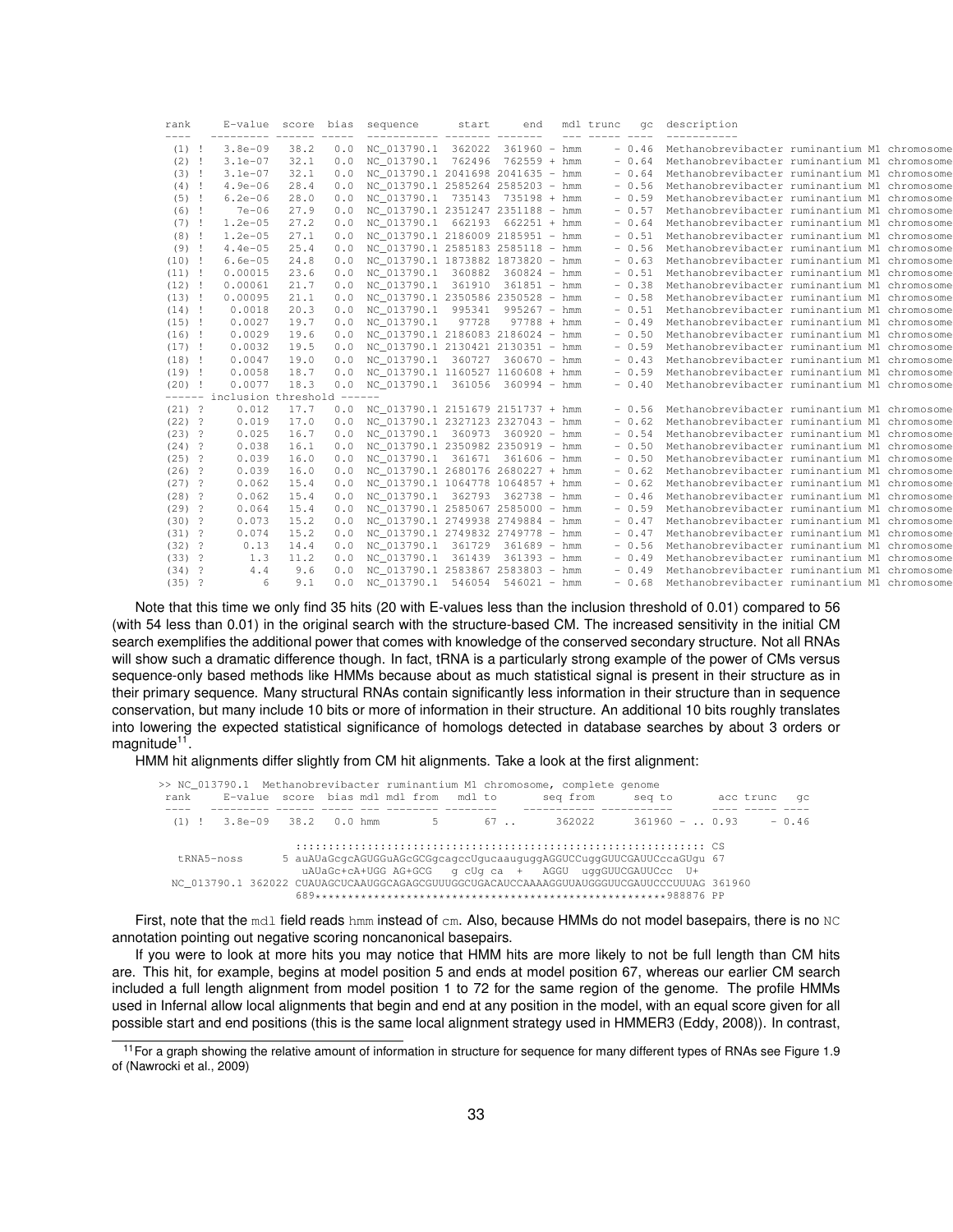the CM local alignment strategy used by Infernal encourages global alignments by enforcing a score penalty for local ones. Partly because CM and HMM alignments differ in this way, "truncated" HMM hits can start and end anywhere in the target sequence (instead of being identified only with specialized algorithms only at sequence ends like a CM), and so the trunc field is invalid for HMM hits and will always read "-".

In cmscan, HMM algorithms will be used to compute alignments for all models in the CM database that contain zero basepairs, and CM algorithms will be used for all others. Hits found with the HMM will be annotated like this example above, while CM hits will be annotated like the earlier CM examples.

By default, Infernal uses HMM algorithms for models with zero basepairs, mainly because they are more efficient. If you'd like, you can force the use of CM algorithms for such models with the  $--$ nohmmonly option with cmsearch or cmscan. Using --nohmmonly will encourage more full length hits, but will cause the program to run a few-fold slower, and also requires that the CM be calibrated with cmcalibrate first.

# **Forcing global CM alignment with the -g option**

By default, cmsearch, cmscan and cmalign allow local *or* global alignments between the sequence and the model. This allows an alignment to use what's called a "local begin" and start at any match position in the model and to use what's called a "local end" to prematurely exit a section of the model to handle large insertions or deletions of the model structure and potentially insert nonhomologous residues into the alignment (these were the  $\tilde{ }$  annotated residues in the cmscan and cmalign examples above). Local alignments are permitted by default, because our internal benchmarks suggest this strategy is more sensitive for remote homology detection. (An example of a local RNase P alignment is demonstrated in Figure 6 on page 107 of this guide.) However, some users may wish to turn off local alignment. This can be done using the -g option to cmsearch, cmscan, and cmalign. The use of local mode by default in cmalign is new to version 1.1 - all previous versions used global alignment by default. Importantly, using  $-g$  does not turn off truncated hit detection and alignment; to do that use --not runc.

# **Specifying and annotating match positions with cmbuild –hand**

When  $cm$ build constructs a model from an input alignment it must decide which columns of the input alignment to define as match (also called "consensus") and insert columns. To do this, it first computes weights for each sequences using an *ad hoc* algorithm to downweight closely related sequences and upweight distantly related ones. Then, for each position, the sum of the weights of the sequences that include a residue at the position is computed. If this sum is at least half the total number of sequences then the position is defined as a match position, else it is an insert position. If you're curious which positions get annotated as match versus insert in your alignment, use the  $-0 < f$ option with cmbuild, which will save a annotated version of your input alignment to file <f>, including the weights of each sequence. In this output alignment, positions with residues in the  $#GCF$  RF lines of the alignment are match positions, and positions with gap characters are inserts.

Sometimes you may want to override this automated behavior by specifying which columns be defined as match/insert, especially if you've painstakingly created your alignment by hand. You can do this with the  $-$ hand option<sup>12</sup>. Using this option you can also define a character to annotate each match position, which will be propagated to alignment output. In this section we'll go through an example of using --hand with the 5 sequence tRNA alignment from earlier in the tutorial.

Take a look at the file tutorial/tRNA5-hand.sto:

<sup>&</sup>lt;sup>12</sup>This is the same option as  $-rf$  from previous versions of Infernal.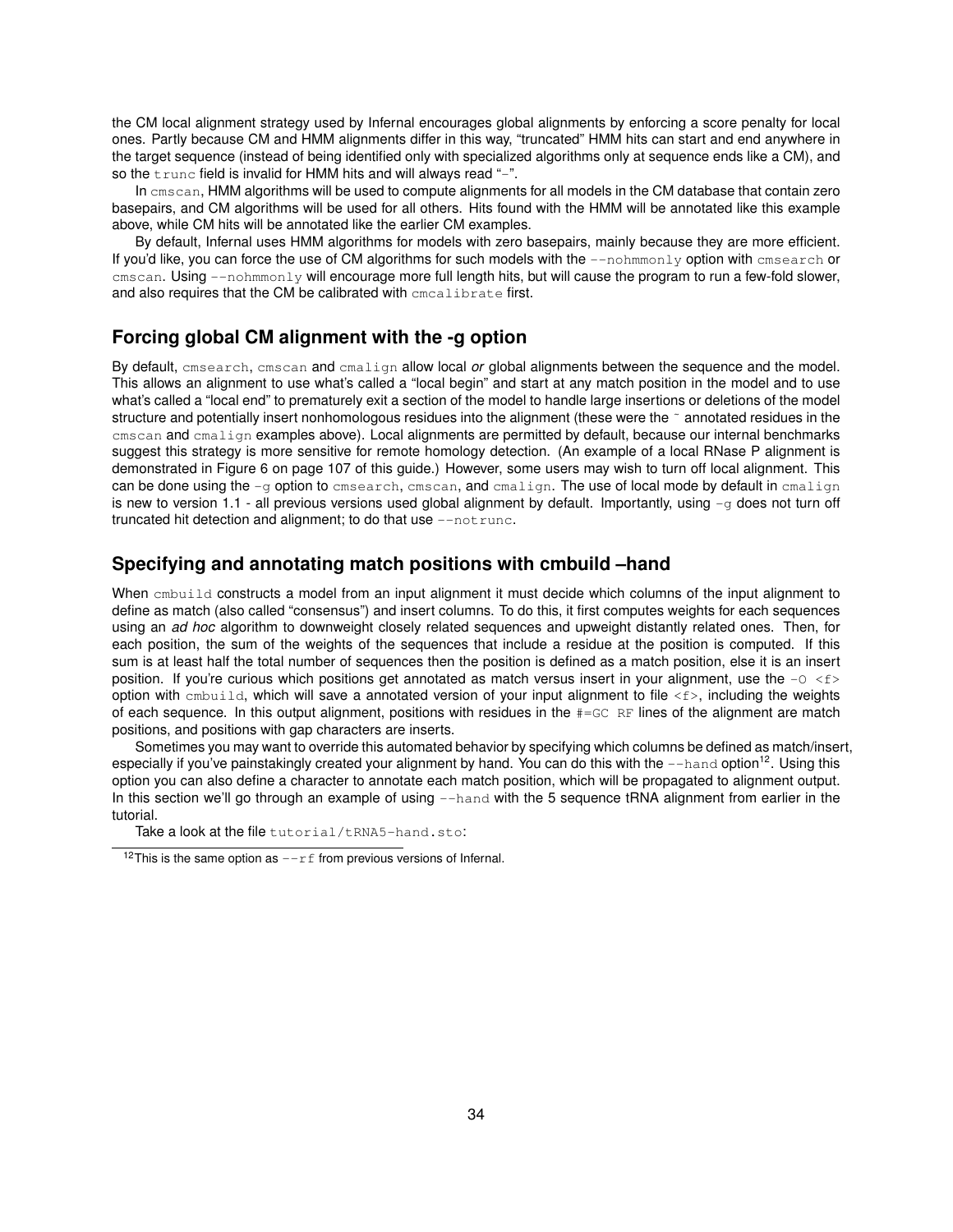| # STOCKHOLM 1.0                                                                            |                                                                                                                                                                                                                                                                                                                                                 | A *                                                                                                                                                        |
|--------------------------------------------------------------------------------------------|-------------------------------------------------------------------------------------------------------------------------------------------------------------------------------------------------------------------------------------------------------------------------------------------------------------------------------------------------|------------------------------------------------------------------------------------------------------------------------------------------------------------|
| tRNA1<br>tRNA2<br>$F$ <sub>RNA</sub> $3$<br>tRNA4<br>t RNA5<br>#=GC SS cons<br>$# = GC$ RF | GCGGAUUUAGCUCAGUUGGG . AGAGCGCCAGACUGAAGAUCUGGAGGUCC<br>UCCGAUAUAGUGUAAC.GGCUAUCACAUCACGCUUUCACCGUGGAGA.CC<br>UCCGUGAUAGUUUAAU.GGUCAGAAUGGGCGCUUGUCGCGUGCCAGA.UC<br>GCUCGUAUGGCGCAGU.GGU.AGCGCAGCAGAUUGCAAAUCUGUUGGUCC<br>GGGCACAUGGCGCAGUUGGU, AGCGCGCUUCCCUUGCAAGGAAGAGGUCA<br>$[accept]$ ====== $[=Dloop=$ =============acd======= $[vlp]$ = | acceptor<br>stem<br>faccep<br>GACA<br>Gľ<br>$T\psi$ -C loop<br>۵ فال⊺<br>cugugl<br>Tloop<br>.C <sup>1</sup><br>JCG.<br>D-loop<br>$[-Dloop-]$<br>lG<br>GAGC |
| tRNA1                                                                                      | UGUGUUCGAUCCACAGAAUUCGCA                                                                                                                                                                                                                                                                                                                        | variable loop<br>[vlp]                                                                                                                                     |
| $F$ <sub>RNA2</sub>                                                                        | GGGGUUCGACUCCCCGUAUCGGAG                                                                                                                                                                                                                                                                                                                        | $\overline{20}$<br>C-G                                                                                                                                     |
| $F$ <sub>RNA</sub> $3$                                                                     | GGGGUUCAAUUCCCCGUCGCGGAG                                                                                                                                                                                                                                                                                                                        | A-U<br>Yeast tRNA-Phe                                                                                                                                      |
| tRNA4                                                                                      | UUAGUUCGAUCCUGAGUGCGAGCU                                                                                                                                                                                                                                                                                                                        | $30G - C_{40}$<br>(tRNA1)<br>A-U                                                                                                                           |
| tRNA5                                                                                      | UCGGUUCGAUUCCGGUUGCGUCCA                                                                                                                                                                                                                                                                                                                        |                                                                                                                                                            |
| #=GC SS cons                                                                               | $\left\langle \left\langle \left\langle \left\langle \cdot, \cdot, \cdot, \cdot, \cdot \right\rangle \right\rangle \right\rangle \right\rangle \left\langle \cdot \right\rangle \right\rangle \right\rangle$                                                                                                                                    |                                                                                                                                                            |
| $# = GC$ RF                                                                                | $===[Tloop]=-==[accept]=$                                                                                                                                                                                                                                                                                                                       | G AA                                                                                                                                                       |
|                                                                                            |                                                                                                                                                                                                                                                                                                                                                 | Anticodon<br>acd                                                                                                                                           |

This file is the same as tutorial/tRNA5.sto except for the two additional lines beginning with #=GC RF. This RF (reference) annotation is required for using --hand. When --hand is used, any non-gap character in the reference annotation will be assigned as a match (consensus) position. Importantly, four different characters are considered gaps: dashes (-), underscores (<sub>-</sub>), dots ( ) and tildes ( $\tilde{\ }$ ). In this example alignment, all columns are non-gap characters, so all columns will be considered match positions.

Different regions of the secondary structure have been marked up using abbreviations for the names of the regions in the reference annotation. For example, acd annotates the three positions of the anticodon, and  $[v1p]$  annotates the so-called variable loop. I've used [ and ] to indicate region boundaries in some cases. Crucially, I've avoided the use of any gap characters for positions between named regions which I still want to be considered match positions, and opted to use = (which is not considered a gap by  $cmbuild$ ) for these positions.

To build the hand-specified model from this alignment, do:

#### **> cmbuild --hand tRNA5-hand.cm tutorial/tRNA5-hand.sto**

|   |            | # cmbuild :: covariance model construction from multiple sequence alignments<br># INFERNAL 1.1.4 (Dec 2020) |  |             |                             |  |  |  |  |  |                                                     |  |  |  |  |
|---|------------|-------------------------------------------------------------------------------------------------------------|--|-------------|-----------------------------|--|--|--|--|--|-----------------------------------------------------|--|--|--|--|
|   |            | # Copyright (C) 2020 Howard Hughes Medical Institute.                                                       |  |             |                             |  |  |  |  |  |                                                     |  |  |  |  |
|   |            | # Freely distributed under the BSD open source license.                                                     |  |             |                             |  |  |  |  |  |                                                     |  |  |  |  |
|   |            |                                                                                                             |  |             |                             |  |  |  |  |  |                                                     |  |  |  |  |
|   | # CM file: |                                                                                                             |  |             | tRNA5-hand.cm               |  |  |  |  |  |                                                     |  |  |  |  |
|   |            | # alignment file:                                                                                           |  |             | tutorial/tRNA5-hand.sto     |  |  |  |  |  |                                                     |  |  |  |  |
|   |            | # use #=GC RF annotation to define consensus columns: yes                                                   |  |             |                             |  |  |  |  |  |                                                     |  |  |  |  |
|   |            |                                                                                                             |  |             |                             |  |  |  |  |  |                                                     |  |  |  |  |
| # |            |                                                                                                             |  | rel entropy |                             |  |  |  |  |  |                                                     |  |  |  |  |
| # |            |                                                                                                             |  |             |                             |  |  |  |  |  |                                                     |  |  |  |  |
|   | # idx      | name                                                                                                        |  |             |                             |  |  |  |  |  | nseq eff_nseq alen clen bps bifs CM HMM description |  |  |  |  |
|   | $#$ $-$    |                                                                                                             |  |             |                             |  |  |  |  |  |                                                     |  |  |  |  |
|   |            | 1 tRNA5-hand                                                                                                |  | $5 -$       | 3.59 74 74 21 2 0.763 0.476 |  |  |  |  |  |                                                     |  |  |  |  |
|   |            |                                                                                                             |  |             |                             |  |  |  |  |  |                                                     |  |  |  |  |

# # CPU time: 0.33u 0.01s 00:00:00.34 Elapsed: 00:00:00.35

The output reports that the model now has 74 match (consensus) positions in the clen column. If we had built this model without specifying --hand (as we did earlier in this tutorial) the resulting model would have had only 72 consensus positions. (I've annotated the two extra match positions with three gaps in tRNA5.hand.sto as match solely to demonstrate how  $-\text{hand}$  works, not because I think it's better to model these positions as matches than inserts.)

Now, let's use this model to search the *M. ruminantium* genome again. First, the model must be calibrated. To save time, a calibrated version of the file is in tutorial/tRNA5-hand.c.cm. To do the search:

**> cmsearch tutorial/tRNA5-hand.c.cm tutorial/mrum-genome.fa**

The results are very similar to the earlier search with the tRNA model built with default cmbuild parameters (though not identical since the model now has two additional match positions). The important difference involves the hit alignments. Take a look at the alignment for hit number 46 as an illustrative example:

|  |            |  |  |              |  |  |  |  |  |  | >> NC_013790.1 Methanobrevibacter ruminantium M1 chromosome, complete genome                                                                                     |  |              |  |  |     |
|--|------------|--|--|--------------|--|--|--|--|--|--|------------------------------------------------------------------------------------------------------------------------------------------------------------------|--|--------------|--|--|-----|
|  |            |  |  |              |  |  |  |  |  |  | rank E-value score bias mdl mdl from mdl to seg from seg to                                                                                                      |  | acc trunc qc |  |  |     |
|  |            |  |  |              |  |  |  |  |  |  |                                                                                                                                                                  |  |              |  |  |     |
|  |            |  |  |              |  |  |  |  |  |  | (46) ! 1.6e-09 43.2 0.0 cm i 74 [] 995344 995263 -  0.90 no 0.49                                                                                                 |  |              |  |  |     |
|  |            |  |  |              |  |  |  |  |  |  |                                                                                                                                                                  |  |              |  |  |     |
|  |            |  |  | $\mathbf{V}$ |  |  |  |  |  |  |                                                                                                                                                                  |  |              |  |  | NC. |
|  |            |  |  |              |  |  |  |  |  |  |                                                                                                                                                                  |  |              |  |  |     |
|  | tRNA5-hand |  |  |              |  |  |  |  |  |  | 1 qCcqqcaUAGcqcAqUUGGuu.AqcqCqccaqccUqucAaqcuqqAGqUCCqqqGUUCGAUUCcccGuqccqGca 74<br>$: :G:CAUAGCG AG GGU+ A CGCG:CAG:CU +++A:CUG: G+ UC:GGGGUUCGA UCCCC:UG:C::A$ |  |              |  |  |     |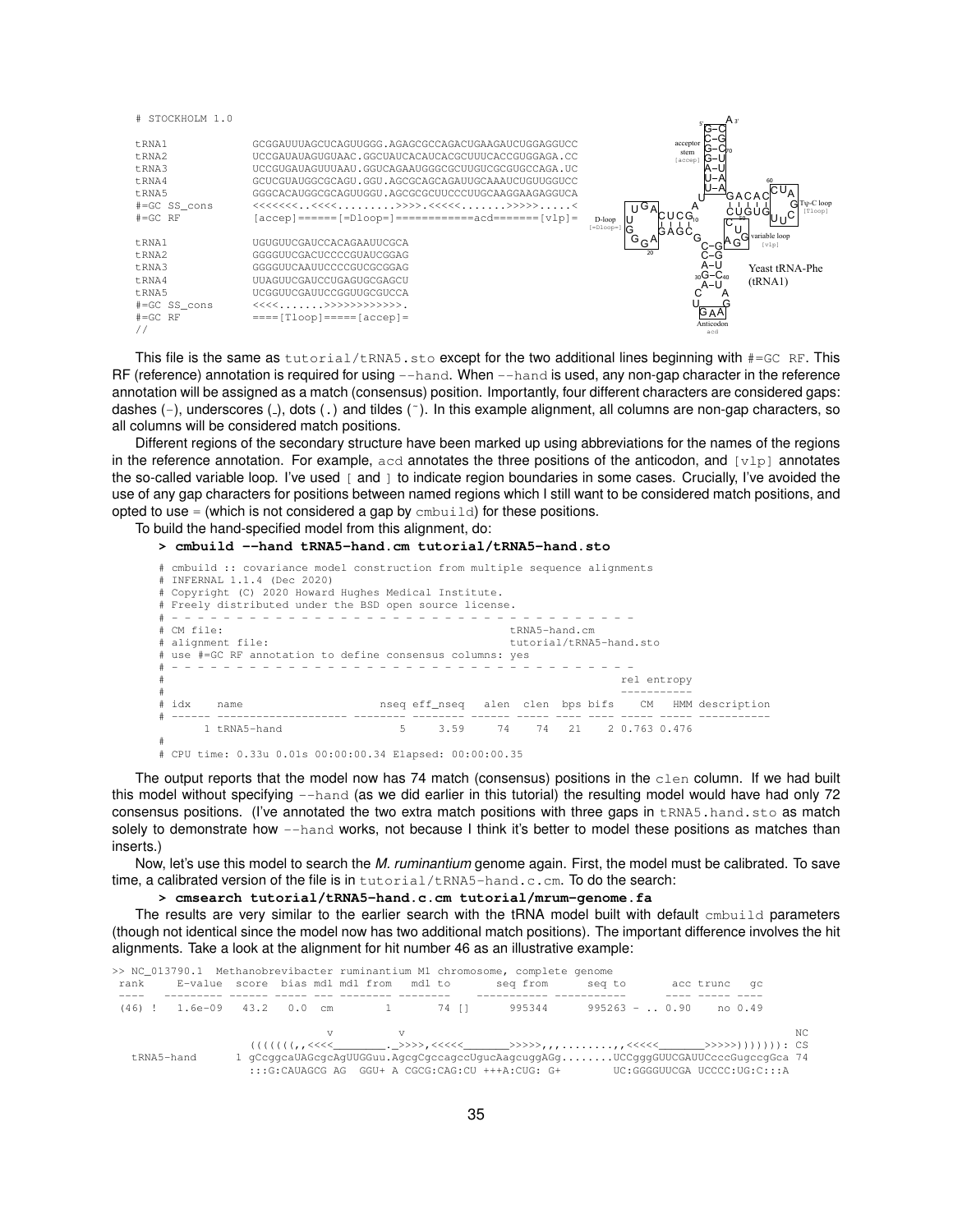NC\_013790.1 995344 AGAGACAUAGCGAAGC-GGUCaAACGCGGCAGACUCAAGAUCUGUUGAuuaguucuUCAGGGGUUCGAAUCCCCUUGUCUCUA 995263 \*\*\*\*\*\*\*\*\*\*\*\*9\*\*\*.8886258\*\*\*\*\*\*\*\*\*\*\*\*\*\*\*\*\*\*\*\*\*\*\*9444444445\*\*\*\*\*\*\*\*\*\*\*\*\*\*\*\*\*\*\*\*\*\*\*\*\*\* PP  $[accept] == == == [=Dloop=.] == == == == == = \\ \hline \texttt{[v1......]} == == [Tloop] == == [accep] = RF$ 

The reference annotation from the training alignment to embuild has been propagated to the hit as an extra RF line at the bottom of the alignment. All inserts in the alignment are annotated as . columns in the RF annotation. Note that the variable loop (annotated as  $[v1p]$  in the training alignment) contains 8 inserted residues. The RF annotation will also be transferred to multiple alignments created with cmalign.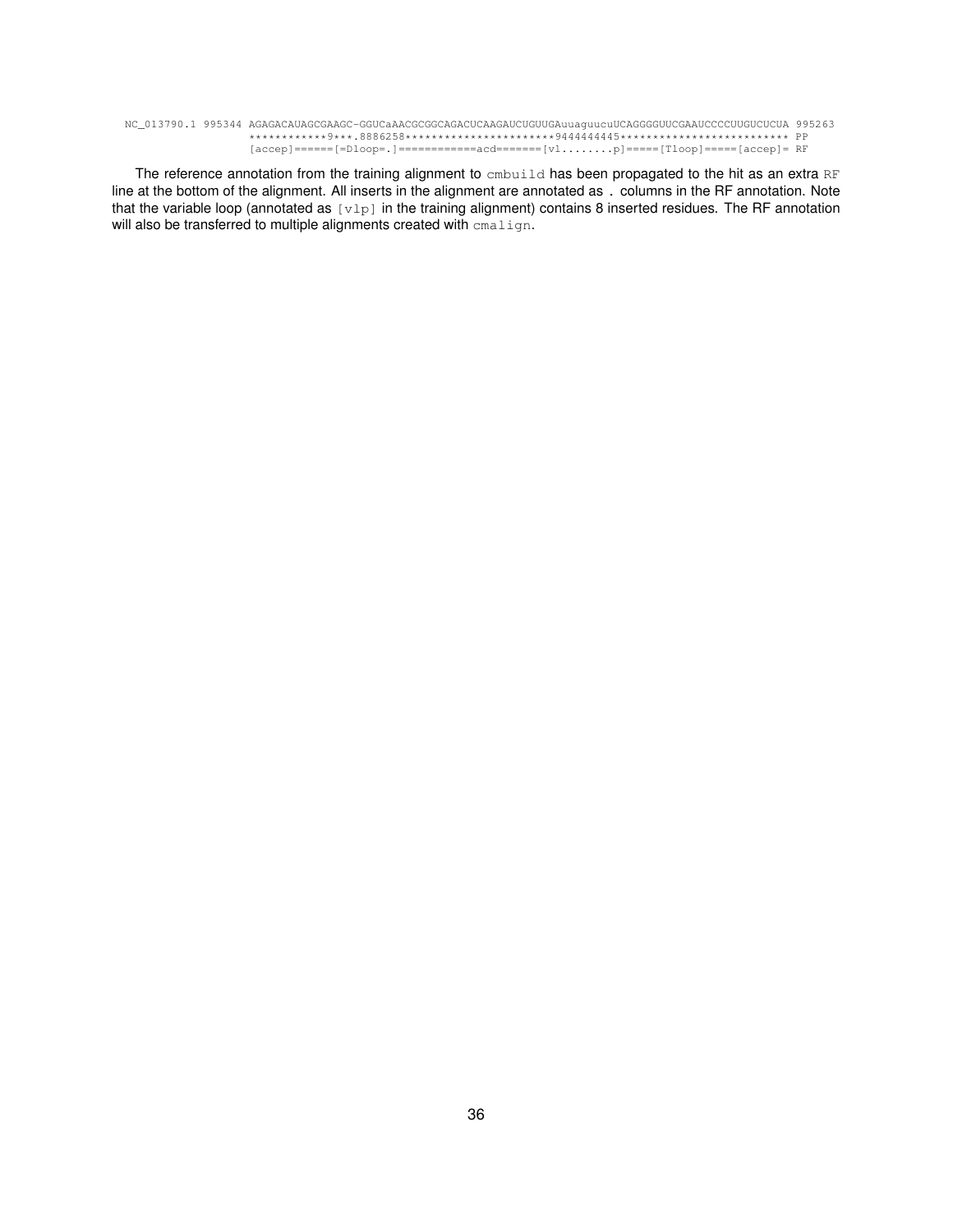# **4 Infernal 1.1's profile/sequence comparison pipeline**

In this section, we briefly outline the processing pipeline for a single profile/sequence comparison. This should help give you a sense of what Infernal is doing under the hood, what sort of mistakes it may make, and what the various results in the output actually mean. If you haven't already worked through the tutorial section of the guide, you should do that first before reading this section as it lays some foundation for this discussion.

We'll first discuss the *standard* pipeline used by Infernal, which is excecuted on each comparison between a CM and full length sequence. Then we'll discuss *truncated variants* of the pipeline that are *re*run on the sequence ends for detection of truncated hits. Finally, we'll cover the HMM-only pipeline which is run for models with zero basepairs. Before we begin, a few notes on terminology. In this discussion, the term "profile" refers to either a profile HMM filter or a CM, and nucleotide and residue are used interchangeably for a single symbol of an input DNA/RNA sequence (even though "residue" traditionally refers to an amino acid residue of a protein sequence). Also, if I refer to "the pipeline" without specifying which variant (standard or a truncated one), then I mean the standard one.

Infernal's standard pipeline is based closely on the profile HMM/sequence comparison pipeline in HMMER3 (hmmer. org). In fact, the first several stages of the pipeline use code from HMMER's pipeline to score candidate sequences with profile HMMs that act as filters for the later, more computationally expensive CM stages.

In briefest outline, the comparison pipeline takes the following steps:

**Profile HMM filter stages:** The first several stages of the pipeline use only a profile HMM, putting off all calculations with the CM until later. Since profile HMM algorithms are less complex than CM ones, this saves time by only using the expensive CM methods for regions the HMM has identified as having a good chance of containing a high-scoring hit. Of course, by relying on sequence-only based filters like HMMs, we are potentially going to miss homologs that are divergent at the sequence level but that the CM would still score highly thanks to conserved secondary structure. Our benchmarks reveal this is rare, but it does happen and is an important failure mode to keep in mind.

The profile HMM filter stages are very closely based on the similar steps in HMMER3's accelerated comparison pipeline with the important difference that both *local* and *glocal* versions of HMM algorithms are used. Here's a list of the profile HMM filter stages:

- **Null model.** Calculate a score term for the "null hypothesis" (a probability model of *non-*homology). This score correction is used to turn all subsequent profile/sequence bit scores into a final log-odds bit score.
- **Local scanning SSV filter.** The SSV ("Single Segment Viterbi") algorithm looks for high-scoring *ungapped* alignments. Each sequence segment (referred to as a "diagonal") in a SSV alignment is extended slightly to define a window. Overlapping windows are merged together into a single window. Then, long windows greater than a maximum length  $2L$  (where  $L$  is the maximum of the model's  $W$  parameter<sup>1</sup> and  $1.25$  times the consensus length of the model) are split into multiple windows of length 2L with  $L - 1$  overlapping nucleotides between adjacent windows. Each window is then passed on to the next next pipeline step. Any nucleotides that are not contained in an SSV window are not evaluated further.
- **Local Viterbi filter.** A more stringent accelerated filter. An optimal (maximum likelihood) gapped alignment score is calculated for each sequence window that survived SSV. If this score passes a set threshold, the sequence passes to the next step; else it is rejected.
- **Bias filter.** A hack that reduces false positive Viterbi hits due to biased composition sequences. A two-state HMM is constructed from the mean nucleotide composition of the profile HMM and the standard nucleotide composition of the null model, and used to score the sequence window. The Viterbi bit score is corrected using this as a second null hypothesis. If the Viterbi score still passes the Viterbi threshold, the sequence passes on to the next step; else it is rejected. *The bias filter score correction will also be applied to the local Forward filter and glocal Forward filter scores that follow.*
- **Local Forward filter.** The full likelihood of the profile/sequence window comparison is evaluated, summed over the entire alignment ensemble, using the HMM Forward algorithm with the HMM in *local* mode. This score is corrected to a bit score using the null model and bias filter scores. If the bit score passes a set threshold, the sequence window passes on to the next step; else it is rejected.
- **Glocal Forward filter/parser.** The HMM Forward algorithm is again used to evaluate the full likelihood of the profile/sequence window comparison, but this time the HMM is configured in *global* mode, which requires

 $1W$  is the expected maximum hit length for the model calculated by  $cm$ build and stored in the CM file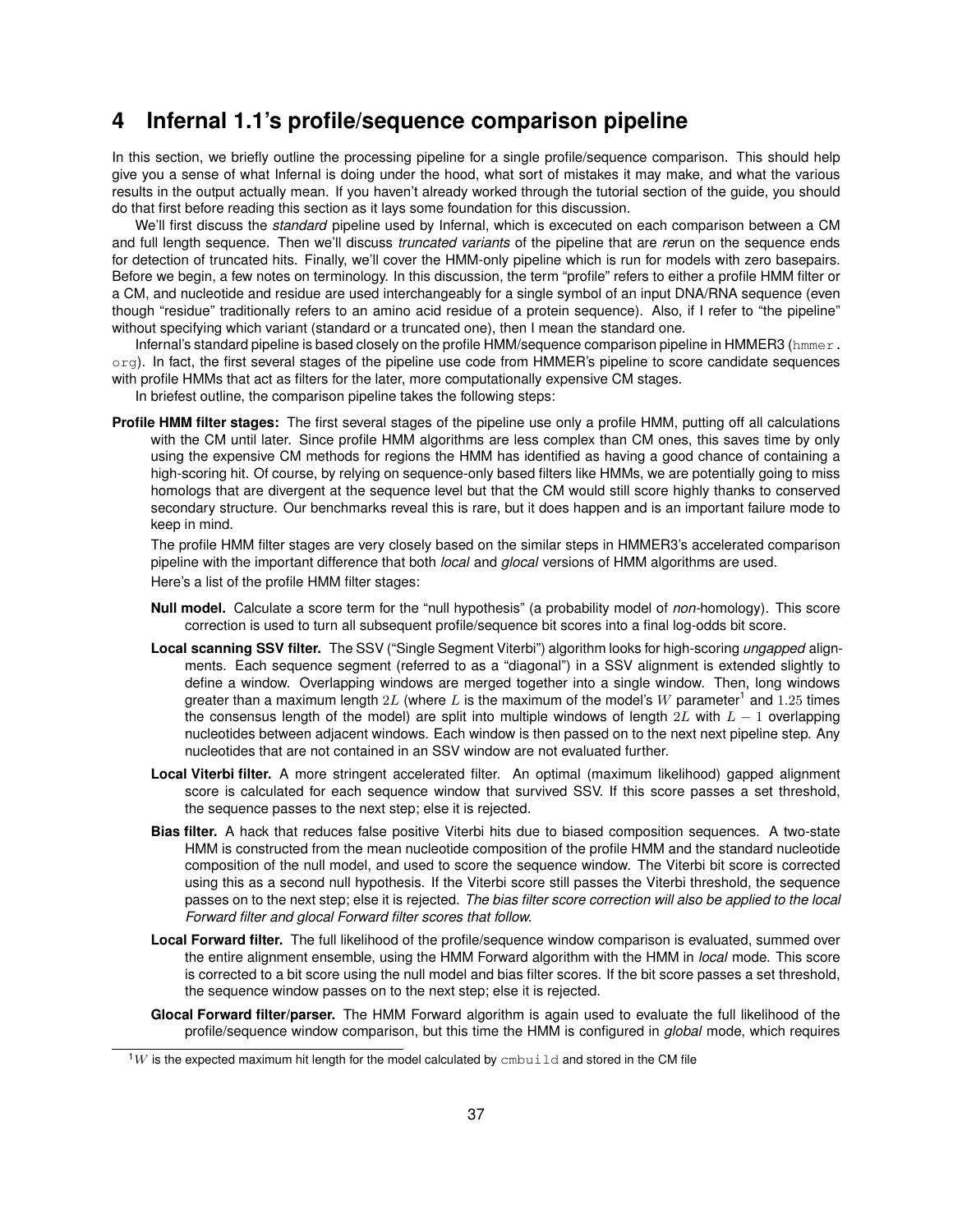that any valid alignment begin at the first consensus position (match or delete) and end at the final consensus position. (In local mode alignments can begin and end at any model positios.) Aligments in this stage, as in all previous stages can be local *with respect to the sequence* (starting and ending at any sequence position), which is why this stage is referred to as *glocal*: global with respect to the model and local with respect to the sequence. The glocal Forward score is corrected to a bit score using the null model and bias filter scores. If the bit score passes a set threshold, the sequence window passes on to the next step; else it is rejected.

- **Glocal envelope definition.** Using the glocal Forward parser results, now combined with glocal Backward parser results, posterior probabilities that each nucleotide in the window is aligned to a position of the model are calculated. A discrete set of putative alignments is identified by applying heuristics to posterior probabilities. This procedure identifies *envelopes*: subsequences in the target sequence window which contain a lot of probability mass for a match to the profile. The envelopes are often significantly shorter than the full window, containing only nucleotides that have a signficant probability of aligning to the HMM, which is critical for the subsequent CM stages of the pipeline. Each envelope's (there can be more than one if the evaluation reveals multiple full length alignments in a single window) glocal Forward score is corrected to a bit score using the null model and bias filter scores. If the bit score passes a set threshold, the sequence envelope passes on to the next step; else it is rejected.
- **Covariance model stages:** The remainder of the pipeline uses the CM to evaluate each envelope that survived the profile HMM filter stages.
	- **HMM banded CYK filter.** For each envelope, posterior probabilities that each sequence residue aligns to each state of a profile HMM is computed<sup>2</sup> and used to derive bands (constraints) for the CM CYK algorithm (Brown, 2000; Nawrocki, 2009). A banded version of the CYK algorithm is used to determine the bit score of the maximum likelihood alignment of any subsequence within the envelope to the CM that is consistent with the HMM-derived bands. If this score passes a set threshold, the sequence envelope passes on to the next step; else it is rejected. Additionally, the boundaries of the envelope may be modified (shortened: the start position increased and/or the end position decreased) at this stage, as detailed below.
	- **HMM banded Inside parser.** The full likelihood of the profile/sequence envelope is now evaluated, summed over the entire alignment ensemble for every subsequence of the envelope, using the CM Inside algorithm. Again HMM bands are used to constrain the CM dynamic programming calculations. This procedure identifies zero or more non-overlapping *hits*, each defined as a subsequence in the envelope. An *ad hoc* "null3" hypothesis is constructed for each hit's composition and used to calculate a biased composition score correction. The null3 score is subtracted from the Inside bit score and an E-value is computed for that score.
	- **CM bias filter: the "null3" model.** To reduce false positive CM hits due to biased composition sequences, the Inside score is adjusted using a bias filter that is similar, but not identical, to the one used by the HMM stages. A single state HMM is constructed with emission probabilities equal to the mean nucleotide composition of the sequence of the hit, and used to score the hit. The Inside bit score is corrected using this as a second null hypothesis.
	- **Alignment.** For each identified hit, the HMM banded Inside/Outside algorithm is performed and an optimal accuracy (also sometimes called maximum expected accuracy) alignment is calculated.
	- **Storage.** Now we have a *hit score* (and E-value) and each hit has an optimal accuracy alignment annotated with per-residue posterior probabilities.

## **Filter thresholds are dependent on database size**

Before we go into more detail on each stage, we'll briefly discuss the filter thresholds used for each stage of the pipeline. These are the P-values required for a window or envelope to pass each stage of the pipeline. Unlike in HMMER, in which the filter thresholds are always the same regardless of the query and target, in Infernal, the HMM filter thresholds

 $2$ The profile HMM used at this stage is referred to as a CM plan 9 (CP9) HMM in it the code. It is similar but not identical to the one used for filtering. It was constructed to be maximally similar to the CM and includes transitions between insert and delete states not allowed in the HMMER plan 7 models used in the filtering steps. CP9 HMMs are essentially a reimplementation of the maximum likelihood heuristic HMM described in (Weinberg and Ruzzo, 2006).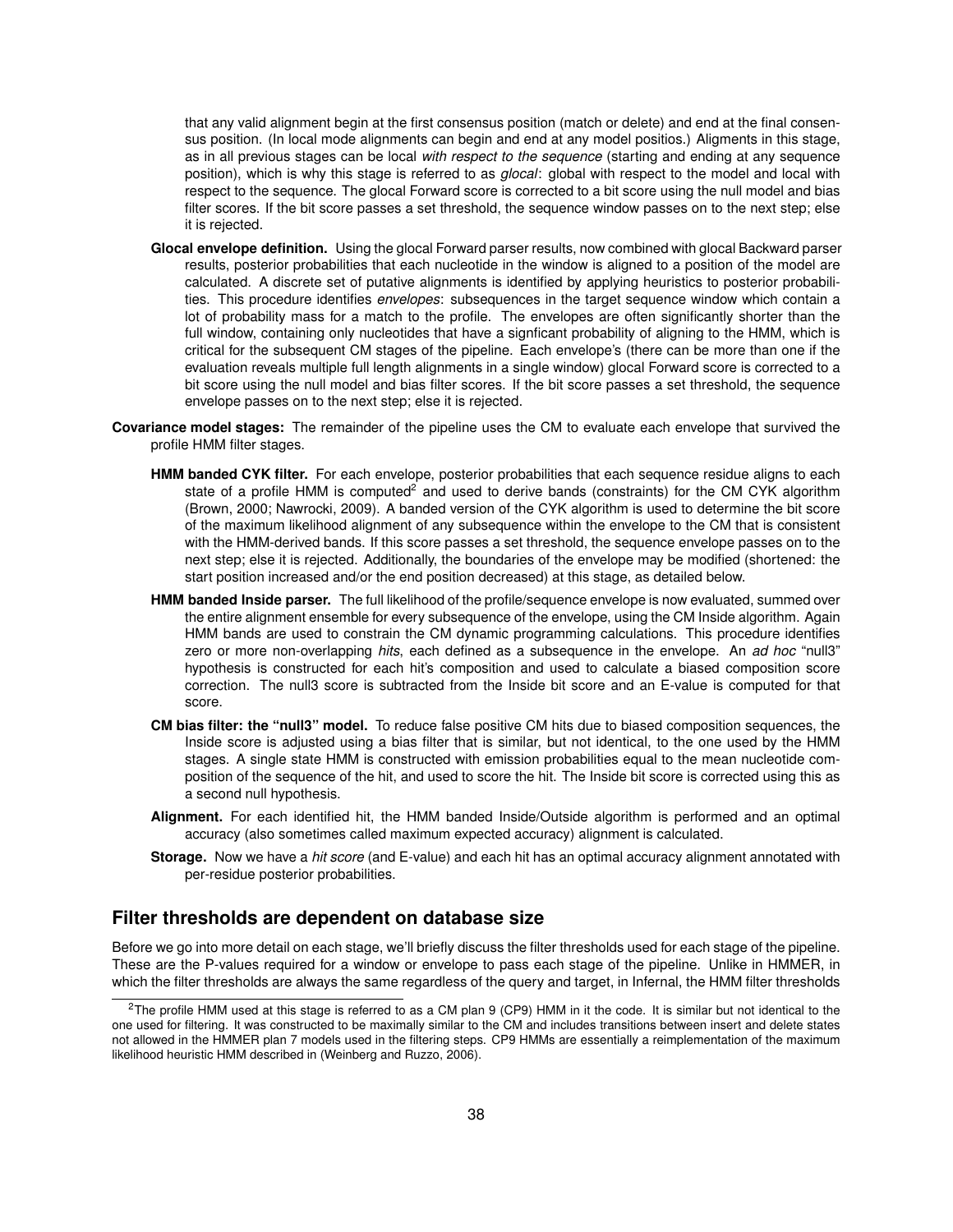|                                      |            |               | size of search space $(Z)$ |             |             |             |             |             |
|--------------------------------------|------------|---------------|----------------------------|-------------|-------------|-------------|-------------|-------------|
|                                      |            | model         |                            | 2Mb         | 20Mb        | 200Mb       | 2Gb         |             |
| filter stage                         | model      | configuration | < 2Mb                      | to 20Mb     | to 200Mb    | to 2Gb      | to 20Gb     | $>20$ Gb    |
|                                      |            |               |                            |             |             |             |             |             |
| SSV                                  | HMM        | local         | 0.35                       | 0.35        | 0.35        | 0.15        | 0.15        | 0.06        |
|                                      |            |               |                            |             |             |             |             |             |
| Viterbi                              | HMM        | local         | off                        | off         | 0.15        | 0.15        | 0.15        | 0.02        |
|                                      |            |               |                            |             |             |             |             |             |
| Forward                              | HMM        | local         | 0.02                       | 0.005       | 0.003       | 0.0008      | 0.0002      | 0.0002      |
|                                      |            |               |                            |             |             |             |             |             |
| Forward                              | <b>HMM</b> | global        | 0.02                       | 0.005       | 0.003       | 0.0008      | 0.0002      | 0.0002      |
|                                      |            |               |                            |             |             |             |             |             |
| envelope definition                  | <b>HMM</b> | global        | 0.02                       | 0.005       | 0.003       | 0.0008      | 0.0002      | 0.0002      |
|                                      |            |               |                            |             |             |             |             |             |
| <b>HMM banded CYK</b>                | CМ         | local         | 0.0001                     | 0.0001      | 0.0001      | 0.0001      | 0.0001      | 0.0001      |
|                                      |            |               |                            |             |             |             |             |             |
| <b>HMM</b> banded Inside             | CM.        | local         | $E \leq 10$                | $E \leq 10$ | $E \leq 10$ | $E \leq 10$ | $E \leq 10$ | $E \leq 10$ |
|                                      |            |               |                            |             |             |             |             |             |
| Average relative running time per Mb |            | 30.0          | 10.0                       | 5.0         | 2.5         | 1.5         | 1.0         |             |

Table 1: **Default P-value survival thresholds used for each filter stage for different search space sizes** Z**.** These values can be changed with command-line options as described in the text. The "HMM banded Inside" stage is not actually a filter, hits with an E-value ≤ 10 after this stage are reported to the search output. The final line "Average relative running time" provides rough estimates of the relative speed per Mb of the different parameter settings for each range of  $Z$  (these are relative units, not an actual unit of time like minutes). Importantly,  $Z$  is defined differently in cmsearch and cmscan. In cmsearch,  $Z$  is the total number of nucleotides in the target database file multiplied by 2 (because both strands of each sequence is searched). For cmscan, Z is the length of the current query sequence multiplied by 2 (because both strands of the sequence are searched) and multiplied again by the number of CMs in the target CM database.

are dependent on the size of the search space. We use the parameter  $Z$  in the code and in this documentation to represent the search space.

For cmsearch, Z is the size of the target sequence database, in total number of nucleotides, multiplied by 2 because both strands of each sequence will be searched. For  $c$ mscan,  $Z$  is defined differently; it is the length of the current query sequence (again, multiplied by 2) in nucleotides *multiplied by the number of models in the target CM database*.

In general, the larger the search space, the stricter the filter thresholds become. The specific thresholds used for all stages of the pipeline for all possible search space sizes  $Z$  are given in Table 1.

The rationale for making filter thresholds more strict as  $Z$  increases is as follows. As  $Z$  increases so too does the CM bit score necessary for a hit to reach the E-value reporting threshold (by default 10.0). If we assume that a hit's filter HMM score increases with its CM score (which should be true for most true homologs), then it follows that we should be able to decrease filter P-value thresholds as  $Z$  increases without sacrificing sensitivity relative to an unfiltered search. Of course, it's unclear exactly how much we can decrease the thresholds by before we start losing an unacceptable amount of sensitivity. We've taken an empirical approach to determine this by measuring performance on an internal benchmark of remote structural RNA homology search based on Rfam. The sets of filter thresholds in Table 1 were determined to achieve what we feel is a good trade-off between sensitivity, specificity and speed on that benchmark.

## **Manually setting filter thresholds**

As described above, by default filter thresholds are automatically set based on the search space  $Z$ , but several options exist for overriding these defaults. There are four pre-defined sets of thresholds, each available via a single commandline option to cmsearch or cmscan. In order from least strict to most strict these are: --max, --nohmm, --mid, and  $--$ rfam. (The default thresholds lie somewhere between  $--$ mid and  $--$ rfam.) Additionally, you can specify that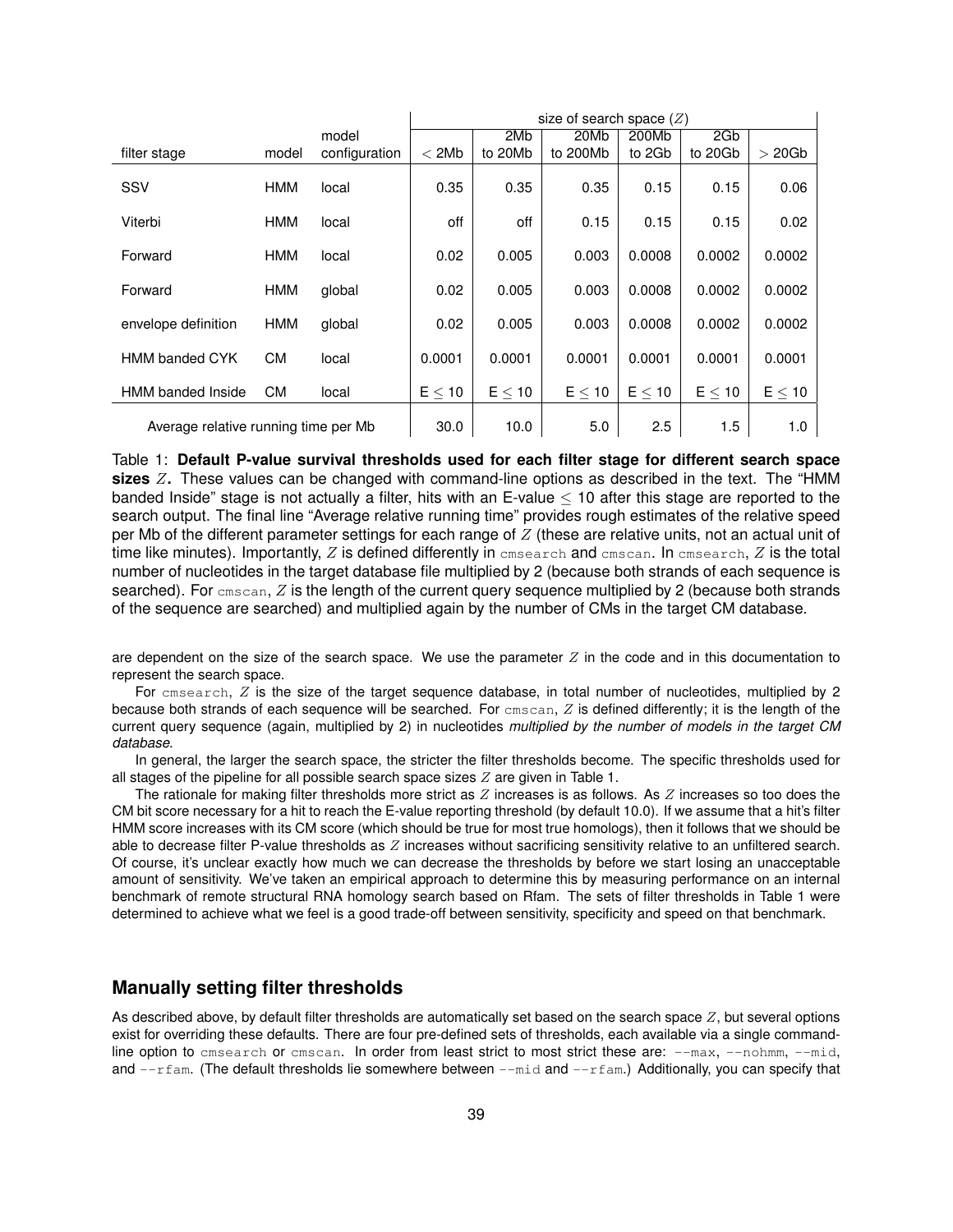the filter thresholds be set as if the search space was  $\langle x \rangle$  megabases with the  $-\text{FZ}$   $\langle x \rangle$  option. More detail on each of these options is provided below. A one-line description of each option is printed as part of the cmsearch and  $\emph{cm}$  cmscan 'help' output that gets displayed with the use of the  $-h$  option. There's also descriptions of these options in the cmsearch and cmscan manual pages.

- **--max:** Turn off all filters, run Inside on full length target sequences. This option will result in maximum sensitivity but is also the slowest. Using this option will slow down cmsearch by about 3 or 4 orders of magnitude for typical searches.
- **--nohmm:** Turn off all profile HMM filters, run only the CYK filter on full length sequences and Inside on surviving envelopes. Searches with this option will often be between 5 and 10 times faster than  $-\text{max}$  searches.
- **--mid:** Turn off the SSV and Viterbi filters, and set all profile HMM filter thresholds (local Forward, glocal Forward and glocal domain definition) to the same, set P-value. By default this P-value is  $0.02$ , but it is settable to  $\langle x \rangle$  by also using the  $--$ Fmid  $\langle x \rangle$  option.
- **--rfam:** Set all filter thresholds as if the search space were more than 20 Gb. These are the filter thresholds used by a database like Rfam, which annotates RNAs in an EMBL-based sequence dataset that is several hundred Gb. If you're trying to reproduce results in future versions of Rfam that use Infernal 1.1 (of course, at the time of writing, no version of Rfam yet exists which has used version 1.1) you probably want to use this option. This option will have no effect if the target search space is more than 20 Gb.
- **--FZ <x>:** Set the filter thresholds as if the search space were <x> Mb instead of its actual size. Importantly, the Evalues reported will still correspond to the actual size. (To change the search space size the E-values correspond to, use the  $-z \prec x2>$  option<sup>3</sup>.)

For expert users, options also exist to precisely set each individual filter stage's threshold. Each stage is referred to by an option that begins with  $F$  and ends with a number for the stages position in the pipeline (SSV is F1, local Viterbi is F2, and so on). Also, options that pertain to the bias filter part of each stage end in b. The complete list of options for controlling the filter thresholds is:  $-F1$ ,  $-F1b$ ,  $-F2$ ,  $-F2b$ ,  $-F3$ ,  $-F3b$ ,  $-F4$ ,  $-F4b$ ,  $-F5$ ,  $-F5b$ , and  $-F6$ . Additional options exist for turning on or of each stage as well:  $---oF1$ ,  $---oF1$ ,  $---oF2$ ,  $---oF2$ , --noF3, --noF3b, --noF4, --noF4b, --noF5, --noF5b, and --noF6. Because these options are only expected to be useful to a small minority of users, they are only displayed in the help message for cmsearch or cmscan if the special  $-\text{devhelp}$  option is used.

## **In more detail: profile HMM filter stages**

Now we'll go back and revisit each stage of the pipeline in a bit more detail.

## **Null model.**

The "null model" calculates the probability that the target subsequence (window or envelope) is *not* homologous to the query profile. A profile HMM or CM bit score is the log of the ratio of the sequence's probability according to the profile (the homology hypothesis) over the null model probability (the non-homology hypothesis).

The null model is a one-state HMM configured to generate "random" sequences of the same mean length  $L$  as the target subsequence window or envelope being evaluated<sup>4</sup>, with each residue drawn from a background frequency distribution of 0.25 for all four RNA nucleotides (a standard i.i.d. model: residues are treated as independent and identically distributed). This null model is used for the profile HMM and the CM stages of the pipeline.

For technical reasons, the *residue emission* probabilities of the null model are incorporated directly into the profile HMM, by turning each emission probability in the profile into an odds ratio. The null model score calculation therefore is only concerned with accounting for the remaining *transition* probabilities of the null model and toting them up into a bit score correction. The null model calculation is fast, because it only depends on the length of the target sequence window being evaluated, not its sequence.

<sup>&</sup>lt;sup>3</sup>Note that if you use  $-Z < x$  without  $-FE < x$ , the filter thresholds will be set as if the search space size is  $\langle x \rangle$  Mb.

 $4$ For the SSV filter, which examines full length target sequences instead of windows,  $L$  is set as the expected maximum length of a hit for the profile, defined as the maximum of the 1.25 times the consensus length of the model and the W parameter for the CM we're filtering for. The  $W$  parameter is calculated by  $cm$ build.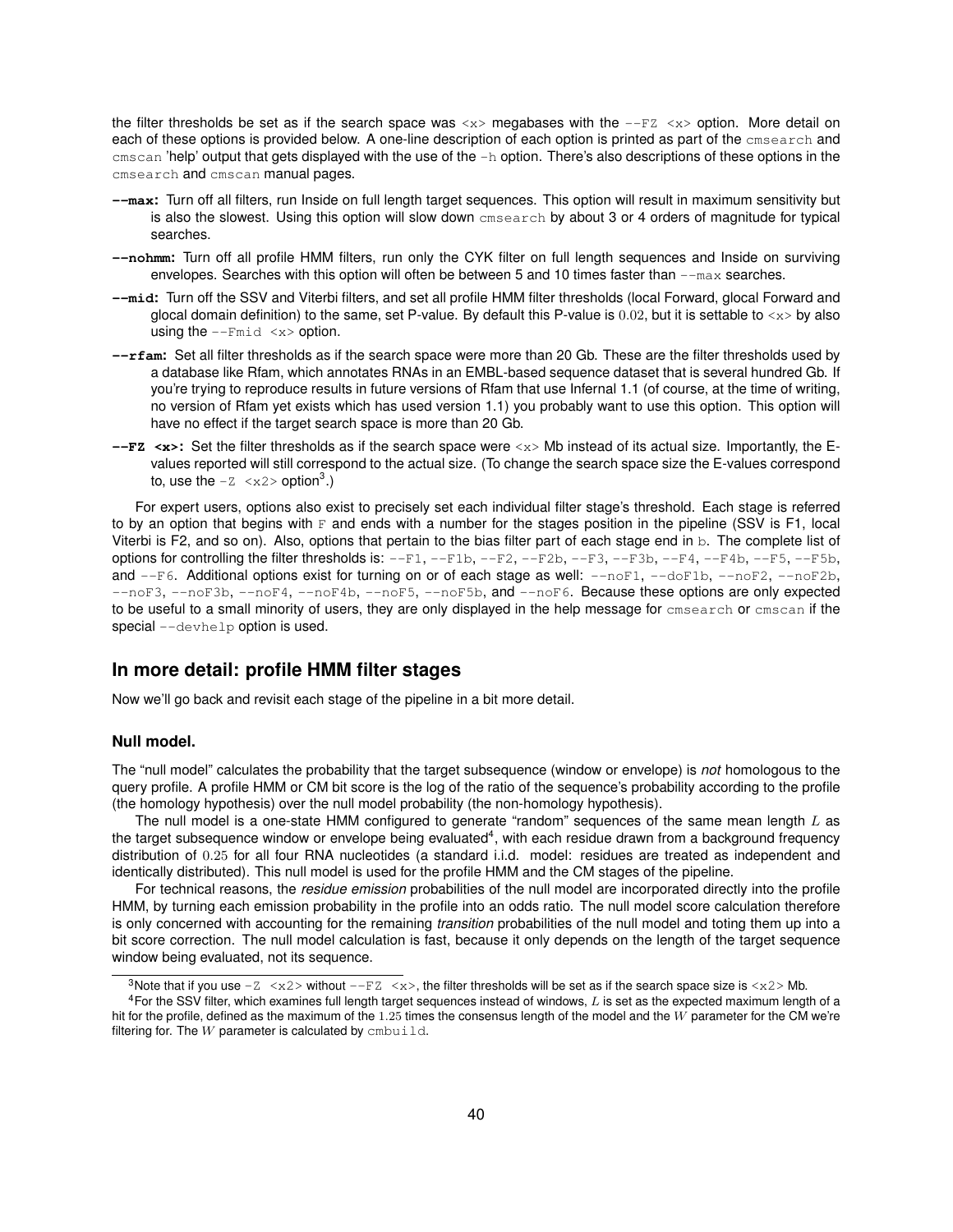## **SSV filter.**

The sequence is aligned to the profile using a specialized model that allows a single high-scoring local ungapped segment to match. The optimal alignment score (Viterbi score) is calculated under this specialized model, hence the term SSV, for "single-segment Viterbi". SSV is similar, but not identical to, the MSV ("multi-segment Viterbi) algorithm used by the programs in HMMER for protein sequence analysis. There are two main differences. First, SSV only allows a single ungapped segment match between the sequence and specialized model. Second, the variant of SSV used by Infernal is designed for scanning along potentially long sequences (think chromosomes instead of protein sequences) and potentially finding many high-scoring hits in each sequence. This scanning SSV algorithm was developed by Travis Wheeler for a soon-to-be released version of HMMER that includes a program for DNA homology search called nhmmer.

Vector parallelization methods are used to accelerate optimal ungapped alignment in SSV. The P-value threshold for what subsequences pass this filter range from 0.35 for small target databases down to 0.06 for large ones (Table 1). Take as an example, the cmsearch for tRNAs performed in the tutorial. The database size was roughly 6 Mb, so the SSV threshold was set as 0.35. This means that about 35% of nonhomologous sequence is expected to pass.

The SSV bit score is calculated as a log-odds score using the null model for comparison. No correction for a biased composition or repetitive sequence is done at this stage. For comparisons involving biased sequences and/or profiles, more than 35% of comparisons will pass the SSV filter. For the tRNA search from the tutorial, the end of the search output contained a line like:

Windows passing local HMM SSV filter: 11197 (0.2108); expected (0.35)

which tells you how many windows and what fraction of the total database was comprised by those windows passed the SSV filter, versus what fraction was expected.

The  $-FT \le x$  expert option sets filter P-value threshold for passing the SSV filter to  $\lt x$ . The  $-\text{dofib}$  and  $-$ F1b  $\langle x \rangle$  options turn on a SSV bias filter (described further below) and control its P-value threshold, respectively. SSV is turned off if the --max, --nohmm, --mid, or --noF1 options are used.

## **Local Viterbi filter.**

Each sequence window that survives the SSV filter is now aligned to the profile HMM using a fast Viterbi algorithm for optimal gapped alignment. This stage is identical the Viterbi stage of the HMMER3 pipeline.

This Viterbi implementation is specialized for speed. It is implemented in 8-way parallel SIMD vector instructions, using reduced precision scores that have been scaled to 16-bit integers. Only one row of the dynamic programming matrix is stored, so the routine only recovers the score, not the optimal alignment itself. The reduced representation has limited range; local alignment scores will not underflow, but high scoring comparisons can overflow and return infinity, in which case they automatically pass the filter.

The final Viterbi filter bit score is then computed using the null model score.

As with SSV, and all other HMM filter stages, the local Viterbi filter threshold depends on the search space  $Z$ . It is the only stage that is actually turned off if  $Z$  is low enough (less than 20 Mb). For the tRNA search used in the tutorial  $Z$  was less than 20 Mb, so the local Viterbi filter was turned off, and the following line was included in the output in the pipeline summary output:

Windows passing local HMM Viterbi filter: (off)

For searches with  $Z$  greater than 20 Mb, this line would be formatted similar to the one for the SSV filter. For example, a search of the tRNA model from the tutorial against the *Saccharomyces cerevisiae* genome results in:

Windows passing local HMM Viterbi filter: 20666 (0.09861); expected (0.15)

In this search 20666 windows have survived the local Viterbi filter, comprising 0.09861 fraction of all nucleotides searched. The expected survival fraction was 0.15. This large of a deviation from expectation is common. One reason for it is that the 0.15 expectation assumes that the full (100%) of the database is subjected to the Viterbi filter, but remember that only the fraction that survived SSV will be (roughly 35%). You might expect that in general most of the windows that would eventually survive Viterbi would also survive SSV, but surely some of them will fail to pass SSV which will lower the expectation from 0.15. Exactly how much it will lower it is based on many factors and is probably difficult to predict accurately - Infernal doesn't even try. So while 0.15 is printed as the expectation, you will often observe survival fractions substantially lower than this. This same logic applies to all downstream filter stages. There are other factors at play here too, including biased composition effects, which will also impact the accuracy of the survival fraction predictions of all other stages of the pipeline.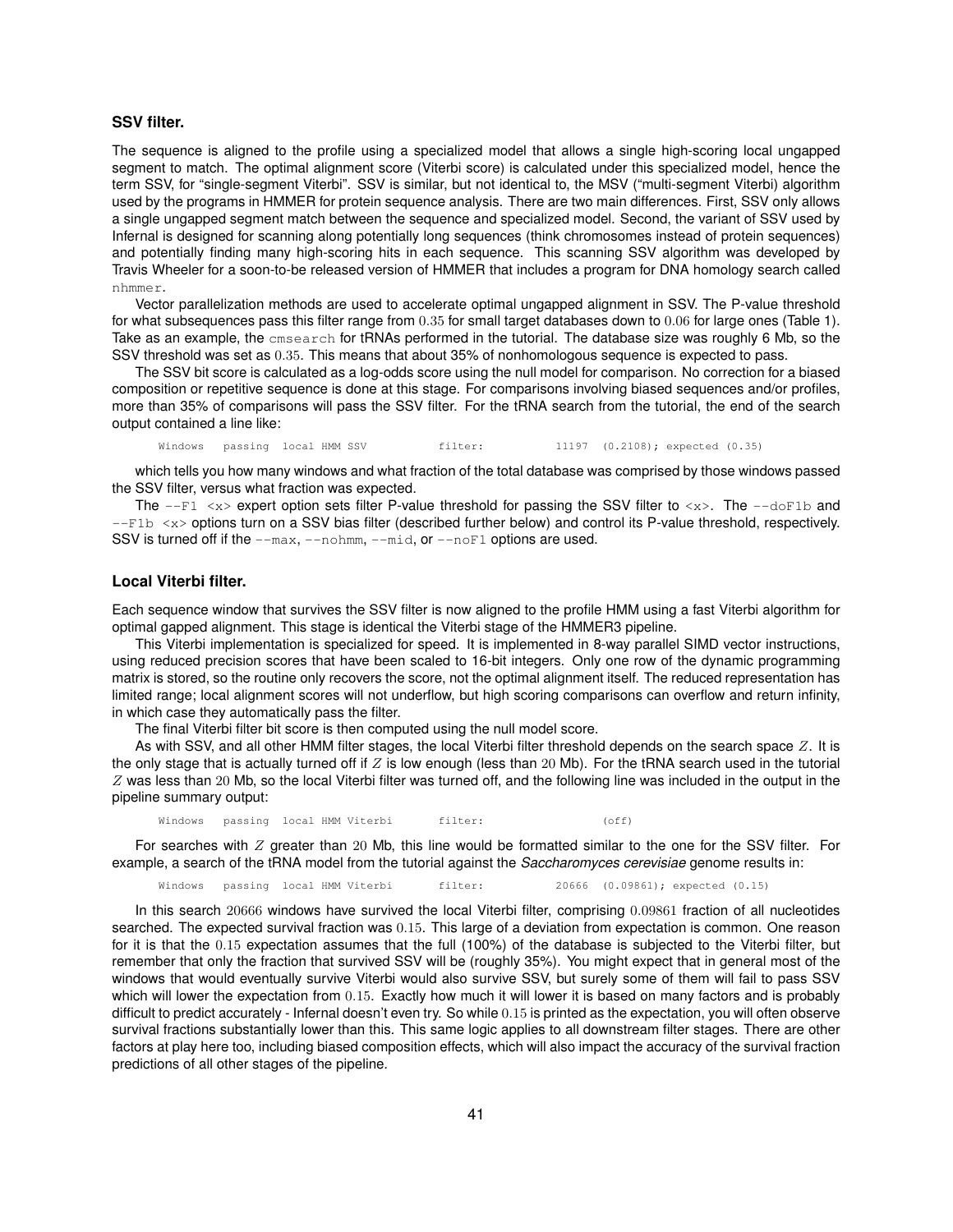The  $-\text{F2}$   $\lt$   $\times$   $\gt$  option controls the P-value threshold for passing the Viterbi filter, and can be turned off with  $-\text{noF2}$ . The local Viterbi filter is also turned off if the  $-\text{max}$ ,  $-\text{nohmm}$ , or  $-\text{mid}$  options are used.

#### **Biased composition filter.**

It's possible for profile HMMs and/or sequences to have biased nucleotide compositions that result in "significant" logodds bit scores not because the profile matches the sequence particularly well, but because the *null model* matches the sequence particularly badly.

In a few cases, profiles and/or target sequences are sufficiently biased that too many comparisons pass the local Viterbi or local Forward stages of the filter pipeline, causing Infernal speed performance to be severely degraded. The treatment of biased composition comparisons is a serious problem for the HMM implementations in HMMER and Infernal. Solving it well will require more research. As a stopgap solution to rescuing most of the speed degradation while not sacrificing too much sensitivity, an *ad hoc* biased composition filtering step is applied to remove highly biased comparisons.

On the fly, a two-state HMM is constructed. One state emits nucleotides from the background frequency distribution (same as the null1 model), and the other state emits nucleotides from the mean nucleotide composition of the profile (i.e. the expected composition of sequences generated by the core model, including match and insert states [hmmer/src/p7 hmm.c:p7 hmm SetComposition()]). Thus if the profile is highly biased (A-rich, for example), this composition bias will be captured by this second state. This model's transitions are arbitrarily set such that state 1 emits an expected length of the size of the current window, and state 2 emits an expected length of M/8 at a time (for a profile HMM of consensus length M). An overall target sequence length distribution is set to a mean of  $L$ , identical to the null1 model.

The sequence is then rescored using this "bias filter model" in place of the null1 model, using the HMM Forward algorithm. A new local Viterbi bit score is obtained. If the P-value of this satisfies the local Viterbi bias filter threshold, the sequence passes to the next stage of the pipeline.

The bias filter score is used in an analogous way in the next two stages of the pipeline: the local Forward and glocal Forward stages. The biased composition filter step compromises a small amount of sensitivity. Though it is good to have it on by default, you may want to shut it off if you know you will have no problem with biased composition hits.

The default value used for the local Viterbi bias filter depends on the search space size, Z. Like the local Viterbi filter it is turned off by default if  $Z$  is less than 20 Mb. So it too was off in the example tRNA search from the tutorial, and the summary line in the output was:

Windows passing local HMM Viterbi bias filter: (off)

For searches with  $Z$  greater than 20 Mb, this line would be formatted similar to the one for the SSV filter. For example, a search of the tRNA model from the tutorial against the *Saccharomyces cerevisiae* genome results in:

Windows passing local HMM Viterbi bias filter: 20342 (0.09712); expected (0.15)

So 20342 windows survive this stage, making up 0.09712 fraction of the total sequence space searched. A similar line is included above for the (non-bias) local HMM Viterbi filter, indicating that 20666 windows passed that stage, meaning that 324 windows were removed by the Viterbi bias filter.

The  $-\text{F2b} \le x$  option controls the P-value threshold for passing the local Viterbi bias filter stage. The  $-\text{noF2b}$ option turns off (bypasses) the local Viterbi biased composition filter. With this option, the local Viterbi filter will still be used, but its score is not recomputed using the bias composition model. The local Viterbi bias filter is also turned off if the --max or --nohmm options are used.

#### **Local Forward filter.**

Each surviving window is now aligned to the profile HMM using the full Forward algorithm with the model configured in local mode (allowing alignments to begin and end at any position of the model), which calculates the likelihood of the target sequence given the profile, summed over the ensemble of all possible alignments. This step is identical to the "Forward filter/parser" stage of the HMMER pipeline.

This is a specialized time- and memory-efficient Forward implementation called the "Forward parser". It is implemented in 4-way parallel SIMD vector instructions, in full precision (32-bit floating point).

The local Forward filter bit score is calculated by correcting this score using the standard null model log likelihood. If the P-value of this score passes the local Forward filter threshold then it passes to the Forward bias filter and the score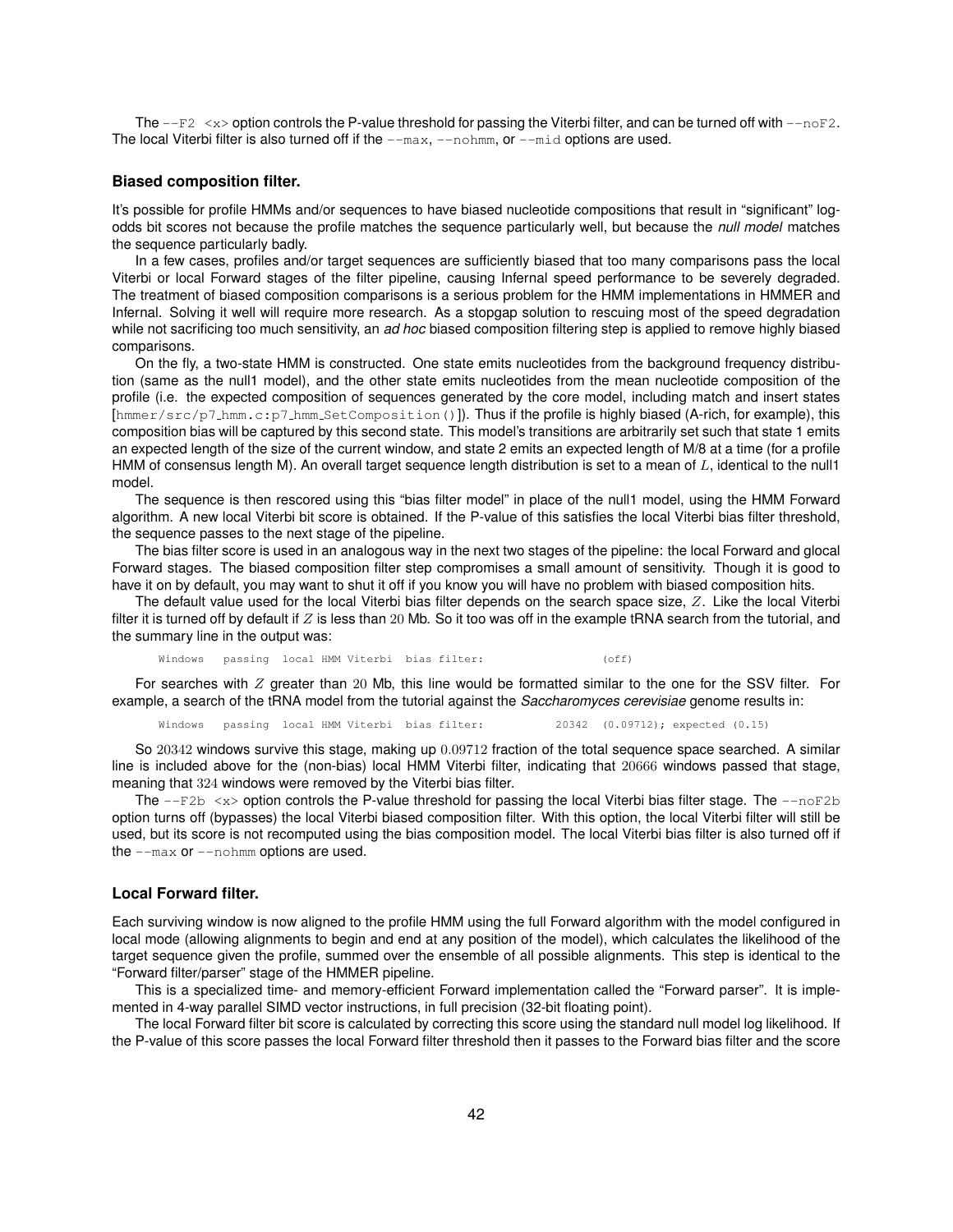is recomputed using the biased composition model. If the P-value of this score passes the Forward bias filter threshold, then this window is pass onto the next stage of the pipeline<sup>5</sup>.

The local Forward filter threshold used depends on the search space  $Z$  (Table 1). For the tRNA search in the tutorial, Z was about 6 Mb and the threshold for the local Forward stage and its bias filter were set as 0.005. The summary output contains two lines of output pertaining to this stage:

Windows passing local HMM Forward filter: 140 (0.002747); expected (0.005)<br>Windows passing local HMM Forward bias-filter: 139 (0.002728); expected (0.005) Windows passing local HMM Forward bias filter:

For this search 140 windows survived the local HMM Forward filter, and one of these was removed by the subsequent bias filter.

The  $-\text{F3} \leq x$  and  $-\text{F3b} \leq x$  control the P-value thresholds for passing the local Forward and local Forward bias filter stages. The  $-\text{nor 3}$  and  $-\text{nor 3b}$  options turn off (bypasses) the stages. Both filters are also turned off if the --max or --nohmm options are used.

#### **Glocal Forward filter.**

Each surviving window is now aligned to the profile HMM again using the full Forward algorithm, but this time with the model configured in global mode, only allowing alignments that begin at the first position of the model and end at the final position. This stage is referred to as *glocal* because it is global with respect to the profile HMM, but (potentially) local with respect to the sequence window, alignments can begin and end at any position in the sequence window.

For technical reasons related to the inability to guarantee a lower bound on the glocal Forward score, glocal Forward is not implemented with parallel SIMD vector instructions, and consequently it is significantly slower than the local Forward filter implementation. However, in practice it is run on a significantly smaller fraction of the database than is the local stage, which decreases the impact of this slower speed on the overall running time of the search.

It is not immediately obvious that using a glocal HMM filter stage is a good idea, when our final CM stages of the pipeline will allow local hits to the model. You might imagine that the glocal filter will remove some windows that don't match well enough to the *full* model to survive but do contain a high-scoring local CM hit. This is undoubtedly true in some cases (indeed, we could certainly construct examples of this) but it does not seem to be common enough to be a concern, at least based on our internal benchmarking. That is, using both a local and glocal Forward filter does not seem to decrease sensitivity compared with only using a local one. The reason probably lies in the relatively high (0.005) filter threshold used at this stage. Even hits that will eventually be reported as local hits still contain surrounding sequence similar enough to the profile to make up a global score that passes threshold.

An obvious failure mode of the glocal filter is for identifying hits that are truncated at one or both ends due to the beginning or termination of a sequencing read. However, Infernal uses a special pipeline for identifying these hits at the ends of sequences, as described in a later section, so if they're missed at this stage, they should be detected later when the truncated variants of the pipeline are run.

The glocal Forward filter bit score is calculated by correcting the score found by the Forward algorithm using the standard null model log likelihood. If the P-value of this score passes the glocal Forward filter threshold then it passes to the glocal Forward bias filter and the score is recomputed using the biased composition model. If the P-value of this score passes the glocal Forward bias filter threshold, then this window is pass onto the next stage of the pipeline.

The glocal Forward filter threshold used depends on the search space  $Z$  (Table 1). For the tRNA search in the tutorial, Z was about 6 Mb and the threshold for the glocal Forward stage and its bias filter were set as 0.005. The summary output contains two lines of output pertaining to this stage:

Windows passing glocal HMM Forward filter: 88 (0.001973); expected (0.005) Windows passing glocal HMM Forward bias filter: 88 (0.001973); expected (0.005)

For this search 88 of the 139 windows evaluated by the glocal HMM Forward filter survived, and none of them were removed by the subsequent bias filter.

The  $-\text{F4} \le x$  and  $-\text{F4b} \le x$  control the P-value thresholds for passing the glocal Forward and glocal Forward bias filter stages. The  $-\text{nor}4$  and  $-\text{nor}4b$  options turn off (bypasses) the stages. Both filters are also turned off if the  $-$ max or  $-$ nohmm options are used.

<sup>5</sup>You might wonder why the intial score with just the null model is even computed if the bias adjusted score must also pass the threshold for the window to survive. We do this solely for more informative output - so we can report how many windows fail to pass at each of these two stages independently, to potentially alert users if a large number of windows are being thrown out by the bias filter alone.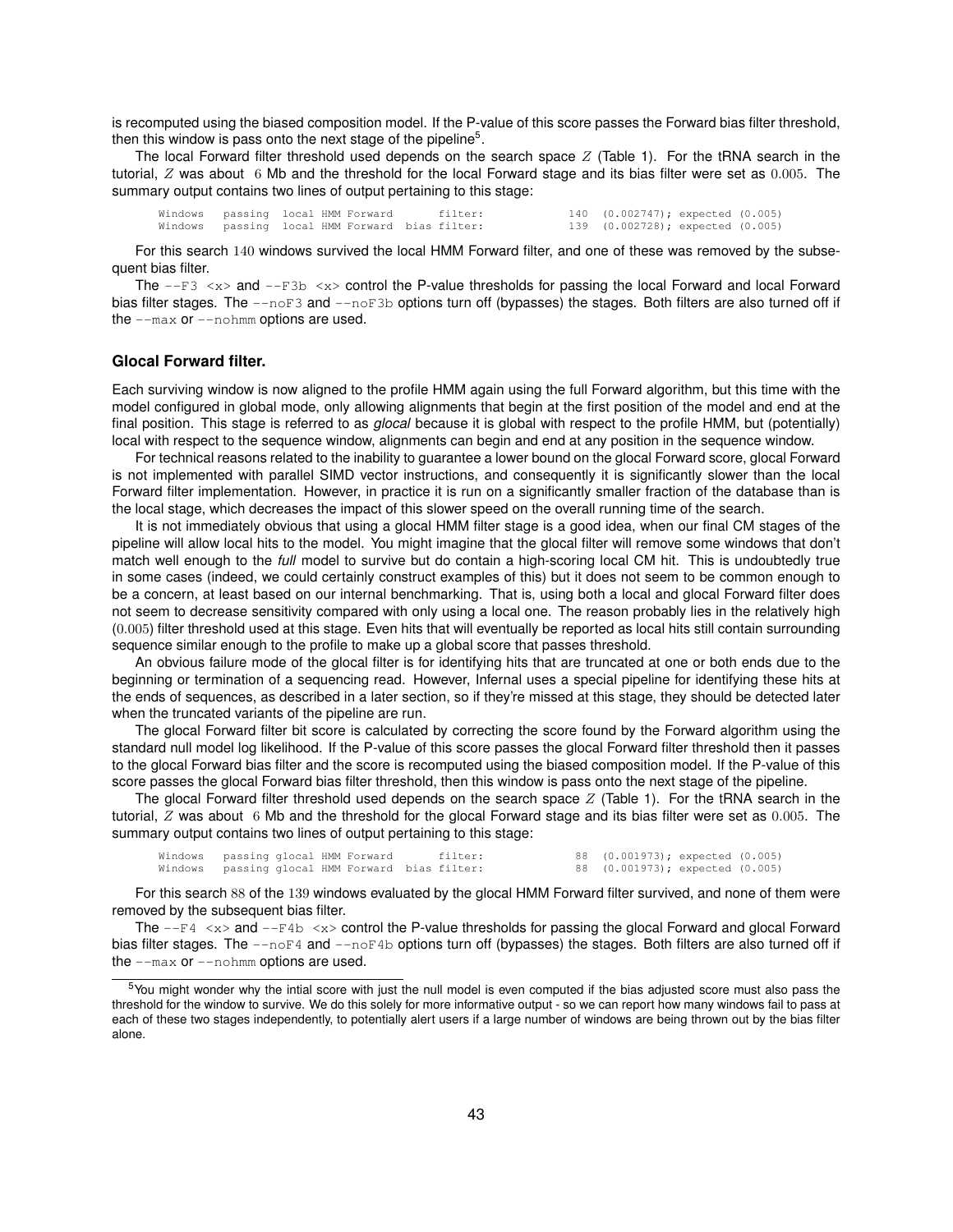#### **Envelope definition.**

A target sequence window that reaches this point is likely to be larger than the eventual hit or hit(s) (if any) contained within it, including nonhomologous nucleotides at the ends of the target sequence window and possibly in between hits (if there are more than one). At this stage, each window is transformed into one or more envelopes that usually are significantly shorter than the original window.

Infernal's HMM envelope definition step is very similar to the *domain* definition step of HMMER, with the important difference that the profile HMM is configured for global alignment instead of local alignment. The envelope definition step is essentially its own pipeline, with steps as follows:

**Backward parser.** The counterpart of the glocal Forward filter algorithm is calculated. The Forward algorithm gives the likelihood of all *prefixes* of the target sequence, summed over their alignment ensemble, and the Backward algorithm gives the likelihood of all *suffixes*. For any given point of a possible model state/residue alignment, the product of the Forward and Backward likelihoods gives the likelihood of the entire alignment ensemble conditional on using that particular alignment point. Thus, we can calculate things like the posterior probability that an alignment starts or ends at a given position in the target sequence.

**Decoding.** The posterior decoding algorithm is applied, to calculate the posterior probability of alignment starts and ends (profile B and E state alignments) with respect to target sequence position.

The sum of the posterior probabilities of alignment starts (B states) over the entire target sequence window is the *expected number of hits* in the sequence window.

**Region identification.** A heuristic is now applied to identify a *non-overlapping* set of "regions" that contain significant probability mass suggesting the presence of a match (alignment) to the profile.

For each region, the expected number of envelopes is calculated (again by posterior decoding on the Forward/Backward parser results). This number should be about 1: we expect each region to contain one global alignment to the profile.

**Envelope identification.** Now, within each region, we will attempt to identify envelopes. An envelope is a subsequence of the target sequence that appears to contain alignment probability mass for a likely hit (one global alignment to the profile).

When the region contains  $\simeq$  1 expected envelope, envelope identification is already done: the region's start and end points are converted directly to envelope coordinates.

In some cases, the region appears to contain more than one expected hit – where more than one hit is closely spaced on the target sequence and/or the domain scores are weak and the probability masses are ill-resolved from each other. These "multi-hit regions", when they occur, are passed off to an even more *ad hoc* resolution algorithm called *stochastic traceback clustering*. In stochastic traceback clustering, we sample many alignments from the posterior alignment ensemble, cluster those alignments according to their overlap in start/end coordinates, and pick clusters that sum up to sufficiently high probability. Consensus start and end points are chosen for each cluster of sampled alignments. These start/end points define envelopes.

It's also possible (though rare) for stochastic clustering to identify *no* envelopes in the region.

During envelope identification, the Forward algorithm is used to score each putative envelope, and the standard null model (not the bias one) is used as a correction (using mean length  $L$  equal to the envelope length) and this score is checked to see if it is below a P-value threshold. This threshold is Z-dependent (Table 1. For the tRNA search in the tutorial, this threshold is 0.005. If the P-value is less than the threshold the envelope has survived all HMM filter stages and is passed onto the CYK stage of the filter pipeline.

In the tRNA search example, the summary output line for the envelope definition stage is shown below (the line for the previous filter stage is also shown for comparison):

Windows passing glocal HMM Forward bias filter: 88 (0.001973); expected (0.005) Envelopes passing glocal HMM envelope defn filter: 101 (0.001358); expected (0.005)

Note that while only 88 windows were passed into this stage, comprising 0.001973 fraction of the total database, 101 envelopes survived making up 0.001358 fraction of the database survived. Some windows have been transformed into multiple envelopes and in general the surviving envelopes are significantly shorter than the input windows.

The  $-\text{F5} \leq x$  expert option sets the filter P-value threshold for passing the envelope definition filter to  $\langle x \rangle$ . The  $-$ -doF5b and  $-$ F5b  $\langle x \rangle$  options turn on a bias filter for this stage and control its P-value threshold, respectively. HMM envelope definition is turned off if the  $-\text{max}$  or  $-\text{nohmm}$  options are used.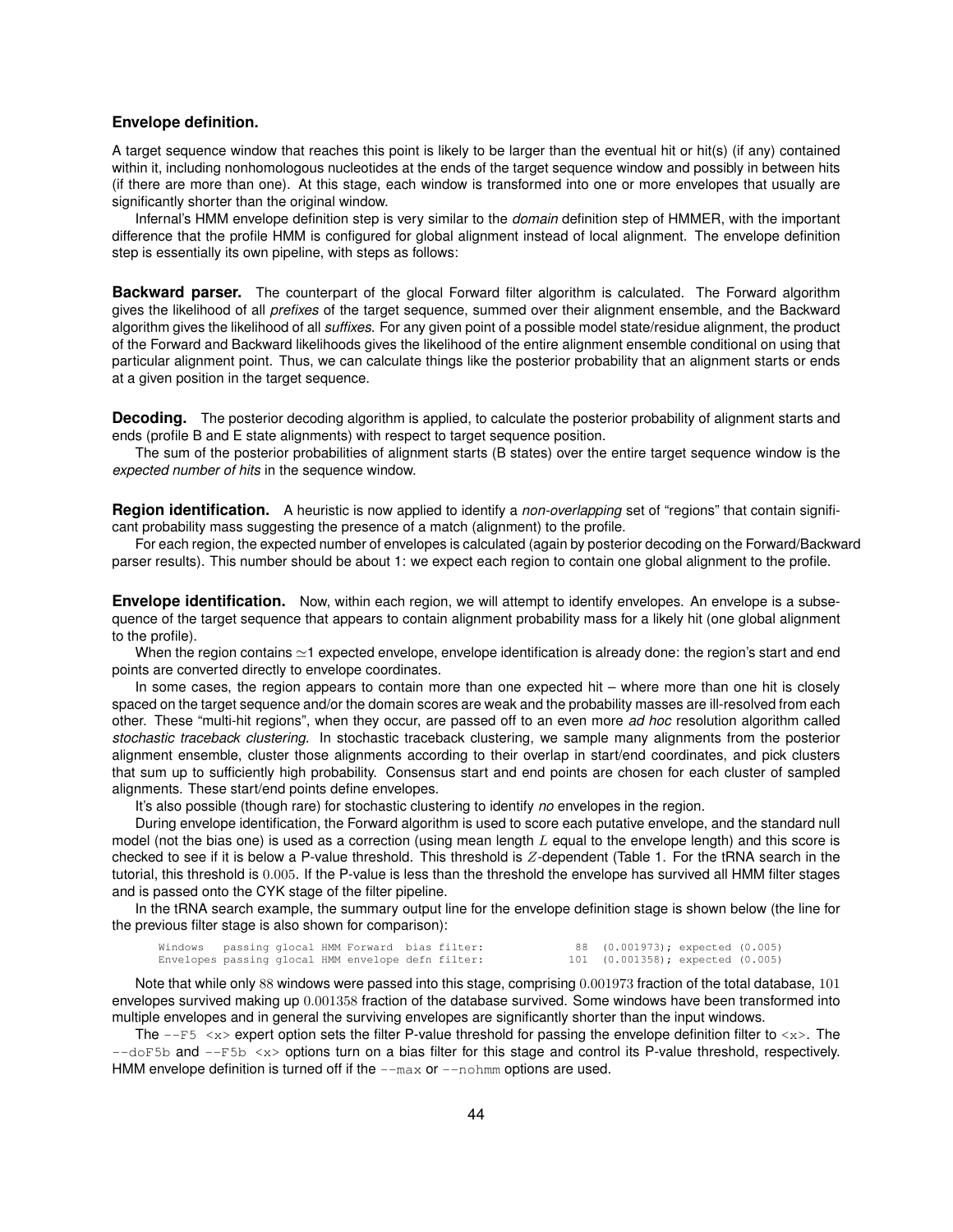## **In more detail: CM stages of the pipeline**

After all profile HMM filter stages are complete, we have defined a set of envelopes each of which may contain a single hit to the CM. We now using sequence- and structure-based CM algorithms to score each envelope and determine if it has a significant (reportable) hit to the CM within it. Unfortunately, CM algorithms are computationally expensive (more than an order of magnitude more complex than HMM algorithms) so we need to constrain these algorithms in order to incorporate them into a comparison pipeline that runs at a practical speed. The acceleration technique used by Infernal relies on computing and imposing bands on the CM dynamic programming matrices derived from an HMM Forward/Backward decoding of the sequence, similar to the one used in the envelope definition filter stage. This technique is based on one pioneered by Michael Brown (Brown, 2000). Next, we'll discuss the calculation of those bands and how they're utilized to accelerate the remaining CM stages of the pipeline.

#### **HMM band definition for CM stages.**

For each envelope that survives all the filter HMM stages, sequence-specific bands are derived for a CYK dynamic programming alignment of the envelope. The bands are derived from a HMM

Forward/Backward/Decoding steps (similar to those used in the envelope definition pipeline) are used to determine the posterior probability that each HMM position aligns to each sequence position of the envelope. From these probabilities, *bands* are determined for each state, defined as sequence coordinate ranges that exclude only a preset amount of the probability mass for that state. By default, the excluded probability mass (referred to as tau  $(\tau)$  in the code) is 0.0001  $(1e - 4)$ . For example, a band for state x defined as positions 10 to 20 (inclusive) of an envelope of length 30 indicates that the summed probability of state x aligning to positions 1 through 9 and 21 through 30 is less than  $1e - 4$ . These HMM bands are then mapped onto the CM by converting them to/from analogous states in the HMM and CM that model the same position in the consensus model. A more detailed discussion of the calculation and mapping of these bands can be found in (Nawrocki, 2009).

The HMM used for deriving these bands is not the same one used in the filter HMM stages of the pipeline. The new HMM used here is called a CM Plan 9 (CP9) HMM, and it is constructed to be maximally similar to a CM. These HMMs are essentially a reimplementation of of the maximum likelihood heuristic HMM described in (Weinberg and Ruzzo, 2006). CP9 HMMs are more similar to CMs than are the plan 7 HMMs of HMMER in that they include transitions from delete states to insert states and vice versa. These transitions are allowed in CMs, but not in plan 7 HMMs. Also, CP9 HMMs have special states for mirroring the local end (EL) state of a CM, which don't occur in plan 7 HMMs. Finally, these CP9 HMMs are configured in a local mode with an uneven begin and end probability distribution that places the highest probability on beginning at model position 1 and ending at the final model position. This local configuration more closely matches the CM local configuration than both the local and global p7 filter HMM configuration<sup>6</sup>.

#### **HMM banded CM CYK filter.**

Given an envelope and CP9 HMM-derived bands constraining possible alignments of a CM to the sequence positions in the envelope, a banded version of the CM CYK algorithm is used to determine the maximum-likelihood CM alignment<sup>7</sup> of any subsequence in the envelope to the CM that is consistent with the HMM bands (Nawrocki, 2009).

In most cases that occur in Infernal's pipeline, the HMM banded version of CYK is significantly faster than nonbanded, or even query-dependent banded (Nawrocki and Eddy, 2007) implementations of the CM CYK algorithm. The speedup gained typically increases with the consensus length of the model being used. However, HMM banded CYK is only efficient when the target sequence alignment with an HMM is well-resolved (includes at least some sequence position/model position pairs that align with high probability), because only then will the resulting bands be "tight" and exclude a large fraction of possible alignments. For this reason, the HMM filter stages of the pipeline, in particular the envelope definition stage, are crucial for enabling the HMM banded CM stages to work efficiently.

The null-corrected CYK bit score (corrected using the same type of equiprobable (25% A, C, G and U) iid, null model used by the profile HMM filter stages) is returned from the HMM banded CYK algorithm. No bias correction is used at this stage. If this score has a P-value less than 0.0001 then the envelope is passed to the next stage of the pipeline. Unlike in the HMM filter stages, the P-value threshold used for the CYK filter is not dependent on the search space  $Z$ , but it is controllable with the  $-\text{F6}$  option.

<sup>&</sup>lt;sup>6</sup>In the plan 7 HMMER3 HMMs used in the filter stages, begin and end probabilities are equal for all positions of the model (Eddy, 2008).

 $7$ The CYK algorithm is the CM analog of the HMM Viterbi algorithm.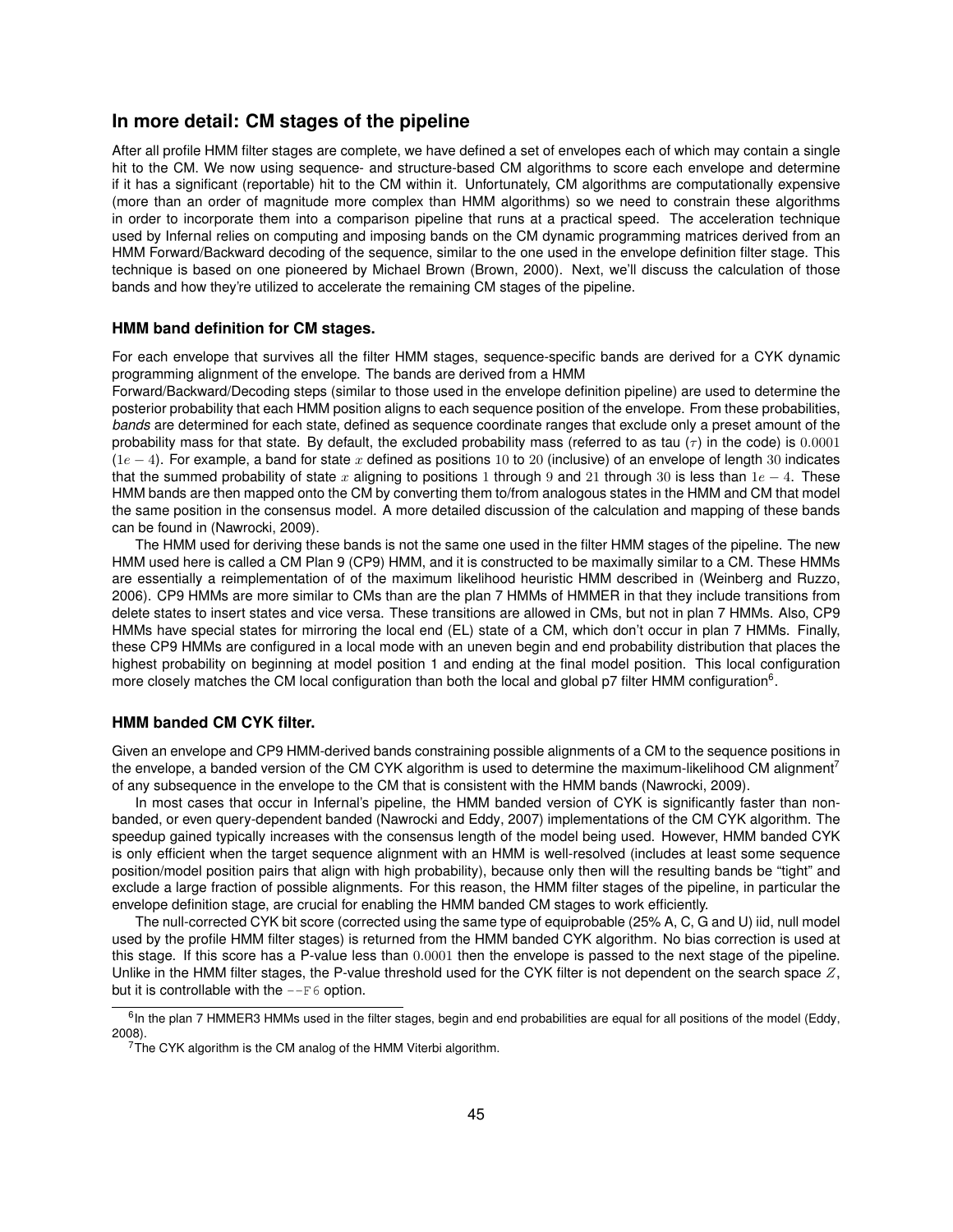Envelope boundaries are potentially redefined at this stage based on CYK scores. Envelopes can only be shortened, not extended, at either boundary. We take advantage of the fact that the CYK algorithm computes the maximum likelihood alignment score (consistent with the HMM bands) of all possible subsequences in the envelope to the CM, and examine each nucleotide to see if it is included in any possible alignment to the model above a certain score threshold. By default, this threshold is a 10-fold lower P-value than the filter survival threshold, so it is 0.001 (10 ∗ 0.0001). This envelope redefinition can be turned off with the  $-\text{novkenv}$  option and it the threshold for it can be changed with the --cykenvx <x> option.

#### **HMM banded CM Inside filter/parser.**

Envelopes that survive CYK are evaluated using the CM Inside algorithm, which is the CM analog of the HMM Forward algorithm. HMM bands are rederived for this step (remember the envelope boundaries may now be different), using a smaller  $\tau$  value of  $5e - 6$ . With Inside, the probability of all possible alignments (instead of just the most likely one) of each subsequence to the model that is consistent with the bands are summed to define a probability for that subsequence. A log-odds score is determined by applying two null models: the standard null model used in CYK and an alternative null3 model based on the composition of the aligned subsequence. The null3 model is explained below.

A non-overlapping set of subsequence/model hits that fall below the reporting E-value threshold is then collected using a greedy approach<sup>8</sup>. Each hit is defined by a start/end position in the envelope.

By default, the reporting threshold is an E-value of 10.0, but this is settable to a different E-value with the  $-E < x$ option, or to a particular bit score with the  $-T < x$  option.

## **Optimal accuracy alignment.**

For each hit reported by Inside, an optimally accurate alignment<sup>9</sup> is computed using HMM banded versions of the Inside and Outside algorithm (using the same bands from the Inside filter) and annotated with posterior probabilities for each aligned nucleotide. The optimally accurate alignment is the alignment that maximizes the sum of the posterior probabilities of all aligned nucleotides. The alignment is then stored in memory until the end of the search when it is finally output as part of a ranked list of hits and their alignments.

#### **Biased composition CM score correction: the null3 model.**

CM Inside scores are adjusted using an alternative null hypothesis called the null3 model in an effort to counteract the contribution of biased sequence composition to the scores of hits. The null3 model was motivated by the observation that many high-scoring false positive hits in CM searches are to regions of the target database with with highly biased residue composition, in particular regions with high percentages of A and U residues. If a model has a bias for a particular residue, for example A, and a target region is composed of an overrepresentation of that residue then it will receive a high score simply because it is A-rich.

A different null3 model is calculated for every alignment. The 4 emission probabilities of the null3 model are calculated as simply their occurence within the region of the hit. For example, if the hit is 50 residues long and contains 20 As,  $5 \text{ Cs}$ ,  $5 \text{ Cs}$  and  $20 \text{ Us}$ , then the null3 model probabilitiles will be calculated as  $(0.4, 0.1, 0.1, 0.4)$ .

The null3 model is similar to the bias filter model used in the profile HMM stages but it often gives more severe corrections for highly biased hits because it is a single HMM state with emission probabilities defined by the hit composition, not the model composition. Importantly, scores collected during model calibration for estimating E-value parameters in cmcalibrate are also corrected using the null3 model.

The null3 model is used in combination with the standard null model (single state equiprobable A,C,G and U, same as the profile HMM standard null model). We told you earlier that an Infernal bit score is the log of the ratio of the sequence's probability according to the profile over the null model probability, but how do we calculate this score if we have more than one null hypothesis? Infernal does a bit of algebraic sleight of hand here, to arrive at an additive correction to the original score that it calls the "null3 score correction".

<sup>&</sup>lt;sup>8</sup>This greedy approach is as follows: while any hits below threshold that do not overlap with previously reported ones remain, select the top scoring one and report it

<sup>9</sup>This is the same type of alignment referred to as "maximum expected accuracy" in the HMMER documentation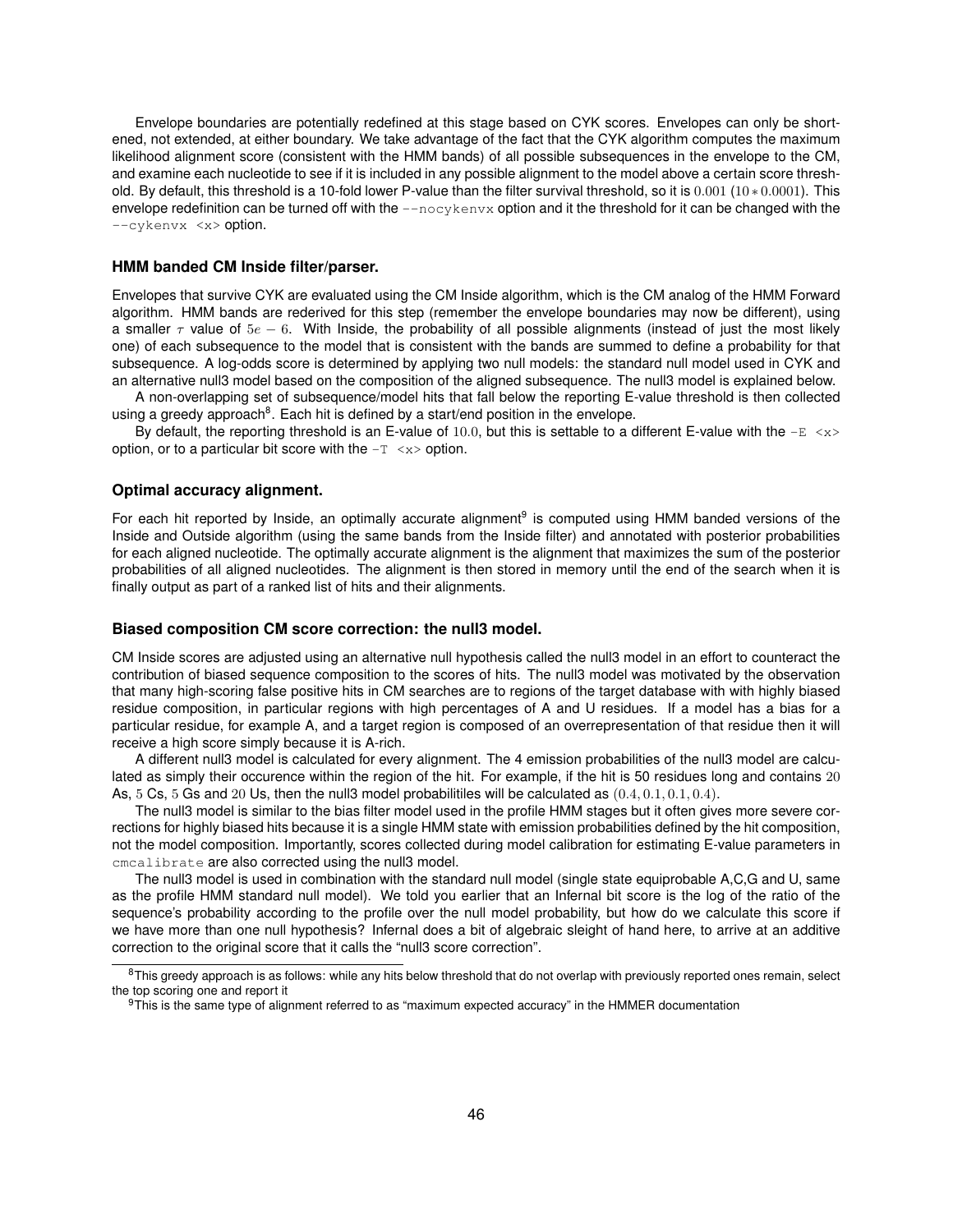**Derivation of the null3 score correction** We arrived at the parameters of the null3 model in a very *ad hoc* way. However, after that, the way Infernal arrives at the final bit score once the null3 parameters have been determined is clean (e.g. derivable) Bayesian probability theory. It is analagous to the way HMMER uses the *null2* score correction. If we take the Bayesian view, we're interested in the probability of a hypothesis  $H$  given some observed data  $D$ :

$$
P(H|D) = \frac{P(D|H)P(H)}{\sum_{H_i} P(D|H_i)P(H_i)},
$$

an equation which forces us to state explicit probabilistic models not just for the hypothesis we want to test, but also for the alternative hypotheses we want to test against. Up until now, we've considered two hypotheses for an observed sequence D: either it came from our CM (call that model  $M$ ), or it came from our null hypothesis for random, unrelated sequences (call that model  $N$ ). If these are the only two models we consider, the Bayesian posterior for the model  $M$ is:

$$
P(M|D) = \frac{P(D|M)P(M)}{P(D|M)P(M) + P(D|N)P(N)}
$$

Recall that the log odds score (in units of bits) reported by Infernal's alignment algorithms is

$$
s = \log_2 \frac{P(D|M)}{P(D|N)}.
$$

Let's assume for simplicity that *a priori*, the profile and the null model are equiprobable, so the priors  $P(M)$  and  $P(N)$  cancel. Then the log odds score  $s$  is related to the Bayesian posterior by a sigmoid function,

$$
P(M|D) = \frac{2^s}{2^s + 1}.
$$

(We don't have to assume that the two hypotheses are equiprobable; keeping these around would just add an extra  $\pi = \log P(M)/P(N)$  factor to s. We'll reintroduce these prior log odds scores  $\pi$  shortly.)

The simple sigmoid relationship between the posterior and the log odds score suggests a plausible basis for calculating a score that includes contributions of more than one null hypothesis: **we desire a generalized score** S **such that:**

$$
\frac{2^S}{2^S+1} = P(M|D),
$$

#### **for** *any* **number of alternative hypotheses under consideration.**

So, let  $N_i$  represent any number of alternative null models  $N_i$ . Then, by algebraic rearrangement of Bayes' theorem,

$$
S = \log \frac{P(D|M)P(M)}{\sum_{i} P(D|N_i)P(N_i)}.
$$

We saw above that Infernal internally calculates a log odds score  $s$ , of the model relative to the first null hypothesis. Let's now call that  $s_M$ , the alignment score of the model. Infernal extends that same scoring system to all additional competing hypotheses, calculating a log odds score relative to the first null hypothesis for any additional null hypotheses  $i > 1$ :

$$
s_i = \log \frac{P(D|N_i)}{P(D|N_1)}
$$

We can also state prior scores  $\pi_i$  for how relatively likely each null hypothesis is, relative to the main one:

$$
\pi_i = \log \frac{P(N_i)}{P(N_1)}
$$

(Remember that we assumed  $\pi_M = 0$ ; but we're going to put it back in anyway now.) Now we can express S in terms of the internal scores s and prior scores  $\pi$ :

$$
S = \log \frac{e^{s_M + \pi_M}}{1 + \sum_{i > 1} e^{s_i + \pi_i}},
$$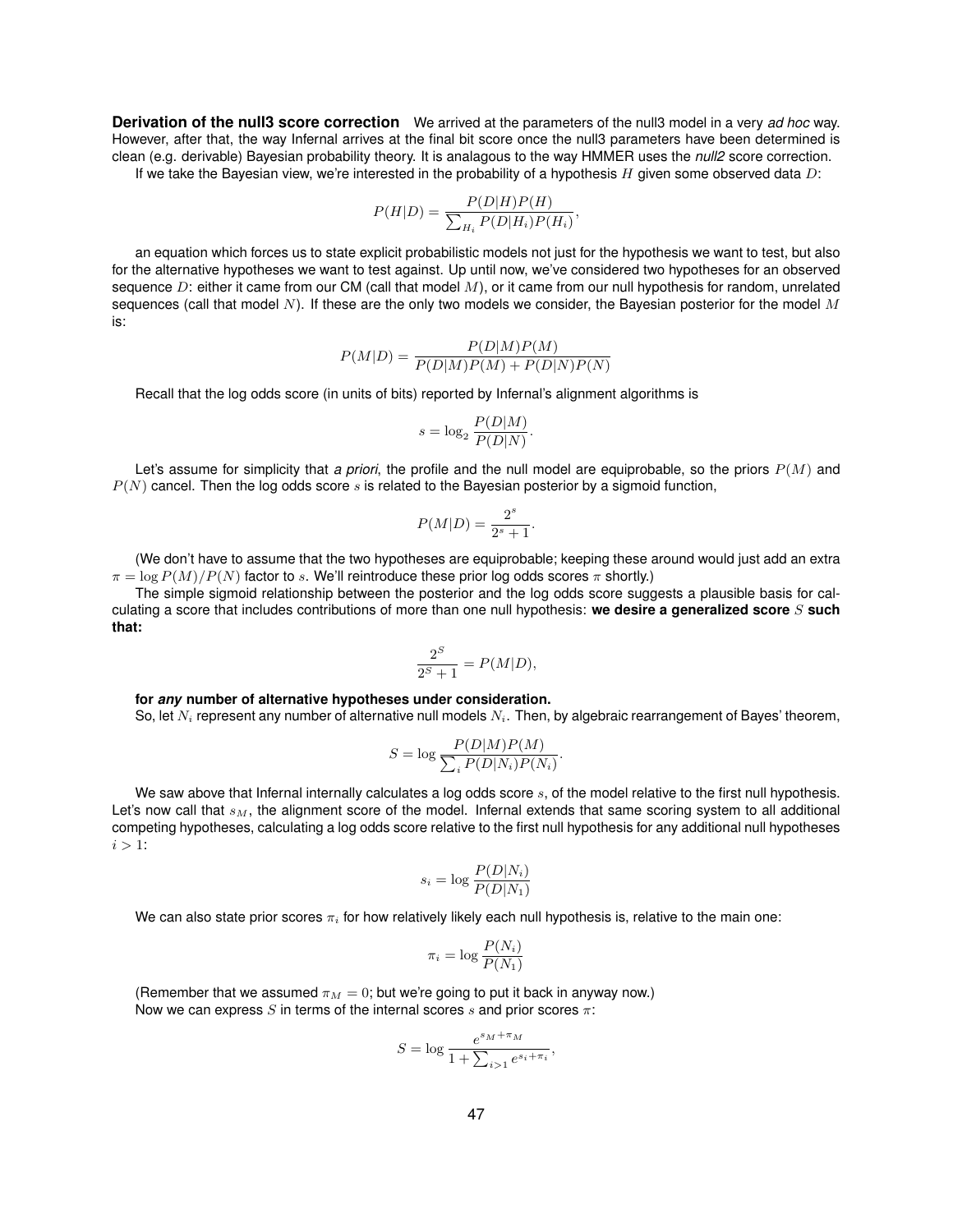which therefore simply amounts to an additive correction of the original score,  $(s_M + \pi_M)$ :

$$
S = (s_M + \pi_M) - \log\left(1 + \sum_{i>1} e^{s_i + \pi_i}\right)
$$

So, to calculate its reported score, Infernal uses four quantities:

- $s_M$  The (simple, uncorrected) log odds score for the model, calculated by optimal alignment of the model to the sequence.
- $\pi_M$  The log odds of the priors,  $\log P(M)/P(N_1)$ . Infernal implicitly assumes this factor to be 0.
- $s_2$  The (simple, uncorrected) log odds score for the null3 hypothesis, calculated by rescoring the residues of the alignment under the null3 model.
- $\pi_2$  The log odds of the priors,  $\log P(N_2)/P(N_1)$ . Infernal arbitrarily assumes that the null3 model is  $\frac{1}{65536}$  as likely as the main null model, so this factor is -16 bits.<sup>10</sup>

The code that calculates the null3 correction is in cm\_parsetree.c:ScoreCorrectionNull3().

The null3 correction is usually close to zero, for random sequences, but becomes a significant quantitative penalty on biased composition sequences. It gets added to the original alignment score to form Infernal's final bit score.

The null3 score correction is introduced in version 1.0 and was not present in any of the 0.x versions of Infernal. This can lead to large differences in the scores reported by 1.0 and previous versions.

The following table shows the penalty for a 100 nucleotide hit with varying compositions of A, C, G, and U residues. This table is included to give you an idea of how severe the null3 correction is, and can be useful for comparing bit scores from Infernal 1.0 to previous versions (which did not use the null3 correction). These are just a sample of the possible composition of hits you might see. Again, these scores are for 100 nucleotide hits, to determine the correction for a hit of length x simply multiply the corresponding correction below by  $x/100$ . For example, a 35% A, 15% C, 15% G, 35% U hit of length 100 nt would receive a 6.88 bit penalty from null3 (row 4). A 200 nt hit of the same composition would receive a penalty of 13.76 bits. A 50 nt hit of the same composition would receive a 3.44 bit penalty.

|       |      |       |      |      | NULL3             |
|-------|------|-------|------|------|-------------------|
| GC%   | A%   | $C\%$ | G%   | U%   | correction (bits) |
| 0.0   | 50.0 | 0.0   | 0.0  | 50.0 | 95.00             |
| 10.0  | 45.0 | 5.0   | 5.0  | 45.0 | 48.10             |
| 20.0  | 40.0 | 10.0  | 10.0 | 40.0 | 22.81             |
| 30.0  | 35.0 | 15.0  | 15.0 | 35.0 | 6.88              |
| 35.0  | 32.5 | 17.5  | 17.5 | 32.5 | 2.01              |
| 40.0  | 30.0 | 20.0  | 20.0 | 30.0 | 0.30              |
| 45.0  | 27.5 | 22.5  | 22.5 | 27.5 | 0.07              |
| 50.0  | 25.0 | 25.0  | 25.0 | 25.0 | 0.04              |
| 55.0  | 22.5 | 27.5  | 27.5 | 22.5 | 0.07              |
| 60.0  | 20.0 | 30.0  | 30.0 | 20.0 | 0.30              |
| 65.0  | 17.5 | 32.5  | 32.5 | 17.5 | 2.01              |
| 70.0  | 15.0 | 35.0  | 35.0 | 15.0 | 6.88              |
| 80.0  | 10.0 | 40.0  | 40.0 | 10.0 | 22.81             |
| 90.0  | 5.0  | 45.0  | 45.0 | 5.0  | 48.10             |
| 100.0 | 0.0  | 50.0  | 50.0 | 0.0  | 95.00             |

By default, the null3 score correction is used by cmcalibrate, cmsearch and cmscan. It can be turned off in any of these programs by using the --nonull3 option. However, be careful, the E-values for models that are calibrated

<sup>&</sup>lt;sup>10</sup>In versions 1.0 through 1.0.2, the null3 model was assumed to be  $\frac{1}{32}$  as likely as the main null model (-5 bit factor instead of 16 bits). The decreased value in version 1.1 means that null3 penalties are reduce benchmarking results. Version 1.1 uses a new default prior for parameterizing models which apparently alleviates the problem of biased composition, thus allowing us to reduce this value without sacrificing performance.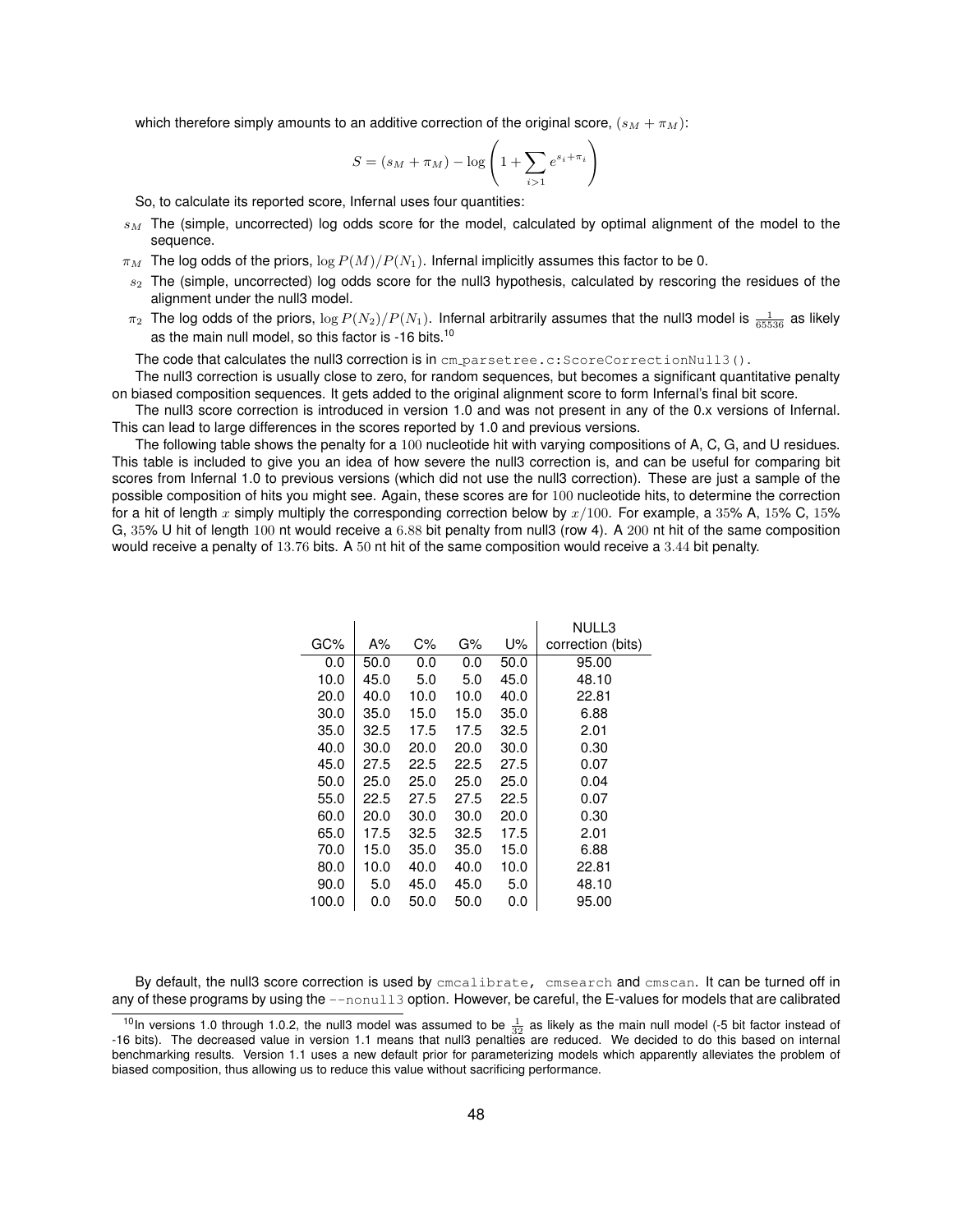with  $-$ nonull3 are only valid when  $-$ nonull3 is also used with cmsearch or cmscan. Likewise, if  $-$ nonull3 is *not* used during calibration, it should not be used during searches or scans.

## **Truncated hit detection using variants of the pipeline**

The Infernal pipeline discussed above is designed to find complete RNA homologs within a (usually) larger sequence, e.g. a choromosome. *Final* hits may be local (not full-length) with respect to the model, but the glocal HMM filter stage requires that at least some statistical signal remain in a full length match to the profile HMM. That is, enough signal to result in a good enough glocal Forward score to pass the glocal filter (e.g. a P-value of 0.005 for a search space between 2 and 20 Mb). In our benchmarking, the vast majority of statistically significant CM hits do pass the glocal Forward HMM filter, however, there is the obvious failure mode of the pipeline on *truncated* hits. A truncated hit is defined as a hit that is missing one or more nucleotides at the 5' and/or 3' end solely because of the position where the sequencing read happened to begin or end. While the chromosome the read derives from presumably included a full length hit, the read itself does not because the sequencing reaction used to determine the sequence began or ended at a position internal to the hit. Infernal uses modified versions of its profile/sequence comparison pipeline for detection of truncated hits. This modified pipeline is executed after the full sequence is examined with the standard pipeline.

The modified pipeline is only used near the sequence termini because Infernal only expects truncated hits to occur due to the premature ending of a sequencing read<sup>11</sup>. Specifically only the first or final  $X$  nucleotides at either sequence end are examined for truncated hits, where  $X$  is defined as the minimum of the  $W$  parameter (maximum expected hit length, calculated in  $cmbuid)$  and 1.25 times the consensus length of the model.

There are three variants of the pipeline used for truncated hit detection:

- 1. **5' truncated hit detection.** This pipeline is used only on the X 5'-most nucleotides of each sequence. These X nucleotides are also searched along with the rest of the complete sequence as part of the standard pipeline. Only 5' truncated or non-truncated alignments can be found by this pipeline variant, but non-truncated alignments will be duplicates of those found previously by the standard pipeline.
- 2. **3' truncated hit detection.** This pipeline is used only on the X 3'-most nucleotides of each sequence. These X nucleotides are also searched along with the rest of the complete sequence as part of the standard pipeline. Only 3' truncated or non-truncated alignments can be found by this pipeline variant, but non-truncated alignments will be duplicates of those found previously by the standard pipeline.
- 3. **5' and 3' truncated hit detection.** This pipeline is used only on complete sequences that are less than X nucleotides long. These sequences are also searched in their entirety by the standard pipeline, the 5' truncated variant pipeline, and the 3' truncated variant pipeline. Any types of alignments are possible at this stage (5' truncated, 3' truncated, 5' *and* 3' truncated or non-truncated) but only 5' *and* 3' truncated alignments will not be duplicates of previously found alignments.

Given a sequence to search, the standard pipeline described in the first part of this section is used on the full sequence. Then the truncated pipeline variants 1 and 2 are used on the sequence termini. Finally, if the sequence is less than  $X$  nucleotides long, variant 3 is used. Before hits are output, overlapping hits potentially found in different variants of the pipeline are removed, by keeping the highest scoring one. Also, remember that Infernal searches both strands of each sequence, so each pipeline is run separately on each strand.

It may seem like Infernal is duplicating effort by searching the first and final  $X$  nucleotides twice, i.e. once in the standard pipeline and once in the 5' truncated variant or the 3' truncated variant. One might argue that only searching these  $X$  nucleotides with the truncated pipeline variant should be sufficient to find truncated and non-truncated hits. However, as we'll discuss next, the glocal HMM filter stages, HMM band construction and the CYK and Inside algorithms are different between the standard and truncated variants of the pipeline and some non-truncated hits found by the standard variant will be missed by the truncated variants, and vice versa. So it is important we search the  $X$  terminal nucleotides on the 5' and 3' end using both standard and truncated variants of the pipeline. The same is true of sequences that are less than  $X$  nucleotides, which get searched four times, once by each of the four pipeline variants (the standard plus the three truncated variants).

<sup>&</sup>lt;sup>11</sup>There are cases where truncated hits might occur within sequences ("split tRNAs" in archaea (Randau et al., 2005), for example), but these are rare and Infernal does not explicit look for these types of hits, unless the  $-$ anytrunc option is used, as discussed at the end of this section.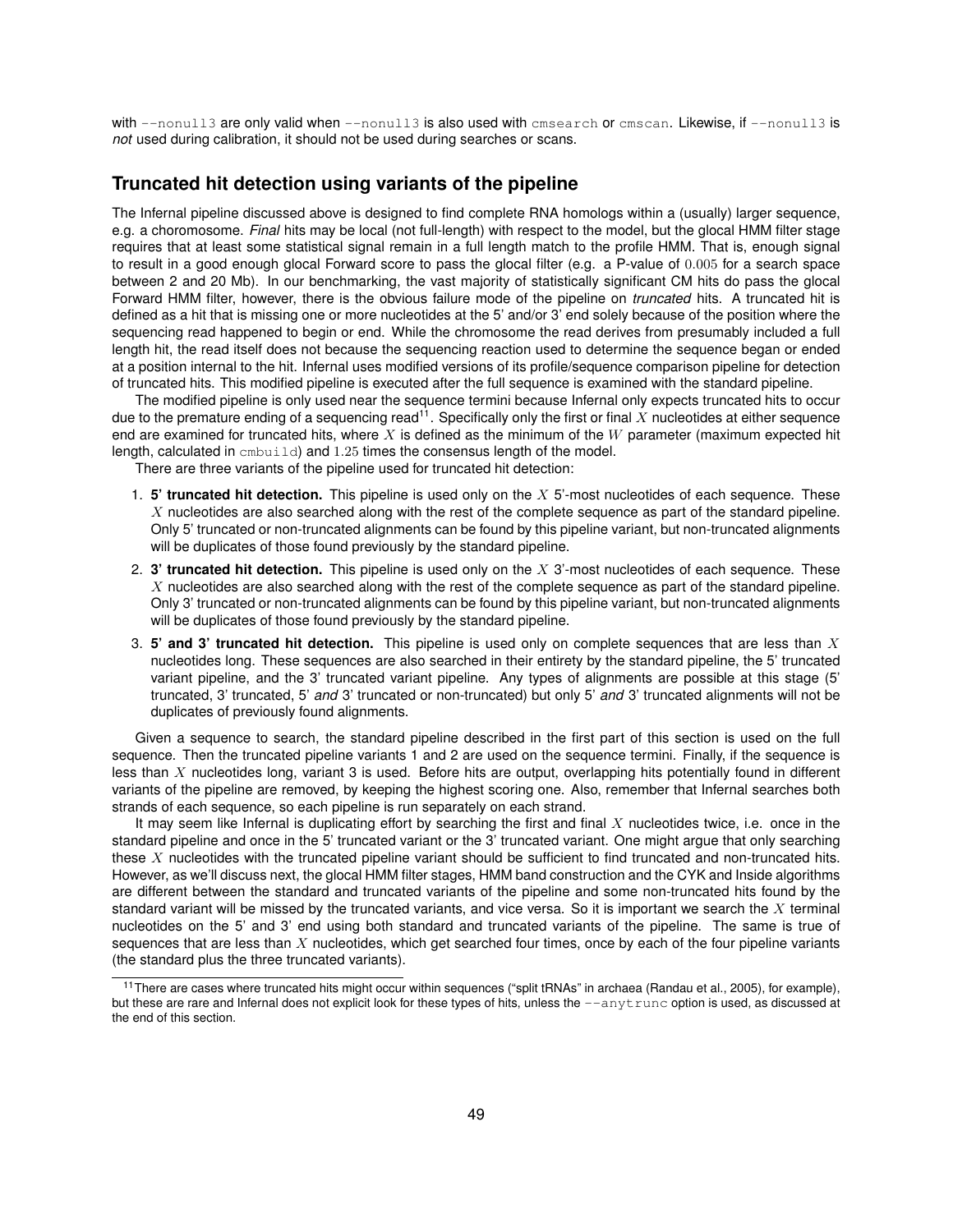#### **Differences between the standard pipeline and the truncated variants**

For all three truncated variants of the pipeline, the first three HMM filter stages (SSV, local Viterbi and local Forward), as well as their bias composition corrections, are identical to the standard pipeline described above. However, the glocal HMM Forward, glocal HMM envelope definition, CYK and Inside differ to accomodate truncated hits.

Recall that in the standard pipeline in the glocal HMM Forward and envelope definition stages, the HMM is configured in global mode which forces all alignments to begin in the first model position and end in the final one (in the match or delete state in both cases). Also, in these stages, the alignment could begin or end in any position of the sequence window (i.e. local with respect to the sequence). These aspects of these two pipeline stages differ in the truncated variants. For the 5' truncated pipeline variant, alignments can begin at any model position but must end at the final model position, *and* the *first* nucleotide in the window must be aligned to an HMM model position. The 3' truncated pipeline variant does the opposite, allowing alignments to end at any position but requiring they start at the first position *and* requiring that the *final* nucleotide in the sequence be aligned to an HMM model position. In the 5' and 3' truncated pipeline variant, alignments can begin and end at any model position but the first and final nucleotide of the sequence window must both be aligned to model positions.

Similar changes are necessary for the truncated pipeline variants in the CM pipeline stages. The HMM bands are computed using CP9 HMMs configured in modified ways, similar to the modifications for the filter HMMs in the glocal filter stages. Specifically, in the 5' variant the first nucleotide in the window must be aligned to the model and model *begin* probabilities are equal for all model positions. In the 3' variant, the final nucleotide in the window must be aligned to the model and the model *end* probabilities are equal for all model positions. In the 5' and 3' variant, the first and final nucleotides (i.e. all nucleotides) in the window must be aligned to the model and model begin *and* end probabilities are equal for all model positions.

Also, additional score corrections are used in the CM stages to compensate for the fact that alignments are now allowed to begin and/or end at any model position to account for the truncation. The correction is roughly the log of  $1/M$ bits for the 5'-only and 3'-only pipeline variants, and roughly the log of  $2/(M * (M + 1))$  bits for the 5' and 3' pipeline variant. For all hits found in a truncated pipeline variant, this correction is subtracted from the CM bit score.

For the CYK and Inside stages, specialized versions of the CM alignment algorithms are necessary to cope with truncated alignments. Allowing truncated alignments requires more changes to CM algorithms than for HMM algorithms because CMs are arranged in a tree-like structure instead of in a linear structure like HMMs, and need to be able to deal with the possibility that the sequence aligning to part of a subtree of the model has been truncated away. For example, a truncated CM alignment algorithm must be able to deal with the case where the left half but not the right half of a stem has been deleted, and vice versa. For details on CM truncated alignment, see (Kolbe and Eddy, 2009). HMM banded, truncated versions of CYK and Inside are implemented in Infernal, and are used by the truncated pipeline variants (see src/cm\_dpsearch\_trunc.c and src/cm\_dpalign\_trunc.c. These implementations allow either 5' truncation, 3' truncation, or both, and can require that valid alignments begin at the first nucleotide of the sequence or end at the final nucleotide of the sequence. For the 5' truncated pipeline variant, only 5' truncations are allowed and all valid alignments must begin with the first nucleotide of the sequence. For the 3' variant, only 3' truncations are allowed and all valid alignments must end with the final nucleotide of the sequence. For the 5' and 3' pipeline variant, 5' and/or 3' truncations are allowed, but all valid alignments must include all nucleotides of the sequence.

### **Modifying how truncated hits are detected using command-line options**

The description above of the truncated variants of the pipeline describe Infernal's default behavior. You can turn off truncated hit detection with the --notrunc option. You can also modify how truncated hit detection works with the --anytrunc option. With --anytrunc, truncated hits are allowed to occur anywhere within a sequence, instead of necessarily including the first or final nucleotide.

Importantly, the truncated variants of the pipeline are currently not implemented for use with non-HMM banded alignment. This means that the they are incompatible with the  $-\text{max}$  options and  $-\text{nohmm}$  options. When either of these options are used, truncated hit detection is automatically turned off.

## **HMM-only pipeline variant for models without structure**

As mentioned and demonstrated in the tutorial section of the guide, Infernal uses a special HMM-only pipeline for models that have zero basepairs. For a family with zero basepairs, it makes sense to use a profile HMM instead of a covariance model because they will be very similar models (the only important difference between CMs and profile HMMs is the former's ability to model two basepaired positions as dependent on one another) and HMM algorithms are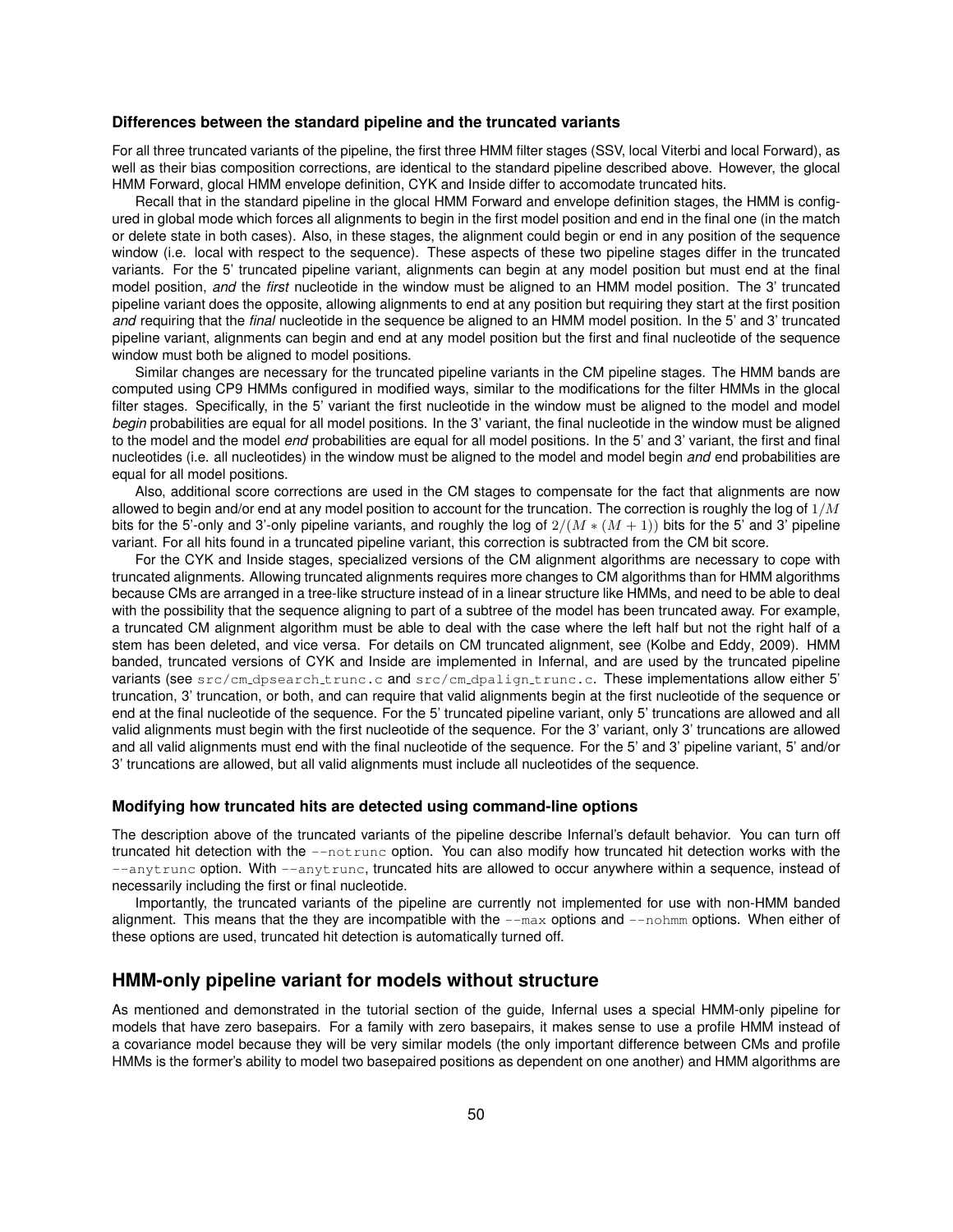more efficient than CM ones. So a profile HMM search will be as sensitive but faster than a CM one for families with zero basepairs. When cmsearch or cmscan is being used for a comparison between a sequence and a model with zero basepairs, it will automatically use the HMM-only filter pipeline. For these models, the truncated variants of the pipeline are not used, because the standard HMM pipeline is capable of identifying truncated hits.

The HMM-only pipeline that Infernal uses is essentially identical to HMMER3's (version 3.0) pipeline, with the lone difference that the scanning local SSV filter (described for the standard pipeline above) replaces the full-sequence (nonscanning) MSV filter used in HMMER. The scanning SSV filter was originally implemented by Travis Wheeler for a new program in a soon-to-be-released version of HMMER called nhmmer for DNA homology search.

We won't go through the HMM-only pipeline in as much detail as the standard one (for more, see the HMMER3 user's guide (Eddy, 2009)), but briefly the HMM-only pipeline consists of the following steps: local scanning SSV filter to define windows, a bias filter to correct SSV scores for biased composition (identical to the one in the standard pipeline used after the local Viterbi stage), local Viterbi filter for each window, and finally local Forward filter for each window. Windows that survive the local Forward filter are then subject to the 'domain identification' stage of the HMMER pipeline, which identifies hits after full alignment ensemble calculation using the Forward and Backward algorithms. Each hit is then aligned to the HMM using an optimal accuracy alignment algorithm that maximizes the summed posterior probability of all aligned residues. The null3 biased composition model is not used in the HMM-only pipeline, but HMMER's null2 biased composition model is used, see the HMMER3 guide for details on null2.

Unlike in the standard pipeline, the filter thresholds used in the HMM-only pipeline are always the same, i.e. they are not dependent on the size of the search space. The default thresholds are the same values used in the HMMER3 pipeline: the SSV filter threshold is 0.02, the local Viterbi threshold is 0.001 and the local Forward threshold is  $1e - 5$ . These can be changed with the  $-\text{hmmF1}$  (SSV),  $-\text{hmmF2}$  (Viterbi) and  $-\text{hmmF3}$  (Forward). The  $-\text{hmmmax}$  option runs the HMM-only pipeline in maximum sensitivity mode with the SSV P-value threshold set at 0.3 and the Viterbi and Forward filters turned off. The HMM-only pipeline can be turned off with the  $-$ -nohmmonly option. When turned off, all models will use the standard and truncated CM pipelines, even those with no structure.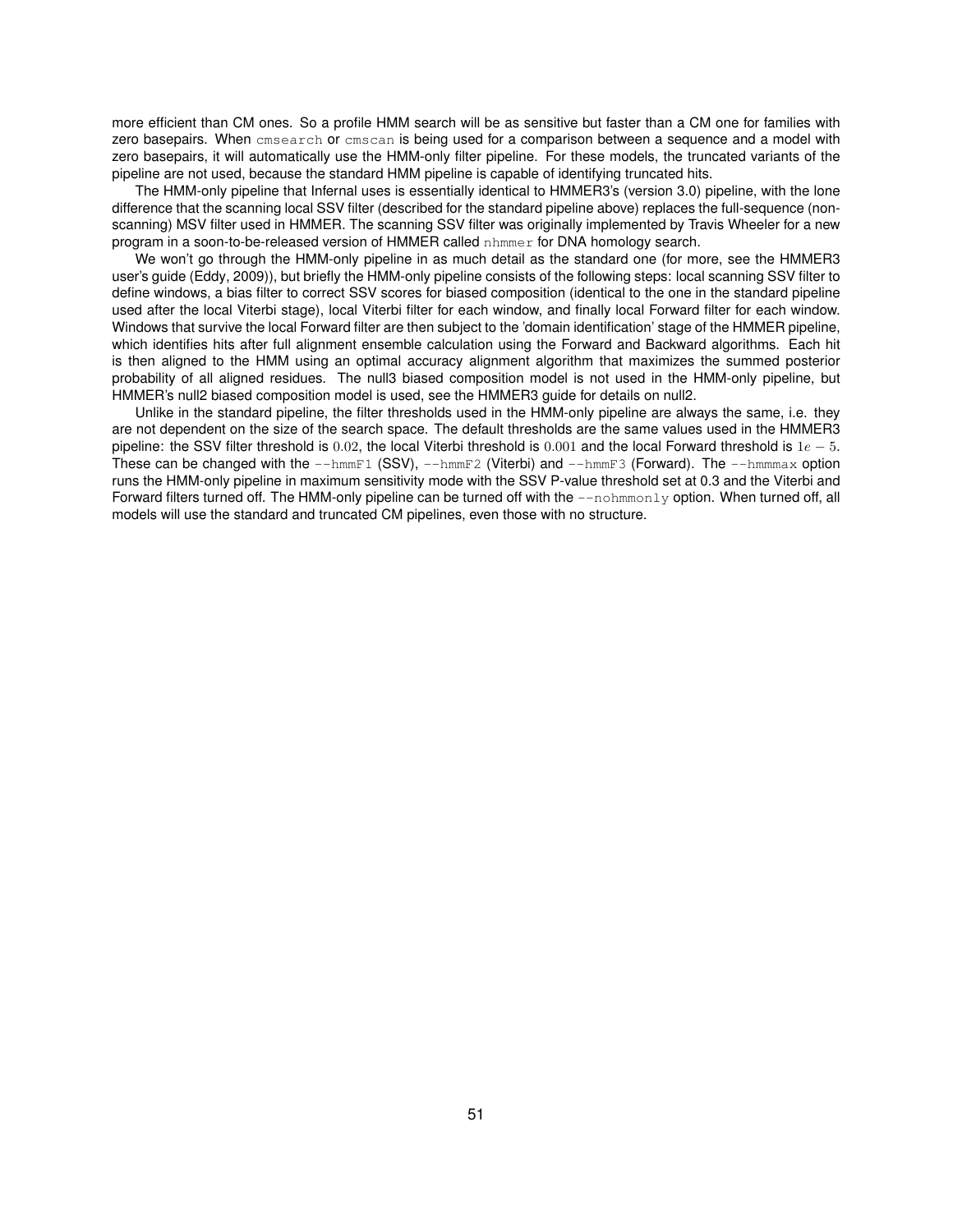# **5 Profile SCFG construction: the cmbuild program**

Infernal builds a model of consensus RNA secondary structure using a formalism called a *covariance model* (CM), which is a type of *profile stochastic context-free grammar* (profile SCFG) (Eddy and Durbin, 1994; Durbin et al., 1998; Eddy, 2002).

What follows is a technical description of what a CM is, how it corresponds to a known RNA secondary structure, and how it is built and parameterized.<sup>1</sup> You certainly don't have to understand the technical details of CMs to understand cmbuild or Infernal, but it will probably help to at least skim this part. After that is a description of what the cmbuild program does to build a CM from an input RNA multiple alignment, and how to control the behavior of the program.

## **Technical description of a covariance model**

## **Definition of a stochastic context free grammar**

A stochastic context free grammar (SCFG) consists of the following:

- M different nonterminals (here called *states*). I will use capital letters to refer to specific nonterminals; V and Y will be used to refer generically to unspecified nonterminals.
- K different terminal symbols (e.g. the observable alphabet, a,c,g,u for RNA). I will use small letters  $a, b$  to refer generically to terminal symbols.
- a number of *production rules* of the form:  $V \to \gamma$ , where  $\gamma$  can be any string of nonterminal and/or terminal symbols, including (as a special case) the empty string  $\epsilon$ .
- Each production rule is associated with a probability, such that the sum of the production probabilities for any given nonterminal  $V$  is equal to 1.

## **SCFG productions allowed in CMs**

A CM is a specific, repetitive SCFG architecture consisting of groups of model states that are associated with base pairs and single-stranded positions in an RNA secondary structure consensus. A CM has seven types of states and production rules:

| State type | Description      | Production               | Emission   | Transition |
|------------|------------------|--------------------------|------------|------------|
| P          | (pair emitting)  | $P \rightarrow aYb$      | $e_v(a,b)$ | $t_v(Y)$   |
|            | (left emitting)  | $L \rightarrow aY$       | $e_v(a)$   | $t_v(Y)$   |
| R          | (right emitting) | $R \to Ya$               | $e_v(a)$   | $t_v(Y)$   |
| в          | (bifurcation)    | $B \to SS$               |            |            |
| D          | (delete)         | $D \to Y$                |            | $t_v(Y)$   |
| S          | (start)          | $S \to Y$                |            | $t_v(Y)$   |
|            | (end)            | $E \rightarrow \epsilon$ |            |            |

Each overall production probability is the independent product of an emission probability  $e<sub>v</sub>$  and a transition probability  $t_v$ , both of which are position-dependent parameters that depend on the state v (analogous to hidden Markov models). For example, a particular pair (P) state  $v$  produces two correlated letters  $a$  and  $b$  (e.g. one of 16 possible base pairs) with probability  $e_v(a, b)$  and transits to one of several possible new states Y of various types with probability  $t_v(Y)$ . A bifurcation (B) state splits into two new start (S) states with probability 1. The E state is a special case  $\epsilon$ production that terminates a derivation.

A CM consists of many states of these seven basic types, each with its own emission and transition probability distributions, and its own set of states that it can transition to. Consensus base pairs will be modeled by P states, consensus single stranded residues by L and R states, insertions relative to the consensus by more L and R states, deletions relative to consensus by D states, and the branching topology of the RNA secondary structure by B, S, and E states. The procedure for starting from an input multiple alignment and determining how many states, what types of states, and how they are interconnected by transition probabilities is described next.

<sup>&</sup>lt;sup>1</sup> Much of this text is taken from (Eddy, 2002).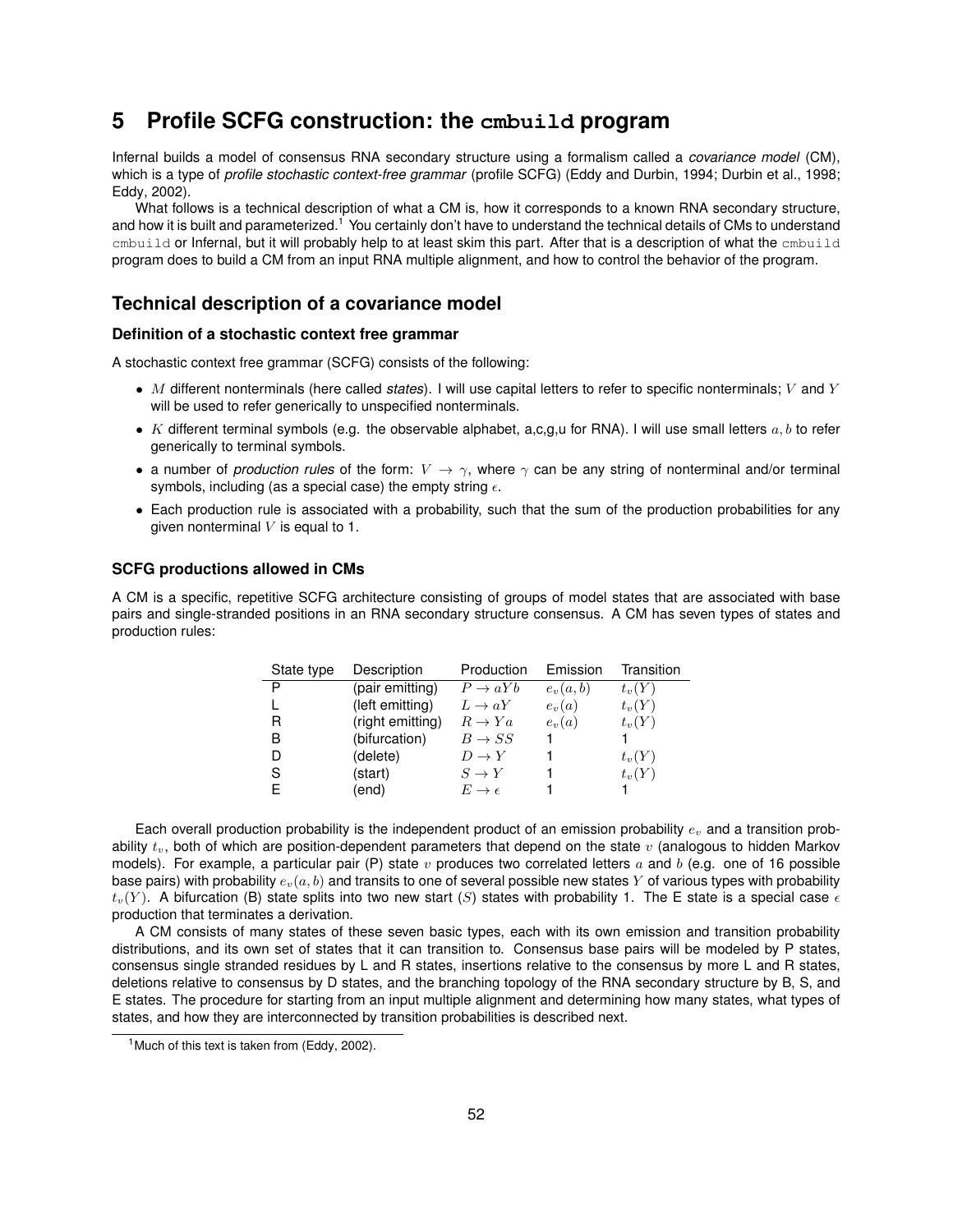

Figure 1: **An example RNA sequence family.** Left: a toy multiple alignment of three sequences, with 28 total columns, 24 of which will be modeled as consensus positions. The [structure] line annotates the consensus secondary structure in WUSS notation. Right: the secondary structure of the "human" sequence.

#### **From consensus structural alignment to guide tree**

Figure 1 shows an example input file: a multiple sequence alignment of homologous RNAs, with a line in WUSS notation that describes the consensus RNA secondary structure. The first step of building a CM is to produce a binary *guide tree* of *nodes* representing the consensus secondary structure. The guide tree is a parse tree for the consensus structure, with nodes as nonterminals and alignment columns as terminals.

The guide tree has eight types of nodes:

| Node        | Description            | Main state type |
|-------------|------------------------|-----------------|
| <b>MATP</b> | (pair)                 | P               |
| MATI        | (single strand, left)  |                 |
| MATR        | (single strand, right) | R               |
| <b>BIF</b>  | (bifurcation)          | в               |
| <b>ROOT</b> | (root)                 | S               |
| <b>BEGL</b> | (begin, left)          | S               |
| <b>BEGR</b> | (begin, right)         | S               |
| FND         | (end)                  | F               |

These consensus node types correspond closely with the CM's final state types. Each node will eventually contain one or more states. The guide tree deals with the consensus structure. For individual sequences, we will need to deal with insertions and deletions with respect to this consensus. The guide tree is the skeleton on which we will organize the CM. For example, a MATP node will contain a P-type state to model a consensus base pair; but it will also contain several other states to model infrequent insertions and deletions at or adjacent to this pair.

The input alignment is first used to construct a consensus secondary structure (Figure 2) that defines which aligned columns will be ignored as non-consensus (and later modeled as insertions relative to the consensus), and which consensus alignment columns are base-paired to each other. For the purposes of this description, I assume that both the structural annotation and the labeling of insert versus consensus columns is given in the input file, as shown in the alignment in Figure 1, where both are are indicated by the WUSS notation in the [structure] line (where, e.g., insert columns are marked with .). (In practice,  $cmbuild$  does need secondary structure annotation, but it doesn't require insert/consensus annotation or full WUSS notation in its input alignment files; this would require a lot of manual annotation. More on this later.)

Given the consensus structure, consensus base pairs are assigned to MATP nodes and consensus unpaired columns are assigned to MATL or MATR nodes. One ROOT node is used at the head of the tree. Multifurcation loops and/or multiple stems are dealt with by assigning one or more BIF nodes that branch to subtrees starting with BEGL or BEGR head nodes. (ROOT, BEGL, and BEGR start nodes are labeled differently because they will be expanded to different groups of states; this has to do with avoiding ambiguous parse trees for individual sequences, as described below.) Alignment columns that are considered to be insertions relative to the consensus structure are ignored at this stage.

In general there will be more than one possible guide tree for any given consensus structure. Almost all of this ambiguity is eliminated by three conventions: (1) MATL nodes are always used instead of MATR nodes where possible, for instance in hairpin loops; (2) in describing interior loops, MATL nodes are used before MATR nodes; and (3) BIF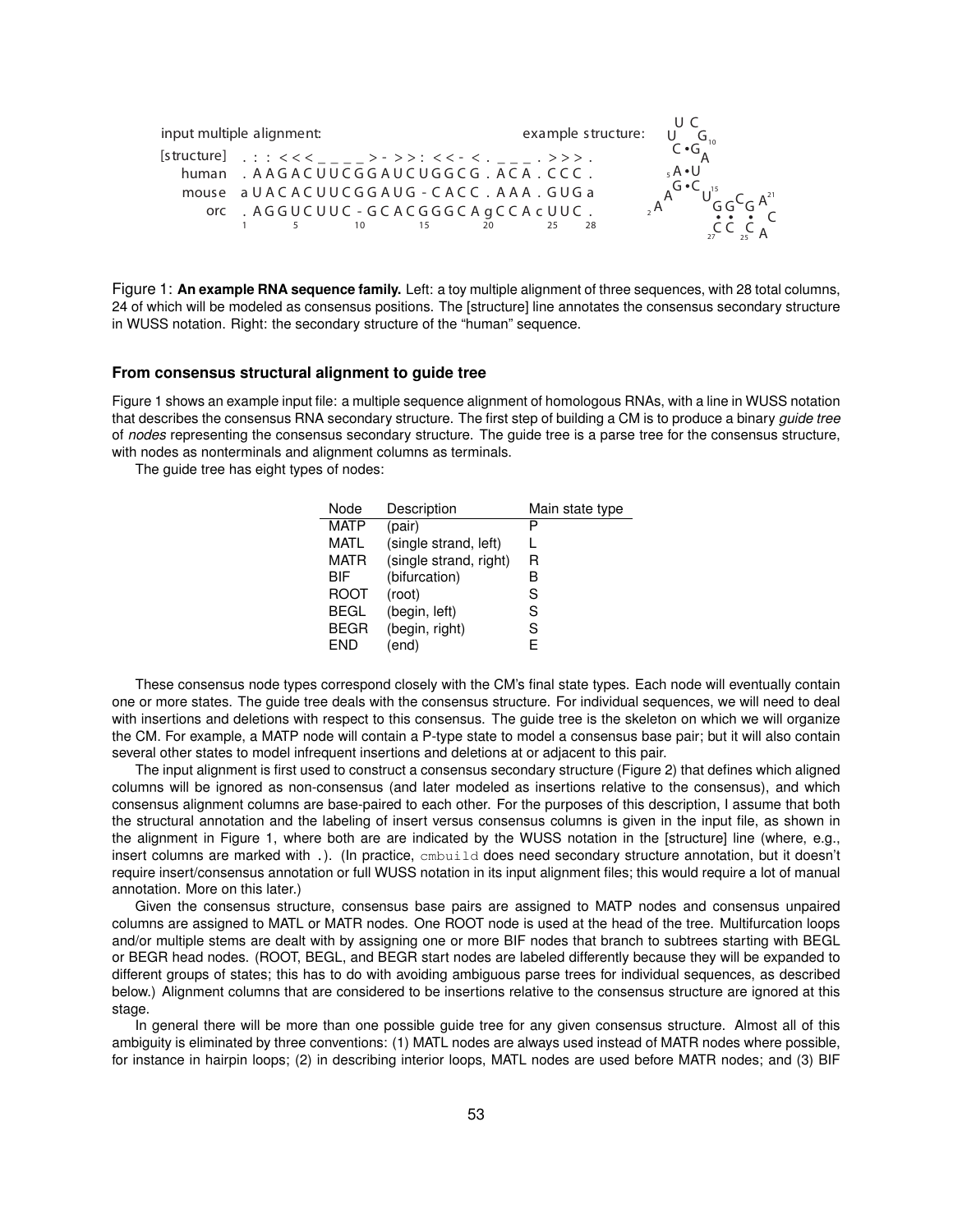

Figure 2: **The structural alignment is converted to a guide tree.** Left: the consensus secondary structure is derived from the annotated alignment in Figure 1. Numbers in the circles indicate alignment column coordinates: e.g. column 4 base pairs with column 14, and so on. Right: the CM guide tree corresponding to this consensus structure. The nodes of the tree are numbered 1..24 in preorder traversal (see text). MATP, MATL, and MATR nodes are associated with the columns they generate: e.g., node 6 is a MATP (pair) node that is associated with the base-paired columns 4 and 14.

nodes are only invoked where necessary to explain branching secondary structure stems (as opposed to unnecessarily bifurcating in single stranded sequence). One source of ambiguity remains. In invoking a bifurcation to explain alignment columns i..j by two substructures on columns i..k and  $k+1$ ..j, there will be more than one possible choice of k if  $i..j$  is a multifurcation loop containing three or more stems. The choice of k impacts the performance of the divide and conquer algorithm; for optimal time performance, we will want bifurcations to split into roughly equal sized alignment problems, so I choose the k that makes i..k and  $k + 1$ ..j as close to the same length as possible.

The result of this procedure is the guide tree. The nodes of the guide tree are numbered in preorder traversal (e.g. a recursion of "number the current node, visit its left child, visit its right child": thus parent nodes always have lower indices than their children). The guide tree corresponding to the input multiple alignment in Figure 1 is shown in Figure 2.

#### **From guide tree to covariance model**

A CM must deal with insertions and deletions in individual sequences relative to the consensus structure. For example, for a consensus base pair, either partner may be deleted leaving a single unpaired residue, or the pair may be entirely deleted; additionally, there may be inserted nonconsensus residues between this pair and the next pair in the stem. Accordingly, each node in the master tree is expanded into one or more *states* in the CM as follows:

|             |                    | total # | # of split | # of insert |
|-------------|--------------------|---------|------------|-------------|
| Node        | <b>States</b>      | states  | states     | states      |
| <b>MATP</b> | [MP ML MR D] IL IR | 6       |            |             |
| <b>MATL</b> | [ML D] IL          | 3       | 2          |             |
| <b>MATR</b> | [MR D] IR          | 3       | 2          |             |
| <b>BIF</b>  | [B]                |         |            |             |
| <b>ROOT</b> | $[S]$ IL IR        | 3       |            | 2           |
| <b>BEGL</b> | [S]                |         |            |             |
| <b>BEGR</b> | [S] IL             | 2       |            |             |
| <b>END</b>  | [E]                |         |            |             |

Here we distinguish between consensus ("M", for "match") states and insert ("I") states. ML and IL, for example, are both L type states with L type productions, but they will have slightly different properties, as described below.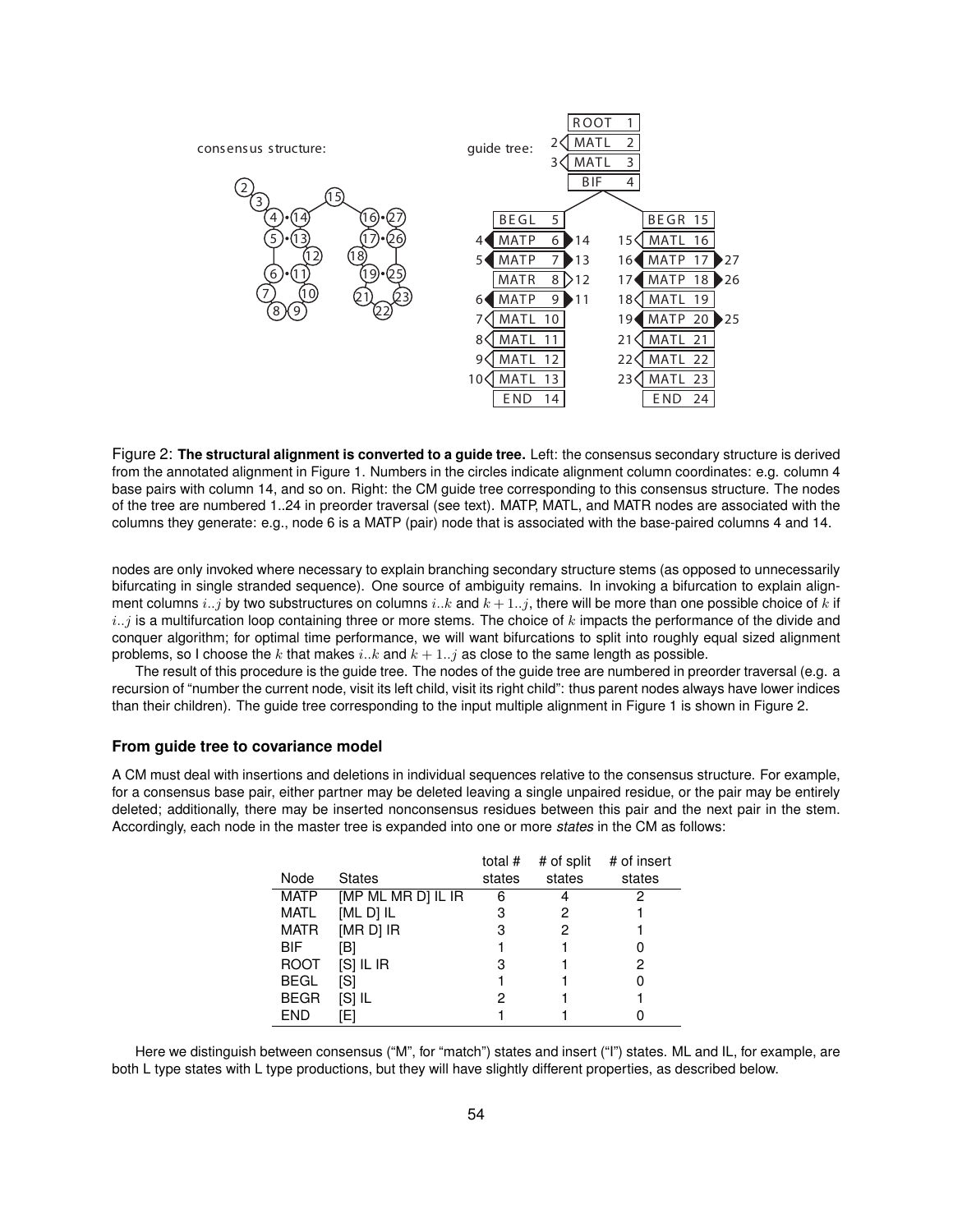The states are grouped into a *split set* of 1-4 states (shown in brackets above) and an *insert set* of 0-2 insert states. The split set includes the main consensus state, which by convention is first. One and only one of the states in the split set must be visited in every parse tree (and this fact will be exploited by the divide and conquer algorithm). The insert state(s) are not obligately visited, and they have self-transitions, so they will be visited zero or more times in any given parse tree.

State transitions are then assigned as follows. For bifurcation nodes, the B state makes obligate transitions to the S states of the child BEGL and BEGR nodes. For other nodes, each state in a split set has a possible transition to every insert state in the *same* node, and to every state in the split set of the *next* node. An IL state makes a transition to itself, to the IR state in the same node (if present), and to every state in the split set of the next node. An IR state makes a transition to itself and to every state in the split set of the next node.

There is one exception to this arrangement of transitions: insert states that are immediately before an END node are effectively *detached* from the model by making transitions into them impossible. This inelegant solution was imposed on the CM model building procedure to fix a design flaw that allowed an ambiguity in the determination of a parsetree given a structure. The detachment of these special insert states removes this ambiguity.

This arrangement of transitions guarantees that (given the guide tree) there is unambiguously one and only one parse tree for any given individual structure. This is important. The algorithm will find a maximum likelihood parse tree for a given sequence, and we wish to interpret this result as a maximum likelihood structure, so there must be a one to one relationship between parse trees and secondary structures (Giegerich, 2000).

The final CM is an array of M states, connected as a directed graph by transitions  $t_v(y)$  (or probability 1 transitions  $v \rightarrow (y, z)$  for bifurcations) with the states numbered such that  $(y, z) > v$ . There are no cycles in the directed graph other than cycles of length one (e.g. the self-transitions of the insert states). We can think of the CM as an array of states in which all transition dependencies run in one direction; we can do an iterative dynamic programming calculation through the model states starting with the last numbered end state  $M$  and ending in the root state 1. An example CM, corresponding to the input alignment of Figure 1, is shown in Figure 3.

As a convenient side effect of the construction procedure, it is guaranteed that the transitions from any state are to a *contiguous* set of child states, so the transitions for state  $v$  may be kept as an offset and a count. For example, in Figure 3, state 12 (an MP) connects to states 16, 17, 18, 19, 20, and 21. We can store this as an offset of 4 to the first connected state, and a total count of 6 connected states. We know that the offset is the distance to the next non-split state in the current node; we also know that the count is equal to the number of insert states in the current node, plus the number of split set states in the next node. These properties make establishing the connectivity of the CM trivial. Similarly, all the parents of any given state are also contiguously numbered, and can be determined analogously. We are also guaranteed that the states in a split set are numbered contiguously. This contiguity is exploited by the divide and conquer implementation.

### **Parameterization**

Using the guide tree and the final CM, each individual sequence in the input multiple alignment can be converted unambiguously to a CM parse tree, as shown in Figure 4. Weighted counts for observed state transitions and singlet/pair emissions are then collected from these parse trees. These counts are converted to transition and emission probabilities, as maximum *a posteriori* estimates using mixture Dirichlet priors (Sjölander et al., 1996; Durbin et al., 1998; Nawrocki and Eddy, 2007).

### **Comparison to profile HMMs**

The relationship between an SCFG and a covariance model is analogous to the relationship of hidden Markov models (HMMs) and profile HMMs for modeling multiple sequence alignments (Krogh et al., 1994; Durbin et al., 1998; Eddy, 1998). A comparison may be instructive to readers familiar with profile HMMs. A profile HMM is a repetitive HMM architecture that associates each consensus column of a multiple alignment with a single type of model node – a MATL node, in the above notation. Each node contains a "match", "delete", and "insert" HMM state – ML, IL, and D states, in the above notation. The profile HMM also has special begin and end states. Profile HMMs could therefore be thought of as a special case of CMs. An unstructured RNA multiple alignment would be modeled by a guide tree of all MATL nodes, and converted to an unbifurcated CM that would essentially be identical to a profile HMM. (The only difference is trivial; the CM root node includes a IR state, whereas the start node of a profile HMM does not.) All the other node types (especially MATP, MATR, and BIF) and state types (e.g. MP, MR, IR, and B) are SCFG augmentations necessary to extend profile HMMs to deal with RNA secondary structure.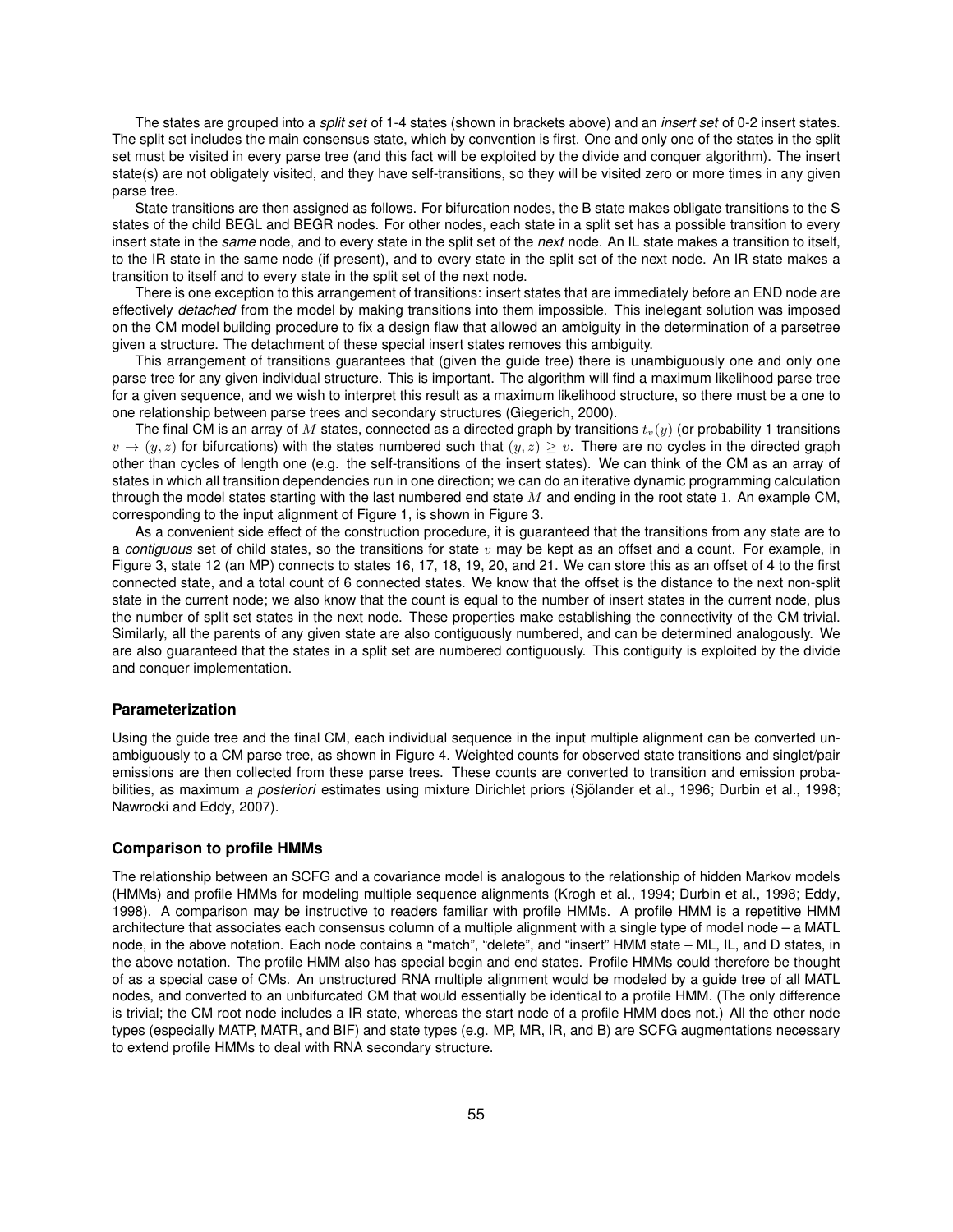

Figure 3: **A complete covariance model.** Right: the CM corresponding to the alignment in Figure 1. The model has 81 states (boxes, stacked in a vertical array). Each state is associated with one of the 24 nodes of the guide tree (text to the right of the state array). States corresponding to the consensus are in white. States responsible for insertions and deletions are gray. The transitions from bifurcation state B10 to start states S11 and S46 are in bold because they are special: they are an obligate (probability 1) bifurcation. All other transitions (thin arrows) are associated with transition probabilities. Emission probability distributions are not represented in the figure. Left: the states are also arranged according to the guide tree. A blow up of part of the model corresponding to nodes 6, 7, and 8 shows more clearly the logic of the connectivity of transition probabilities (see main text), and also shows why any parse tree must transit through one and only one state in each "split set".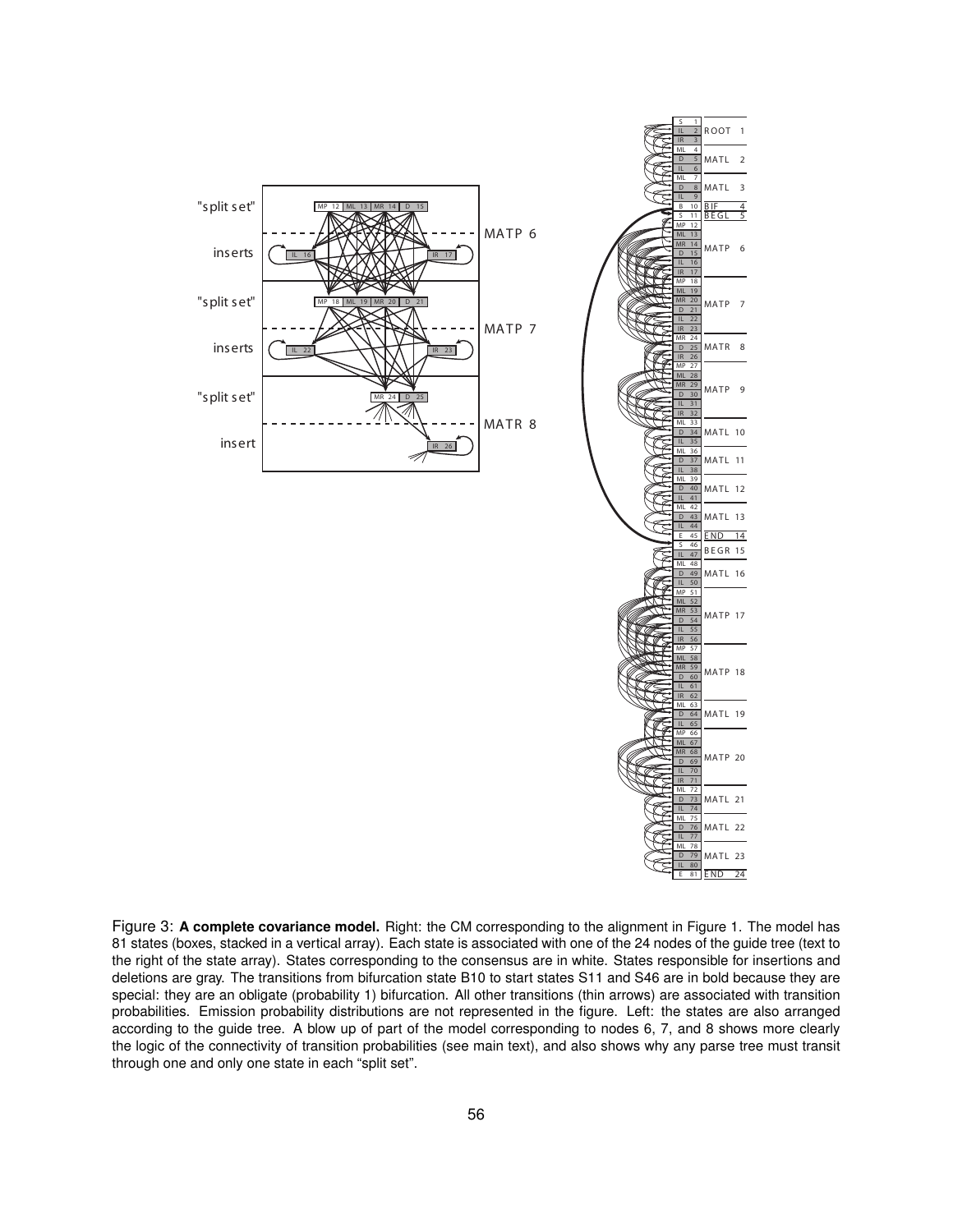

Figure 4: **Example parse trees.** Parse trees are shown for the three sequences/structures from Figure 1, given the CM in Figure 3. For each sequence, each residue must be associated with a state in the parse tree. (The sequences can be read off its parse tree by starting at the upper left and reading counterclockwise around the edge of parse tree.) Each parse tree corresponds directly to a secondary structure – base pairs are pairs of residues aligned to MP states. A collection of parse trees also corresponds to a multiple alignment, by aligning residues that are associated with the same state – for example, all three trees have a residue aligned to state ML4, so these three residues would be aligned together. Insertions and deletions relative to the consensus use nonconsensus states, shown in gray.

## **The cmbuild program, step by step**

The cmbuild command line syntax is:

**> cmbuild <options> [cmfile] [alifile]**

where  $\lceil$  alifile] is the name of the input alignment file, and  $\lceil$  cmfile] is the name of the output CM file. What follows describes the steps that embuild goes through, and the most important options that can be chosen to affect its behavior.

## **Alignment input file**

The input alignment file must be in Stockholm format, and it must have a consensus secondary structure annotation  $line$  (#=GC SS\_cons).

The program is actually capable of reading many common multiple alignment formats (ClustalW, PHYLIP, GCG MSF, and others) but no other format currently supports consensus RNA secondary structure annotation. This may change in the future, either when other formats allow structure annotation, or when cmbuild is capable of inferring consensus structure from the alignment by automated comparative analysis, as the earlier COVE suite was capable of (Eddy and Durbin, 1994).

If the file does not exist, is not readable, or is not in a recognized format, the program exits with a "Alignment file doesn't exist or is not readable" error. If the file does not have consensus secondary structure annotation, the program exits with a "no consensus structure annotation" error. This includes all non-Stockholm alignment files.

. *Why does* **cmbuild** *have a* **--informat** *option, if it only accepts Stockholm? If you don't specify* --informat*, the software has to autodetect the file format. Autodetection of file formats doesn't work in certain advanced/nonstandard cases, for instance if you're reading the alignment from standard input instead of from a file. The* --informat *allows you to override autodetection; e.g.* cat my.sto | cmbuild --informat Stockholm my.cm - **is an example of reading the alignment from piped stan***dard input.*

## **Parsing secondary structure annotation**

The structure annotation line only needs to indicate which columns are base paired to which. It does not have to be in full WUSS notation. Even if it is, the details of the notation are largely ignored. Nested pairs of  $\langle \rangle$ ,  $[ \, ]$ , or symbols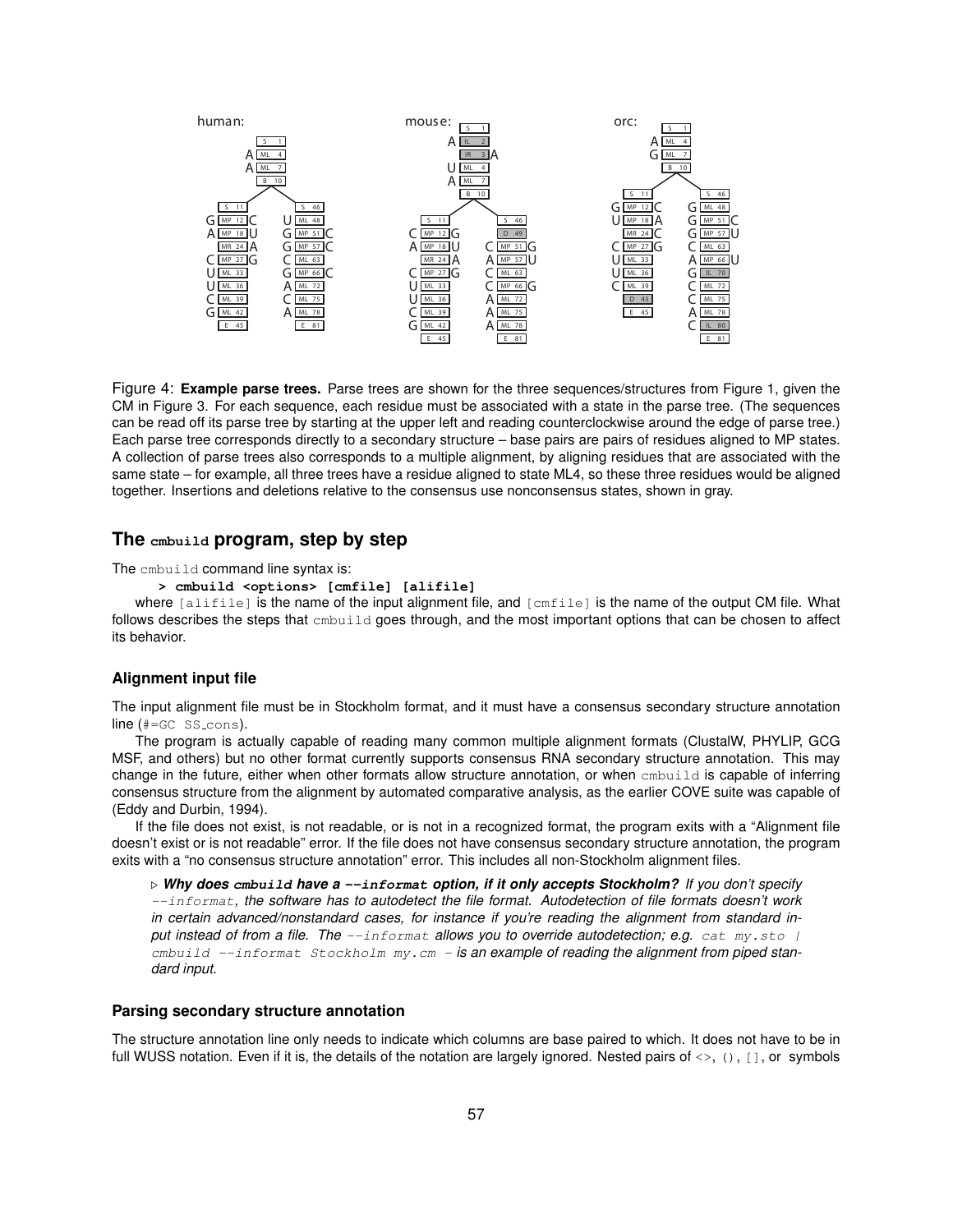are interpreted as base paired columns. All other columns marked with the symbols  $\ldots$  are interpreted as single stranded columns.

A simple minimal annotation is therefore to use <> symbols to mark base pairs and . for single stranded columns. If a secondary structure annotation line is in WUSS notation and it contains valid pseudoknot annotation (e.g. additional non-nested stems marked with AAA,aaa or BBB,bbb, etc.), this annotation is ignored because Infernal cannot handle pseudoknots. Internally, these columns are treated as if they were marked with . symbols.

. *How should I choose to annotate pseudoknots? Infernal can only deal with nested base pairs. If there is a pseudoknot, you have to make a choice of which stem to annotate as normal nested structure (thus including it in the model) and which stem to call additional "pseudoknotted" structure (thus ignoring it in the model). For example, for a simple two-stem pseudoknot, should you annotate it as* AAAA.<<<<aaaa....>>>>*, or* <<<<.AAAA>>>>....aaaa*? From an RNA structure viewpoint, which stem I label as the pseudoknotted one is an arbitrary choice; but since one of the stems in the pseudoknot will have to be modeled as a single stranded region by Infernal, the choice makes a slight difference in the performance of your model. You want your model to capture as much information content as possible. Thus, since the information content of the model is a sum of the sequence conservation plus the additional information contributed by pairwise correlations in base-paired positions, you should tend to annotate the shorter stem as the "pseudoknot" (modeling as many base pairs as possible), and you should also annotate the stem with the more conserved primary sequence as the "pseudoknot" (if one stem is more conserved at the sequence level, you won't lose as much by modeling that one as primary sequence consensus only).*

If (aside from any ignored pseudoknot annotation) the structure annotation line contains characters other than  $\langle \rangle$  () []:  $-$ , then those characters are ignored (treated as .) and a warning is printed.

If, after this "data cleaning", the structure annotation is inconsistent with a secondary structure (for example, if the number of  $\lt$  and  $\gt$  characters isn't the same), then the program exits with a "failed to parse consensus structure annotation" error.

## **Sequence weighting**

By default, the input sequences are weighted in two ways to compensate for biased sampling (phylogenetic correlations). Relative sequence weights are calculated by the Henikoff position-based method. (Henikoff and Henikoff, 1994). (The  $-\text{wpb}$  option forces position-based weights, but is redundant since that's the default.) To turn relative weighting off (e.g. set all weights to 1.0), use the  $-$ -wnone option.

Some alignment file formats allow relative sequence weights to be given in the file. This includes Stockholm format, which has  $\#=\text{GS}$  WT weight annotations. Normally  $\text{cm}$   $\text{cm}$  ignores any such input weights. The  $-\text{water}$  option tells cmbuild to use them. This lets you set the weights with any external procedure you like; for example, the esl-weight utility program in Easel<sup>2</sup> implements some common weighting algorithms, including the Gerstein/Sonnhammer/Chothia weighting scheme (Gerstein et al., 1994).

Absolute weights (the "effective sequence number") is calculate by "entropy weighting" (Karplus et al., 1998). This sets the balance between the prior and the data, and affects the information content of the model. Entropy weighting reduces the effective sequence number (the total sum of the weights) and increases the entropy (degrading the information content) of the model until a threshold is reached. The default entropy is 1.41 bits per position (roughly 0.59 bits of information, relative to uniform base composition). This threshold can be changed with the --ere <x> option. Entropy weighting may be turned off entirely with the  $\epsilon$ -enone option.

#### **Architecture construction**

The CM architecture is now constructed from your input alignment and your secondary structure annotation, as described in the previous section.

The program needs to determine which columns are consensus (match) columns, and which are insert columns. (Remember that although WUSS notation allows insertions to be annotated in the secondary structure line, cmbuild is only paying attention to annotated base pairs.) By default, it does this by a simple rule based on the frequency of residues (non-gaps) in a column. If the frequency of residues is lower than a threshold, the column is considered to be an insertion. Importantly though this frequency is determined using the relative weights from the sequence weighting step, instead of absolute gaps (e.g. a residue in a sequence with weight 0.8 will count as 0.8 residues).

<sup>&</sup>lt;sup>2</sup>This program will be in infernal/easel/miniapps/ after building Infernal.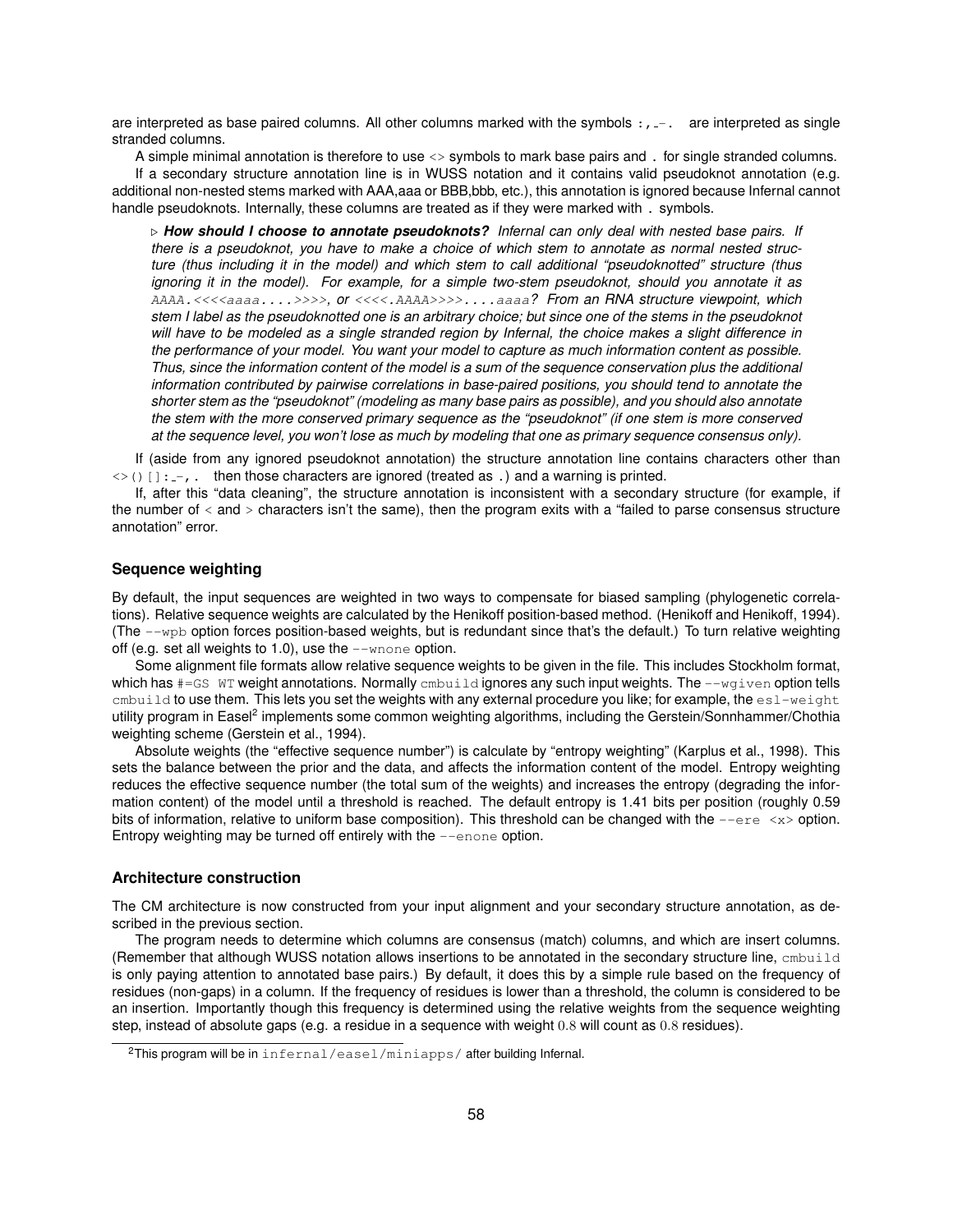The threshold defaults to 0.5. It can be changed to another number  $\langle x \rangle$  (from 0 to 1.0) by the  $\sim$ -symfrac  $\langle x \rangle$ option. The lower the number, the more columns are included in the model. At  $-$ symfrac 0.0, all the columns are considered to be part of the consensus. At  $--$ symfrac 1.0, only columns with no gaps are.

You can also manually specify which columns are consensus versus insert by including reference coordinate annotation (e.g. a  $#=GC \nE$  line, in Stockholm format) and using the  $-$ hand option. There's an example of this in the tutorial. Any columns marked by non-gap symbols become consensus columns. (The simplest thing to do is mark consensus columns with x's, and insert columns with .'s. Remember that spaces aren't allowed in alignments in Stockholm format.) If you set the  $-$ -hand option but your file doesn't have reference coordinate annotation, the program exits with an error.

## **Parameterization**

Weighted observed emission and transition counts are then collected from the alignment data. These count vectors  $c$ are then converted to estimated probabilities  $p$  using mixture Dirichlet priors (Sjölander et al., 1996; Durbin et al., 1998; Nawrocki and Eddy, 2007). You can provide your own prior as a file, using the  $-\text{prior} < f$  option.

As an exception, insert state emission probabilities are not learned from the counts from implicit parse trees of sequences in the input alignment, instead they are all set to 0.25 for each of the four RNA nucleotides. Another exception is made for transition counts in ROOT.IL and ROOT.IR states from the implicit parsetrees. Any transition counts in these states are *ignored* by the construction procedure – they are set to zero before the transition probability parameters for these states are determined.

#### **Naming the model**

Each CM gets a name. Stockholm format allows the alignment to have a name, provided in the  $#=\text{GF ID}$  tag. If this name is provided, it is used as the CM name.

Stockholm format allows more than one alignment per file, and embuild supports this: CM files can contain more than one model, and if you say e.g. cmbuild Rfam.cm Rfam.sto where Rfam.sto contains a whole database of alignments,  $cm$ build will create a database of CMs in the  $Rf$ am.cm file, one per alignment.

If a name is not provided in the Stockholm #=GF ID annotation, the name given to each CM is the input filename. This will not work if the alignment file has more than one alignment. In that case, you must include names for each alignment.

If the alignment file only has 1 alignment in it, you can override the automatic naming conventions and provide your own name with the  $-n \leq s$  option, where  $\leq s$  is any string.

#### **Saving the model**

The model is now saved to a file, according to the filename specified on the command line. By default, a new file is created, and the model is saved in a portable ASCII text format. This format is described in section 9 of this guide.

If the cmfile already exists, the program exits with an error. The  $-F$  option causes the new model to overwrite an existing cmfile.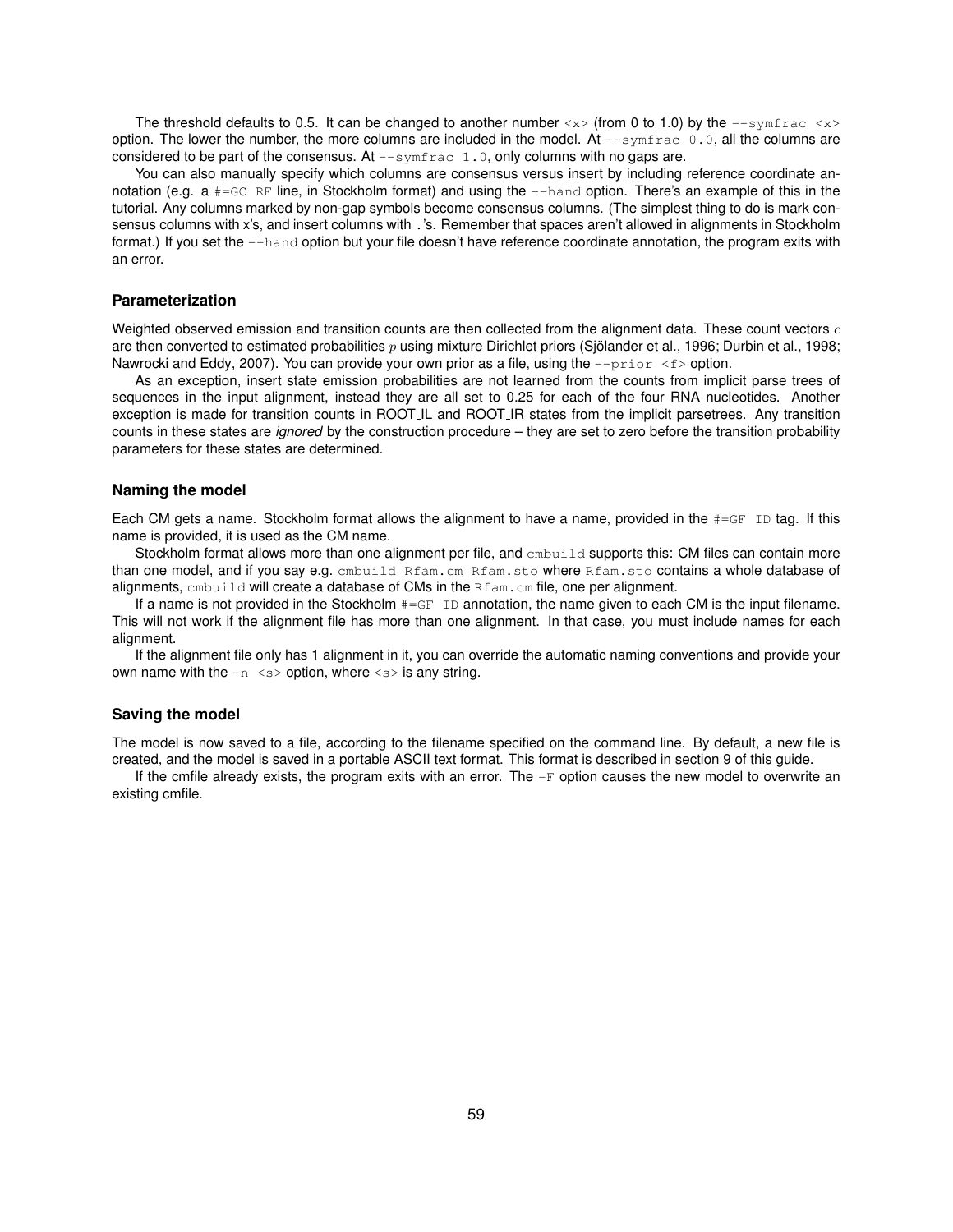# **6 Tabular output formats**

# **Target hits tables**

The --tblout output option in cmsearch and cmscan produces *target hits tables*. There are two different formats of target hits table, which are both described below. By default, both cmsearch and cmscan produce the target hits table in *format 1*. Format 1 is the only format that was used by Infernal versions 1.1rc1 through 1.1.1. As of version 1.1.2, with cmscan, the  $-\text{fmt}$  2 option can be used in combination with  $-\text{tblout}$  to produce a target hits table in the alternative *format 2*. Both formats 1 and 2 target hits table consist of one line for each different query/target comparison that met the reporting thresholds, ranked by decreasing statistical significance (increasing E-value).

## **Target hits table format 1**

In the format 1 table, each line consists of **18 space-delimited fields** followed by a free text target sequence description, as follows:<sup>1</sup>

- **(1) target name:** The name of the target sequence or profile.
- **(2) accession:** The accession of the target sequence or profile, or '-' if none.
- **(3) query name:** The name of the query sequence or profile.
- **(4) accession:** The accession of the query sequence or profile, or '-' if none.
- **(5) mdl (model):** Which type of model was used to compute the final score. Either 'cm' or 'hmm'. A CM is used to compute the final hit scores unless the model has zero basepairs or the  $-\text{hmm}$ only option is used, in which case a HMM will be used.
- **(6) mdl from (model coord):** The start of the alignment of this hit with respect to the profile (CM or HMM), numbered 1..N for a profile of N consensus positions.
- **(7) mdl to (model coord):** The end of the alignment of this hit with respect to the profile (CM or HMM), numbered 1..N for a profile of N consensus positions.
- **(8) seq from (ali coord):** The start of the alignment of this hit with respect to the sequence, numbered 1..L for a sequence of L residues.
- **(9) seq to (ali coord):** The end of the alignment of this hit with respect to the sequence, numbered 1..L for a sequence of L residues.
- **(10) strand:** The strand on which the hit occurs on the sequence. '+' if the hit is on the top (Watson) strand, '-' if the hit is on the bottom (Crick) strand. If on the top strand, the "seq from" value will be less than or equal to the "seq to" value, else it will be greater than or equal to it.
- **(11) trunc:** Indicates if this is predicted to be a truncated CM hit or not. This will be "no" if it is a CM hit that is not predicted to be truncated by the end of the sequence, "5'" or "3'" if the hit is predicted to have one or more 5' or 3' residues missing due to a artificial truncation of the sequence, or "5'&3"' if the hit is predicted to have one or more 5' residues missing and one or more 3' residues missing. If the hit is an HMM hit, this will always be '-'.
- **(12) pass:** Indicates what "pass" of the pipeline the hit was detected on. This is probably only useful for testing and debugging. Non-truncated hits are found on the first pass, truncated hits are found on successive passes.
- **(13) gc:** Fraction of G and C nucleotides in the hit.
- **(14) bias:** The biased-composition correction: the bit score difference contributed by the null3 model for CM hits, or the null2 model for HMM hits. High bias scores may be a red flag for a false positive. It is difficult to correct for all possible ways in which a nonrandom but nonhomologous biological sequences can appear to be similar, such as short-period tandem repeats, so there are cases where the bias correction is not strong enough (creating false positives).
- **(15) score:** The score (in bits) for this target/query comparison. It includes the biased-composition correction (the "null3" model for CM hits, or the "null2" model for HMM hits).

<sup>1</sup>The tblout format is deliberately space-delimited (rather than tab-delimited) and justified into aligned columns, so these files are suitable both for automated parsing and for human examination. Tab-delimited data files are difficult for humans to examine and spot check. For this reason, we think tab-delimited files are a minor evil in the world. Although we occasionally receive shrieks of outrage about this, we stubbornly feel that space-delimited files are just as trivial to parse as tab-delimited files.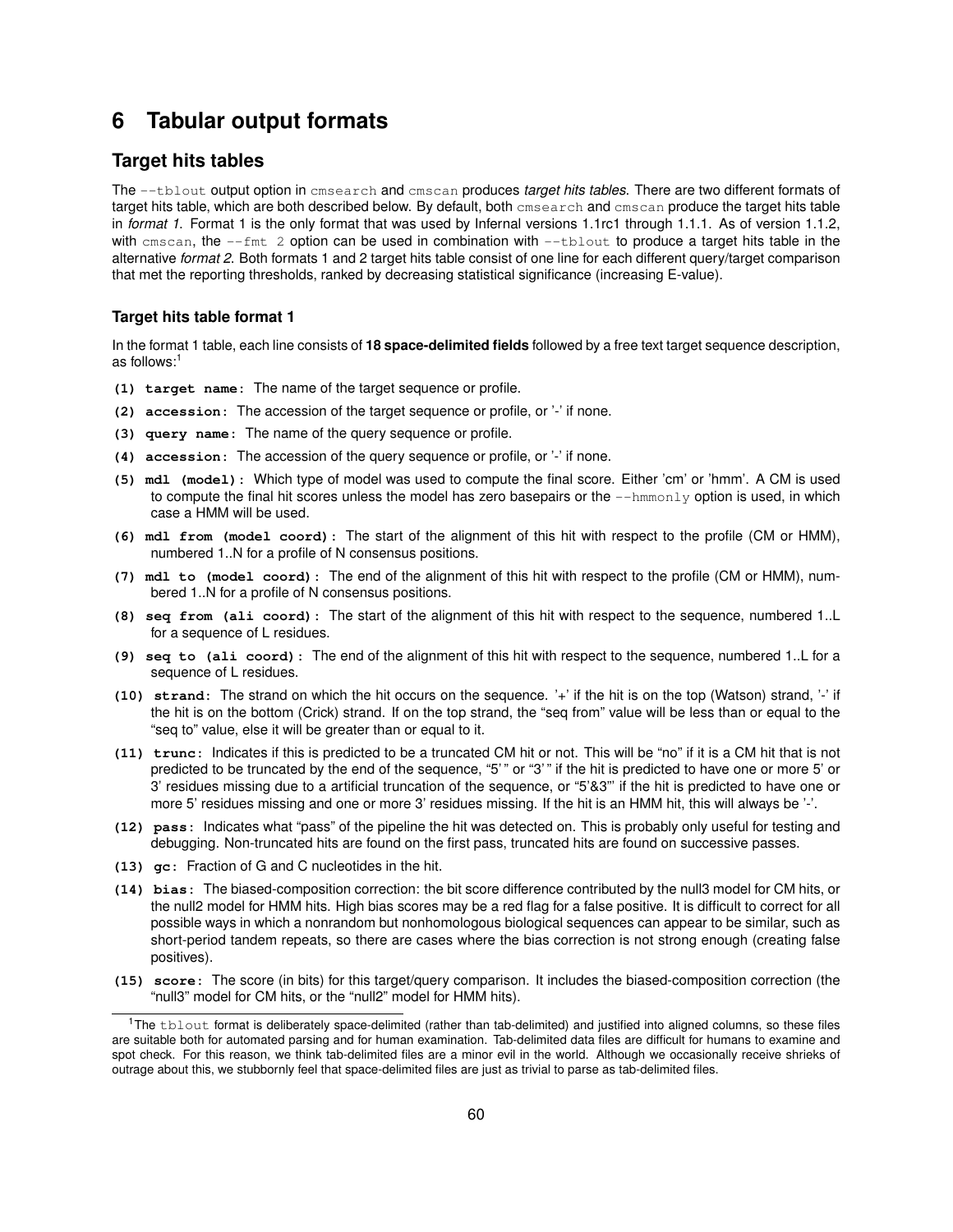- **(16) E-value:** The expectation value (statistical significance) of the target. This is a *per query* E-value; i.e. calculated as the expected number of false positives achieving this comparison's score for a *single* query against the search space  $Z$ . For cmsearch  $Z$  is defined as the total number of nucleotides in the target dataset multiplied by 2 because both strands are searched. For  $\text{cm} \sin Z$  is the total number of nucleotides in the query sequence multiplied by 2 because both strands are searched and multiplied by the number of models in the target database. If you search with multiple queries and if you want to control the *overall* false positive rate of that search rather than the false positive rate per query, you will want to multiply this per-query E-value by how many queries you're doing.
- **(17) inc:** Indicates whether or not this hit achieves the inclusion threshold: '!' if it does, '?' if it does not (and rather only achieves the reporting threshold). By default, the inclusion threshold is an E-value of 0.01 and the reporting threshold is an E-value of 10.0, but these can be changed with command line options as described in the manual pages.
- **(18) description of target:** The remainder of the line is the target's description line, as free text.

## **Target hits table format 2**

Format 2 includes all 18 of the fields from format 1 in the same order, plus 9 additional fields that are interspersed between some of the 18 from format 1, as follows:

- **(Before field 1 of format 1) idx:** The index of the hit in the list. The first hit has index '1', the second has index '2', the Nth hit has index 'N'.
- **(Before field 5 of format 1) clan name:** The name of the clan the model for this hit belongs to, or if the model does not belong to a clan. A clan is a group of related models. For example, Rfam groups three LSU rRNA models (LSU rRNA archaea, LSU rRNA bacteria, and LSU rRNA eukarya) into the same clan. The value in this field will always be - unless the  $-$ -clanin <f> option was used with cmscan to specify clan/model relationships in the input file  $\leq f$ . See section 9 for a description of the format of the input file used with  $--$ clanin.

The following seven fields all occur in format 2 between fields 17 ('inc:') and 18 ('description of target') from format 1.

- **olp:** A single character indicating the overlap status of this hit. Here, two hits are deemed to *overlap* if they share at least one nucleotide on the same strand of the same sequence. There are four possible values in this field:  $\star$ ,  $\hat{\cdot}$ ,  $\sin \theta = \sin \theta$  indicates this hit does not overlap with any other reported hits.  $\sin \theta$  indicates that this hit does overlap with at least one other hit, but none of the hits that overlap with it have a lower E-value (occur above it in the hit list).  $\varsigma$  indicates that this hit does overlap with at least one other hit that does have a lower E-value (occurs above it in the hit list) but none of those higher scoring hits have  $\hat{ }$  in this column. = indicates that this hit does overlap with at least one other hit that has a lower E-value (occurs above it in the hit list) and does itself have a  $\hat{ }$  in this column. If the --oclan option was enabled, the definition of *overlap* for the designations of the four characters \*, ˆ, \$ and = described above changes to: two hits are deemed to *overlap* if they share at least one nucleotide on the same strand of the same sequence and they are to models that are in the same clan. That is, only overlaps between hits to models that are in the same clan are counted, all other overlaps are ignored and not annotated. Infernal will never report two overlapping hits to the same model.
- **anyidx:** For hits that have = in the "olp" field, this is the index of the lowest E-value hit that overlaps with this hit. For hits with either  $*$  or  $\hat{ }$  in the "olp" field, this field will always be -. For hits with  $\hat{ }$  in the "olp" field, the hit referred to in this field will itself have "=" in the "olp" field, or will be "-1" if that hit was skipped (due to the "–oskip" option also having been used).
- **anyfrct1:** For hits that have = or  $\sin$  the "olp" field, this is the fraction of the length of this hit that overlaps with the best scoring overlapping hit (the hit index given in the "anyidx" field), to 4 significant digits. For hits with - in the "anyidx" field, this field will always be  $-$ .
- **anyfrct2:** For hits that have = or  $\varsigma$  in the "olp" field, this is the fraction of the length of the best scoring overlapping hit (the hit index given in the "anyidx" field) that overlaps with this hit, to 4 significant digits. For hits with - in the "anyidx" field, this field will always be  $-$ .
- **winidx:** For hits that have = in the "olp" field, this is either " or the index of the best scoring hit that overlaps with this hit that is marked as ↑ in the "olp" field. If the value is " it means that the best scoring hit that overlaps with this hit that is marked as  $\hat{ }$  in the "olp" field is already listed in the "anyidx" field, which is usually the case. For hits with either  $\star$ ,  $\hat{ }$  or  $\hat{ }$  in the "olp" field, this field will always be -.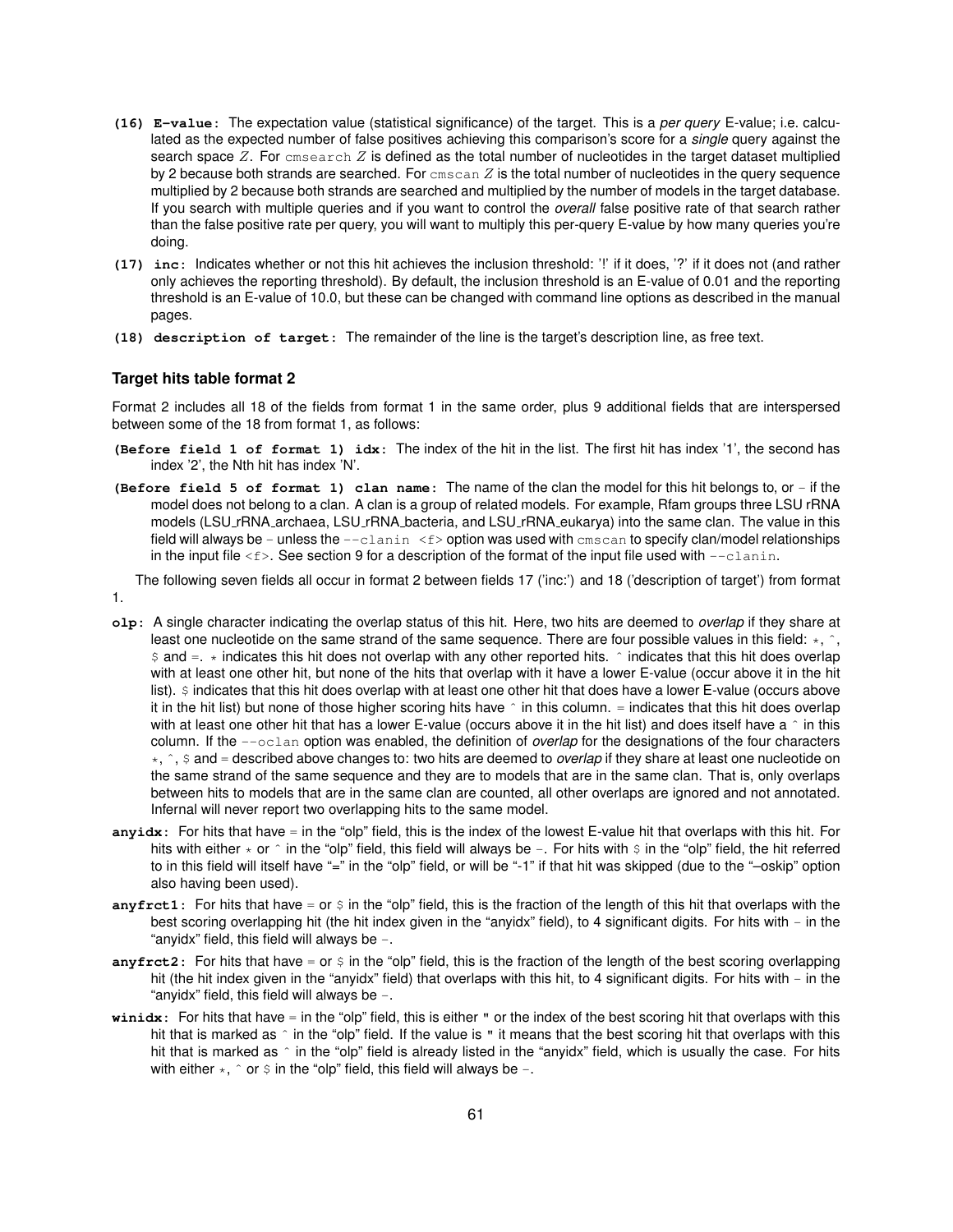- **winfrct1:** For hits that have neither nor " in the "winidx" field, this is the fraction of the length of this hit that overlaps with the best scoring overlapping hit marked with  $\hat{ }$  in the "olp" field (the hit index given in the "winidx" field), to 4 significant digits. For hits with either  $\star$ ,  $\hat{ }$  or  $\hat{ }$  in the "olp" field, this field will always be  $-$ . For hits with  $-$  in the "winidx" field, this field will always be -. For hits with " in the "winidx" field, this field will always be ".
- winfrct2: For hits that have neither nor " in the ""winidx" field, this is the fraction of the length of the best scoring overlapping hit marked with  $\hat{ }$  in the "olp" field (the hit index given in the "winidx" field) that overlaps with this hit, to 4 significant digits. For hits with either  $\star$ ,  $\hat{ }$  or  $\hat{ }$  in the "olp" field, this field will always be  $-$ . For hits with  $-$  in the "winidx" field, this field will always be -. For hits with " in the "winidx" field, this field will always be ".

The tables are columnated neatly for human readability, but do not write parsers that rely on this columnation; rely on space-delimited fields. The pretty columnation assumes fixed maximum widths for each field. If a field exceeds its allotted width, it will still be fully represented and space-delimited, but the columnation will be disrupted on the rest of the row.

Note the use of target and query columns. A program like cmsearch searches a query profile against a target sequence database. In an cmsearch tblout file, the sequence (target) name is first, and the profile (query) name is second. A program like cmscan, on the other hand, searches a query sequence against a target profile database. In a cmscan tblout file, the profile name is first, and the sequence name is second. You might say, hey, wouldn't it be more consistent to put the profile name first and the sequence name second (or vice versa), so cmsearch and cmscan tblout files were identical? Well, they still wouldn't be identical, because the target database size used for E-value calculations is different (total number of target nucleotides for cmsearch, number of target profiles times target sequence length for cmscan), and it's good not to forget this.

If some of the descriptions of these fields don't make sense to you, it may help to go through the tutorial in section 3 and read section 4 of the manual.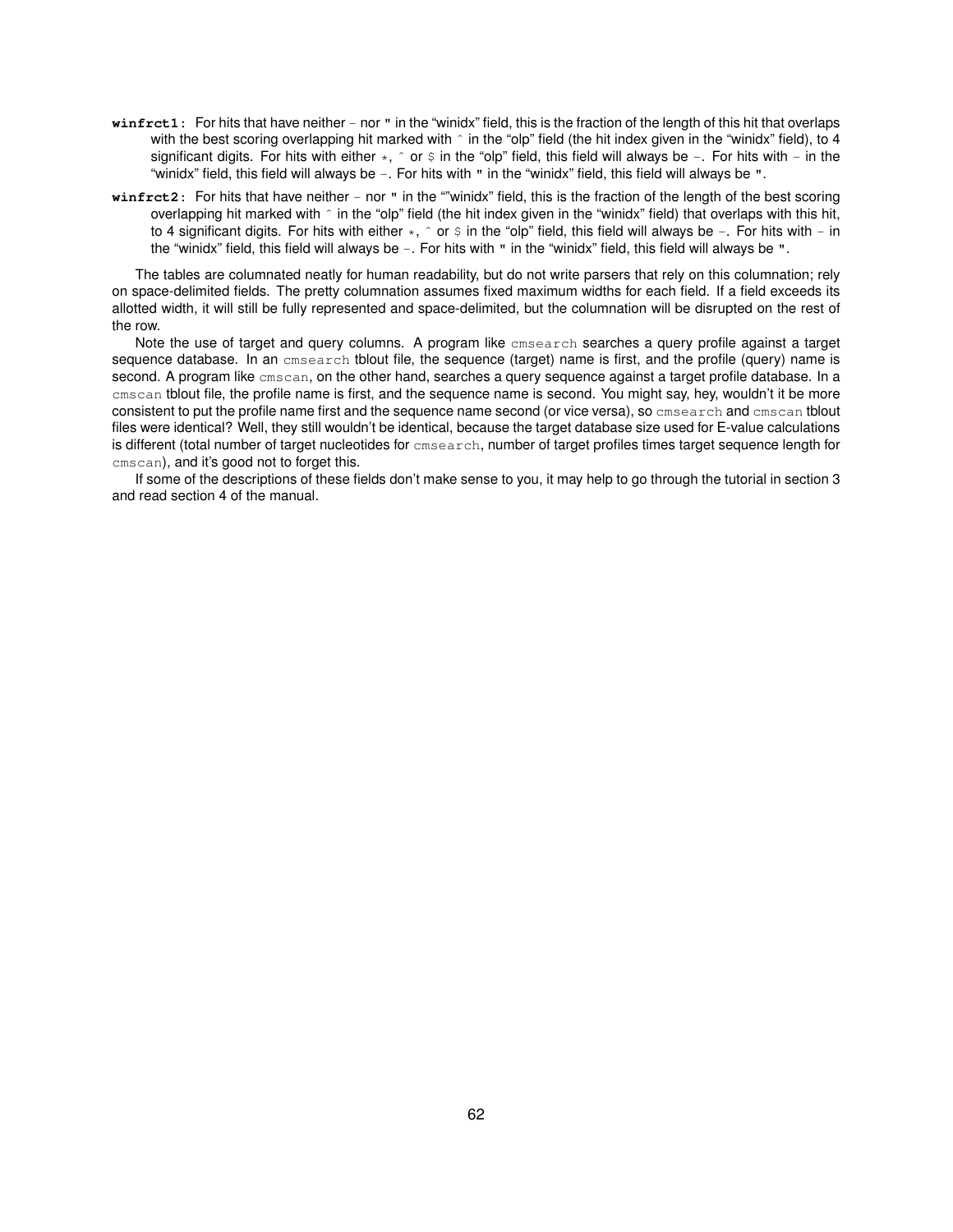# **7 Some other topics**

# **How do I cite Infernal?**

If you'd like to cite a paper, please cite the Infernal 1.1 application note in *Bioinformatics*:

Infernal 1.1: 100-fold faster RNA homology searches. EP Nawrocki and SR Eddy. Bioinformatics, 29:2933-2935, 2013.

The most appropriate citation is to the web site, http://eddylab.org/infernal/. You should also cite what version of the software you used. We archive all old versions, so anyone should be able to obtain the version you used, when exact reproducibility of an analysis is an issue.

The version number is in the header of most output files. To see it quickly, do something like  $\text{cm}$ scan  $-h$  to get a help page, and the header will say:

# cmscan :: search sequence(s) against a CM database # INFERNAL 1.1.4 (Dec 2020)

```
# Copyright (C) 2020 Howard Hughes Medical Institute.
```
# Freely distributed under the BSD open source license.

# - - - - - - - - - - - - - - - - - - - - - - - - - - - - - - - - - - - -

So (from the second line there) this is from Infernal 1.1.4.

# **How do I report a bug?**

Email us, at eric.nawrocki@nih.gov.

Before we can see what needs fixing, we almost always need to reproduce a bug on one of our machines. This means we want to have a small, reproducible test case that shows us the failure you're seeing. So if you're reporting a bug, please send us:

- A brief description of what went wrong.
- The command line(s) that reproduce the problem.
- Copies of any files we need to run those command lines.
- Information about what kind of hardware you're on, what operating system, and (if you compiled the software yourself rather than running precompiled binaries), what compiler and version you used, with what configuration arguments.

Depending on how glaring the bug is, we may not need all this information, but any work you can put into giving us a clean reproducible test case doesn't hurt and often helps.

The information about hardware, operating system, and compiler is important. Bugs are frequently specific to particular configurations of hardware/OS/compiler. We have a wide variety of systems available for trying to reproduce bugs, and we'll try to match your system as closely as we can.

If you first see a problem on some huge compute (like running a zillion query sequence over a huge profile database), it will really, really help us if you spend a bit of time yourself trying to isolate whether the problem really only manifests itself on that huge compute, or if you can isolate a smaller test case for us. The ideal bug report (for us) gives us everything we need to reproduce your problem in one email with at most some small attachments.

Remember, we're not a company with dedicated support staff – we're a small lab of busy researchers like you. Somebody here is going to drop what they're doing to try to help you out. Try to save us some time, and we're more likely to stay in our usual good mood.

If we're in our usual good mood, we'll reply quickly. We'll probably tell you we fixed the bug in our development code, and that the fix will appear in the next Infernal release. This of course doesn't help you much, since nobody knows when the next Infernal release is going to be. So if possible, we'll usually try to describe a workaround for the bug.

If the code fix is small, we might also tell you how to patch and recompile the code yourself. You may or may not want to do this.

There are currently not enough open bugs to justify having a formal on-line bug tracking system. We have a bugtracking system, but it's internal.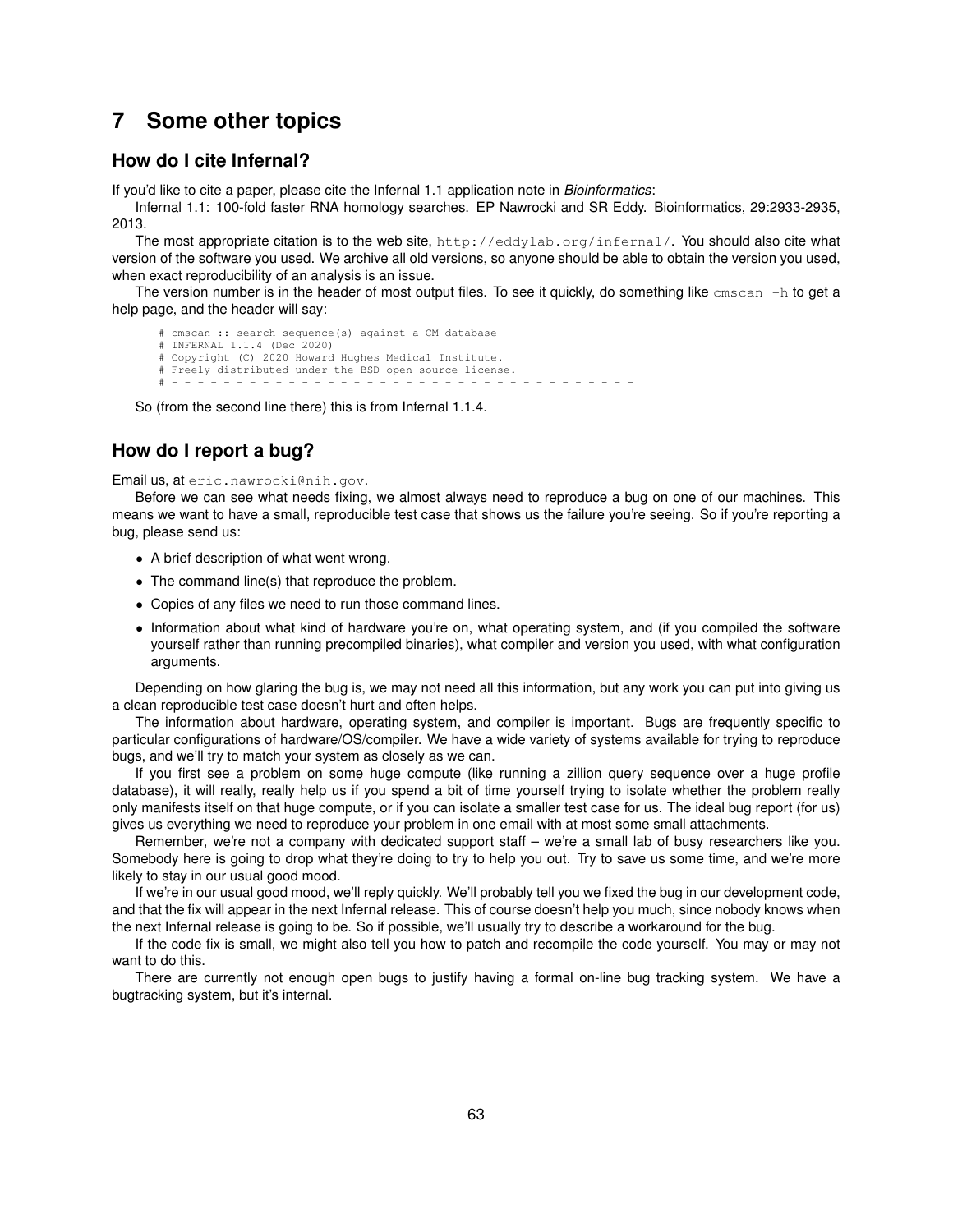## **Input files**

## **Reading from a stdin pipe using - (dash) as a filename argument**

Generally, Infernal programs read their sequence and/or profile input from files. Unix power users often find it convenient to string an incantation of commands together with pipes (indeed, such wizardly incantations are a point of pride). For example, you might extract a subset of query sequences from a larger file using a one-liner combination of scripting commands (perl, awk, whatever). To facilitate the use of Infernal programs in such incantations, you can almost always use an argument of '-' (dash) in place of a filename, and the program will take its input from a standard input pipe instead of opening a file. $<sup>1</sup>$ </sup>

For example, the following three commands are entirely equivalent, and give essentially identical output:

- **> cmalign tRNA5.cm mrum-tRNAs10.fa**
- **> cat tRNA5.cm | ../src/cmalign mrum-tRNAs10.fa**
- **> cat mrum-tRNAs10.fa | ../src/cmalign tRNA5.cm -**

Most Easel "miniapp" programs share the same ability of pipe-reading.

Because the programs for CM fetching (cmfetch) and sequence fetching (esl-sfetch) can fetch any number of profiles or (sub)sequences by names/accessions given in a list, *and* these programs can also read these lists from a stdin pipe, you can craft incantations that generate subsets of queries or targets on the fly. For example, you can extract and align all hits found by cmsearch with an E-value below the inclusion threshold as follows (using the \character twice below to split up the final command onto three lines):

- > cmsearch --tblout tRNA5.mrum-genome.tbl tRNA5.cm mrum-genome.fa
- > esl-sfetch --index mrum-genome.fa
- > cat tRNA5.mrum-genome.tbl | grep -v ˆ# | grep ! \

> | awk '{ printf(''%s/%s-%s %s %s %s\n'', \$1, \$8, \$9, \$9, \$1); }' \

> | esl-sfetch -Cf mrum-genome.fa - | ../src/cmalign tRNA5.cm -

The first command performed the search using the CM file tRNA5.c.cm and sequence file mrum-genome.fa (these were used in the tutorial), and saved tabular output to tRNA5.mrum-genome.tbl. The second command indexed the genome file to prepare it for fast (sub)sequence retrieval. In the third command we've extracted only those lines from tRNA5.mrum-genome.tbl that do not begin with a # (these are comment lines) and also include a ! (these are hits that have E-values below the inclusion threshold) using the first two grep commands. This output was then sent through awk to reformat the tabular output to the "GDF" format that esl-sfetch expects: <newname> <from> <to> <source seqname>. These lines are then piped into esl-sfetch (using the '-' argument) to retrieve each hit (only the subsequence that comprises each hit – not the full target sequence).  $est-setch$  will output a FASTA file, which is finally being piped into cmalign, again using the '-' argument. The output that is actually printed to the screen will be a multiple alignment of all the included tRNA hits.

You can do similar commands piping subsets of CMs. Supposing you have a copy of Rfam in Rfam.cm:

**> cmfetch --index Rfam.cm**

**> cat myqueries.list | cmfetch -f Rfam.cm - | cmsearch - mrum-genome.fa**

This takes a list of query CM names/accessions in myqueries. list, fetches them one by one from Rfam, and does an cmsearch with each of them against the sequence file mrum-genome. fa. As above, the cat myqueries. list part can be replaced by any suitable incantation that generates a list of profile names/accessions.

There are three kinds of cases where using '-' is restricted or doesn't work. A fairly obvious restriction is that you can only use one '-' per command; you can't do a  $c_{\text{small}q}$  - - that tries to read both a CM and sequences through the same stdin pipe. Second, another case is when an input file must be obligately associated with additional, separately generated auxiliary files, so reading data from a single stream using '-' doesn't work because the auxiliary files aren't present (in this case, using '-' will be prohibited by the program). An example is cmscan, which needs its <cmfile> argument to be associated with four auxiliary files named <cmfile>.i1{mifp} that cmpress creates, so cmscan does not permit a '-' for its <cmfile> argument. Finally, when a command would require multiple passes over an input file the command will generally abort after the first pass if you are trying to read that file through a standard input pipe (pipes are nonrewindable in general; a few Easel programs will buffer input streams to make multiple passes possible, but this is not usually the case). An important example is trying to search a database that is streamed into cmsearch.

 $1$ An important exception is the use of '-' in place of the target sequence file in cmsearch. This is not allowed because cmsearch first quickly reads the target sequence file to determine its size (it needs to know this to know how to set filter thresholds), then rewinds it and starts to process it. There's a couple of additional cases where stdin piping won't work described later in this section.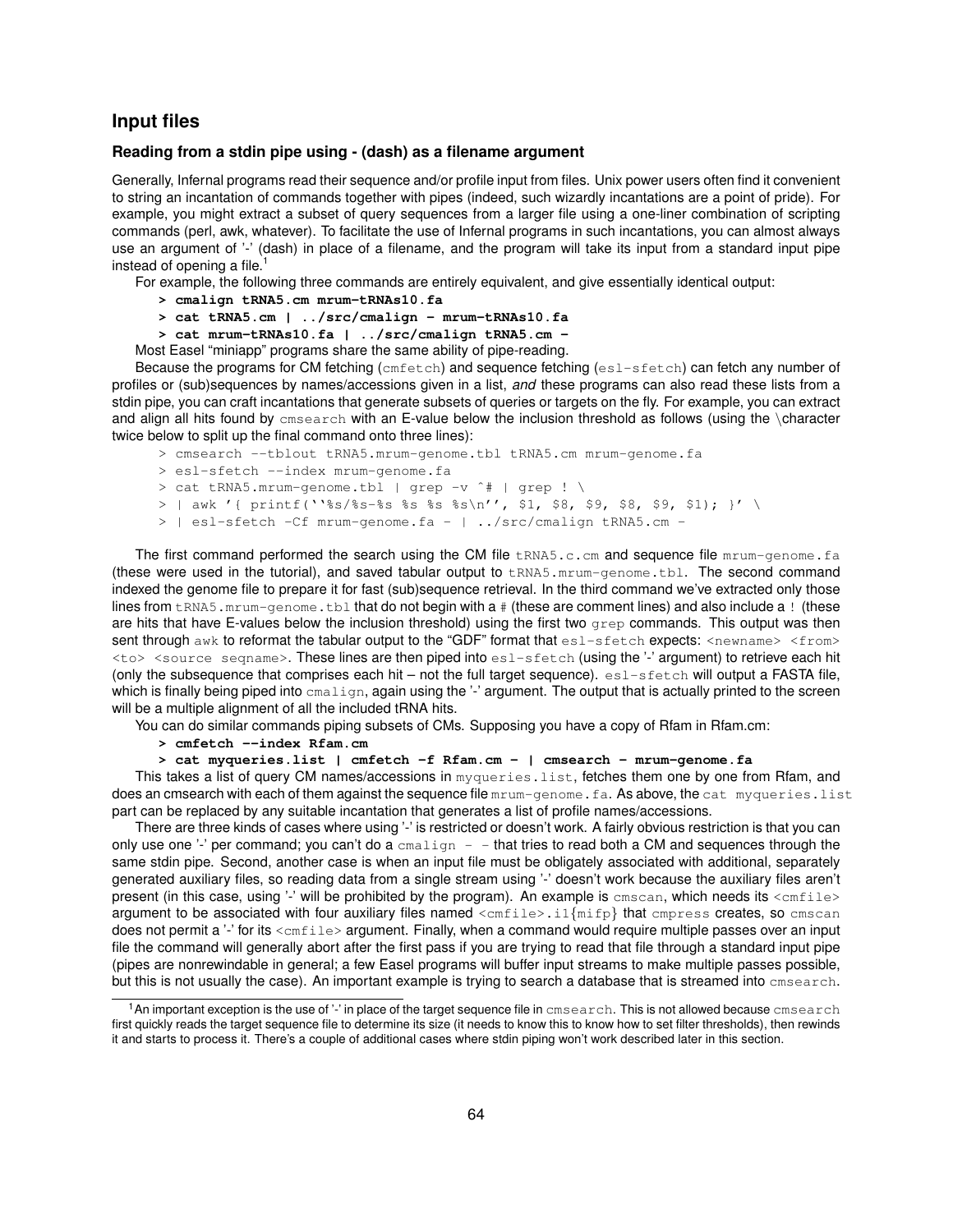This is not allowed because cmsearch first reads the entire sequence file to determine its size (which dictates the filter thresholds that will be used for the search), then needs to rewind the file before beginning the search.

In general, Infernal, HMMER and Easel programs document in their man page whether (and which) command line arguments can be replaced by '-'. You can always check by trial and error, too. The worst that can happen is a "Failed to open file -" error message, if the program can't read from pipes.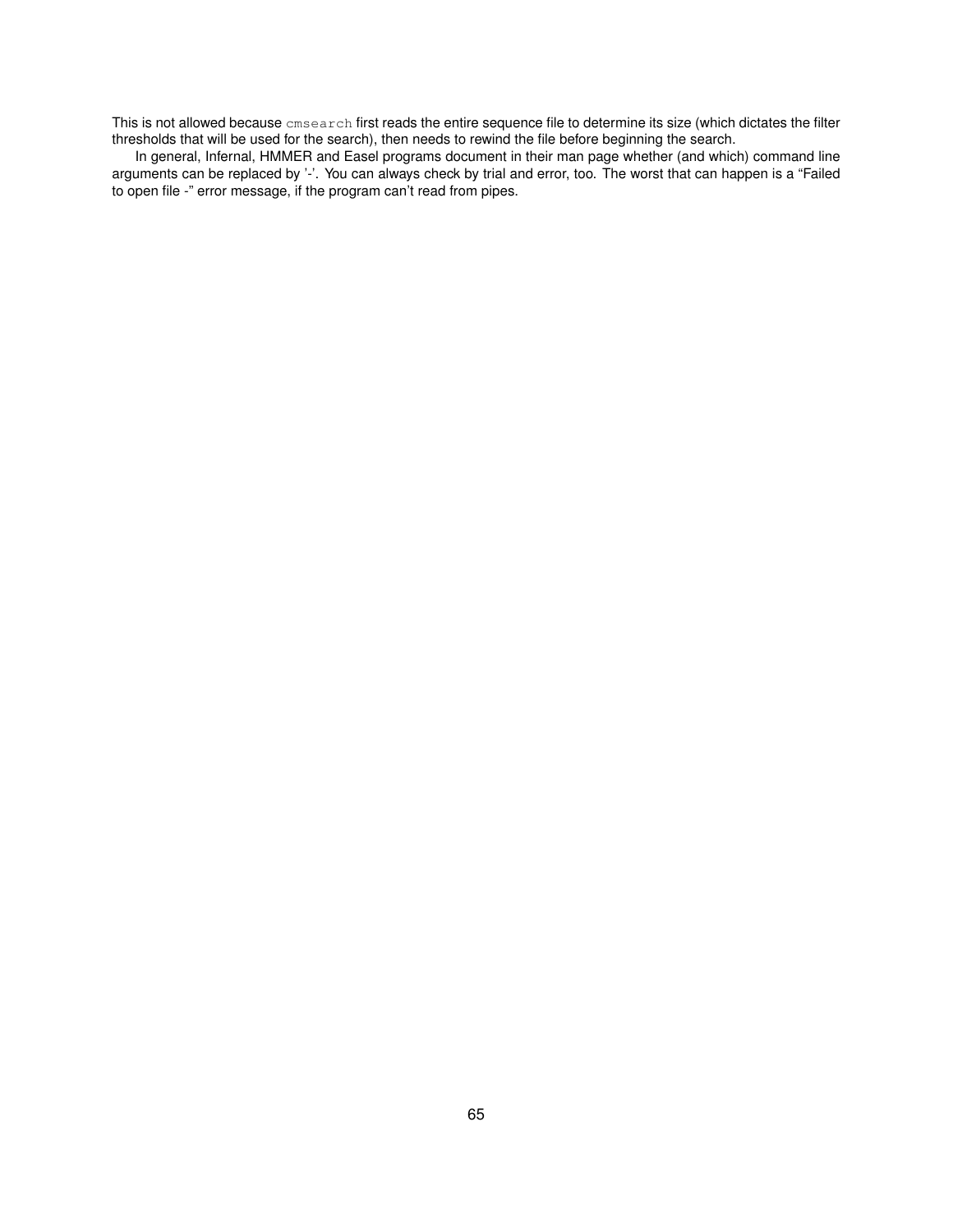# **8 Manual pages**

## **cmalign - align sequences to a covariance model**

#### **Synopsis**

**cmalign** *[options]* <*cmfile*> <*seqfile*>

### **Description**

**cmalign** aligns the RNA sequences in <*seqfile*> to the covariance model (CM) in <*cmfile*>*.* The new alignment is output to *stdout* in Stockholm format, but can be redirected to a file <*f*> with the **-o** <*f*> option.

Either <*cmfile*> or <*seqfile*> (but not both) may be '-' (dash), which means reading this input from *stdin* rather than a file.

The sequence file <*seqfile*> must be in FASTA or Genbank format.

**cmalign** uses an HMM banding technique to accelerate alignment by default as described below for the **--hbanded** option. HMM banding can be turned off with the **--nonbanded** option.

By default, **cmalign** computes the alignment with maximum expected accuracy that is consistent with constraints (bands) derived from an HMM, using a banded version of the Durbin/Holmes optimal accuracy algorithm. This behavior can be changed with the **--cyk** or **--sample** options.

**cmalign** takes special care to correctly align truncated sequences, where some nucleotides from the beginning (5') and/or end (3') of the actual full length biological sequence are not present in the input sequence (see DL Kolbe and SR Eddy, Bioinformatics, 25:1236-1243, 2009). This behavior is on by default, but can be turned off with **--notrunc.** In previous versions of **cmalign** the **--sub** option was required to appropriately handle truncated sequences. The **--sub** option is still available in this version, but the new default method for handling truncated sequences should be as good or superior to the sub method in nearly all cases.

The **--mapali** <*s*> option allows inclusion of the fixed training alignment used to build the CM from file <*s*> within the output alignment of **cmalign.**

It is possible to merge two or more alignments created by the same CM using the Easel miniapp **esl-alimerge** (included in the easel/miniapps/ subdirectory of Infernal). Previous versions of **cmalign** included options to merge alignments but they were deprecated upon development of **esl-alimerge,** which is significantly more memory efficient.

By default, **cmalign** will output the alignment to stdout. The alignment can be redirected to an output file <*f*> with the **-o** <*f*> option. With **-o,** information on each aligned sequence, including score and model alignment boundaries will be printed to stdout (more on this below).

The output alignment will be in Stockholm format by default. This can be changed to Pfam, aligned FASTA (AFA), A2M, Clustal, or Phylip format using the **--outformat** <*s*> option, where <*s*> is the name of the desired format. As a special case, if the output alignment is large (more than 10,000 sequences or more than 10,000,000 total nucleotides) than the output format will be Pfam format, with each sequence appearing on a single line, for reasons of memory efficiency. For alignments larger than this, using **--ileaved** will force interleaved Stockholm format, but the user should be aware that this may require a lot of memory. **--ileaved** will only work for alignments up to 100,000 sequences or 100,000,000 total nucleotides.

If the output alignment format is Stockholm or Pfam, the output alignment will be annotated with posterior probabilities which estimate the confidence level of each aligned nucleotide. This annotation appears as lines beginning with "#=GR <seq name> PP", one per sequence, each immediately below the corresponding aligned sequence "<seq name>". Characters in PP lines have 12 possible values: "0-9", "\*", or ".". If ".", the position corresponds to a gap in the sequence. A value of "0" indicates a posterior probability of between 0.0 and 0.05, "1" indicates between 0.05 and 0.15, "2" indicates between 0.15 and 0.25 and so on up to "9" which indicates between 0.85 and 0.95. A value of "\*" indicates a posterior probability of between 0.95 and 1.0. Higher posterior probabilities correspond to greater confidence that the aligned nucleotide belongs where it appears in the alignment. With **--nonbanded,** the calculation of the posterior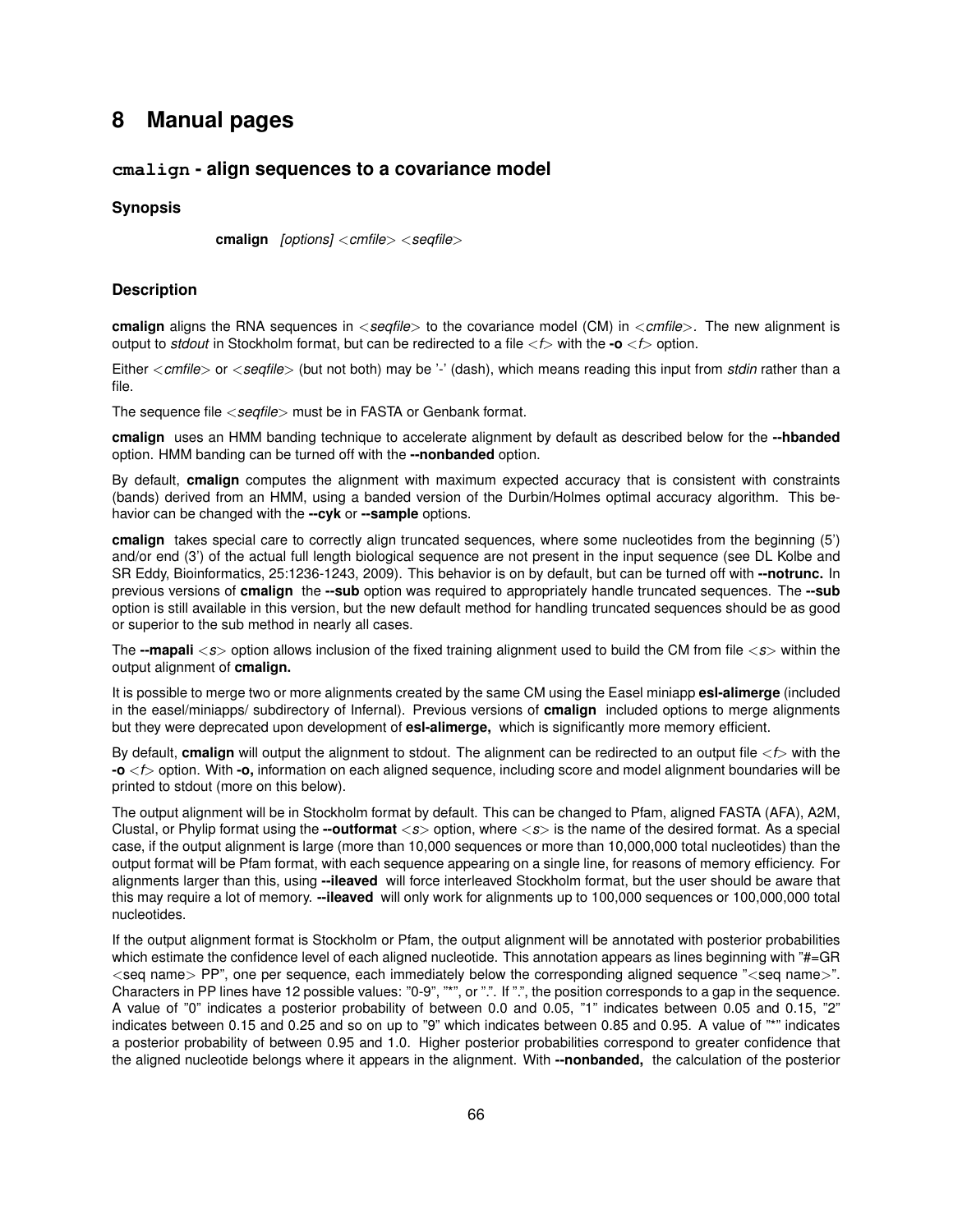probabilities considers all possible alignments of the target sequence to the CM. Without **--nonbanded** (i.e. in default mode), the calculation considers only possible alignments within the HMM bands. Further, the posterior probabilities are conditional on the truncation mode of the alignment. For example, if the sequence alignment is truncated 5', a PP value of "9" indicates between 0.85 and 0.95 of all 5' truncated alignments include the given nucleotide at the given position. The posterior annotation can be turned off with the **--noprob** option. If **--small** is enabled, posterior annotation must also be turned off using **--noprob.**

The tabular output that is printed to stdout if the **-o** option is used includes one line per sequence and twelve fields per line: "idx": the index of the sequence in the input file, "seq name": the sequence name; "length": the length of the sequence; "cm from" and "cm to": the model start and end positions of the alignment; "trunc": "no" if the sequence is not truncated, "5'" if the beginning of the sequence truncated 5', "3'" if the end of the sequence is truncated, and "5'&3'" if both the beginning and the end are truncated; "bit sc": the bit score of the alignment, "avg pp" the average posterior probability of all aligned nucleotides in the alignment; "band calc", "alignment" and "total": the time in seconds required for calculating HMM bands, computing the alignment, and complete processing of the sequence, respectively; "mem (Mb)": the size in Mb of all dynamic programming matrices required for aligning the sequence. This tabular data can be saved to file <*f*> with the **--sfile** <*f*> option.

## **Options**

- **-h** Help; print a brief reminder of command line usage and available options.
- **-o** <*f*> Save the alignment in Stockholm format to a file <*f*>*.* The default is to write it to standard output.
	- **-g** Configure the model for global alignment of the query model to the target sequences. By default, the model is configured for local alignment. Local alignments can contain large insertions and deletions called "local ends" in the structure to be penalized differently than normal indels. These are annotated as " " columns in the RF line of the output alignment. The **-g** option can be used to disallow these local ends. The **-g** option is required if the **--sub** option is also used.

## **Options for Controlling the Alignment Algorithm**

- **--optacc** Align sequences using the Durbin/Holmes optimal accuracy algorithm. This is the default. The optimal accuracy alignment will be constrained by HMM bands for acceleration unless the **--nonbanded** option is enabled. The optimal accuracy algorithm determines the alignment that maximizes the posterior probabilities of the aligned nucleotides within it. The posterior probabilites are determined using (possibly HMM banded) variants of the Inside and Outside algorithms.
	- **--cyk** Do not use the Durbin/Holmes optimal accuracy alignment to align the sequences, instead use the CYK algorithm which determines the optimally scoring (maximum likelihood) alignment of the sequence to the model, given the HMM bands (unless **--nonbanded** is also enabled).
- **--sample** Sample an alignment from the posterior distribution of alignments. The posterior distribution is determined using an HMM banded (unless **--nonbanded)** variant of the Inside algorithm.
- **--seed**  $\langle n \rangle$  Seed the random number generator with  $\langle n \rangle$ , an integer  $\rangle = 0$ . This option can only be used in combination with **--sample.** If <*n*> is nonzero, stochastic sampling of alignments will be reproducible; the same command will give the same results. If  $\langle n \rangle$  is 0, the random number generator is seeded arbitrarily, and stochastic samplings may vary from run to run of the same command. The default seed is 181.
	- **--notrunc** Turn off truncated alignment algorithms. All sequences in the input file will be assumed to be full length, unless **--sub** is also used, in which case the program can still handle truncated sequences but will use an alternative strategy for their alignment.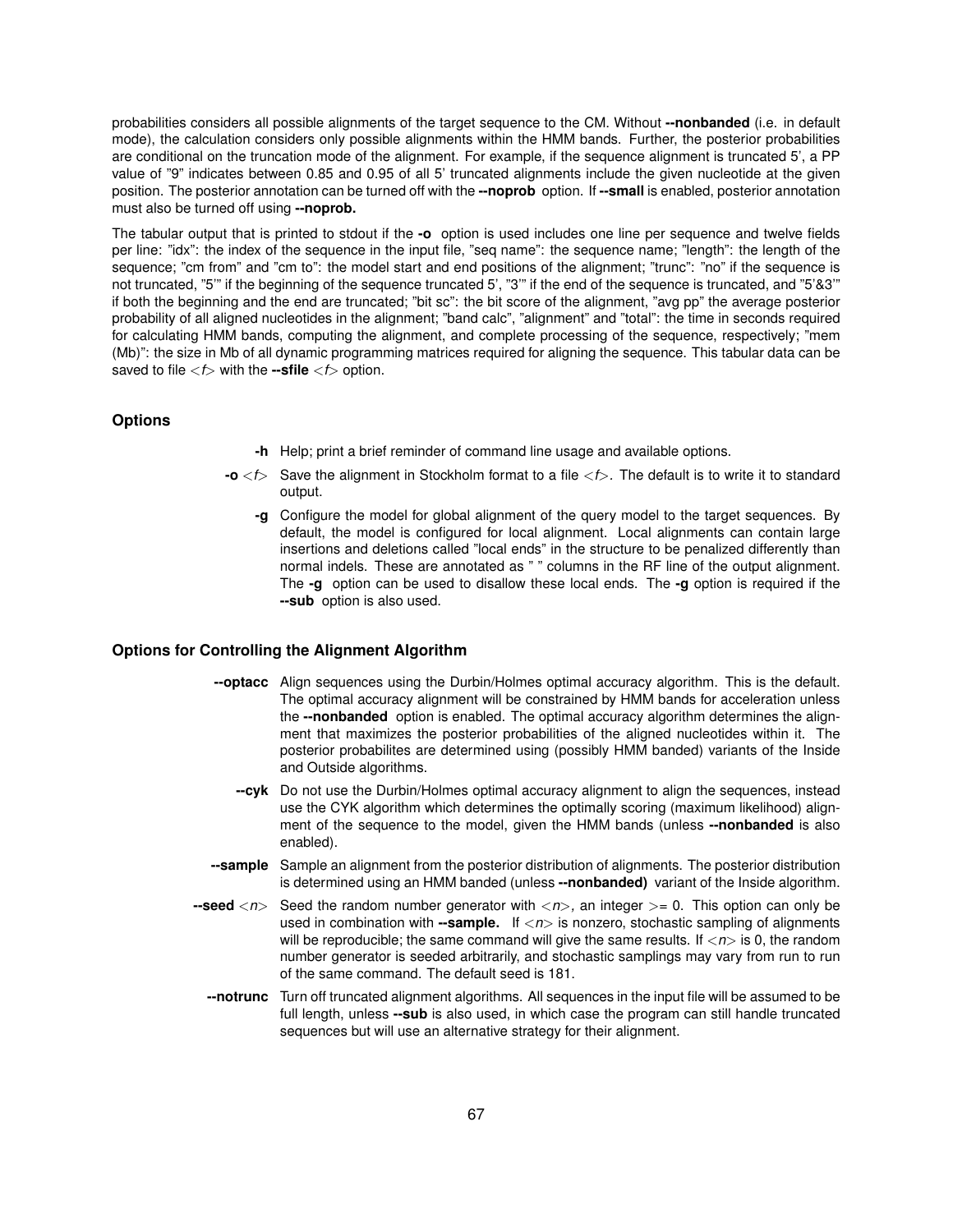**--sub** Turn on the sub model construction and alignment procedure. For each sequence, an HMM is first used to predict the model start and end consensus columns, and a new sub CM is constructed that only models consensus columns from start to end. The sequence is then aligned to this sub CM. Sub alignment is an older method than the default one for aligning sequences that are possibly truncated. By default, **cmalign** uses special DP algorithms to handle truncated sequences which should be more accurate than the sub method in most cases. **--sub** is still included as an option mainly for testing against this default truncated sequence handling. This "sub CM" procedure is not the same as the "sub CMs" described by Weinberg and Ruzzo.

### **Options for Controlling Speed and Memory Requirements**

- **--hbanded** This option is turned on by default. Accelerate alignment by pruning away regions of the CM DP matrix that are deemed negligible by an HMM. First, each sequence is scored with a CM plan 9 HMM derived from the CM using the Forward and Backward HMM algorithms to calculate posterior probabilities that each nucleotide aligns to each state of the HMM. These posterior probabilities are used to derive constraints (bands) on the CM DP matrix. Finally, the target sequence is aligned to the CM using the banded DP matrix, during which cells outside the bands are ignored. Usually most of the full DP matrix lies outside the bands (often more than 95%), making this technique faster because fewer DP calculations are required, and more memory efficient because only cells within the bands need be allocated. Importantly, HMM banding sacrifices the guarantee of determining the optimally accurarte or optimal alignment, which will be missed if it lies outside the bands. The tau parameter is the amount of probability mass considered negligible during HMM band calculation; lower values of tau yield greater speedups but also a greater chance of missing the optimal alignment. The default tau is 1E-7, determined empirically as a good tradeoff between sensitivity and speed, though this value can be changed with the **--tau "** <**x**>**"** option. The level of acceleration increases with both the length and primary sequence conservation level of the family. For example, with the default tau of 1E-7, tRNA models (low primary sequence conservation with length of about 75 nucleotides) show about 10X acceleration, and SSU bacterial rRNA models (high primary sequence conservation with length of about 1500 nucleotides) show about 700X. HMM banding can be turned off with the **--nonbanded** option.
- **--tau** <*x*> Set the tail loss probability used during HMM band calculation to <*x*>*.* This is the amount of probability mass within the HMM posterior probabilities that is considered negligible. The default value is 1E-7. In general, higher values will result in greater acceleration, but increase the chance of missing the optimal alignment due to the HMM bands.
- **--mxsize** <*x*> Set the maximum allowable total DP matrix size to <*x*> megabytes. By default this size is 1028 Mb. This should be large enough for the vast majority of alignments, however if it is not **cmalign** will attempt to iteratively tighten the HMM bands it uses to constrain the alignment by raising the tau parameter and recalculating the bands until the total matrix size needed falls below <*x*> megabytes or the maximum allowable tau value (0.05 by default, but changeable with **--maxtau)** is reached. At each iteration of band tightening, tau is multiplied by a 2.0. The band tightening strategy can be turned off with the **--fixedtau** option. If the maximum tau is reached and the required matrix size still exceeds  $\langle x \rangle$  or if HMM banding is not being used and the required matrix size exceeds <*x*> then **cmalign** will exit prematurely and report an error message that the matrix exceeded its maximum allowable size. In this case, the **--mxsize** can be used to raise the size limit or the maximum tau can be raised with **--maxtau.** The limit will commonly be exceeded when the **--nonbanded** option is used without the **--small** option, but can still occur when **--nonbanded** is not used. Note that if **cmalign** is being run in <*n*> multiple threads on a multicore machine then each thread may have an allocated matrix of up to size <*x*> Mb at any given time.
	- **--fixedtau** Turn off the HMM band tightening strategy described in the explanation of the **--mxsize** option above.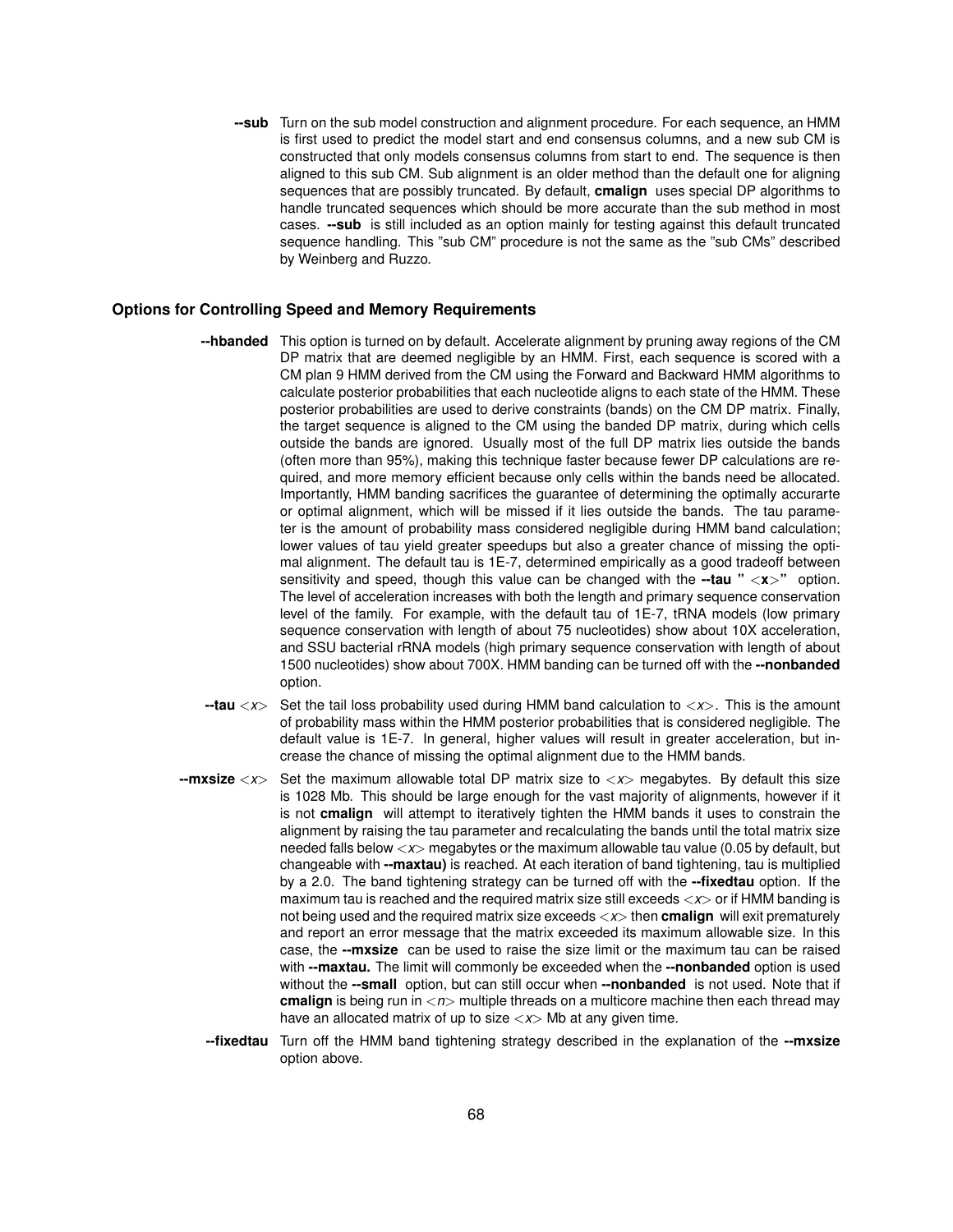- **--maxtau** <*x*> Set the maximum allowed value for tau during band tightening, described in the explanation of **--mxsize** above, to <*x*>*.* By default this value is 0.05.
- **--nonbanded** Turns off HMM banding. The returned alignment is guaranteed to be the globally optimally accurate one (by default) or the globally optimally scoring one (if **--cyk** is enabled). The **- small** option is recommended in combination with this option, because standard alignment without HMM banding requires a lot of memory (see **--small** ).
	- **--small** Use the divide and conquer CYK alignment algorithm described in SR Eddy, BMC Bioinformatics 3:18, 2002. The **--nonbanded** option must be used in combination with this options. Also, it is recommended whenever **--nonbanded** is used that **--small** is also used because standard CM alignment without HMM banding requires a lot of memory, especially for large RNAs. **--small** allows CM alignment within practical memory limits, reducing the memory required for alignment LSU rRNA, the largest known RNAs, from 150 Gb to less than 300 Mb. This option can only be used in combination with **--nonbanded, --notrunc,** and **--cyk.**

### **Optional Output Files**

- **--sfile** <*f*> Dump per-sequence alignment score and timig information to file <*f*>*.* The format of this file is described above (it's the same data in the same format as the tabular stdout output when the **-o** option is used).
- **--tfile** <*f*> Dump tabular sequence tracebacks for each individual sequence to a file <*f*>*.* Primarily useful for debugging.
- **--ifile** <*f*> Dump per-sequence insert information to file <*f*>*.* The format of the file is described by "#"-prefixed comment lines included at the top of the file <*f*>*.* The insert information is valid even when the **--matchonly** option is used.
- **--elfile** <*f*> Dump per-sequence EL state (local end) insert information to file <*f*>*.* The format of the file is described by "#"-prefixed comment lines included at the top of the file <*f*>*.* The EL insert information is valid even when the **--matchonly** option is used.

#### **Other Options**

- **--mapali** <*f*> Reads the alignment from file <*f*> used to build the model aligns it as a single object to the CM; e.g. the alignment in  $\langle f \rangle$  is held fixed. This allows you to align sequences to a model with **cmalign** and view them in the context of an existing trusted multiple alignment. <*f*> must be the alignment file that the CM was built from. The program verifies that the checksum of the file matches that of the file used to construct the CM. A similar option to this one was called **--withali** in previous versions of **cmalign.**
	- **--mapstr** Must be used in combination with **--mapali** <*f*>**.** Propagate structural information for any pseudoknots that exist in  $\lt f$  to the output alignment. A similar option to this one was called **--withstr** in previous versions of **cmalign.**
- **--informat** <*s*> Assert that the input <*seqfile*> is in format <*s*>*.* Do not run Babelfish format autodection. This increases the reliability of the program somewhat, because the Babelfish can make mistakes; particularly recommended for unattended, high-throughput runs of Infernal. Acceptable formats are: FASTA, GENBANK, and DDBJ. <*s*> is case-insensitive.
- **--outformat** <*s*> Specify the output alignment format as <*s*>*.* Acceptable formats are: Pfam, AFA, A2M, Clustal, and Phylip. AFA is aligned fasta. Only Pfam and Stockholm alignment formats will include consensus structure annotation and posterior probability annotation of aligned residues.
	- **--dnaout** Output the alignments as DNA sequence alignments, instead of RNA ones.
	- **--noprob** Do not annotate the output alignment with posterior probabilities.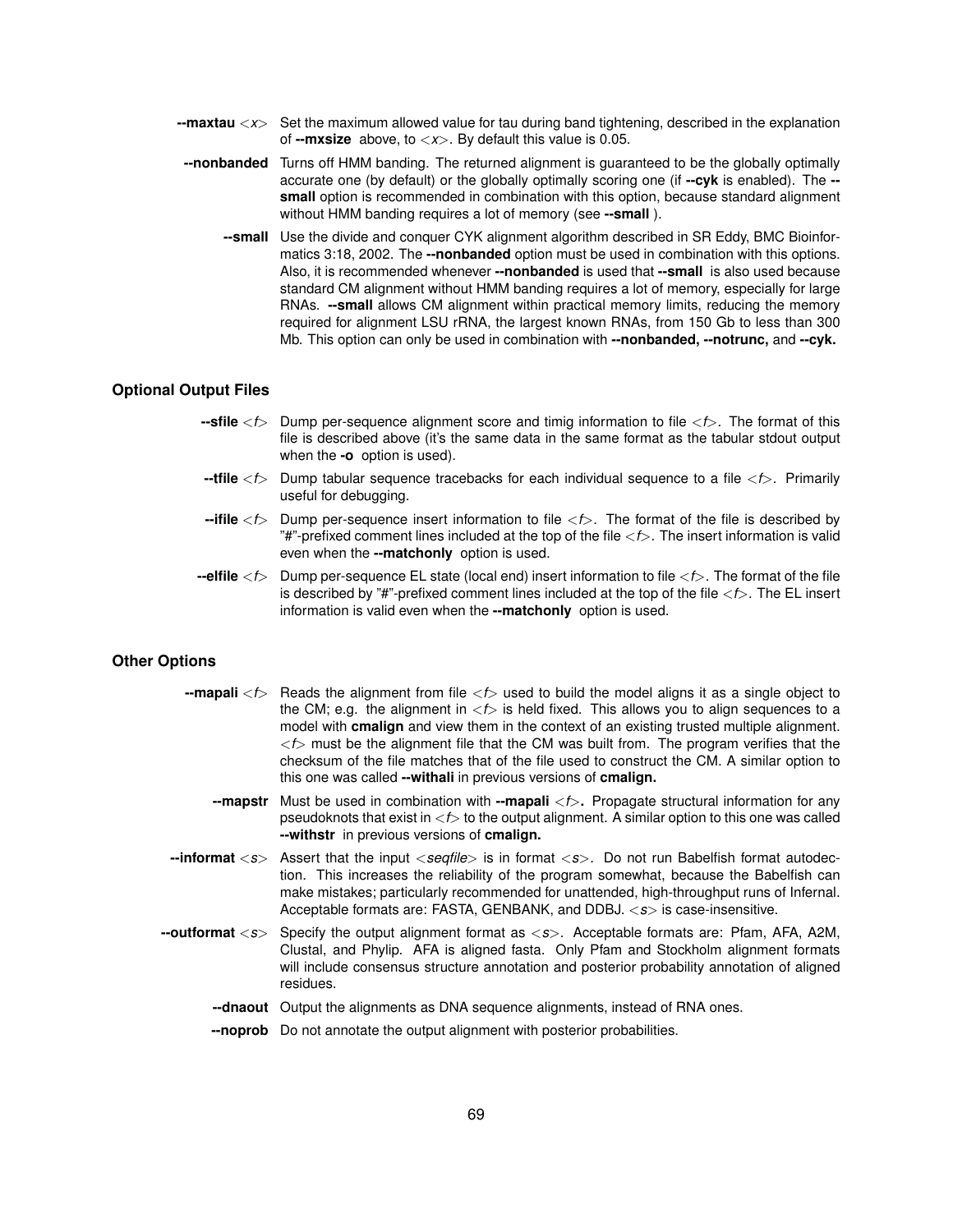- **--matchonly** Only include match columns in the output alignment, do not include any insertions relative to the consensus model. This option may be useful when creating very large alignments that require a lot of memory and disk space, most of which is necessary only to deal with insert columns that are gaps in most sequences.
	- **--ileaved** Output the alignment in interleaved Stockholm format of a fixed width that may be more convenient for examination. This was the default output alignment format of previous versions of **cmalign.** Note that **cmalign** requires more memory when this option is used. For this reason, **--ileaved** will only work for alignments of up to 100,000 sequences or a total of 100,000,000 aligned nucleotides.
- **--regress** <*s*> Save an additional copy of the output alignment with no author information to file <*s*>*.*
	- **--verbose** Output additional information in the tabular scores output (output to stdout if **-o** is used, or to  $\langle f \rangle$  if **--sfile**  $\langle f \rangle$  is used). These are mainly useful for testing and debugging.
	- **--cpu** <*n*> Specify that <*n*> parallel CPU workers be used. If <*n*> is set as "0", then the program will be run in serial mode, without using threads. You can also control this number by setting an environment variable, *INFERNAL\_NCPU*. This option will only be available if the machine on which Infernal was built is capable of using POSIX threading (see the Installation section of the user guide for more information).
		- **--mpi** Run as an MPI parallel program. This option will only be available if Infernal has been configured and built with the "--enable-mpi" flag (see the Installation section of the user guide for more information).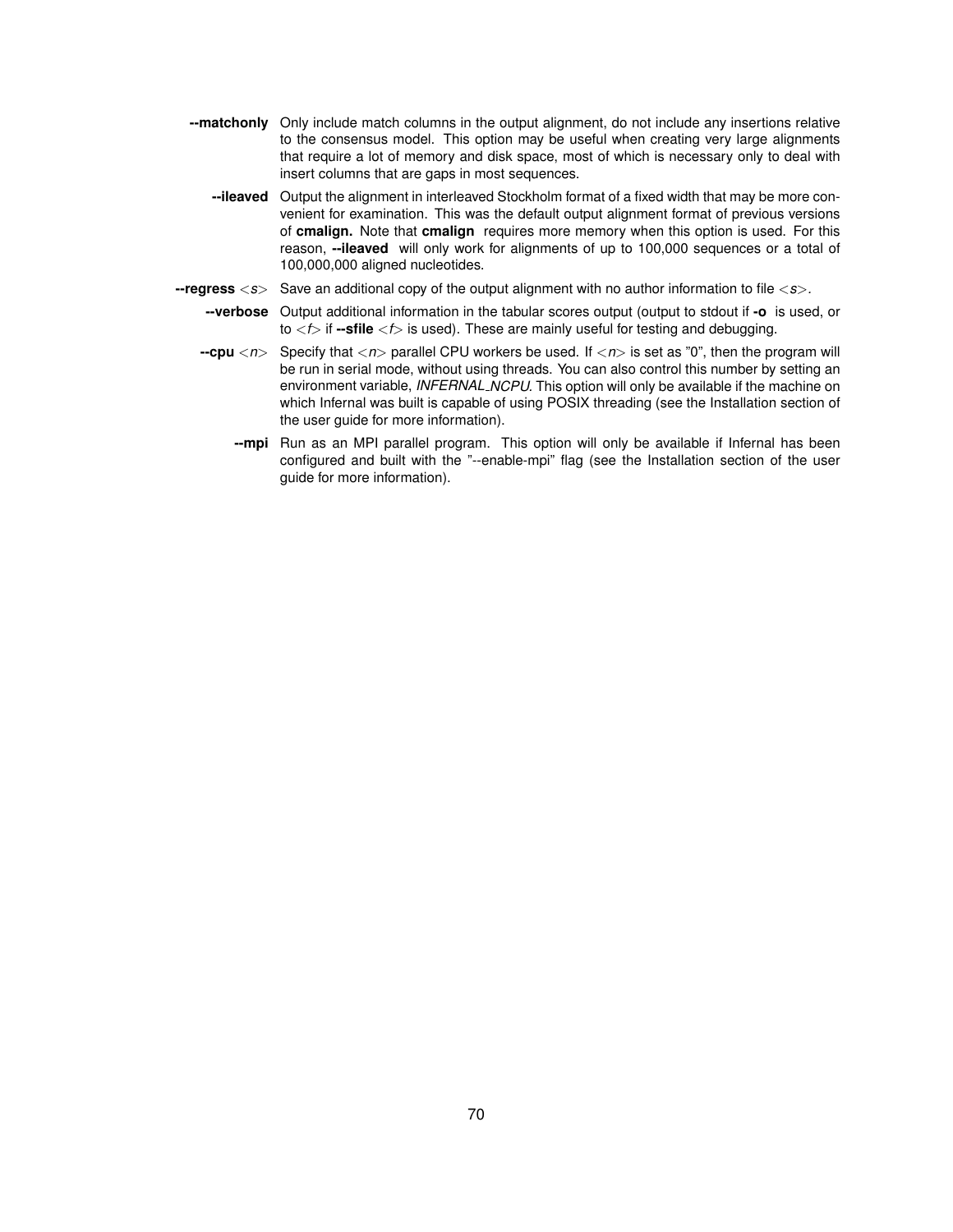# **cmbuild - construct covariance model(s) from structurally annotated**

## **Synopsis**

**cmbuild** *[options]* <*cmfile out*> <*msafile*>

## **Description**

For each multiple sequence alignment in <*msafile*> build a covariance model and save it to a new file <*cmfile out*>*.*

The alignment file must be in Stockholm or SELEX format, and must contain consensus secondary structure annotation. **cmbuild** uses the consensus structure to determine the architecture of the CM.

<*msafile*> may be '-' (dash), which means reading this input from *stdin* rather than a file. To use '-', you must also specify the alignment file format with **--informat** <*s*>**,** as in **--informat stockholm** (because of a current limitation in our implementation, MSA file formats cannot be autodetected in a nonrewindable input stream.)

<*cmfile out*> may not be '-' *(stdout),* because sending the CM file to *stdout* would conflict with the other text output of the program.

In addition to writing CM(s) to <*cmfile\_out*>, **cmbuild** also outputs a single line for each model created to stdout. Each line has the following fields: "aln": the index of the alignment used to build the CM; "idx": the index of the CM in the <*cmfile out*>*;* "name": the name of the CM; "nseq": the number of sequences in the alignment used to build the CM; "eff nseq": the effective number of sequences used to build the model; "alen": the length of the alignment used to build the CM; "clen": the number of columns from the alignment defined as consensus (match) columns; "bps": the number of basepairs in the CM; "bifs": the number of bifurcations in the CM; "rel entropy: CM": the total relative entropy of the model divided by the number of consensus columns; "rel entropy: HMM": the total relative entropy of the model ignoring secondary structure divided by the number of consensus columns. "description": description of the model/alignment.

## **Options**

- **-h** Help; print a brief reminder of command line usage and available options.
- **-n** <*s*> Name the new CM <*s*>*.* The default is to use the name of the alignment (if one is present in the <*msafile*>*),* or, failing that, the name of the <*msafile*>*.* If <*msafile*> contains more than one alignment, *-n* doesn't work, and every alignment must have a name annotated in the <*msafile*> (as in Stockholm #=GF ID annotation).
	- **-F** Allow <*cmfile out*> to be overwritten. Without this option, if <*cmfile out*> already exists, **cmbuild** exits with an error.
- **-o** <*f*> Direct the summary output to file <*f*>*,* rather than to *stdout.*
- **-O** <*f*> After each model is constructed, resave annotated source alignments to a file <*f*> in Stockholm format. Sequences are annoted with what relative sequence weights were assigned. The alignments are also annotated with a reference annotation line indicating which columns were assigned as consensus. If the source alignment had reference annotation ("#=GC RF") it will be replaced with the consensus residue of the model for consensus columns and '.' for insert columns, unless the **--hand** option was used for specifying consensus positions, in which case it will be unchanged. **--devhelp** Print help, as with **-h,** but also include expert options that are not displayed with **-h.** These expert options are not expected to be relevant for the vast majority of users and so are not described in the manual page. The only resources for understanding what they actually do are the brief one-line descriptions output when **--devhelp** is enabled, and the source code.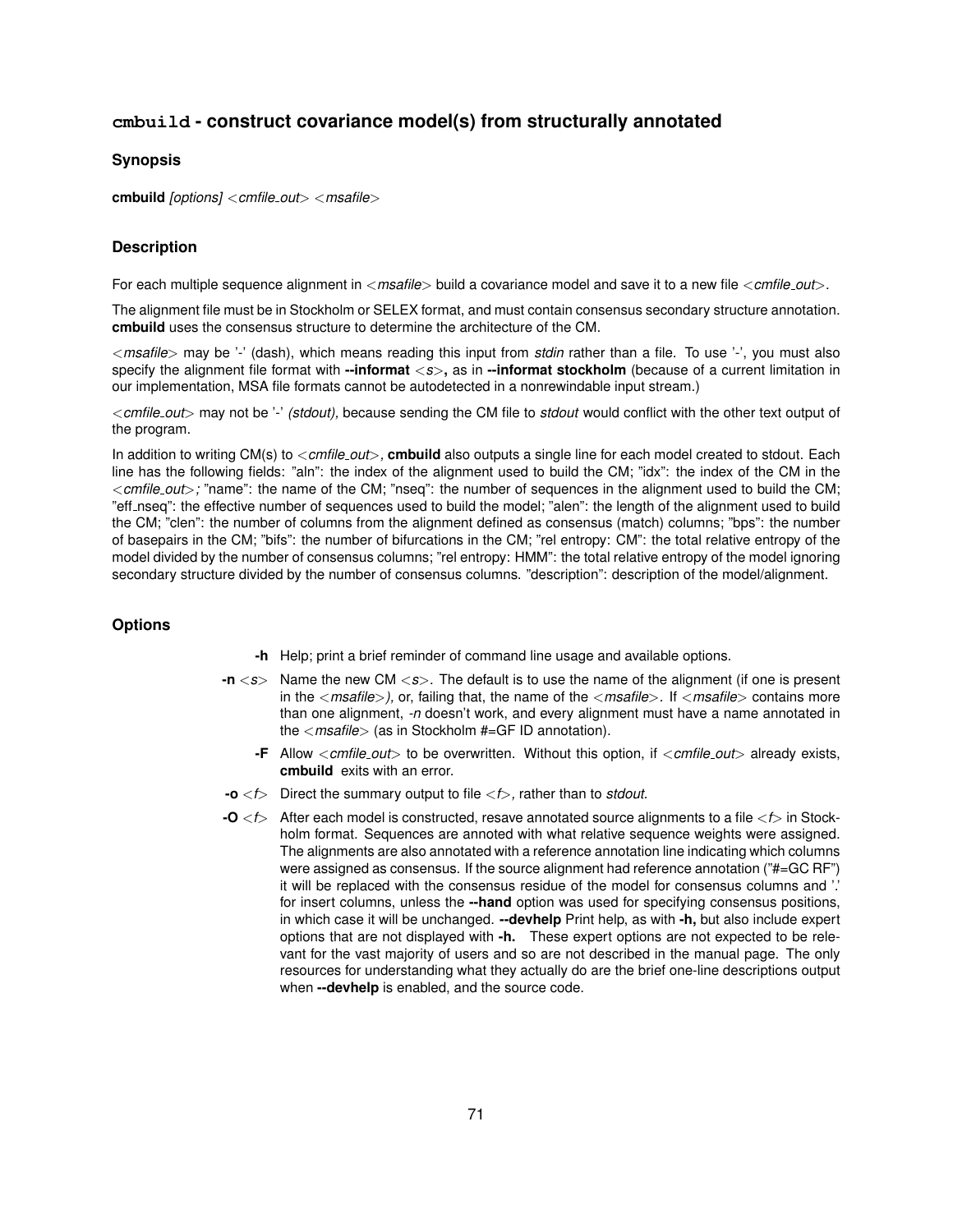#### **Options Controlling Model Construction**

These options control how consensus columns are defined in an alignment.

- **--fast** Define consensus columns automatically as those that have a fraction >= **symfrac** of residues as opposed to gaps. (See below for the **--symfrac** option.) This is the default.
- **--hand** Use reference coordinate annotation (#=GC RF line, in Stockholm) to determine which columns are consensus, and which are inserts. Any non-gap character indicates a consensus column. (For example, mark consensus columns with "x", and insert columns with ".".) This option was called **--rf** in previous versions of Infernal (0.1 through 1.0.2).
- **--symfrac** <*x*> Define the residue fraction threshold necessary to define a consensus column when not using **--hand.** The default is 0.5. The symbol fraction in each column is calculated after taking relative sequence weighting into account. Setting this to 0.0 means that every alignment column will be assigned as consensus, which may be useful in some cases. Setting it to 1.0 means that only columns that include 0 gaps will be assigned as consensus. This option replaces the **--gapthresh** <*y*> option from previous versions of Infernal (0.1 through 1.0.2), with <*x*> equal to (1.0 - <*y*>*).* For example to reproduce behavior for a command of **cmbuild --gapthresh " 0.8"** in a previous version, use **cmbuild --symfrac " 0.2"** with this version.
	- **--noss** Ignore the secondary structure annotation, if any, in <*msafile*> and build a CM with zero basepairs. This model will be similar to a profile HMM and the **cmsearch** and **cmscan** programs will use HMM algorithms which are faster than CM ones for this model. Additionally, a zero basepair model need not be calibrated with **cmcalibrate** prior to running **cmsearch** with it. The **--noss** option must be used if there is no secondary structure annotation in <**msafile**>**.**
- **--rsearch** <*f*> Parameterize emission scores a la RSEARCH, using the RIBOSUM matrix in file <*f*>*.* With **--rsearch** enabled, all alignments in <*msafile*> must contain exactly one sequence or the **--call** option must also be enabled. All positions in each sequence will be considered consensus "columns". Actually, the emission scores for these models will not be identical to RIBOSUM scores due of differences in the modelling strategy between Infernal and RSEARCH, but they will be as similar as possible. RIBOSUM matrix files are included with Infernal in the "matrices/" subdirectory of the top-level "infernal-xxx" directory. RIBOSUM matrices are substitution score matrices trained specifically for structural RNAs with separate single stranded residue and base pair substitution scores. For more information see the RSEARCH publication (Klein and Eddy, BMC Bioinformatics 4:44, 2003).

## **Other Model Construction Options**

- **--null** <*f*> Read a null model from <*f*>*.* The null model defines the probability of each RNA nucleotide in background sequence, the default is to use 0.25 for each nucleotide. The format of null files is specified in the user guide.
- **--prior** <*f*> Read a Dirichlet prior from <*f*>*,* replacing the default mixture Dirichlet. The format of prior files is specified in the user guide.

Use **--devhelp** to see additional, otherwise undocumented, model construction options.

#### **Options Controlling Relative Weights**

**cmbuild** uses an ad hoc sequence weighting algorithm to downweight closely related sequences and upweight distantly related ones. This has the effect of making models less biased by uneven phylogenetic representation. For example, two identical sequences would typically each receive half the weight that one sequence would. These options control which algorithm gets used.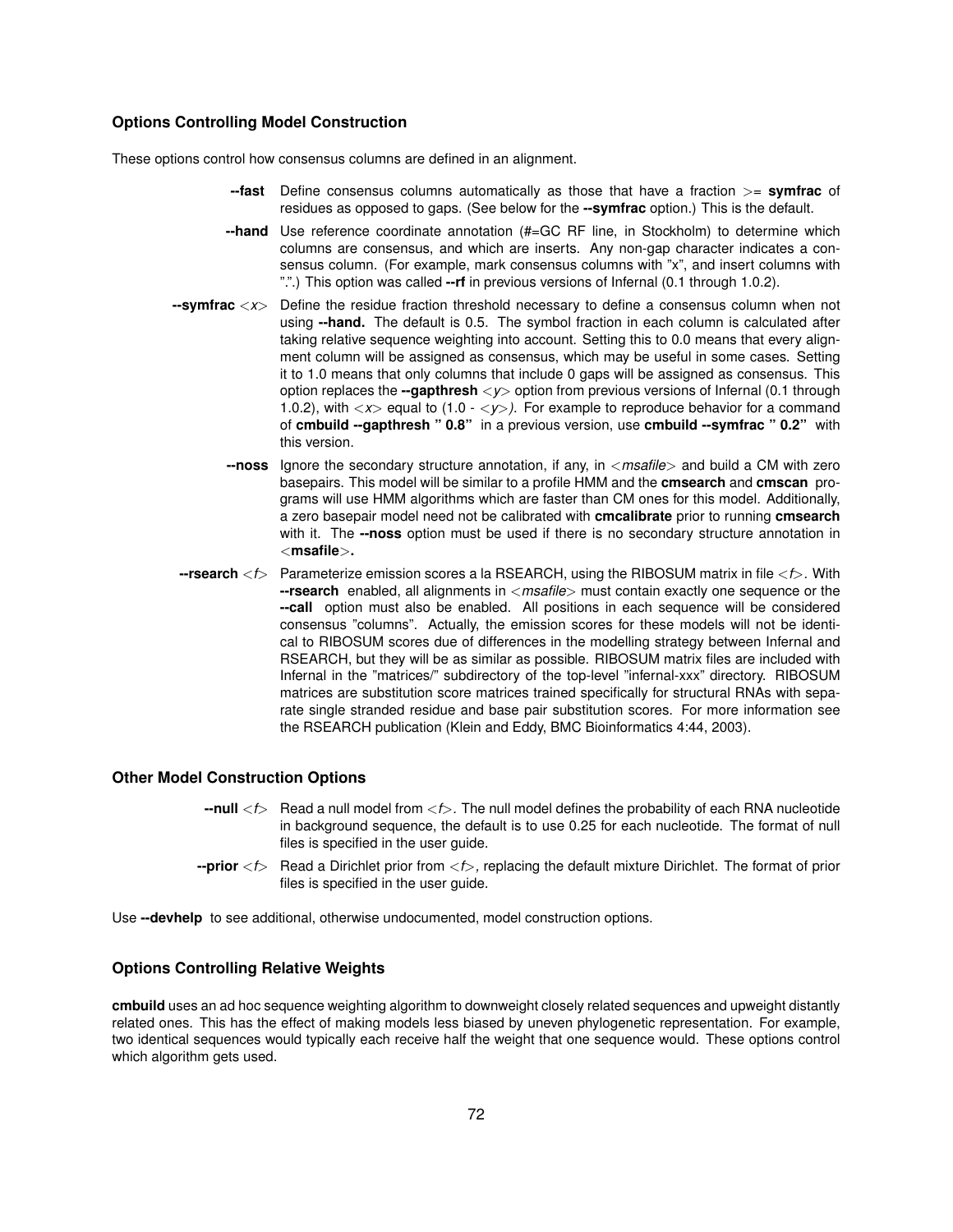|           | --wpb Use the Henikoff position-based sequence weighting scheme [Henikoff and Henikoff, J. Mol.<br>Biol. 243:574, 1994]. This is the default.                                                                                                                                 |
|-----------|-------------------------------------------------------------------------------------------------------------------------------------------------------------------------------------------------------------------------------------------------------------------------------|
| --wasc    | Use the Gerstein/Sonnhammer/Chothia weighting algorithm [Gerstein et al, J. Mol. Biol.<br>235:1067, 1994].                                                                                                                                                                    |
| --wnone   | Turn sequence weighting off; e.g. explicitly set all sequence weights to 1.0.                                                                                                                                                                                                 |
| --waiven  | Use sequence weights as given in annotation in the input alignment file. If no weights were<br>given, assume they are all 1.0. The default is to determine new sequence weights by the<br>Gerstein/Sonnhammer/Chothia algorithm, ignoring any annotated weights.              |
| --wblosum | Use the BLOSUM filtering algorithm to weight the sequences, instead of the default GSC<br>weighting. Cluster the sequences at a given percentage identity (see --wid); assign each<br>cluster a total weight of 1.0, distributed equally amongst the members of that cluster. |
|           | -wid $\langle x \rangle$ Controls the behavior of the --wblosum weighting option by setting the percent identity for<br>clustering the alignment to $\langle x \rangle$ .                                                                                                     |

#### **Options Controlling Effective Sequence Number**

After relative weights are determined, they are normalized to sum to a total effective sequence number, *eff nseq.* This number may be the actual number of sequences in the alignment, but it is almost always smaller than that. The default entropy weighting method *(--eent)* reduces the effective sequence number to reduce the information content (relative entropy, or average expected score on true homologs) per consensus position. The target relative entropy is controlled by a two-parameter function, where the two parameters are settable with *--ere* and *--esigma.*

- **--enone** Turn off the entropy weighting strategy. The effective sequence number is just the number of sequences in the alignment.
- **--ere** <*x*> Set the target mean match state relative entropy as <*x*>*.* By default the target relative entropy per match position is 0.59 bits for models with at least 1 basepair and 0.38 for models with zero basepairs.
- **--eminseq** <*x*> Define the minimum allowed effective sequence number as <*x*>*.*
- **--emaxseq** <*x*> Define the maximum allowed effective sequence number as <*x*>*.* This number can be larger than the number of sequences in the alignment.
- **--ehmmre** <*x*> Set the target HMM mean match state relative entropy as <*x*>*.* Entropy for basepairing match states is calculated using marginalized basepair emission probabilities.
	- **--eset** <*x*> Set the effective sequence number for entropy weighting as <*x*>*.*

# **Options Controlling Filter P7 Hmm Construction**

For each CM that **cmbuild** constructs, an accompanying filter p7 HMM is built from the input alignment as well. These options control filter HMM construction:

> **--p7ere** <*x*> Set the target mean match state relative entropy for the filter p7 HMM as <*x*>*.* By default the target relative entropy per match position is 0.38 bits.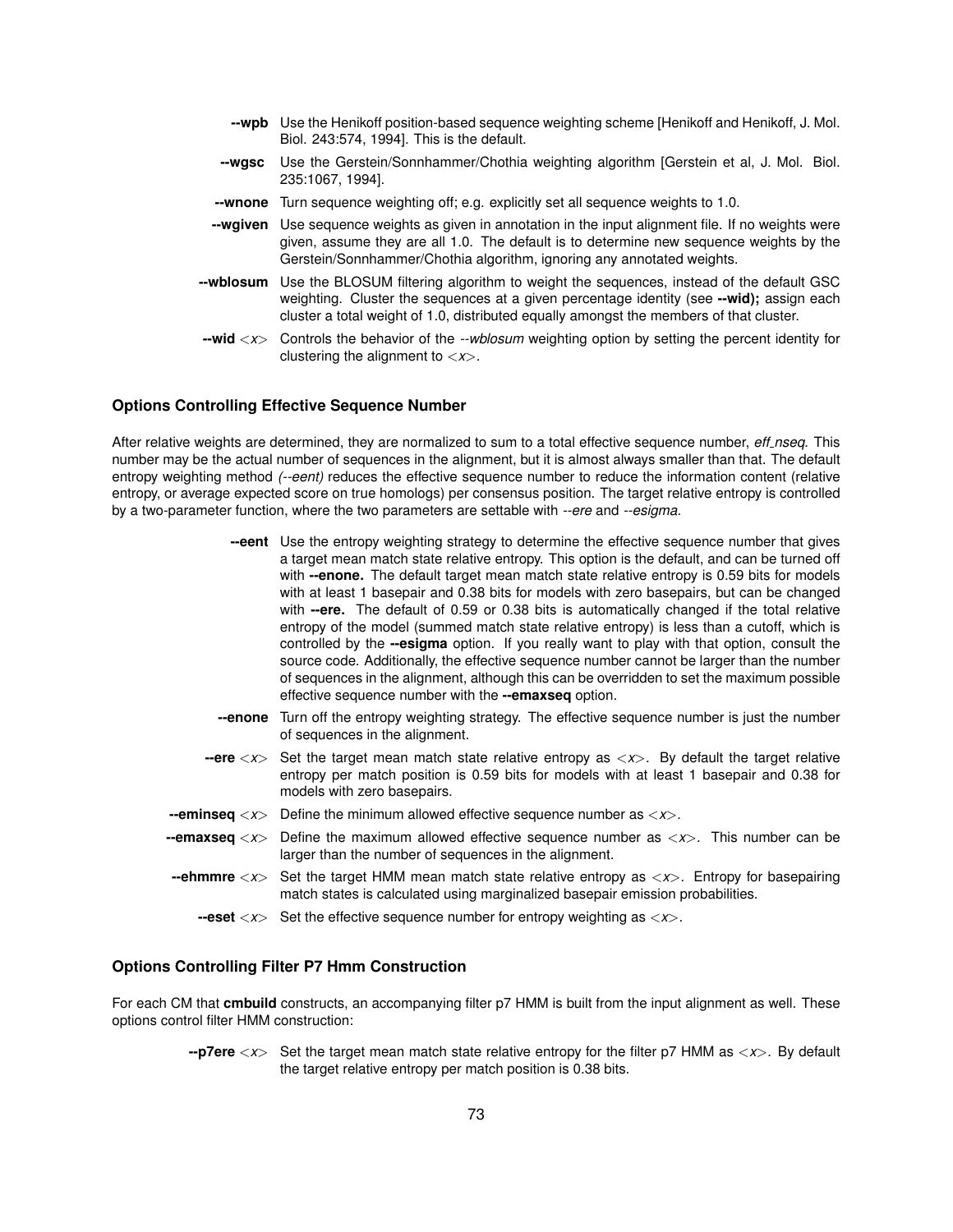**--p7ml** Use a maximum likelihood p7 HMM built from the CM as the filter HMM. This HMM will be as similar as possible to the CM (while necessarily ignorant of secondary structure).

Use **--devhelp** to see additional, otherwise undocumented, filter HMM construction options.

#### **Options Controlling Filter P7 Hmm Calibration**

After building each filter HMM, **cmbuild** determines appropriate E-value parameters to use during filtering in **cmsearch** and **cmscan** by sampling a set of sequences and searching them with each HMM filter configuration and algorithm. **--EmN** <*n*> Set the number of sampled sequences for local MSV filter HMM calibration to <*n*>*.* 200 by default. **--EvN** <*n*> Set the number of sampled sequences for local Viterbi filter HMM calibration to <*n*>*.* 200 by default. **--ElfN** <*n*> Set the number of sampled sequences for local Forward filter HMM calibration to <*n*>*.* 200 by default. **--EgfN** <*n*> Set the number of sampled sequences for glocal Forward filter HMM calibration to <*n*>*.* 200 by default.

Use **--devhelp** to see additional, otherwise undocumented, filter HMM calibration options.

#### **Options for Refining the Input Alignment**

- **--refine** <*f*> Attempt to refine the alignment before building the CM using expectation-maximization (EM). A CM is first built from the initial alignment as usual. Then, the sequences in the alignment are realigned optimally (with the HMM banded CYK algorithm, optimal means optimal given the bands) to the CM, and a new CM is built from the resulting alignment. The sequences are then realigned to the new CM, and a new CM is built from that alignment. This is continued until convergence, specifically when the alignments for two successive iterations are not significantly different (the summed bit scores of all the sequences in the alignment changes less than 1% between two successive iterations). The final alignment (the alignment used to build the CM that gets written to <*cmfile out*>*)* is written to <*f*>*.*
	- **-l** With **--refine,** turn on the local alignment algorithm, which allows the alignment to span two or more subsequences if necessary (e.g. if the structures of the query model and target sequence are only partially shared), allowing certain large insertions and deletions in the structure to be penalized differently than normal indels. The default is to globally align the query model to the target sequences.
	- **--gibbs** Modifies the behavior of **--refine** so Gibbs sampling is used instead of EM. The difference is that during the alignment stage the alignment is not necessarily optimal, instead an alignment (parsetree) for each sequences is sampled from the posterior distribution of alignments as determined by the Inside algorithm. Due to this sampling step **--gibbs** is nondeterministic, so different runs with the same alignment may yield different results. This is not true when **--refine** is used without the **--gibbs** option, in which case the final alignment and CM will always be the same. When **--gibbs** is enabled, the **--seed "** <**n**>**"** option can be used to seed the random number generator predictably, making the results reproducible. The goal of the **--gibbs** option is to help expert RNA alignment curators refine structural alignments by allowing them to observe alternative high scoring alignments.
- **--seed** <*n*> Seed the random number generator with <*n*>*,* an integer >= 0. This option can only be used in combination with **--gibbs.** If <*n*> is nonzero, stochastic sampling of alignments will be reproducible; the same command will give the same results. If  $\langle n \rangle$  is 0, the random number generator is seeded arbitrarily, and stochastic samplings may vary from run to run of the same command. The default seed is 0.
	- **--cyk** With **--refine,** align with the CYK algorithm. By default the optimal accuracy algorithm is used. There is more information on this in the **cmalign** manual page.
	- **--notrunc** With **--refine,** turn off the the truncated alignment algorithm. There is more information on this in the **cmalign** manual page.

Use **--devhelp** to see additional, otherwise undocumented, alignment refinement options as well as other output file options and options for building multiple models for a single alignment.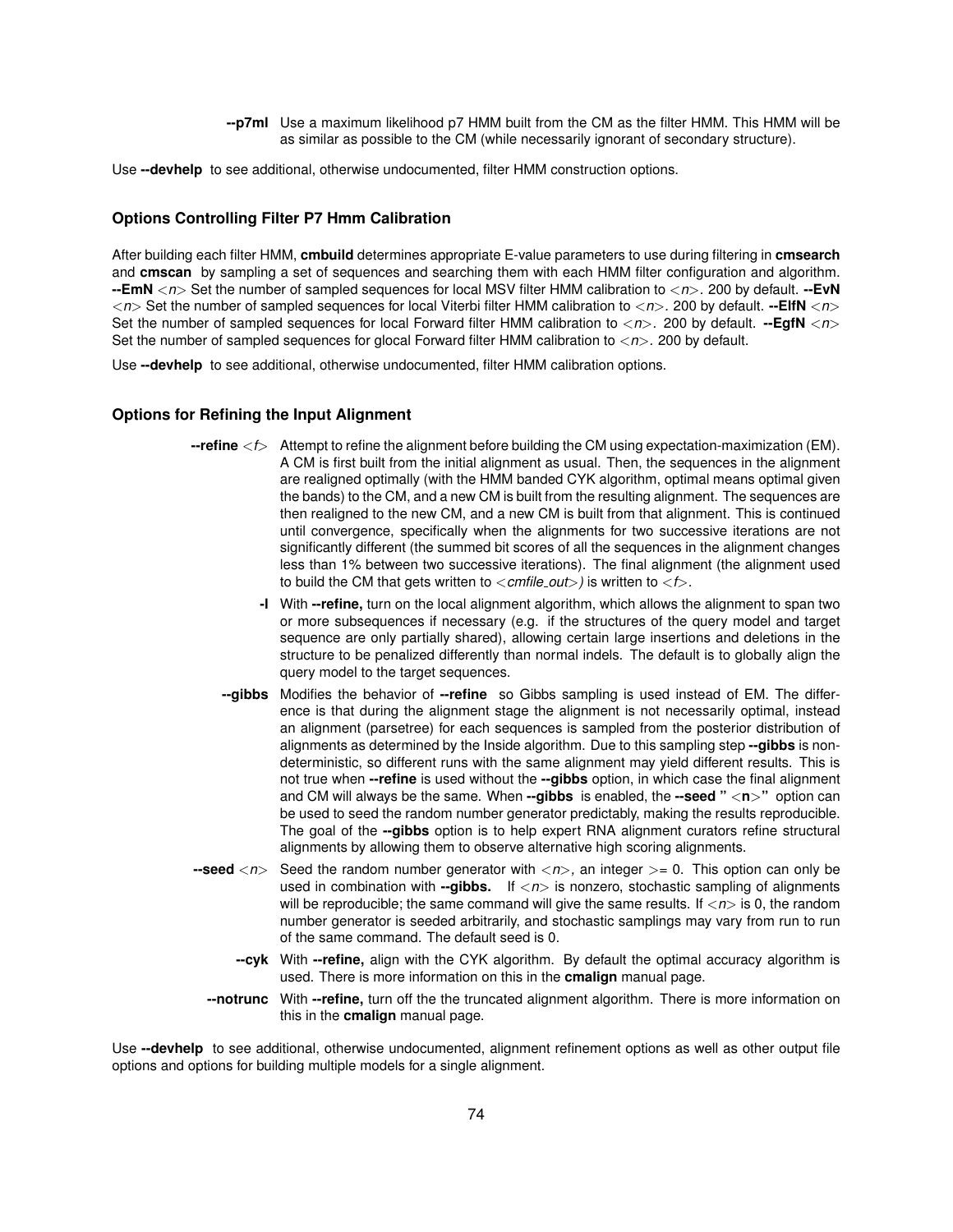# **cmcalibrate - fit exponential tails for covariance model E-value determination**

#### **Synopsis**

**cmcalibrate** *[options] cmfile*

## **Description**

**cmcalibrate** determines exponential tail parameters for E-value determination by generating random sequences, searching them with the CM and collecting the scores of the resulting hits. A histogram of the bit scores of the hits is fit to an exponential tail, and the parameters of the fitted tail are saved to the CM file. The exponential tail parameters are then used to estimate the statistical significance of hits found in **cmsearch** and **cmscan.**

A CM file must be calibrated with **cmcalibrate** before it can be used in **cmsearch** or **cmscan,** with a single exception: it is not necessary to calibrate CM files that include only models with zero basepairs before running **cmsearch.**

**cmcalibrate** is very slow. It takes a couple of hours to calibrate a single average sized CM on a single CPU. **cmcalibrate** will run in parallel on all available cores if Infernal was built on a system that supports POSIX threading (see the Installation section of the user guide for more information). Using <n> cores will result in roughly <n> -fold acceleration versus a single CPU. MPI (Message Passing Interface) can be also be used for parallelization with the **--mpi** option if Infernal was built with MPI enabled, but using more than 161 processors is not recommended because increasing past 161 won't accelerate the calibration. See the Installation section of the user guide for more information.

The **--forecast** option can be used to estimate how long the program will take to run for a given *cmfile* on the current machine. To predict the running time on <*n*> processors with MPI, additionally use the **--nforecast** <*n*> option.

The random sequences searched in **cmcalibrate** are generated by an HMM that was trained on real genomic sequences with various GC contents. The goal is to have the GC distributions in the random sequences be similar to those in actual genomic sequences.

Four rounds of searches and subsequent exponential tail fits are performed, one each for the four different CM algorithms that can be used in **cmsearch** and **cmscan:** glocal CYK, glocal Inside, local CYK and local Inside.

The E-values parameters determined by **cmcalibrate** are only used by the **cmsearch** and **cmscan** programs. If you are not going to use these programs then do not waste time calibrating your models.

### **Options**

- **-h** Help; print a brief reminder of command line usage and available options.
- **-L** <*x*> Set the total length of random sequences to search to <*x*> megabases (Mb). By default,  $\langle x \rangle$  is 1.6 Mb. Increasing  $\langle x \rangle$  will make the exponential tail fits more precise and Evalues more accurate, but will take longer (doubling <*x*> will roughly double the running time). Decreasing  $\langle x \rangle$  is not recommended as it will make the fits less precise and the E-values less accurate.

### **Options for Predicting Required Time and Memory**

- **--forecast** Predict the running time of the calibration of *cmfile* (with provided options) on the current machine and exit. The calibration is not performed. The predictions should be considered rough estimates. If multithreading is enabled (see Installation section of user guide), the timing will take into account the number of available cores.
- **--nforecast** <*n*> With **--forecast,** specify that <*n*> processors will be used for the calibration. This might be useful for predicting the running time of an MPI run with  $\langle n \rangle$  processors.
	- **--memreq** Predict the amount of required memory for calibrating *cmfile* (with provided options) on the current machine and exit. The calibration is not performed.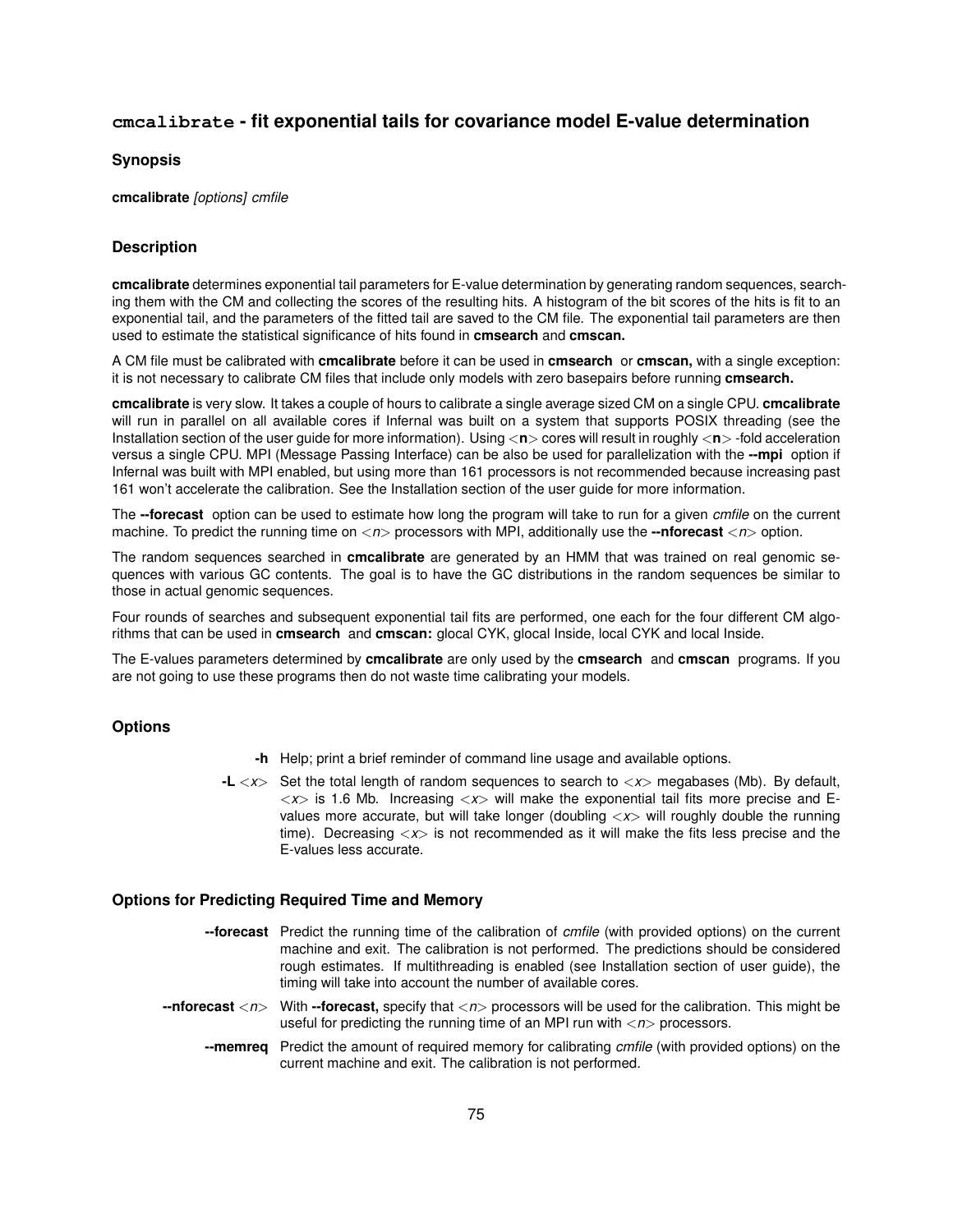## **Options Controlling Exponential Tail Fits**

- **--gtailn** <*x*> fit the exponential tail for glocal Inside and glocal CYK to the <*n*> highest scores in the histogram tail, where  $\langle n \rangle$  is  $\langle x \rangle$  times the number of Mb searched. The default value of <*x*> is 250. The value 250 was chosen because it works well empirically relative to other values.
- **--ltailn** <*x*> fit the exponential tail for local Inside and local CYK to the <*n*> highest scores in the histogram tail, where <*n*> is <*x*> times the number of Mb searched. The default value of <*x*> is 750. The value 750 was chosen because it works well empirically relative to other values.
- **--tailp** <*x*> Ignore the **--gtailn** and **--ltailn** prefixed options and fit the <*x*> fraction tail of the histogram to an exponential tail, for all search modes.

## **Optional Output Files**

- **--hfile** <*f*> Save the histograms fit to file <*f*>*.* The format of this file is two space delimited columns per line. The first column is the x-axis values of bit scores of each bin. The second column is the y-axis values of number of hits per bin. Each series is delimited by a line with a single character "&". The file will contain one series for each of the four exponential tail fits in the following order: glocal CYK, glocal Inside, local CYK, and local Inside.
- **--sfile** <*f*> Save survival plot information to file <*f*>*.* The format of this file is two space delimited columns per line. The first column is the x-axis values of bit scores of each bin. The second column is the y-axis values of fraction of hits that meet or exceed the score for each bin. Each series is delimited by a line with a single character "&". The file will contain three series of data for each of the four CM search modes in the following order: glocal CYK, glocal Inside, local CYK, and local Inside. The first series is the empirical survival plot from the histogram of hits to the random sequence. The second series is the exponential tail fit to the empirical distribution. The third series is the exponential tail fit if lambda were fixed and set as the natural log of 2 (0.691314718).
- **--qqfile** <*f*> Save quantile-quantile plot information to file <*f*>*.* The format of this file is two space delimited columns per line. The first column is the x-axis values, and the second column is the y-axis values. The distance of the points from the identity line  $(y=x)$  is a measure of how good the exponential tail fit is, the closer the points are to the identity line, the better the fit is. Each series is delimited by a line with a single character "&". The file will contain one series of empirical data for each of the four exponential tail fits in the following order: glocal CYK, glocal Inside, local CYK and local Inside.
	- **--ffile** <*f*> Save space delimited statistics of different exponential tail fits to file <*f*>*.* The file will contain the lambda and mu values for exponential tails fit to histogram tails of different sizes. The fields in the file are labelled informatively.
- **--xfile** <*f*> Save a list of the scores in each fit histogram tail to file <*f*>*.* Each line of this file will have a different score indicating one hit existed in the tail with that score. Each series is delimited by a line with a single character "&". The file will contain one series for each of the four exponential tail fits in the following order: glocal CYK, glocal Inside, local CYK, and local Inside.

#### **Other Options**

- **--seed**  $\langle n \rangle$  Seed the random number generator with  $\langle n \rangle$ , an integer  $\ge$  = 0. If  $\langle n \rangle$  is nonzero, stochastic simulations will be reproducible; the same command will give the same results. If <*n*> is 0, the random number generator is seeded arbitrarily, and stochastic simulations will vary from run to run of the same command. The default seed is 181.
- **--beta** <*x*> By default query-dependent banding (QDB) is used to accelerate the CM search algorithms with a beta tail loss probability of 1E-15. This beta value can be changed to <*x*> with **- -beta** <*x*>**.** The beta parameter is the amount of probability mass excluded during band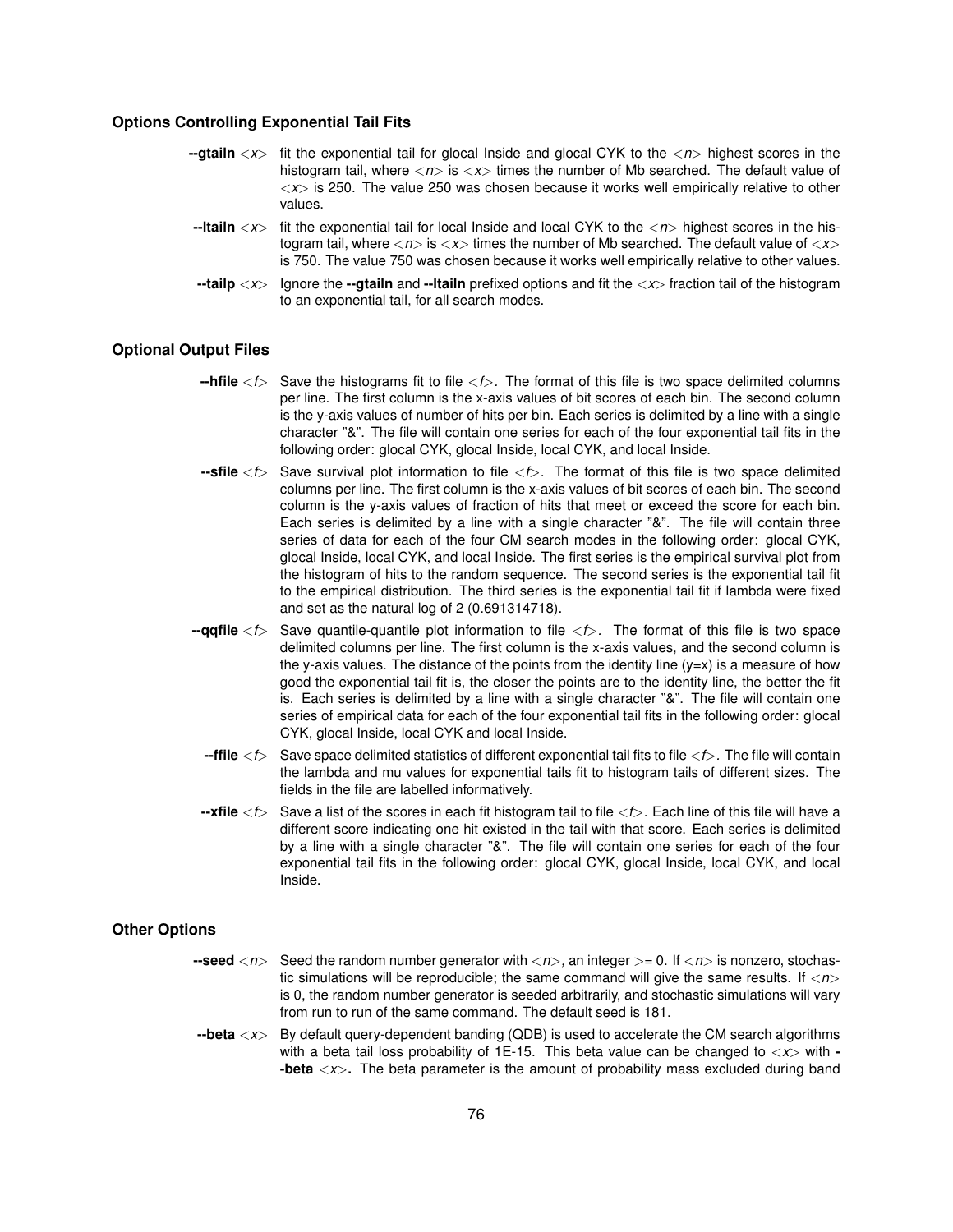calculation, higher values of beta give greater speedups but sacrifice more accuracy than lower values. The default value used is 1E-15. (For more information on QDB see Nawrocki and Eddy, PLoS Computational Biology 3(3): e56.)

- **--nonbanded** Turn off QDB during E-value calibration. This will slow down calibration.
	- **--nonull3** Turn off the null3 post hoc additional null model. This is not recommended unless you plan on using the same option to **cmsearch** and/or **cmscan.**
	- **--random** Use the background null model of the CM to generate the random sequences, instead of the more realistic HMM. Unless the CM was built using the **--null** option to **cmbuild,** the background null model will be 25% each A, C, G and U.
	- **--gc** <*f*> Generate the random sequences using the nucleotide distribution from the sequence file <*f*>*.*
	- **--cpu** <*n*> Specify that <*n*> parallel CPU workers be used. If <*n*> is set as "0", then the program will be run in serial mode, without using threads. You can also control this number by setting an environment variable, *INFERNAL NCPU.* This option will only be available if the machine on which Infernal was built is capable of using POSIX threading (see the Installation section of the user guide for more information).
		- **--mpi** Run as an MPI parallel program. This option will only be available if Infernal has been configured and built with the "--enable-mpi" flag (see the Installation section of the user guide for more information).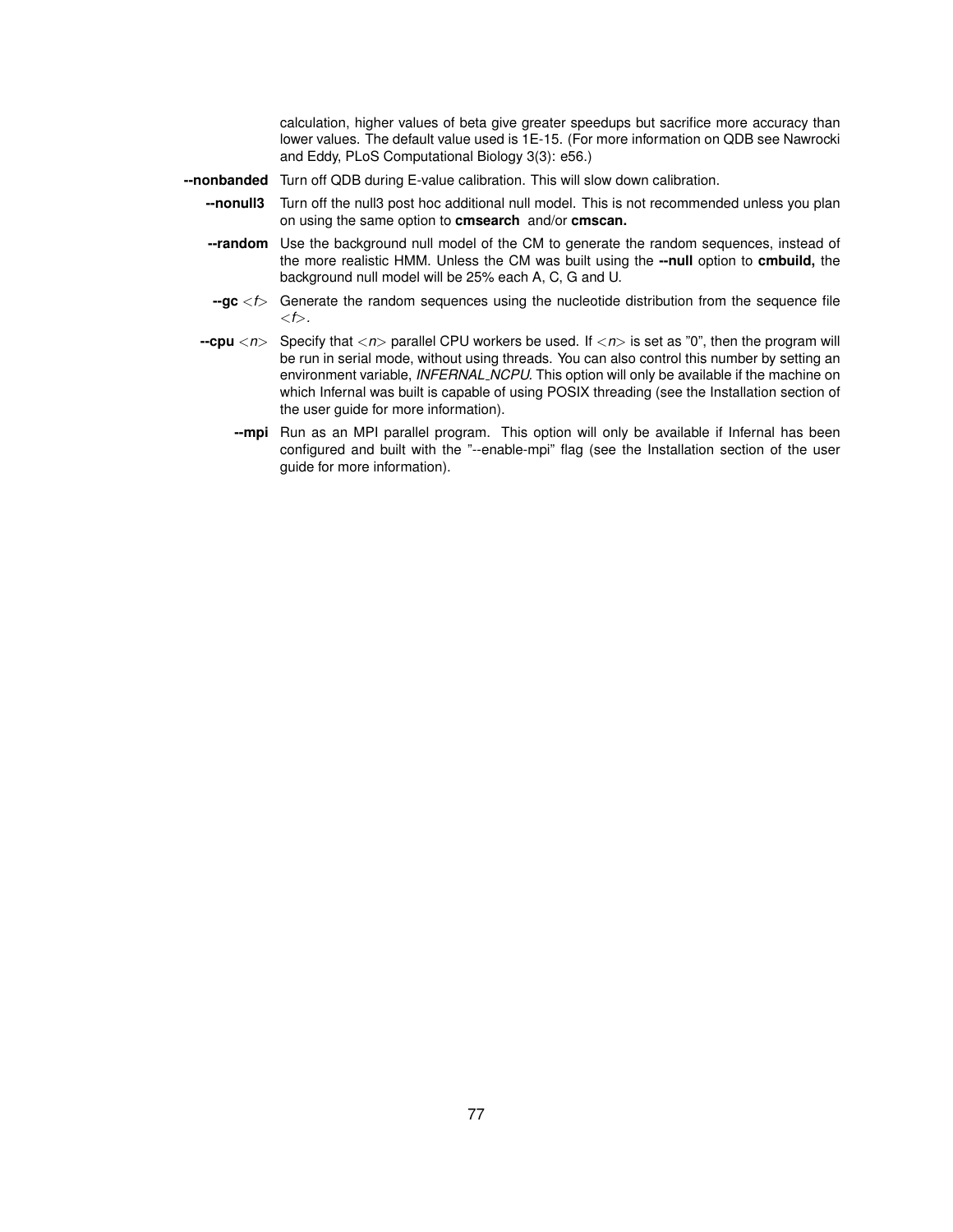# **cmconvert - convert Infernal covariance model files**

### **Synopsis**

**cmconvert** *[options]* <*cmfile*>

# **Description**

The **cmconvert** utility converts an input covariance model file to different Infernal formats.

By default, the input CM file can be any CM file created by Infernal version 1.0 or later; the output CM file is a current Infernal format. Files from versions older than version 1.0 cannot be converted.

<*cmfile*> may be '-' (dash), which means reading this input from *stdin* rather than a file.

- **-h** Help; print a brief reminder of command line usage and all available options.
- **-a** Output profiles in ASCII text format. This is the default.
- **-b** Output profiles in binary format.
- **-1** Output in legacy Infernal1 (Infernal v1.0 through v1.0.2) ASCII text format. Due to important changes between version v1.0.2 and v1.1, any E-value statistic parameters calculated by **cmcalibrate** in <**cmfile**> will not be written to the converted output file.
- **--mlhmm** Do not output a CM file. Instead, output one maximum likelihood p7 HMM built from each CM in <**cmfile**> in HMMER3 ASCII text format. The HMM will have been constructed to be as similar as possible to the CM, without modeling secondary structure. This option could be useful for comparative studies of Infernal and HMMER3.
	- **--fhmm** Do not output a CM file. Instead, output the filter p7 HMM for each CM in <**cmfile**> in HMMER3 ASCII text format.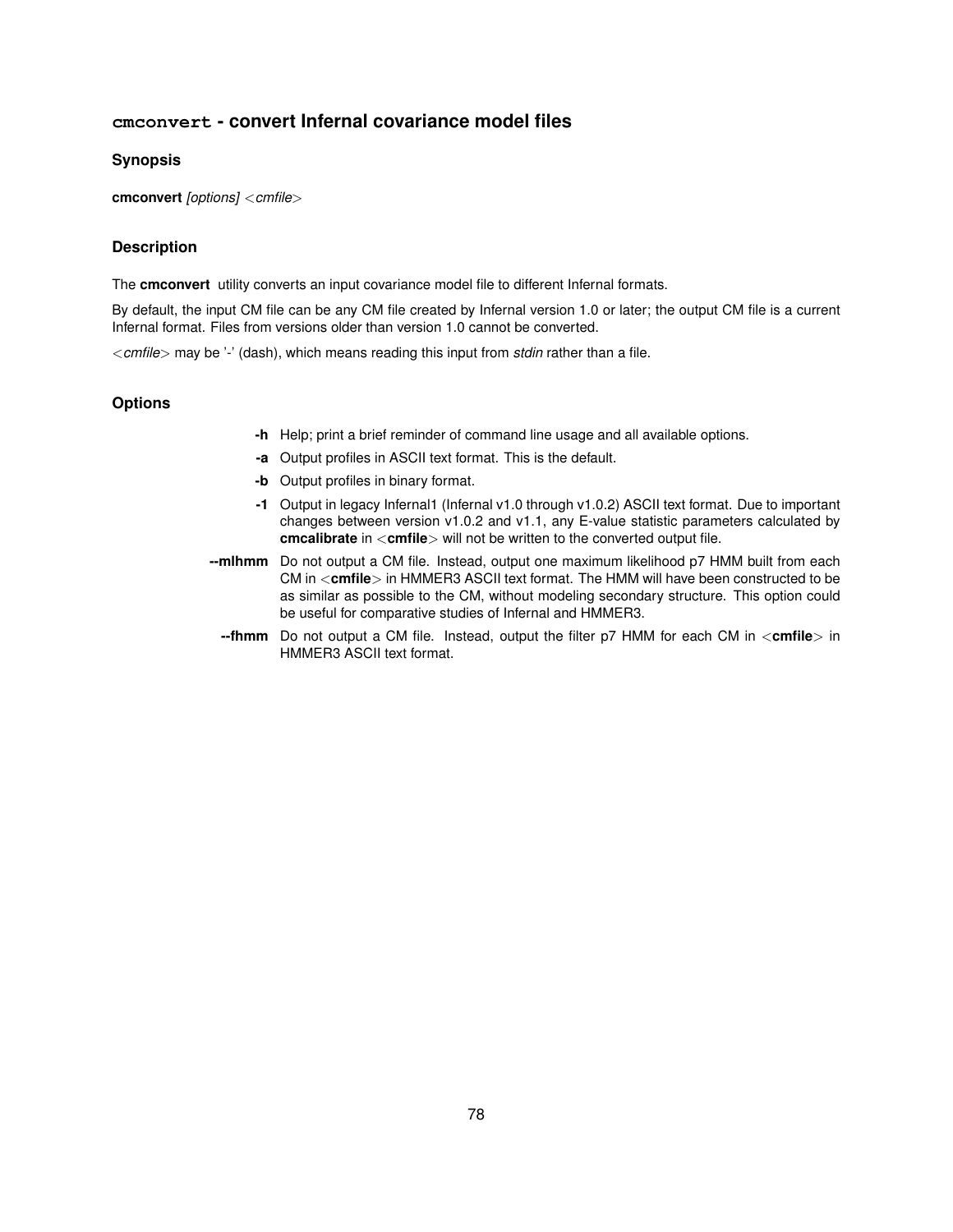# **cmemit - sample sequences from a covariance model**

#### **Synopsis**

**cmemit** *[options]* <*cmfile*>

## **Description**

The **cmemit** program samples (emits) sequences from the covariance model(s) in <*cmfile*>*,* and writes them to output. Sampling sequences may be useful for a variety of purposes, including creating synthetic true positives for benchmarks or tests.

The default is to sample ten unaligned sequence from each CM. Alternatively, with the **-c** option, you can emit a single majority-rule consensus sequence; or with the **-a** option, you can emit an alignment.

The <*cmfile*> may contain a library of CMs, in which case each CM will be used in turn.

<*cmfile*> may be '-' (dash), which means reading this input from *stdin* rather than a file.

For models with zero basepairs, sequences are sampled from the profile HMM filter instead of the CM. However, since these models will be nearly identical (unless special options were used in **cmbuild** to prevent this), using the HMM instead of the CM will not change the output in a significant way, unless the **-l** option is used. With **-l,** the HMM will be configured for equiprobable model begin and end positions, while the CM will not. You can force **cmemit** to always sample from the CM with the **--nohmmonly** option.

## **Options**

- **-h** Help; print a brief reminder of command line usage and available options.
- **-o** <*f*> Save the synthetic sequences to file <*f*> rather than writing them to stdout.

**-N** <*n*> Generate <*n*> sequences. The default value for <*n*> is 10.

- **-u** Write the generated sequences in unaligned format (FASTA). This is the default behavior.
- **-a** Write the generated sequences in an aligned format (STOCKHOLM) with consensus structure annotation rather than FASTA. Other output formats are possible with the **--outformat** option.
- **-c** Predict a single majority-rule consensus sequence instead of sampling sequences from the CM's probability distribution. Highly conserved residues (base paired residues that score higher than 3.0 bits, or single stranded residues that score higher than 1.0 bits) are shown in upper case; others are shown in lower case.
- **-e** <*n*> Embed the CM emitted sequences in a larger randomly generated sequence of length <*n*> generated from an HMM that was trained on real genomic sequences with various GC contents (the same HMM used by **cmcalibrate).** You can use the **--iid** option to generate 25% A, C, G, and U sequence instead. The CM emitted sequence will begin at a random position within the larger sequence and will be included in its entirety unless the **--u5p** or **--u3p** options are used. When **-e** is used in combination with **--u5p,** the CM emitted sequence will always begin at position 1 of the larger sequence and will be truncated 5'. When used in combination **--u3p** the CM emitted sequence will always end at position <*n*> of the larger sequence and will be truncated 3'.
	- **-l** Configure the CMs into local mode before emitting sequences. By default the model will be in global mode. In local mode, large insertions and deletions are more common than in global mode.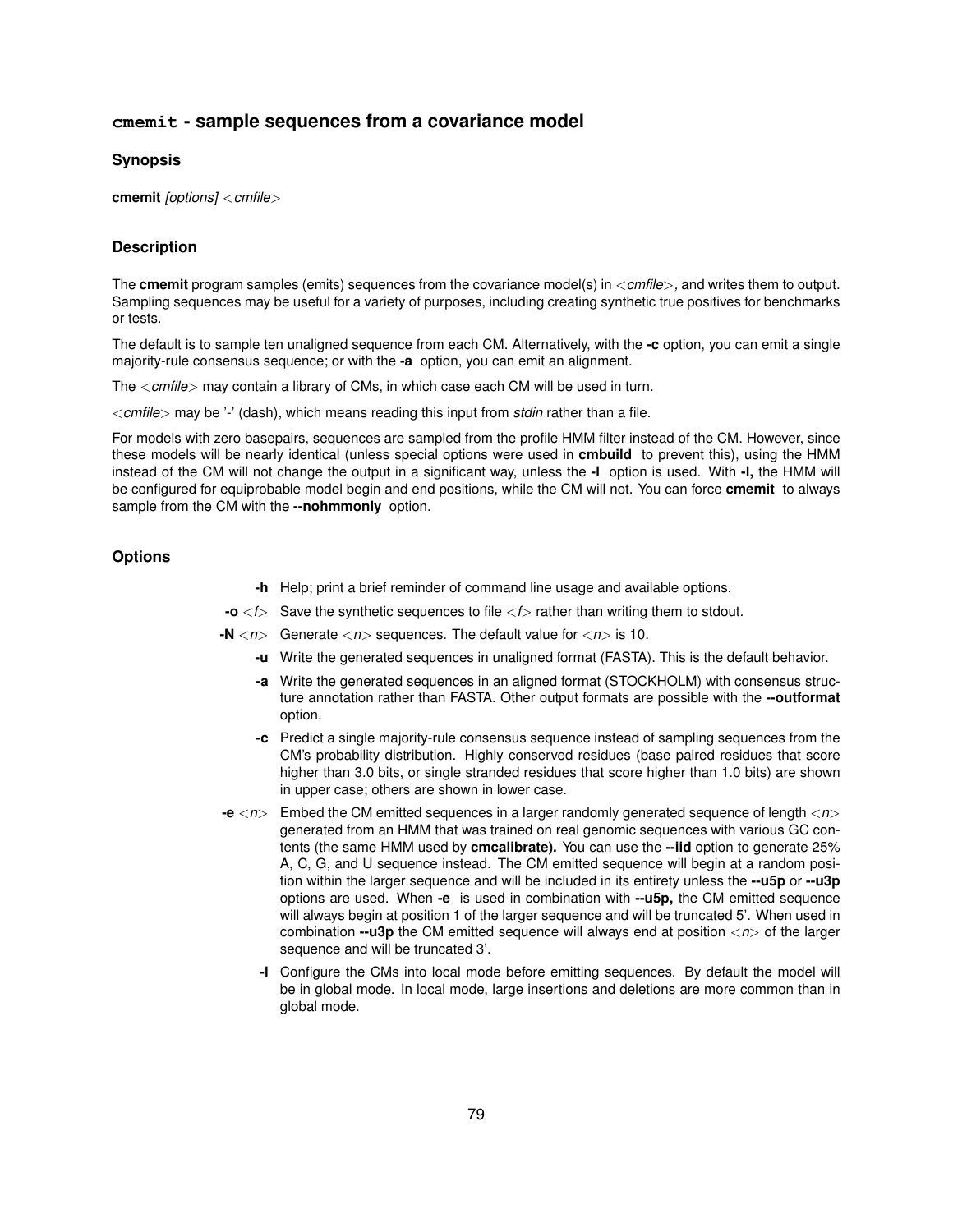### **Options for Truncating Emitted Sequences**

- **--u5p** Truncate all emitted sequences at a randomly chosen start position <**n**>**,** by only outputting residues beginning at <**n**>**.** A different start point is randomly chosen for each sequence.
- **--u3p** Truncate all emitted sequences at a randomly chosen end position <**n**>**,** by only outputting residues up to position  $\langle n \rangle$ . A different end point is randomly chosen for each sequence.
- **--a5p** <*n*> In combination with the **-a** option, truncate the emitted alignment at a randomly chosen start match position  $\langle n \rangle$ , by only outputting alignment columns for positions after match state <*n*> - 1. <*n*> must be an integer between 0 and the consensus length of the model (which can be determined using the **cmstat** program. As a special case, using 0 as <*n*> will result in a randomly chosen start position.
- **--a3p** <*n*> In combination with the **-a** option, truncate the emitted alignment at a randomly chosen end match position  $\langle n \rangle$ , by only outputting alignment columns for positions before match state <*n*> + 1. <*n*> must be an integer between 1 and the consensus length of the model (which can be determined using the **cmstat** program). As a special case, using 0 as <*n*> will result in a randomly chosen end position.

## **Other Options**

- **--seed**  $\langle n \rangle$  Seed the random number generator with  $\langle n \rangle$ , an integer  $> = 0$ . If  $\langle n \rangle$  is nonzero, stochastic sampling of sequences will be reproducible; the same command will give the same results. If  $\langle n \rangle$  is 0, the random number generator is seeded arbitrarily, and stochastic samplings will vary from run to run of the same command. The default seed is 0.
	- **--iid** With **-e,** generate the larger sequences as 25% each A, C, G and U.
	- **--rna** Specify that the emitted sequences be output as RNA sequences. This is true by default.
	- **--dna** Specify that the emitted sequences be output as DNA sequences. By default, the output alphabet is RNA.
- **--idx** <*n*> Specify that the emitted sequences be named starting with <*modelname*>*.*<*n*>*.* By default  $\langle n \rangle$  is 1.
- **--outformat** <*s*> With **-a,** specify the output alignment format as <*s*>*.* Acceptable formats are: Pfam, AFA, A2M, Clustal, and Phylip. AFA is aligned fasta. Only Pfam and Stockholm alignment formats will include consensus structure annotation.
	- **--tfile** <*f*> Dump tabular sequence parsetrees (tracebacks) for each emitted sequence to file <*f*>*.* Primarily useful for debugging.
	- **--exp**  $\langle x \rangle$  Exponentiate the emission and transition probabilities of the CM by  $\langle x \rangle$  and then renormalize those distributions before emitting sequences. This option changes the CM probability distribution of parsetrees relative to default. With <*x*> less than 1.0 the emitted sequences will tend to have lower bit scores upon alignment to the CM. With  $\langle x \rangle$  greater than 1.0, the emitted sequences will tend to have higher bit scores upon alignment to the CM. This bit score difference will increase as  $\langle x \rangle$  moves further away from 1.0 in either direction. If  $\langle x \rangle$ equals 1.0, this option has no effect relative to default. This option is useful for generating sequences that are either more difficult ( $\langle x \rangle$  < 1.0) or easier ( $\langle x \rangle$  > 1.0) for the CM to distinguish as homologous from background, random sequence.
	- **--hmmonly** Emit from the filter profile HMM instead of the CM.
	- **--nohmmonly** Never emit from the filter profile HMM, always use the CM, even for models with zero basepairs.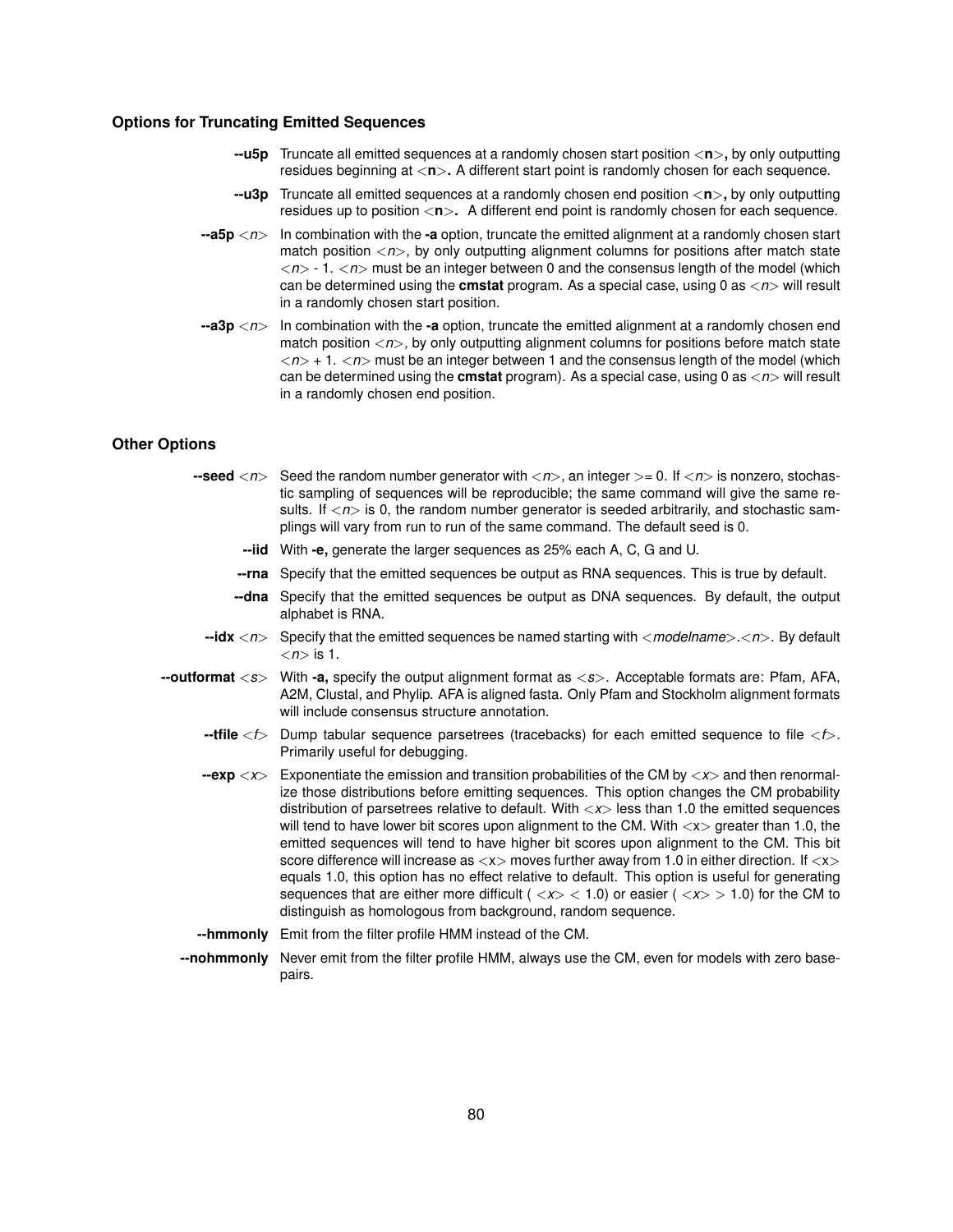# **cmfetch - retrieve covariance model(s) from a file**

#### **Synopsis**

**cmfetch** *[options]* <*cmfile*> <*key*> (retrieves CM named <key>)

**cmfetch -f** *[options]* <*cmfile*> <*keyfile*> (retrieves all CMs listed in <keyfile>)

**cmfetch --index** *[options]* <*cmfile*> (indexes <cmfile> for fetching)

#### **Description**

Retrieves one or more CMs from an <*cmfile*> (a large Rfam database, for example).

To enable very fast retrieval, index the <*cmfile*> first, using **cmfetch --index.** The index is a binary file named <*cmfile*>*.ssi.*

The default mode is to retrieve a single CM by name or accession, called the <*key*>*.* For example:

% cmfetch Rfam.cm tRNA

% cmfetch Rfam.cm RF00005

With the *-f* option, a <*keyfile*> containing a list of one or more keys is read instead. The first whitespace-delimited field on each non-blank non-comment line of the <*keyfile*> is used as a <*key*>*,* and any remaining data on the line is ignored. This allows a variety of whitespace delimited datafiles to be used as <*keyfile*>*s.*

When using *-f* and a <*keyfile*>*,* if <**cmfile**> has been indexed, the keys are retrieved in the order they occur in the <*keyfile*>*,* but if <**cmfile**> isn't indexed, keys are retrieved in the order they occur in the <**cmfile**>**.** This is a side effect of an implementation that allows multiple keys to be retrieved even if the <**cmfile**> is a nonrewindable stream, like a standard input pipe.

In normal use (without *--index* or *-f* options), <*cmfile*> may be '-' (dash), which means reading input from *stdin* rather than a file. With the *--index* option, <*cmfile*> may not be '-'; it does not make sense to index a standard input stream. With the *-f* option, either <*cmfile*> or <*keyfile*> (but not both) may be '-'. It is often particularly useful to read <*keyfile*> from standard input, because this allows use to use arbitrary command line invocations to create a list of CM names or accessions, then fetch them all to a new file, just with one command.

By default, the CM is printed to standard output in Infernal-1.1 format.

- **-h** Help; print a brief reminder of command line usage and all available options.
- **-f** The second commandline argument is a <*keyfile*> instead of a single <*key*>*.* The first field on each line of the <*keyfile*> is used as a retrieval <*key*> (a CM name or accession). Blank lines and comment lines (that start with a # character) are ignored.
- **-o** <*f*> Output CM(s) to file <*f*> instead of to standard output.
	- **-O** Output CM(s) to individual file(s) named <*key*> instead of standard output.
- **--index** Instead of retrieving one or more profiles from <*cmfile*>*,* index the <*cmfile*> for future retrievals. This creates a <*cmfile*>*.ssi* binary index file.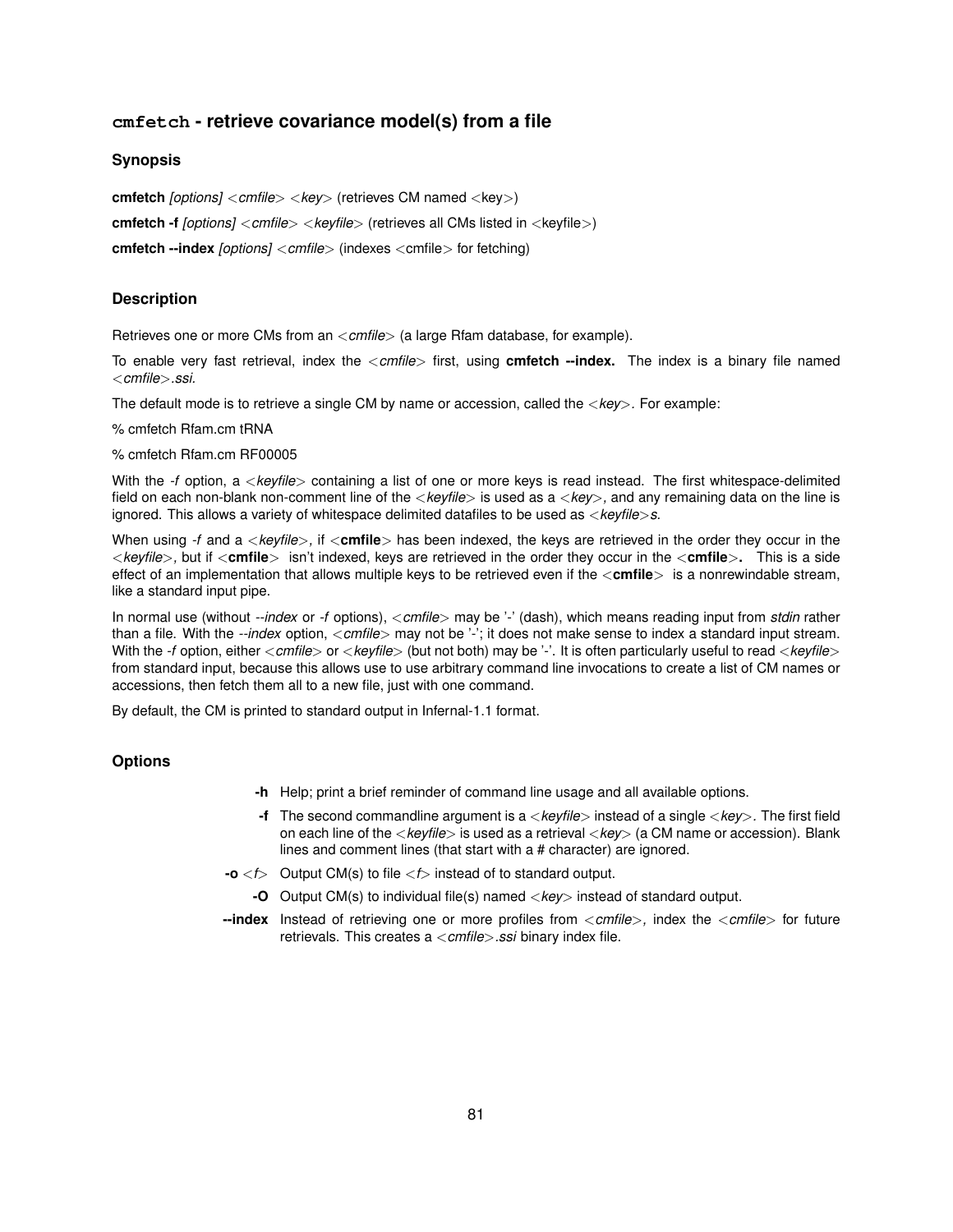# **cmpress - prepare a covariance model database for cmscan**

## **Synopsis**

**cmpress** *[options]* <*cmfile*>

# **Description**

Starting from a CM database <*cmfile*> in standard Infernal-1.1 format, construct binary compressed datafiles for **cmscan.** The *cmpress* step is required for **cmscan** to work.

The <*cmfile*> must be have already been calibrated with **cmcalibrate** for **cmpress** to work.

Four files are created: <*cmfile*>*.i1m,* <*cmfile*>*.i1i,* <*cmfile*>*.i1f,* and <*cmfile*>*.i1p.* The <*cmfile*>*.i1m* file contains the covariance models, associated filter p7 profile HMMs and their annotation in a binary format. The <*cmfile*>*.i1i* file is an SSI index for the <*cmfile*>*.i1m* file. The <*cmfile*>*.i1f* file contains precomputed data structures for the fast heuristic filter (the SSV filter) for the filter p7 profile HMMs in <*cmfile*>*.* The <*cmfile*>*.i1p* file contains precomputed data structures for the rest of each profile filter p7 HMM.

<*cmfile*> may not be '-' (dash); running **cmpress** on a standard input stream rather than a file is not allowed.

- **-h** Help; print a brief reminder of command line usage and all available options.
- **-F** Force; overwrites any previous cmpress'ed datafiles. The default is to bitch about any existing files and ask you to delete them first.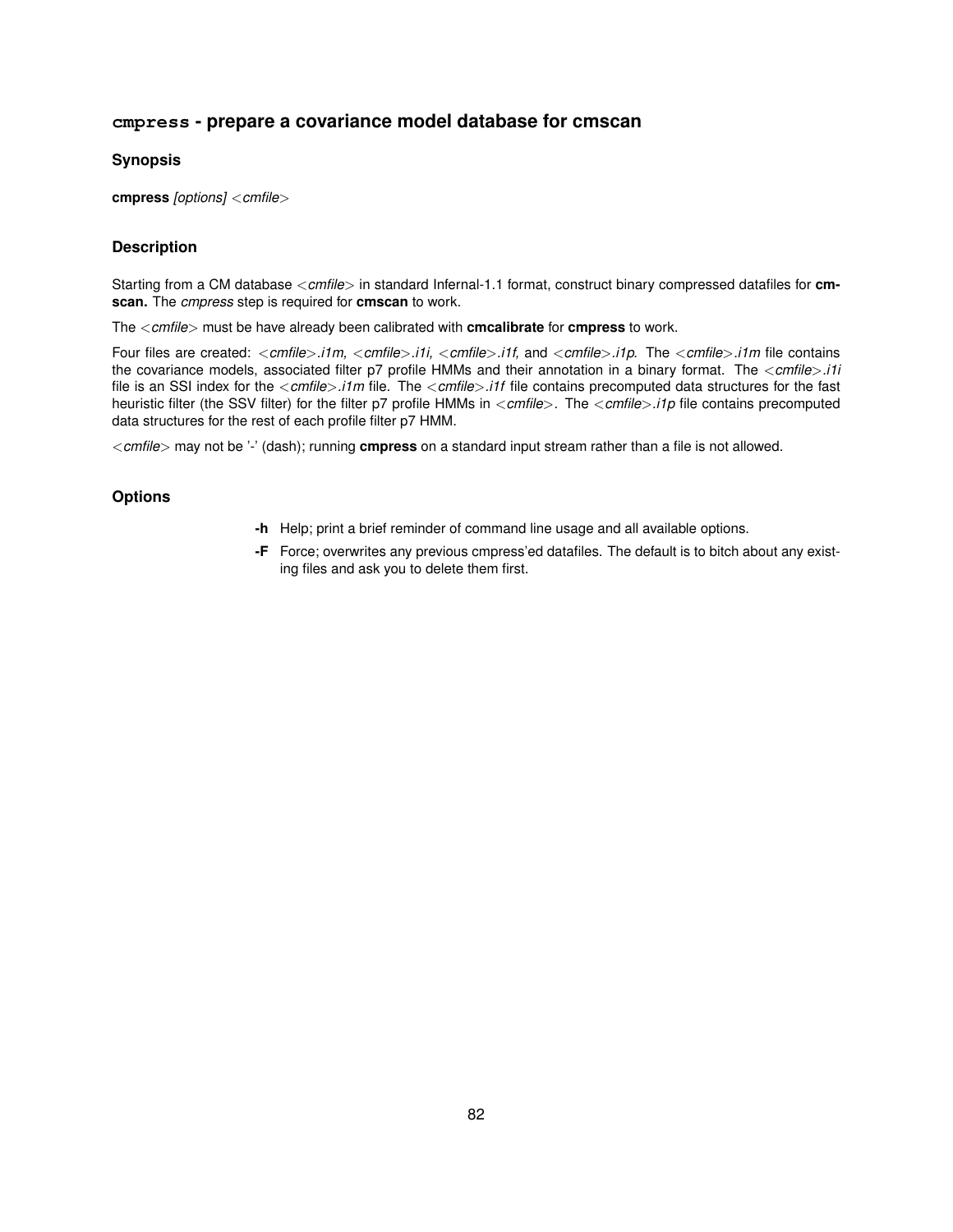# **cmscan - search sequence(s) against a covariance model database**

#### **Synopsis**

**cmscan** *[options]* <*cmdb*> <*seqfile*>

## **Description**

**cmscan** is used to search sequences against collections of covariance models. For each sequence in <*seqfile*>*,* use that query sequence to search the target database of CMs in <*cmdb*>*,* and output ranked lists of the CMs with the most significant matches to the sequence.

The <*seqfile*> may contain more than one query sequence. It can be in FASTA format, or several other common sequence file formats (genbank, embl, and among others), or in alignment file formats (stockholm, aligned fasta, and others). See the *--qformat* option for a complete list.

The <*cmdb*> needs to be press'ed using **cmpress** before it can be searched with **cmscan.** This creates four binary files, suffixed .i1{fimp}. Additionally, <*cmdb*> must have been calibrated for E-values with **cmcalibrate** before being press'ed with **cmpress.**

The query <seqtile> may be '-' (a dash character), in which case the query sequences are read from a <stdin> pipe instead of from a file. The <*cmdb*> cannot be read from a <stdin> stream, because it needs to have those four auxiliary binary files generated by **cmpress.**

The output format is designed to be human-readable, but is often so voluminous that reading it is impractical, and parsing it is a pain. The **--tblout** option saves output in a simple tabular format that is concise and easier to parse. The **--fmt** *2* option modifies the format of the tabular output by adding several fields, including markup of overlapping hits, as described in section 6 of the Infernal user guide. The **-o** option allows redirecting the main output, including throwing it away in /dev/null.

**cmscan** reexamines the 5' and 3' termini of target sequences using specialized algorithms for detection of *truncated* hits, in which part of the 5' and/or 3' end of the actual full length homologous sequence is missing in the target sequence file. These types of hits will be most common in sequence files consisting of unassembled sequencing reads. By default, any 5' truncated hit is required to include the first residue of the target sequence it derives from in <*seqfile*>*,* and any 3' truncated hit is required to include the final residue of the target sequence it derives from. Any 5' and 3' truncated hit must include the first and final residue of the target sequence it derives from. The **--anytrunc** option will relax the requirements for hit inclusion of sequence endpoints, and truncated hits are allowed to start and stop at any positions of target sequences. Importantly though, with **--anytrunc,** hit E-values will be less accurate because model calibration does not consider the possibility of truncated hits, so use it with caution. The **--notrunc** option can be used to turn off truncated hit detection. **--notrunc** will reduce the running time of **cmscan,** most significantly for target <*seqfile*> files that include many short sequences. Truncated hit detection is automatically turned off when the **--max, --nohmm, - qdb,** or **--nonbanded** options are used because it relies on the use of an accelerated HMM banded alignment strategy that is turned off by any of those options.

- **-h** Help; print a brief reminder of command line usage and all available options.
- **-g** Turn on the *glocal* alignment algorithm, global with respect to the query model and local with respect to the target database. By default, the local alignment algorithm is used which is local with respect to both the target sequence and the model. In local mode, the alignment to span two or more subsequences if necessary (e.g. if the structures of the query model and target sequence are only partially shared), allowing certain large insertions and deletions in the structure to be penalized differently than normal indels. Local mode performs better on empirical benchmarks and is significantly more sensitive for remote homology detection. Empirically, glocal searches return many fewer hits than local searches, so glocal may be desired for some applications.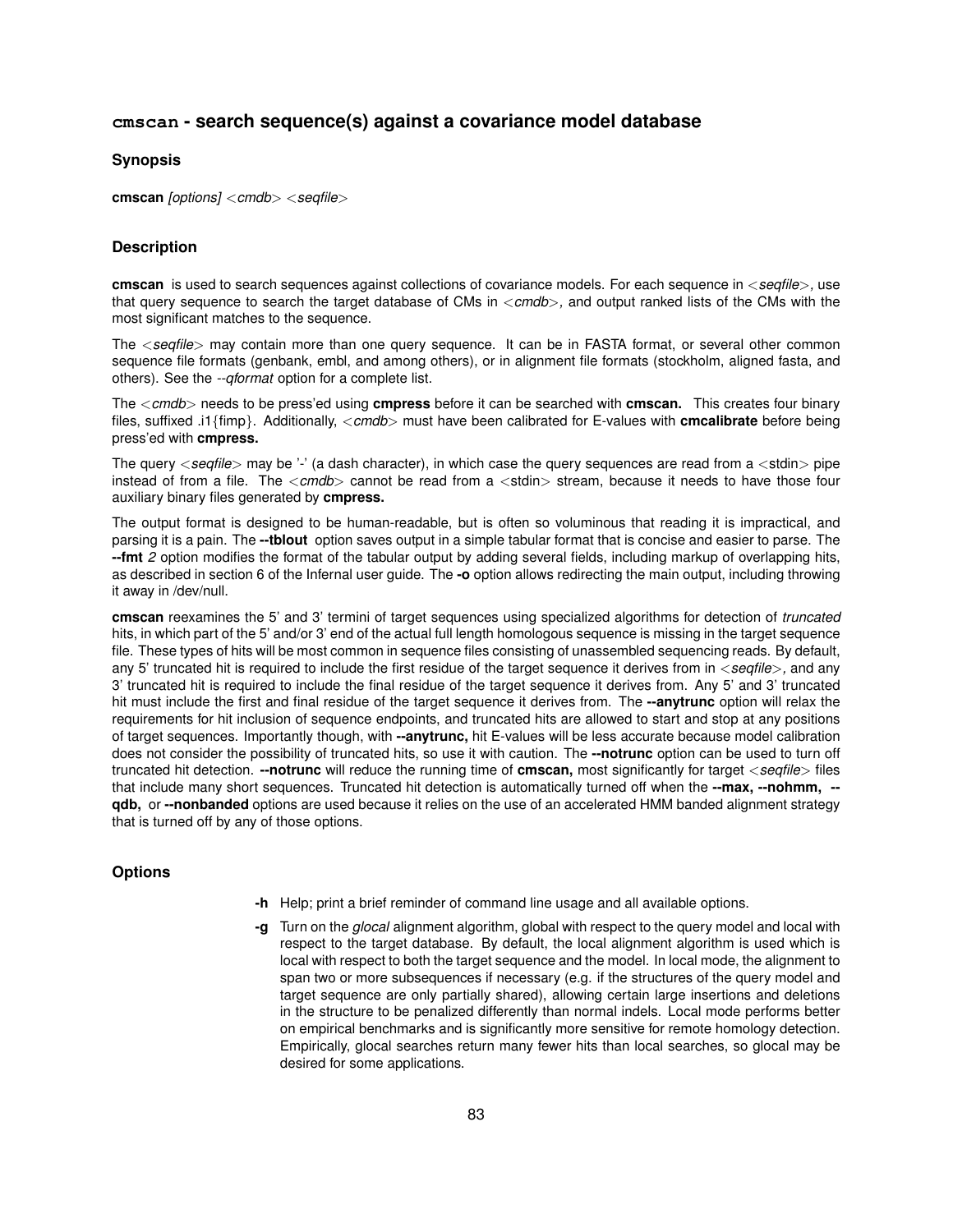- **-Z** <*x*> Calculate E-values as if the search space size was <*x*> megabases (Mb). Without the use of this option, the search space size changes for each query sequence, it is defined as the length of the current query sequence times 2 (because both strands of the sequence will be searched) times the number of CMs in <*cmdb*>*.*
- **--devhelp** Print help, as with **-h,** but also include expert options that are not displayed with **-h.** These expert options are not expected to be relevant for the vast majority of users and so are not described in the manual page. The only resources for understanding what they actually do are the brief one-line descriptions output when **--devhelp** is enabled, and the source code.

## **Options for Controlling Output**

- **-o**  $\lt$   $f$  Direct the main human-readable output to a file  $\lt$  f instead of the default stdout.
- **--tblout** <*f*> Save a simple tabular (space-delimited) file summarizing the hits found, with one data line per hit. The format of this file is described in section 6 of the Infernal user guide.
	- **--fmt** <*n*> specify the format of the tabular output file specified with **--tblout** <*f*> be in format <*n*>*.* Possible values for  $\langle n \rangle$  are 1 or 2. By default  $\langle n \rangle$  is 1 when **--tblout** is used without **--fmt.** With **--fmt** *2* nine additional fields are added to the tabular output file, most of which pertain to the annotation of overlapping hits. See section 6 the Infernal user guide for a description of both formats.
		- **--acc** Use accessions instead of names in the main output, where available for profiles and/or sequences.
		- **--noali** Omit the alignment section from the main output. This can greatly reduce the output volume.
	- **--notextw** Unlimit the length of each line in the main output. The default is a limit of 120 characters per line, which helps in displaying the output cleanly on terminals and in editors, but can truncate target profile description lines.
- **--textw** <*n*> Set the main output's line length limit to <*n*> characters per line. The default is 120.
	- **--verbose** Include extra search pipeline statistics in the main output, including filter survival statistics for truncated hit detection and number of envelopes discarded due to matrix size overflows.

#### **Options Controlling Reporting Thresholds**

Reporting thresholds control which hits are reported in output files (the main output and *--tblout)* Hits are ranked by statistical significance (E-value). By default, all hits with an E-value <= 10 are reported. The following options allow you to change the default E-value reporting thresholds, or to use bit score thresholds instead.

- $-E \ll x$  In the per-target output, report target sequences with an E-value of  $\ll x$ . The default is 10.0, meaning that on average, about 10 false positives will be reported per query, so you can see the top of the noise and decide for yourself if it's really noise.
- **-T** <*x*> Instead of thresholding per-CM output on E-value, report target sequences with a bit score  $\sigma f = \langle x \rangle$ .

#### **Options for Inclusion Thresholds**

Inclusion thresholds are stricter than reporting thresholds. Inclusion thresholds control which hits are considered to be reliable enough to be included in a possible subsequent search round, or marked as significant ("!") as opposed to questionable ("?") in hit output.

- $\text{-}$ incE  $\langle x \rangle$  Use an E-value of  $\langle x \rangle$  as the hit inclusion threshold. The default is 0.01, meaning that on average, about 1 false positive would be expected in every 100 searches with different query sequences.
- **--incT** <*x*> Instead of using E-values for setting the inclusion threshold, instead use a bit score of >=  $\langle x \rangle$  as the hit inclusion threshold. By default this option is unset.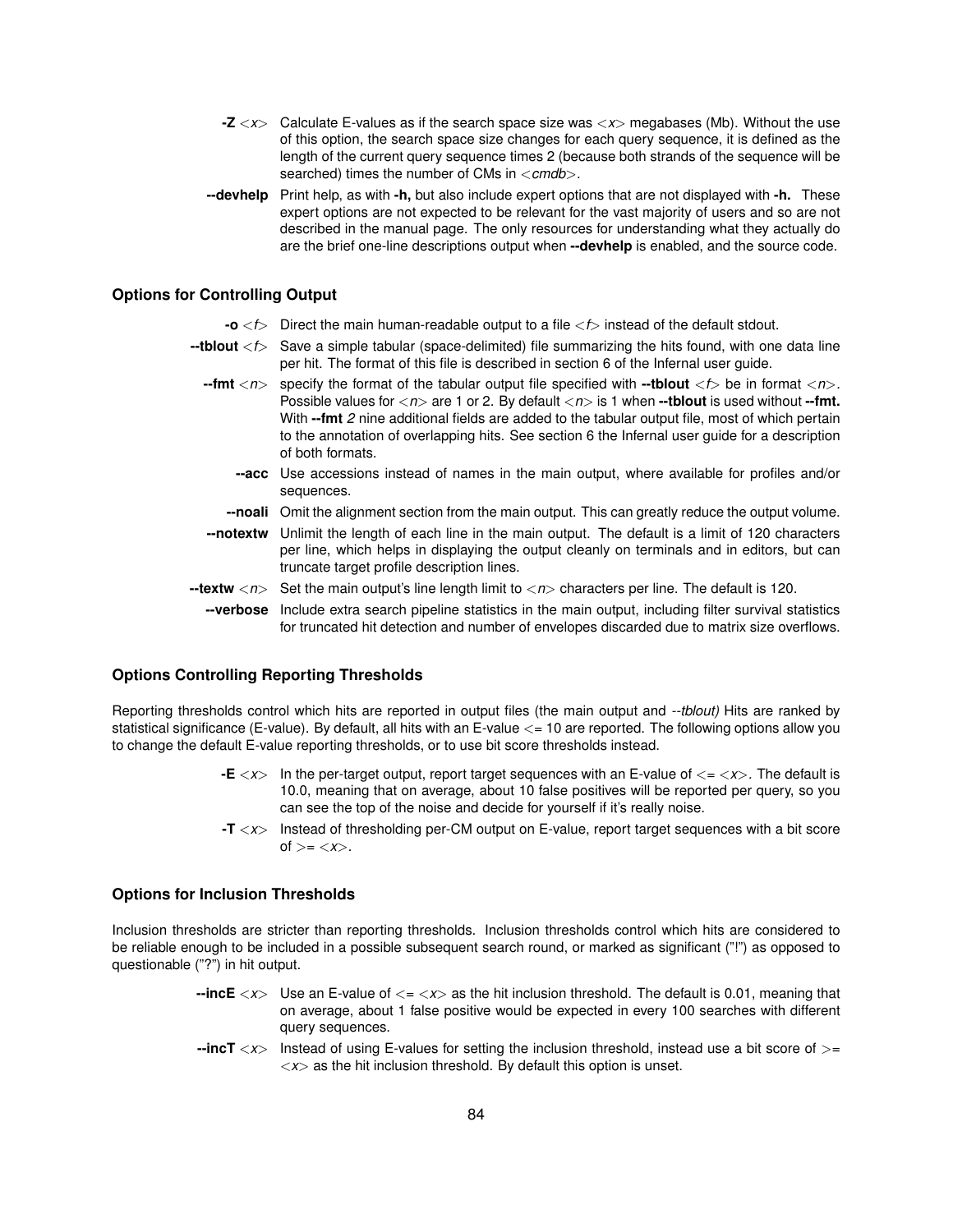## **Options for Model-specific Score Thresholding**

Curated CM databases may define specific bit score thresholds for each CM, superseding any thresholding based on statistical significance alone.

To use these options, the profile must contain the appropriate (GA, TC, and/or NC) optional score threshold annotation; this is picked up by **cmbuild** from Stockholm format alignment files. Each thresholding option has a score of <*x*> bits, and acts as if **-T** <*x*> **--incT** <*x*> has been applied specifically using each model's curated thresholds.

- **--cut ga** Use the GA (gathering) bit scores in the model to set hit reporting and inclusion thresholds. GA thresholds are generally considered to be the reliable curated thresholds defining family membership; for example, in Rfam, these thresholds define what gets included in Rfam Full alignments based on searches with Rfam Seed models.
- **--cut nc** Use the NC (noise cutoff) bit score thresholds in the model to set hit reporting and inclusion thresholds. NC thresholds are generally considered to be the score of the highest-scoring known false positive.
- **--cut tc** Use the TC (trusted cutoff) bit score thresholds in the model to set hit reporting and inclusion thresholds. TC thresholds are generally considered to be the score of the lowest-scoring known true positive that is above all known false positives.

#### **Options Controlling the Acceleration Pipeline**

Infernal searches are accelerated in a six-stage filter pipeline. The first five stages use a profile HMM to define envelopes that are passed to the stage six CM CYK filter. Any envelopes that survive all filters are assigned final scores using the the CM Inside algorithm.

The profile HMM filter is built by the **cmbuild** program and is stored in <*cmfile*>*.*

Each successive filter is slower than the previous one, but better than it at disciminating between subsequences that may contain high-scoring CM hits and those that do not. The first three HMM filter stages are the same as those used in HMMER3. Stage 1 (F1) is the local HMM SSV filter modified for long sequences. Stage 2 (F2) is the local HMM Viterbi filter. Stage 3 (F3) is the local HMM Forward filter. Each of the first three stages uses the profile HMM in local mode, which allows a target subsequence to align to any region of the HMM. Stage 4 (F4) is a glocal HMM filter, which requires a target subsequence to align to the full-length profile HMM. Stage 5 (F5) is the glocal HMM envelope definition filter, which uses HMMER3's domain identification heursitics to define envelope boundaries. After each stage from 2 to 5 a bias filter step (F2b, F3b, F4b, and F5b) is used to remove sequences that appear to have passed the filter due to biased composition alone. Any envelopes that survive stages F1 through F5b are then passed with the local CM CYK filter. The CYK filter uses constraints (bands) derived from an HMM alignment of the envelope to reduce the number of required calculations and save time. Any envelopes that pass CYK are scored with the local CM Inside algorithm, again using HMM bands for acceleration.

The default filter thresholds that define the minimum score required for a subsequence to survive each stage are defined based on the size of the search space (Z), which is defined as the length of the current query sequence times 2 (because both strands will be searched) times the number of profiles in <*cmdb*>*.* However, if either the **-Z** <*x*> or **--FZ**  $\langle x \rangle$  options are used then the search space will be considered to be  $\langle x \rangle$  for purposes of defining the filter thresholds.

For larger databases, the filters are more strict leading to more acceleration but potentially a greater loss of sensitivity. The rationale is that for larger databases, hits must have higher scores to achieve statistical significance, so stricter filtering that removes lower scoring insignificant hits is acceptable.

The P-value thresholds for all possible search space sizes and all filter stages are listed next. (A P-value threshold of 0.01 means that roughly 1% of the highest scoring nonhomologous subsequence are expected to pass the filter.) Z is defined as the number of nucleotides in the complete target sequence file times 2 because both strands will be searched with each model.

If Z is less than 2 Mb: F1 is 0.35; F2 and F2b are off; F3, F3b, F4, F4b and F5 are 0.02; F6 is 0.0001.

If Z is between 2 Mb and 20 Mb: F1 is 0.35; F2 and F2b are off; F3, F3b, F4, F4b and F5 are 0.005; F6 is 0.0001.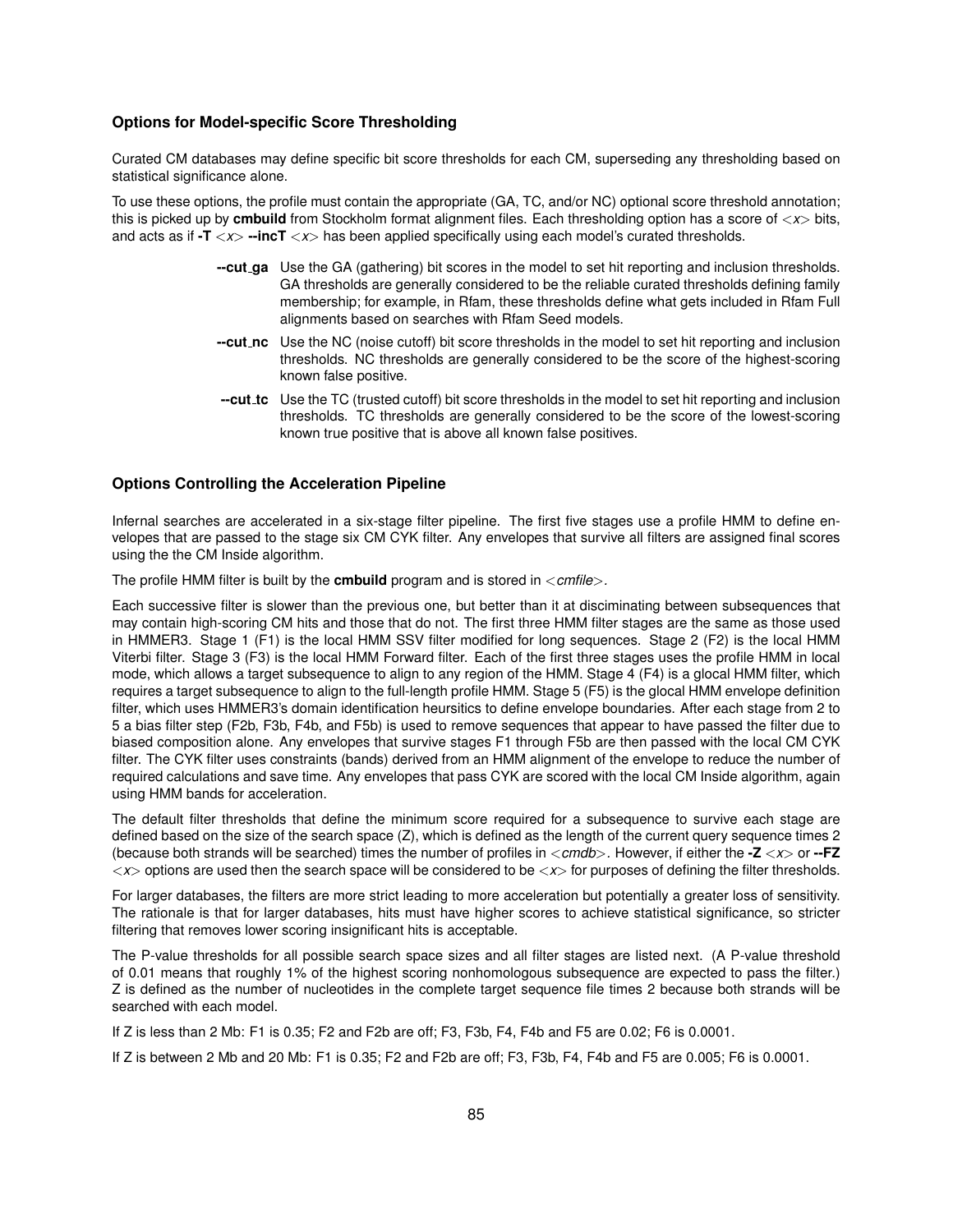If Z is between 20 Mb and 200 Mb: F1 is 0.35; F2 and F2b are 0.15; F3, F3b, F4, F4b and F5 are 0.003; F6 is 0.0001.

If Z is between 200 Mb and 2 Gb: F1 is 0.15; F2 and F2b are 0.15; F3, F3b, F4, F4b, F5, and F5b are 0.0008; and F6 is 0.0001.

If Z is between 2 Gb and 20 Gb: F1 is 0.15; F2 and F2b are 0.15; F3, F3b, F4, F4b, F5, and F5b are 0.0002; and F6 is 0.0001.

If Z is more than 20 Gb: F1 is 0.06; F2 and F2b are 0.02; F3, F3b, F4, F4b, F5, and F5b are 0.0002; and F6 is 0.0001.

These thresholds were chosen based on performance on an internal benchmark testing many different possible settings.

There are five options for controlling the general filtering level. These options are, in order from least strict (slowest but most sensitive) to most strict (fastest but least sensitive): **--max, --nohmm, --mid, --default,** (this is the default setting) **--rfam.** and **--hmmonly.** With **--default** the filter thresholds will be database-size dependent. See the explanation of each of these individual options below for more information.

Additionally, an expert user can precisely control each filter stage score threshold with the **--F1, --F1b, --F2, --F2b, --F3, --F3b, --F4, --F4b, --F5, --F5b,** and **--F6** options. As well as turn each stage on or off with the **--noF1, --doF1b, --noF2, --noF2b, --noF3, --noF3b, --noF4, --noF4b, --noF5,** and **--noF6.** options. These options are only displayed if the **--devhelp** option is used to keep the number of displayed options with **-h** reasonable, and because they are only expected to be useful to a small minority of users.

As a special case, for any models in <*cmfile*> which have zero basepairs, profile HMM searches are run instead of CM searches. HMM algorithms are more efficient than CM algorithms, and the benefit of CM algorithms is lost for models with no secondary structure (zero basepairs). These profile HMM searches will run significantly faster than the CM searches. You can force HMM-only searches with the **--hmmonly** option. For more information on HMM-only searches see the user guide.

- **--max** Turn off all filters, and run non-banded Inside on every full-length target sequence. This increases sensitivity somewhat, at an extremely large cost in speed.
- **--nohmm** Turn off all HMM filter stages (F1 through F5b). The CYK filter, using QDBs, will be run on every full-length target sequence and will enforce a P-value threshold of 0.0001. Each subsequence that survives CYK will be passed to Inside, which will also use QDBs (but a looser set). This increases sensitivity somewhat, at a very large cost in speed.
	- **--mid** Turn off the HMM SSV and Viterbi filter stages (F1 through F2b). Set remaining HMM filter thresholds (F3 through F5b) to 0.02 by default, but changeable to <*x*> with **--Fmid** <*x*> sequence. This may increase sensitivity, at a significant cost in speed.
- **--default** Use the default filtering strategy. This option is on by default. The filter thresholds are determined based on the database size.
	- **--rfam** Use a strict filtering strategy devised for large databases (more than 20 Gb). This will accelerate the search at a potential cost to sensitivity.
- **--hmmonly** Only use the filter profile HMM for searches, do not use the CM. Only filter stages F1 through F3 will be executed, using strict P-value thresholds (0.02 for F1, 0.001 for F2 and 0.00001 for F3). Additionally a bias composition filter is used after the F1 stage (with  $P=0.02$  survival threshold). Any hit that survives all stages and has an HMM E-value or bit score above the reporting threshold will be output. The user can change the HMM-only filter thresholds and options with **--hmmF1, --hmmF2, --hmmF3, --hmmnobias, --hmmnonull2,** and **--hmmmax.** By default, searches for any model with zero basepairs will be run in HMM-only mode. This can be turned off, forcing CM searches for these models with the **--nohmmonly** option.
- **--FZ** <*x*> Set filter thresholds as the defaults used if the database were <**x**> megabases (Mb). If used with <**x**> greater than 20000 (20 Gb) this option has the same effect as **--rfam.**
- **--Fmid** <*x*> With the **--mid** option set the HMM filter thresholds (F3 through F5b) to <*x*>*.* By default,  $\langle x \rangle$  is 0.02.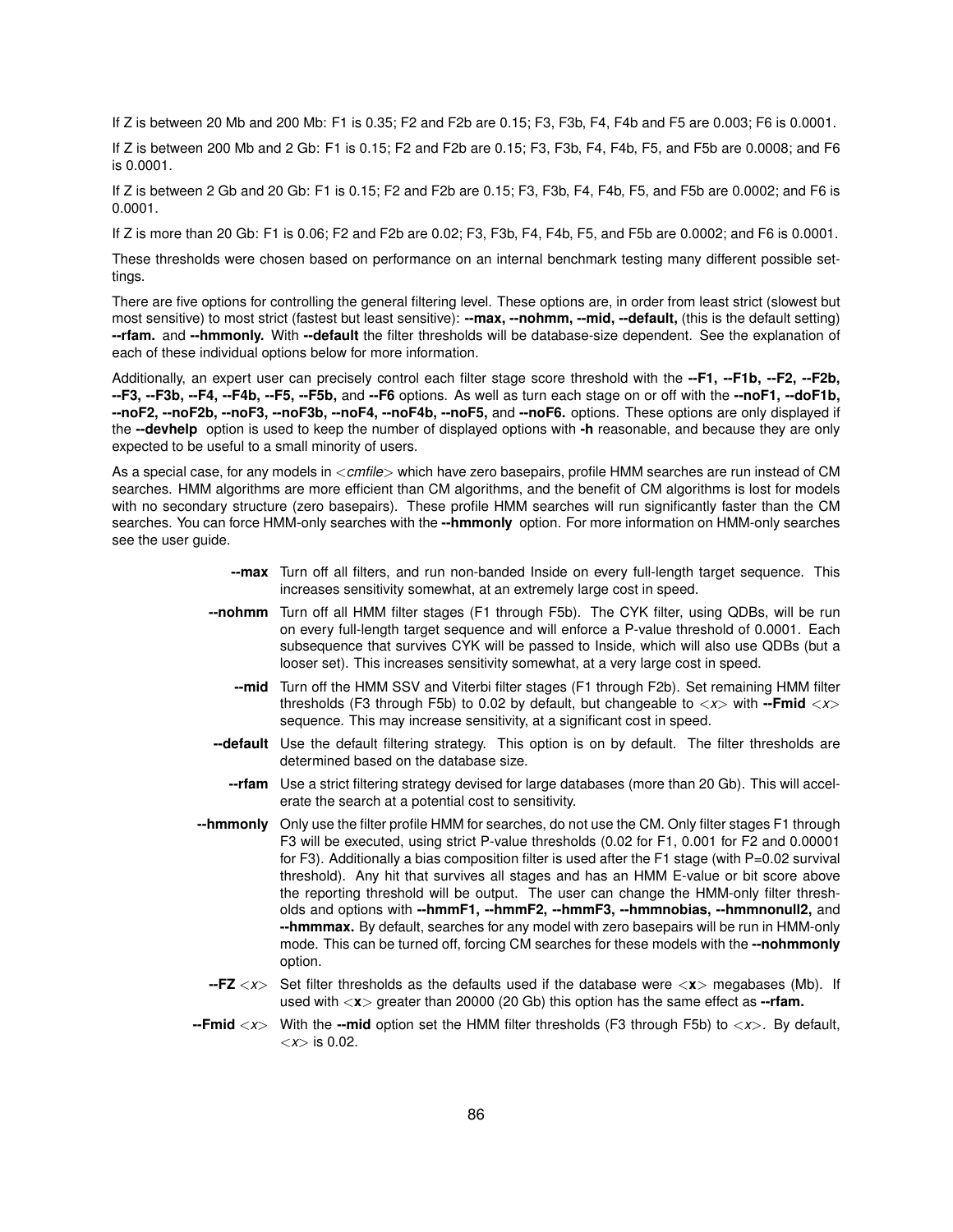#### **Other Options**

**--notrunc** Turn off truncated hit detection.

- **--anytrunc** Allow truncated hits to begin and end at any position in a target sequence. By default, 5' truncated hits must include the first residue of their target sequence and 3' truncated hits must include the final residue of their target sequence. With this option you may observe fewer full length hits that extend to the beginning and end of the query CM.
- **--nonull3** Turn off the null3 CM score corrections for biased composition. This correction is not used during the HMM filter stages.
- **--mxsize** <*x*> Set the maximum allowable CM DP matrix size to <*x*> megabytes. By default this size is 128 Mb. This should be large enough for the vast majority of searches, especially with smaller models. If **cmscan** encounters an envelope in the CYK or Inside stage that requires a larger matrix, the envelope will be discounted from consideration. This behavior is like an additional filter that prevents expensive (slow) CM DP calculations, but at a potential cost to sensitivity. Note that if **cmscan** is being run in < $n$ > multiple threads on a multicore machine then each thread may have an allocated matrix of up to size <*x*> Mb at any given time.
- **--smxsize** <*x*> Set the maximum allowable CM search DP matrix size to <*x*> megabytes. By default this size is 128 Mb. This option is only relevant if the CM will not use HMM banded matrices, i.e. if the **--max, --nohmm, --qdb, --fqdb, --nonbanded,** or **--fnonbanded** options are also used. Note that if **cmsearch** is being run in  $\langle n \rangle$  multiple threads on a multicore machine then each thread may have an allocated matrix of up to size <*x*> Mb at any given time.
	- **--cyk** Use the CYK algorithm, not Inside, to determine the final score of all hits.
	- **--acyk** Use the CYK algorithm to align hits. By default, the Durbin/Holmes optimal accuracy algorithm is used, which finds the alignment that maximizes the expected accuracy of all aligned residues.
	- **--wcx**  $\langle x \rangle$  For each CM, set the W parameter, the expected maximum length of a hit, to  $\langle x \rangle$  times the consensus length of the model. By default, the W parameter is read from the CM file and was calculated based on the transition probabilities of the model by **cmbuild.** You can find out what the default W is for a model using **cmstat.** This option should be used with caution as it impacts the filtering pipeline at several different stages in nonobvious ways. It is only recommended for expert users searching for hits that are much longer than any of the homologs used to build the model in **cmbuild,** e.g. ones with large introns or other large insertions. It cannot be used in combination with the **--nohmm, --fqdb** or **--qdb** options because in those cases W is limited by query-dependent bands.
	- **--toponly** Only search the top (Watson) strand of target sequences in <*seqfile*>*.* By default, both strands are searched. This will halve the search space size (Z).
- **--bottomonly** Only search the bottom (Crick) strand of target sequences in <*seqfile*>*.* By default, both strands are searched. This will halve the search space size (Z).
- **--qformat** <*s*> Assert that the query sequence database file is in format <*s*>*.* Accepted formats include *fasta, embl, genbank, ddbj, stockholm, pfam, a2m, afa, clustal,* and *phylip* The default is to autodetect the format of the file.
	- **--glist** <*f*> Configure a subset of models from <*cmfile*> in glocal alignment mode, instead of local mode, namely the models listed in file <*f*>*.* Configure all other models (those not listed in  $\langle f \rangle$  in local mode. This option is incompatible with *-g.* File  $\langle f \rangle$  must list valid names of models from <*cmfile*>*,* each separated by any whitespace character (e.g. a newline character).
	- **--clanin** <*f*> Read clan information on the models in <*cmfile*> from file <*f*>*.* Not all models in <*cmfile*> need to be a member of a clan. This option must be used in combination with **--fmt** *2* and **--tblout** because clan annotation is only output in format 2 of the tabular output file. See section 9 of the Infernal user guide for specifications on the format of the clan input file <*f*>*.*
		- **--oclan** Only mark overlaps between models in the same clan. This option must be used in combination with **--fmt** *2* , **--tblout** and **--clanin** because clan annotation is only output in format 2 of the tabular output file, and clan information can only be input using the **--clanin** option.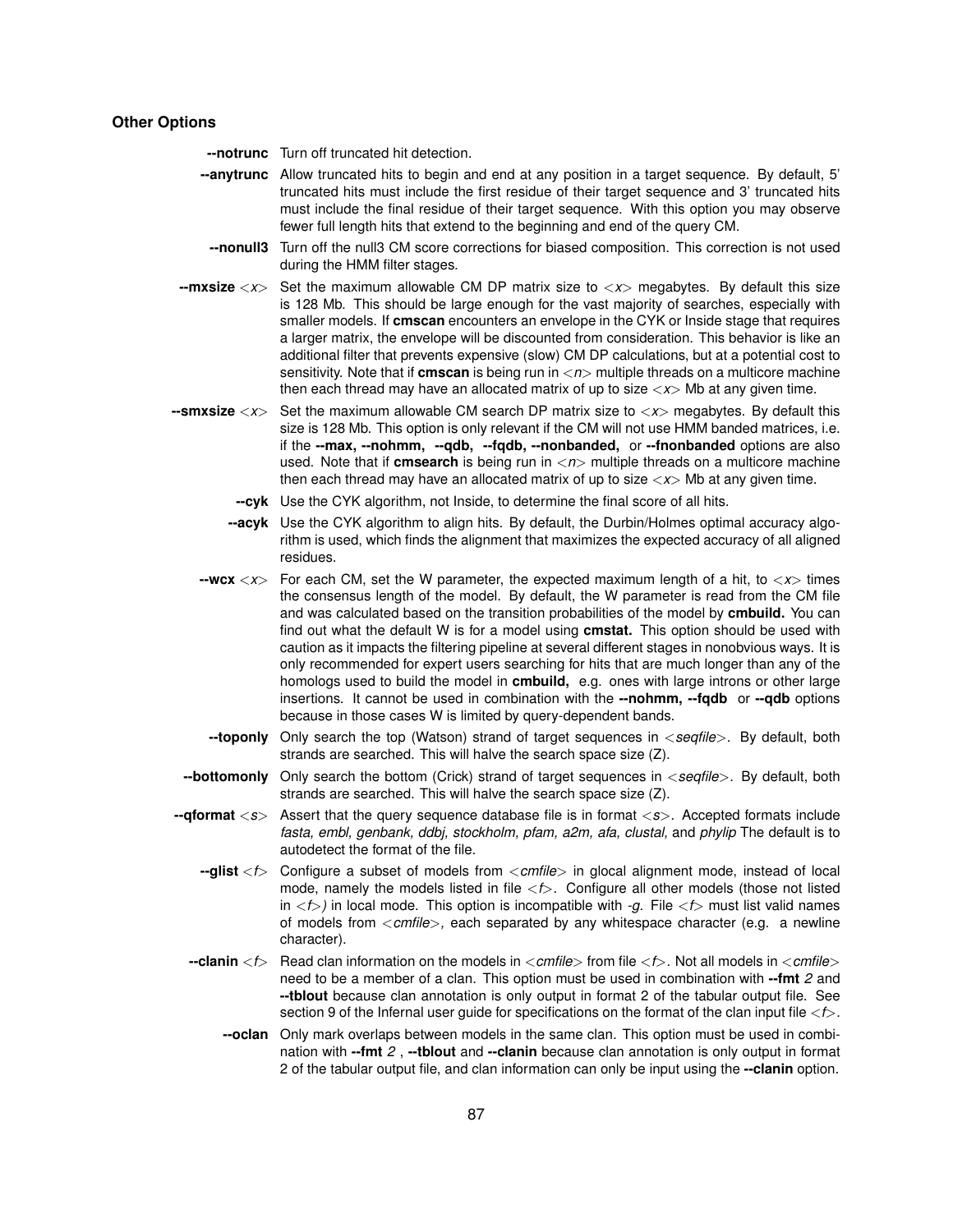- **--oskip** Omit any hit h from the tabular output file that satisfies the following: another hit h2 overlaps with h and the E-value of h2 is lower than that of h, and h2 is itself not omitted. Hit h will not appear in the tabular output file, although it will still exist in the standard output. This option must be used in combination with **--fmt** *2* **--tblout** because overlap annotation is only output in format 2 of the tabular output file. When used in combination with **--oclan** only hits h that satisfy the following are omitted: another hit h2 overlaps with h, the E-value of h2 is lower than that of h, and both h and h2 are hits to models that are in the same clan.
- **--cpu** <*n*> Set the number of parallel worker threads to <*n*>*.* By default, Infernal sets this to the number of CPU cores it detects in your machine - that is, it tries to maximize the use of your available processor cores. Setting <*n*> higher than the number of available cores is of little if any value, but you may want to set it to something less. You can also control this number by setting an environment variable, *INFERNAL NCPU.* This option is only available if Infernal was compiled with POSIX threads support. This is the default, but it may have been turned off at compile-time for your site or machine for some reason.
	- **--stall** For debugging the MPI master/worker version: pause after start, to enable the developer to attach debuggers to the running master and worker(s) processes. Send SIGCONT signal to release the pause. (Under gdb: *(gdb)* signal SIGCONT) (Only available if optional MPI support was enabled at compile-time.)
	- **--mpi** Run in MPI master/worker mode, using *mpirun.* (Only available if optional MPI support was enabled at compile-time.)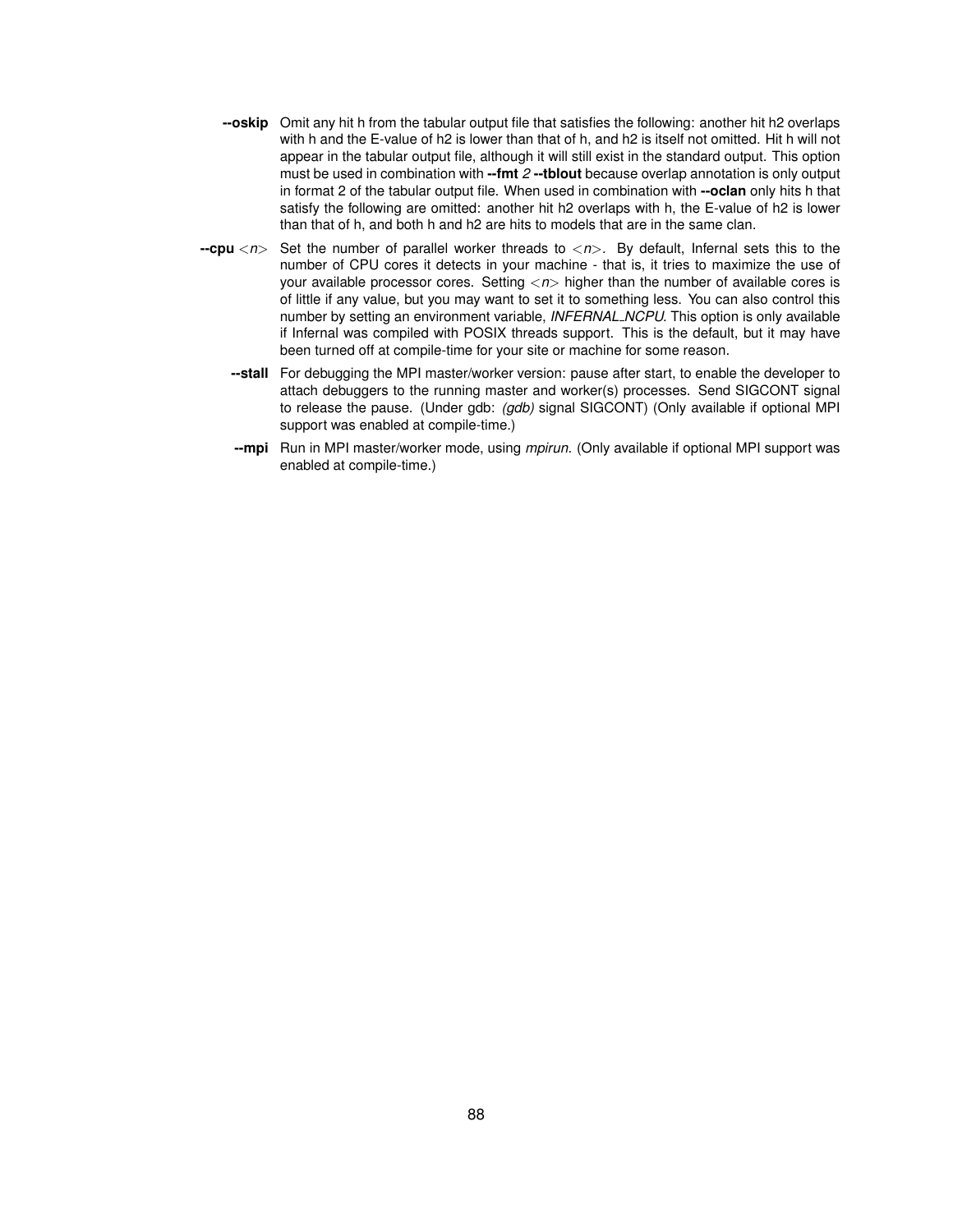# **cmsearch - search covariance model(s) against a sequence database**

#### **Synopsis**

**cmsearch** *[options]* <*cmfile*> <*seqdb*>

## **Description**

**cmsearch** is used to search one or more covariance models (CMs) against a sequence database. For each CM in <*cmfile*>*,* use that query CM to search the target database of sequences in <*seqdb*>*,* and output ranked lists of the sequences with the most significant matches to the CM. To build CMs from multiple alignments, see **cmbuild.**

The query <*cmfile*> must have been calibrated for E-values with **cmcalibrate.** As a special exception, any models in <*cmfile*> that have zero basepairs need not be calibrated. For these models, profile HMM search algorithms will be used instead of CM ones, as discussed further below.

The query <*cmfile*> may be '-' (a dash character), in which case the query CM input will be read from a <stdin> pipe instead of from a file. The <*seqdb*> may not be '-' because the current implementation needs to be able to rewind the database, which is not possible with *stdin* input.

The output format is designed to be human-readable, but is often so voluminous that reading it is impractical, and parsing it is a pain. The **--tblout** option saves output in a simple tabular format that is concise and easier to parse. The **-o** option allows redirecting the main output, including throwing it away in /dev/null.

**cmsearch** reexamines the 5' and 3' termini of target sequences using specialized algorithms for detection of *truncated* hits, in which part of the 5' and/or 3' end of the actual full length homologous sequence is missing in the target sequence file. These types of hits will be most common in sequence files consisting of unassembled sequencing reads. By default, any 5' truncated hit is required to include the first residue of the target sequence it derives from in <*seqdb*>*,* and any 3' truncated hit is required to include the final residue of the target sequence it derives from. Any 5' and 3' truncated hit must include the first and final residue of the target sequence it derives from. The **--anytrunc** option will relax the requirements for hit inclusion of sequence endpoints, and truncated hits are allowed to start and stop at any positions of target sequences. Importantly though, with **--anytrunc,** hit E-values will be less accurate because model calibration does not consider the possibility of truncated hits, so use it with caution. The **--notrunc** option can be used to turn off truncated hit detection. **--notrunc** will reduce the running time of **cmsearch,** most significantly for target <*seqdb*> files that include many short sequences.

Truncated hit detection is automatically turned off when the **--max, --nohmm, --qdb,** or **--nonbanded** options are used because it relies on the use of an accelerated HMM banded alignment strategy that is turned off by any of those options.

- **-h** Help; print a brief reminder of command line usage and all available options.
- **-g** Turn on the *glocal* alignment algorithm, global with respect to the query model and local with respect to the target database. By default, the local alignment algorithm is used which is local with respect to both the target sequence and the model. In local mode, the alignment to span two or more subsequences if necessary (e.g. if the structures of the query model and target sequence are only partially shared), allowing certain large insertions and deletions in the structure to be penalized differently than normal indels. Local mode performs better on empirical benchmarks and is significantly more sensitive for remote homology detection. Empirically, glocal searches return many fewer hits than local searches, so glocal may be desired for some applications. With **-g,** all models must be calibrated, even those with zero basepairs.
- **-Z** <*x*> Calculate E-values as if the search space size was <*x*> megabases (Mb). Without the use of this option, the search space size is defined as the total number of nucleotides in <*seqdb*> times 2, because both strands of each target sequence will be searched.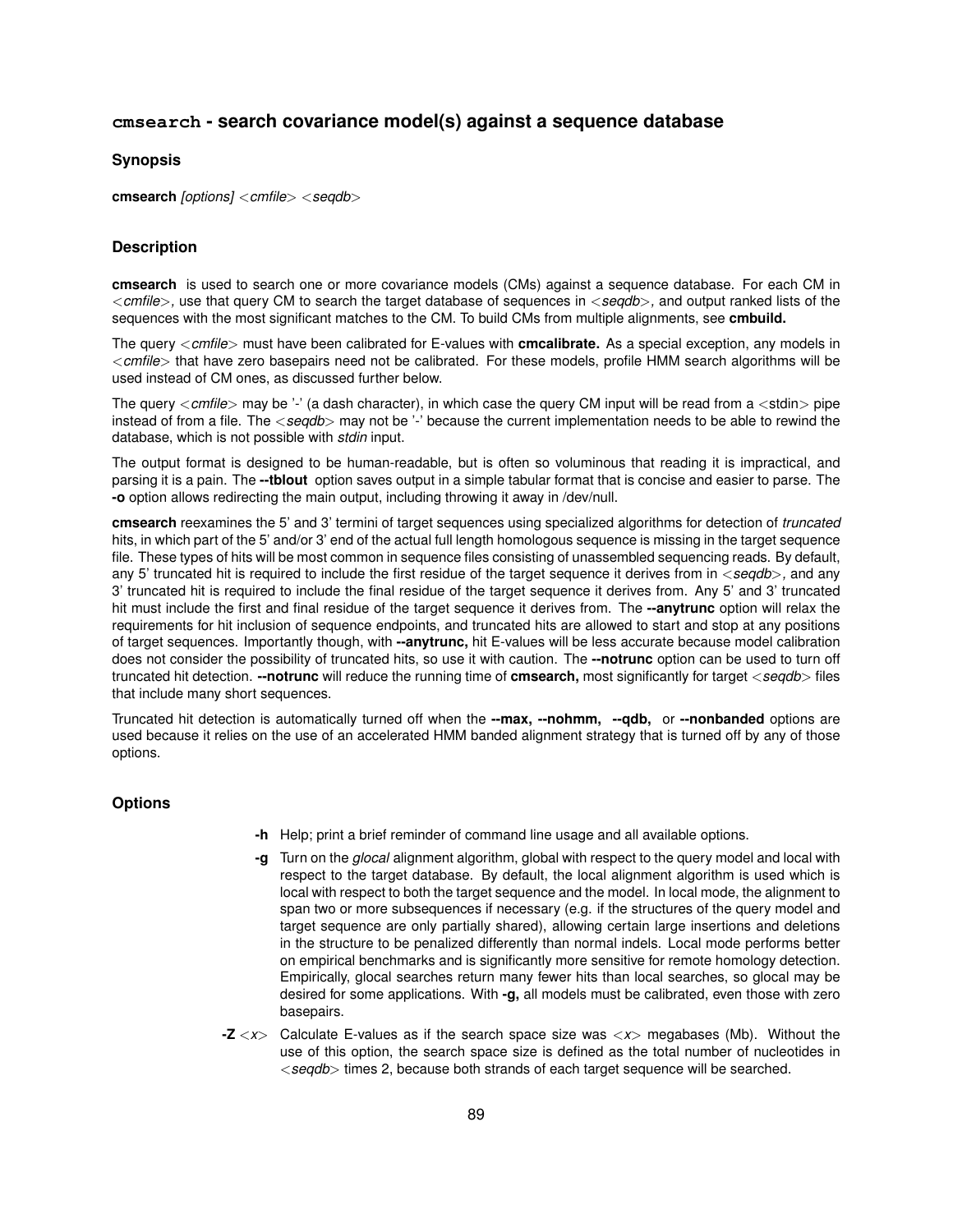**--devhelp** Print help, as with **-h,** but also include expert options that are not displayed with **-h.** These expert options are not expected to be relevant for the vast majority of users and so are not described in the manual page. The only resources for understanding what they actually do are the brief one-line descriptions output when **--devhelp** is enabled, and the source code.

#### **Options for Controlling Output**

- **-o**  $\lt$   $\neq$  Direct the main human-readable output to a file  $\lt$  f $>$  instead of the default stdout.
- **-A** <*f*> Save a multiple alignment of all significant hits (those satisfying *inclusion* thresholds) to the file  $\lt f$ .
- **--tblout** <*f*> Save a simple tabular (space-delimited) file summarizing the hits found, with one data line per hit. The format of this file is described in section 6 of the Infernal user guide.
	- **--acc** Use accessions instead of names in the main output, where available for profiles and/or sequences.
	- **--noali** Omit the alignment section from the main output. This can greatly reduce the output volume.
	- **--notextw** Unlimit the length of each line in the main output. The default is a limit of 120 characters per line, which helps in displaying the output cleanly on terminals and in editors, but can truncate target profile description lines.
- **--textw** <*n*> Set the main output's line length limit to <*n*> characters per line. The default is 120.
	- **--verbose** Include extra search pipeline statistics in the main output, including filter survival statistics for truncated hit detection and number of envelopes discarded due to matrix size overflows.

#### **Options Controlling Reporting Thresholds**

Reporting thresholds control which hits are reported in output files (the main output and *--tblout)* Hits are ranked by statistical significance (E-value). By default, all hits with an E-value <= 10 are reported. The following options allow you to change the default E-value reporting thresholds, or to use bit score thresholds instead.

- **-E**  $\langle x \rangle$  In the per-target output, report target sequences with an E-value of  $\langle z \rangle$ . The default is 10.0, meaning that on average, about 10 false positives will be reported per query, so you can see the top of the noise and decide for yourself if it's really noise.
- **-T** <*x*> Instead of thresholding per-CM output on E-value, report target sequences with a bit score of  $>=$   $<$ *x* $>$ .

#### **Options for Inclusion Thresholds**

Inclusion thresholds are stricter than reporting thresholds. Inclusion thresholds control which hits are considered to be reliable enough to be included in an output alignment or in a possible subsequent search round, or marked as significant ("!") as opposed to questionable ("?") in hit output.

- $\text{-}$ incE  $\langle x \rangle$  Use an E-value of  $\langle x \rangle$  as the hit inclusion threshold. The default is 0.01, meaning that on average, about 1 false positive would be expected in every 100 searches with different query sequences.
- **--incT** <*x*> Instead of using E-values for setting the inclusion threshold, instead use a bit score of >=  $\langle x \rangle$  as the hit inclusion threshold. By default this option is unset.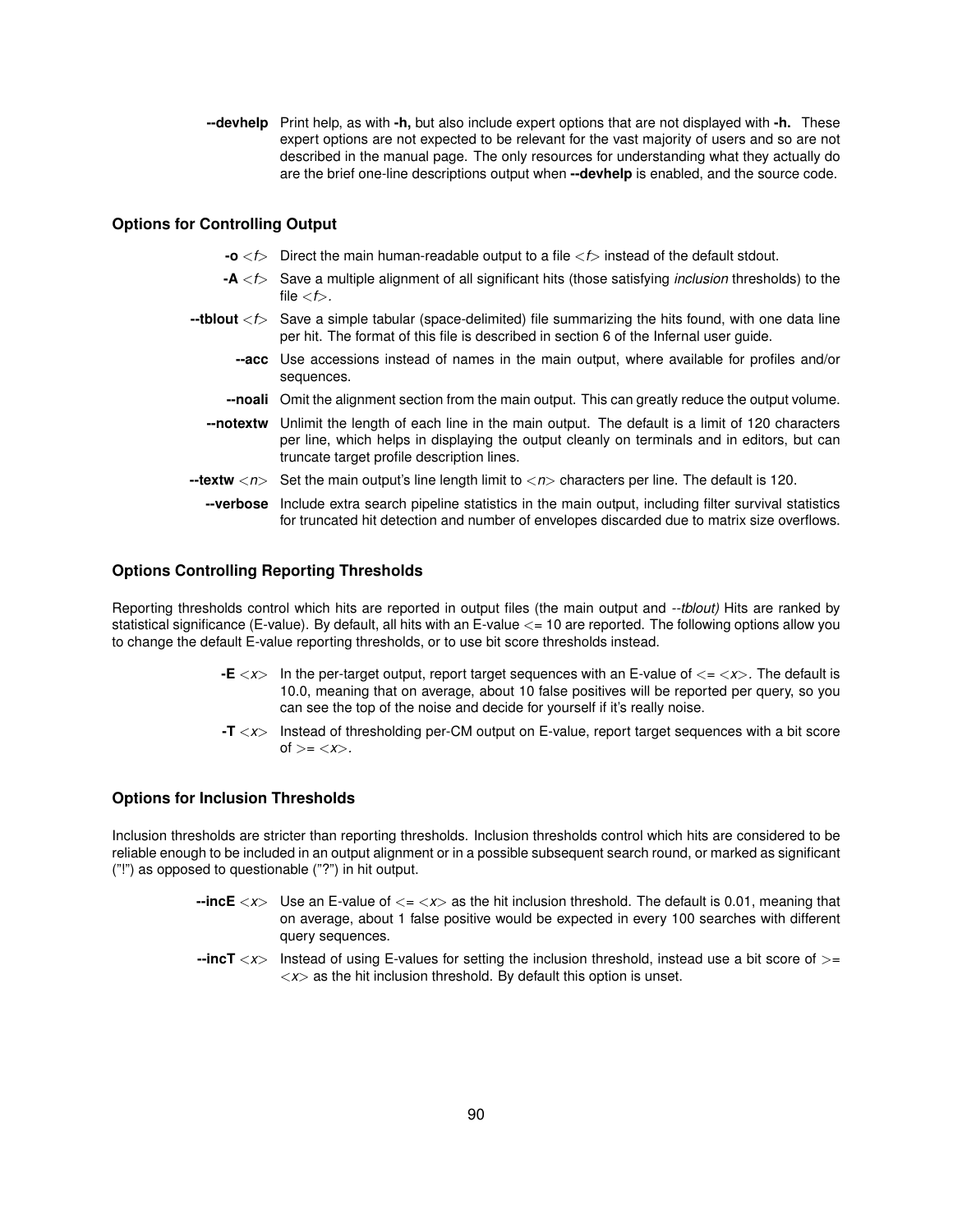### **Options for Model-specific Score Thresholding**

Curated CM databases may define specific bit score thresholds for each CM, superseding any thresholding based on statistical significance alone.

To use these options, the profile must contain the appropriate (GA, TC, and/or NC) optional score threshold annotation; this is picked up by **cmbuild** from Stockholm format alignment files. Each thresholding option has a score of <*x*> bits, and acts as if **-T** <*x*> **--incT** <*x*> has been applied specifically using each model's curated thresholds.

- **--cut ga** Use the GA (gathering) bit scores in the model to set hit reporting and inclusion thresholds. GA thresholds are generally considered to be the reliable curated thresholds defining family membership; for example, in Rfam, these thresholds define what gets included in Rfam Full alignments based on searches with Rfam Seed models.
- **--cut nc** Use the NC (noise cutoff) bit score thresholds in the model to set hit reporting and inclusion thresholds. NC thresholds are generally considered to be the score of the highest-scoring known false positive.
- **--cut tc** Use the TC (trusted cutoff) bit score thresholds in the model to set hit reporting and inclusion thresholds. TC thresholds are generally considered to be the score of the lowest-scoring known true positive that is above all known false positives.

#### **Options Controlling the Acceleration Pipeline**

Infernal 1.1 searches are accelerated in a six-stage filter pipeline. The first five stages use a profile HMM to define envelopes that are passed to the stage six CM CYK filter. Any envelopes that survive all filters are assigned final scores using the the CM Inside algorithm. (See the user guide for more information.)

The profile HMM filter is built by the **cmbuild** program and is stored in <*cmfile*>*.*

Each successive filter is slower than the previous one, but better than it at disciminating between subsequences that may contain high-scoring CM hits and those that do not. The first three HMM filter stages are the same as those used in HMMER3. Stage 1 (F1) is the local HMM SSV filter modified for long sequences. Stage 2 (F2) is the local HMM Viterbi filter. Stage 3 (F3) is the local HMM Forward filter. Each of the first three stages uses the profile HMM in local mode, which allows a target subsequence to align to any region of the HMM. Stage 4 (F4) is a glocal HMM filter, which requires a target subsequence to align to the full-length profile HMM. Stage 5 (F5) is the glocal HMM envelope definition filter, which uses HMMER3's domain identification heursitics to define envelope boundaries. After each stage from 2 to 5 a bias filter step (F2b, F3b, F4b, and F5b) is used to remove sequences that appear to have passed the filter due to biased composition alone. Any envelopes that survive stages F1 through F5b are then passed with the local CM CYK filter. The CYK filter uses constraints (bands) derived from an HMM alignment of the envelope to reduce the number of required calculations and save time. Any envelopes that pass CYK are scored with the local CM Inside algorithm, again using HMM bands for acceleration.

The default filter thresholds that define the minimum score required for a subsequence to survive each stage are defined based on the size of the database in <*seqdb*> (or the size <*x*> in megabases (Mb) specified by the **-Z** <*x*> or **--FZ** <*x*> options). For larger databases, the filters are more strict leading to more acceleration but potentially a greater loss of sensitivity. The rationale is that for larger databases, hits must have higher scores to achieve statistical significance, so stricter filtering that removes lower scoring insignificant hits is acceptable.

The P-value thresholds for all possible search space sizes and all filter stages are listed next. (A P-value threshold of 0.01 means that roughly 1% of the highest scoring nonhomologous subsequence are expected to pass the filter.) Z is defined as the number of nucleotides in the complete target sequence file times 2 because both strands will be searched with each model.

If Z is less than 2 Mb: F1 is 0.35; F2 and F2b are off; F3, F3b, F4, F4b and F5 are 0.02; F6 is 0.0001.

If Z is between 2 Mb and 20 Mb: F1 is 0.35; F2 and F2b are off; F3, F3b, F4, F4b and F5 are 0.005; F6 is 0.0001.

If Z is between 20 Mb and 200 Mb: F1 is 0.35; F2 and F2b are 0.15; F3, F3b, F4, F4b and F5 are 0.003; F6 is 0.0001.

If Z is between 200 Mb and 2 Gb: F1 is 0.15; F2 and F2b are 0.15; F3, F3b, F4, F4b, F5, and F5b are 0.0008; and F6 is 0.0001.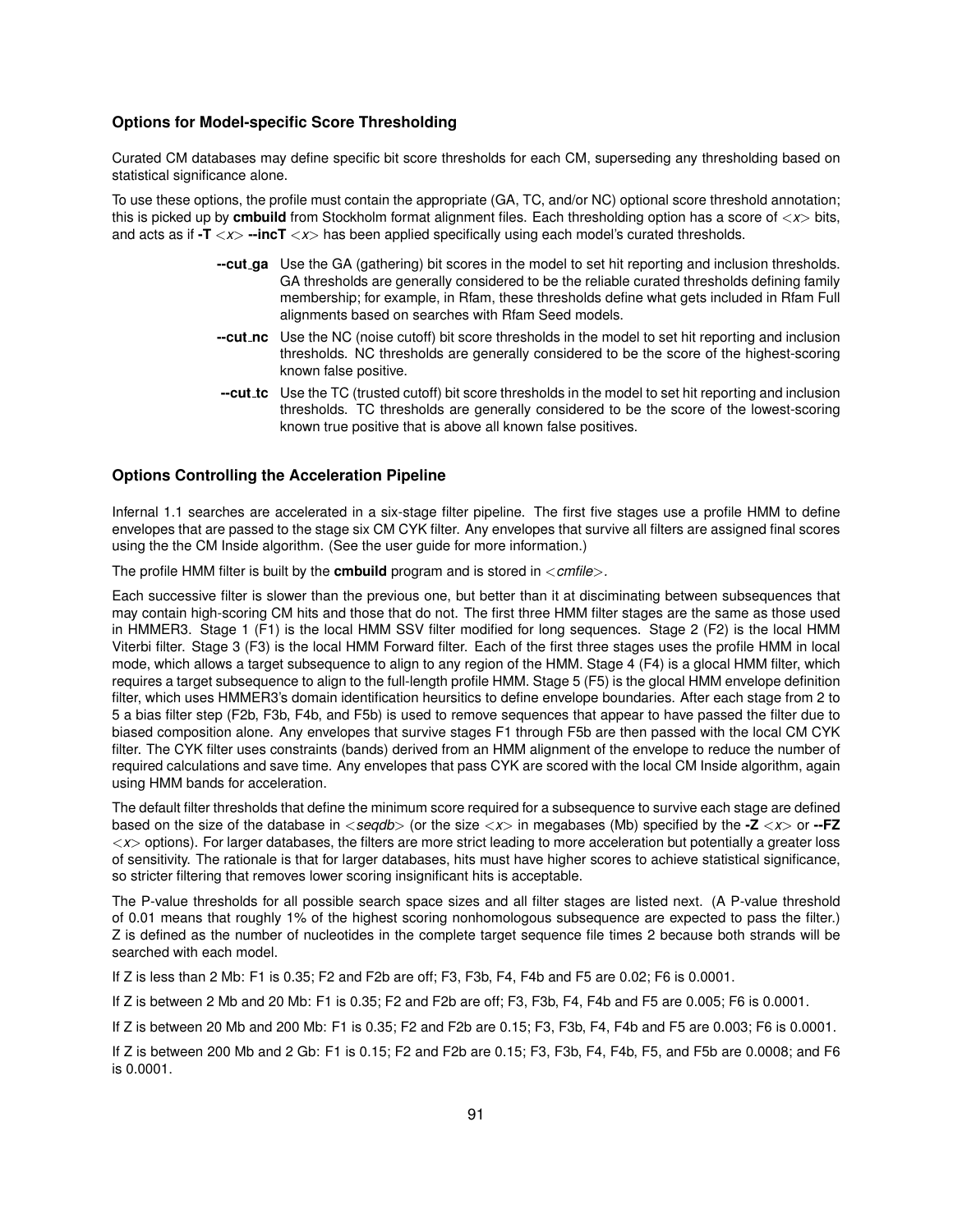If Z is between 2 Gb and 20 Gb: F1 is 0.15; F2 and F2b are 0.15; F3, F3b, F4, F4b, F5, and F5b are 0.0002; and F6 is 0.0001.

If Z is more than 20 Gb: F1 is 0.06; F2 and F2b are 0.02; F3, F3b, F4, F4b, F5, and F5b are 0.0002; and F6 is 0.0001.

These thresholds were chosen based on performance on an internal benchmark testing many different possible settings.

There are five options for controlling the general filtering level. These options are, in order from least strict (slowest but most sensitive) to most strict (fastest but least sensitive): **--max, --nohmm, --mid, --default,** (this is the default setting), **--rfam.** and **--hmmonly.** With **--default** the filter thresholds will be database-size dependent. See the explanation of each of these individual options below for more information.

Additionally, an expert user can precisely control each filter stage score threshold with the **--F1, --F1b, --F2, --F2b, --F3, --F3b, --F4, --F4b, --F5, --F5b,** and **--F6** options. As well as turn each stage on or off with the **--noF1, --doF1b, --noF2, --noF2b, --noF3, --noF3b, --noF4, --noF4b, --noF5,** and **--noF6.** options. These options are only displayed if the **--devhelp** option is used to keep the number of displayed options with **-h** reasonable, and because they are only expected to be useful to a small minority of users.

As a special case, for any models in <*cmfile*> which have zero basepairs, profile HMM searches are run instead of CM searches. HMM algorithms are more efficient than CM algorithms, and the benefit of CM algorithms is lost for models with no secondary structure (zero basepairs). These profile HMM searches will run significantly faster than the CM searches. You can force HMM-only searches with the **--hmmonly** option. For more information on HMM-only searches see the description of the **--hmmonly** option below, and the user guide.

- **--max** Turn off all filters, and run non-banded Inside on every full-length target sequence. This increases sensitivity somewhat, at an extremely large cost in speed.
- **--nohmm** Turn off all HMM filter stages (F1 through F5b). The CYK filter, using QDBs, will be run on every full-length target sequence and will enforce a P-value threshold of 0.0001. Each subsequence that survives CYK will be passed to Inside, which will also use QDBs (but a looser set). This increases sensitivity somewhat, at a very large cost in speed.
	- **--mid** Turn off the HMM SSV and Viterbi filter stages (F1 through F2b). Set remaining HMM filter thresholds (F3 through F5b) to 0.02 by default, but changeable to  $\langle x \rangle$  with **--Fmid**  $\langle x \rangle$ sequence. This may increase sensitivity, at a significant cost in speed.
- **--default** Use the default filtering strategy. This option is on by default. The filter thresholds are determined based on the database size.
- **--rfam** Use a strict filtering strategy devised for large databases (more than 20 Gb). This will accelerate the search at a potential cost to sensitivity. It will have no effect if the database is larger than 20 Gb.
- **--hmmonly** Only use the filter profile HMM for searches, do not use the CM. Only filter stages F1 through F3 will be executed, using strict P-value thresholds (0.02 for F1, 0.001 for F2 and 0.00001 for F3). Additionally a bias composition filter is used after the F1 stage (with P=0.02 survival threshold). Any hit that survives all stages and has an HMM E-value or bit score above the reporting threshold will be output. The user can change the HMM-only filter thresholds and options with **--hmmF1, --hmmF2, --hmmF3, --hmmnobias, --hmmnonull2,** and **--hmmmax.** By default, searches for any model with zero basepairs will be run in HMM-only mode. This can be turned off, forcing CM searches for these models with the **--nohmmonly** option. These options are only displayed if the **--devhelp** option is used.
	- **--FZ** <*x*> Set filter thresholds as the defaults used if the database were <**x**> megabases (Mb). If used with <**x**> greater than 20000 (20 Gb) this option has the same effect as **--rfam.**
- **--Fmid** <*x*> With the **--mid** option set the HMM filter thresholds (F3 through F5b) to <*x*>*.* By default,  $\langle x \rangle$  is 0.02.

## **Other Options**

**--notrunc** Turn off truncated hit detection.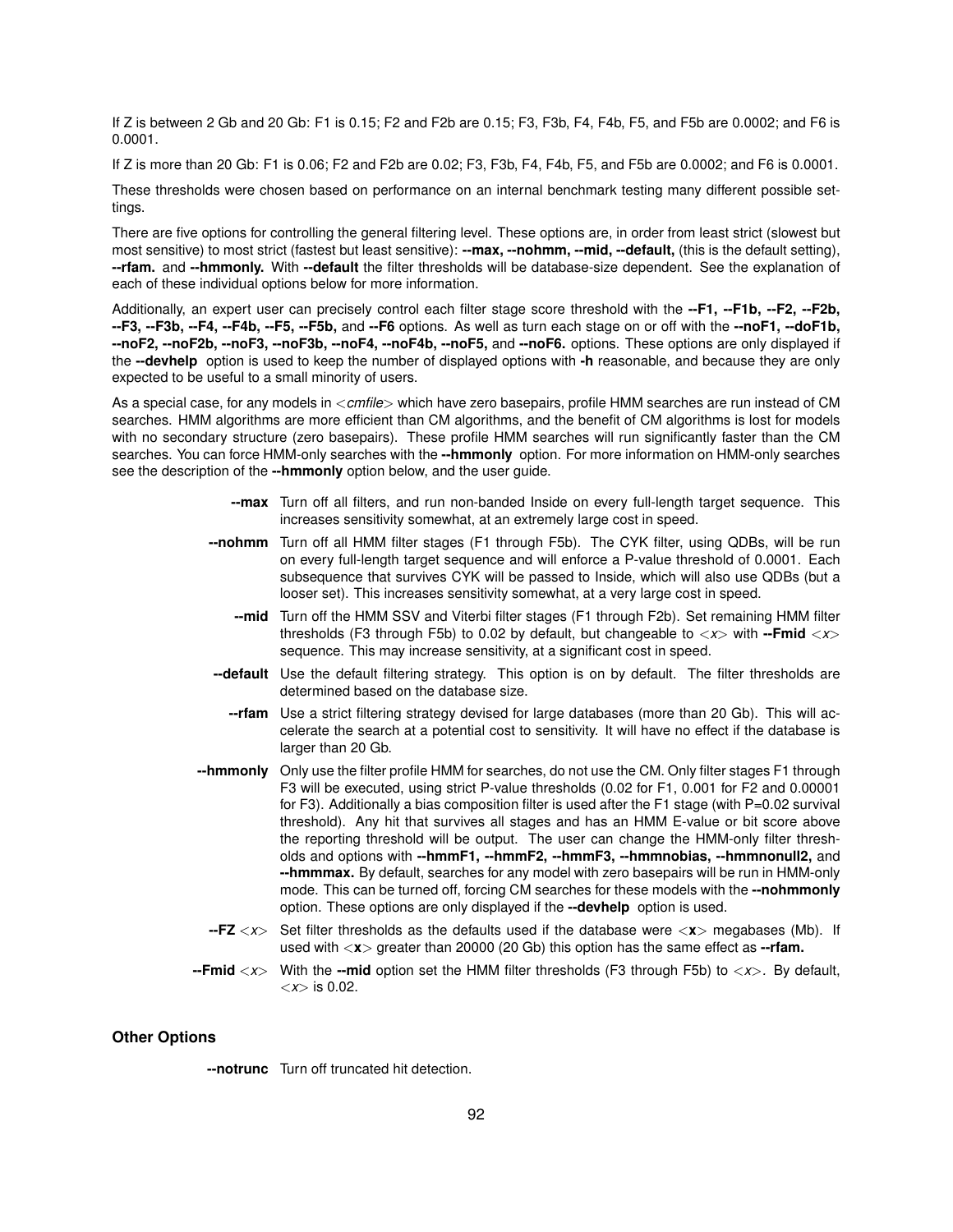- **--anytrunc** Allow truncated hits to begin and end at any position in a target sequence. By default, 5' truncated hits must include the first residue of their target sequence and 3' truncated hits must include the final residue of their target sequence. With this option you may observe fewer full length hits that extend to the beginning and end of the query CM.
- **--nonull3** Turn off the null3 CM score corrections for biased composition. This correction is not used during the HMM filter stages.
- **--mxsize** <*x*> Set the maximum allowable CM DP matrix size to <*x*> megabytes. By default this size is 128 Mb. This should be large enough for the vast majority of searches, especially with smaller models. If **cmsearch** encounters an envelope in the CYK or Inside stage that requires a larger matrix, the envelope will be discounted from consideration. This behavior is like an additional filter that prevents expensive (slow) CM DP calculations, but at a potential cost to sensitivity. Note that if **cmsearch** is being run in <*n*> multiple threads on a multicore machine then each thread may have an allocated matrix of up to size <*x*> Mb at any given time.
- **--smxsize** <*x*> Set the maximum allowable CM search DP matrix size to <*x*> megabytes. By default this size is 128 Mb. This option is only relevant if the CM will not use HMM banded matrices, i.e. if the **--max, --nohmm, --qdb, --fqdb, --nonbanded,** or **--fnonbanded** options are also used. Note that if **cmsearch** is being run in <*n*> multiple threads on a multicore machine then each thread may have an allocated matrix of up to size <*x*> Mb at any given time.
	- **--cyk** Use the CYK algorithm, not Inside, to determine the final score of all hits.
	- **--acyk** Use the CYK algorithm to align hits. By default, the Durbin/Holmes optimal accuracy algorithm is used, which finds the alignment that maximizes the expected accuracy of all aligned residues.
	- **--wcx**  $\langle x \rangle$  For each CM, set the W parameter, the expected maximum length of a hit, to  $\langle x \rangle$  times the consensus length of the model. By default, the W parameter is read from the CM file and was calculated based on the transition probabilities of the model by **cmbuild.** You can find out what the default W is for a model using **cmstat.** This option should be used with caution as it impacts the filtering pipeline at several different stages in nonobvious ways. It is only recommended for expert users searching for hits that are much longer than any of the homologs used to build the model in **cmbuild,** e.g. ones with large introns or other large insertions. This option cannot be used in combination with the **--nohmm, --fqdb** or **--qdb** options because in those cases W is limited by query-dependent bands.
	- **--toponly** Only search the top (Watson) strand of target sequences in <*seqdb*>*.* By default, both strands are searched. This will halve the database size (Z).
	- **--bottomonly** Only search the bottom (Crick) strand of target sequences in <*seqdb*>*.* By default, both strands are searched. This will halve the database size (Z).
- **--tformat** <*s*> Assert that the target sequence database file is in format <*s*>*.* Accepted formats include *fasta, embl, genbank, ddbj, stockholm, pfam, a2m, afa, clustal,* and *phylip* The default is to autodetect the format of the file.
	- **--cpu** <*n*> Set the number of parallel worker threads to <*n*>*.* By default, Infernal sets this to the number of CPU cores it detects in your machine - that is, it tries to maximize the use of your available processor cores. Setting <*n*> higher than the number of available cores is of little if any value, but you may want to set it to something less. You can also control this number by setting an environment variable, *INFERNAL NCPU.* This option is only available if Infernal was compiled with POSIX threads support. This is the default, but it may have been turned off at compile-time for your site or machine for some reason.
		- **--stall** For debugging the MPI master/worker version: pause after start, to enable the developer to attach debuggers to the running master and worker(s) processes. Send SIGCONT signal to release the pause. (Under gdb: *(gdb)* signal SIGCONT) (Only available if optional MPI support was enabled at compile-time.)
		- **--mpi** Run in MPI master/worker mode, using *mpirun.* To use **--mpi,** the sequence file must have first been 'indexed' using the **esl-sfetch** program, which is included with Infernal,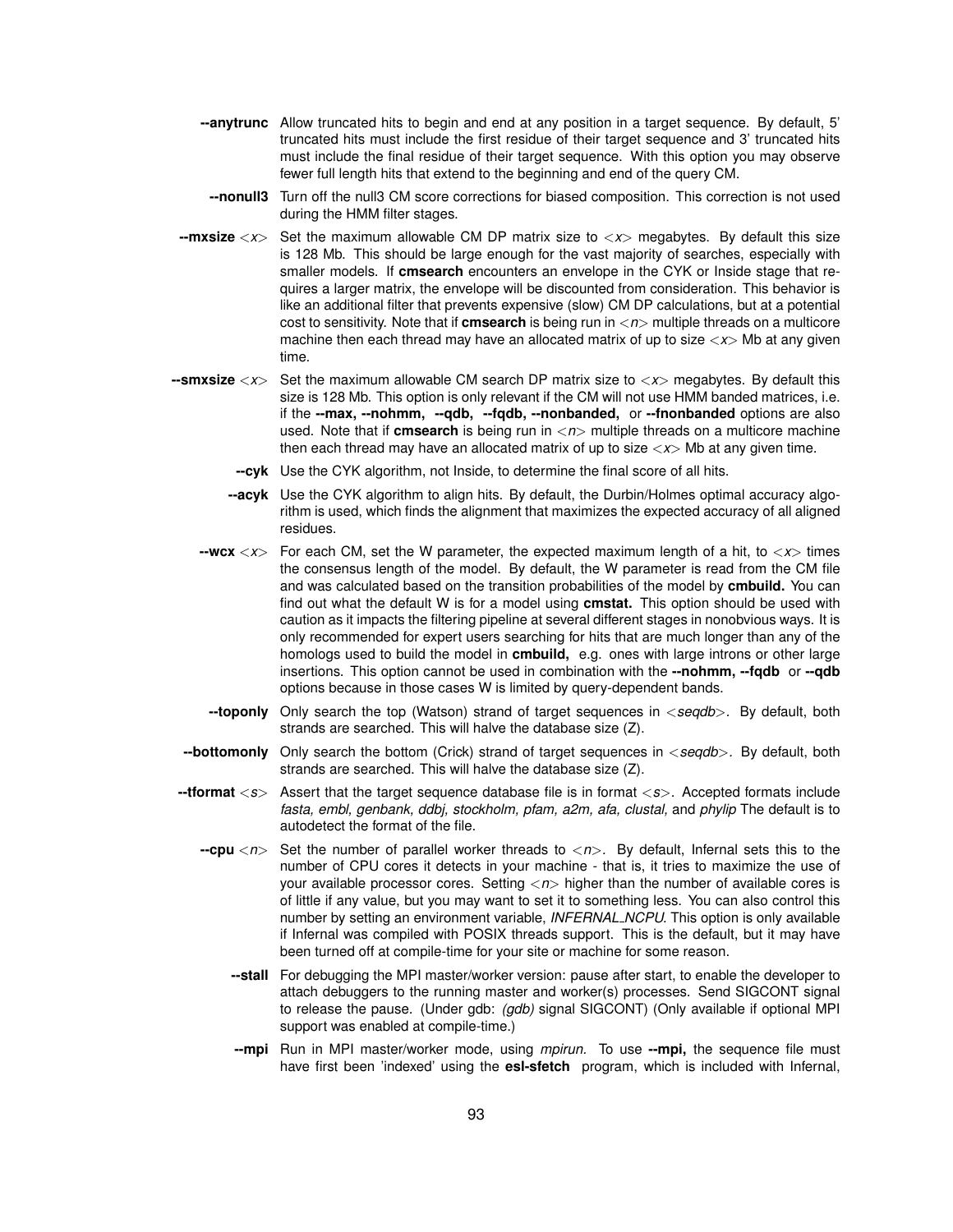in the *easel/miniapps/* subdirectory. (Only available if optional MPI support was enabled at compile-time.)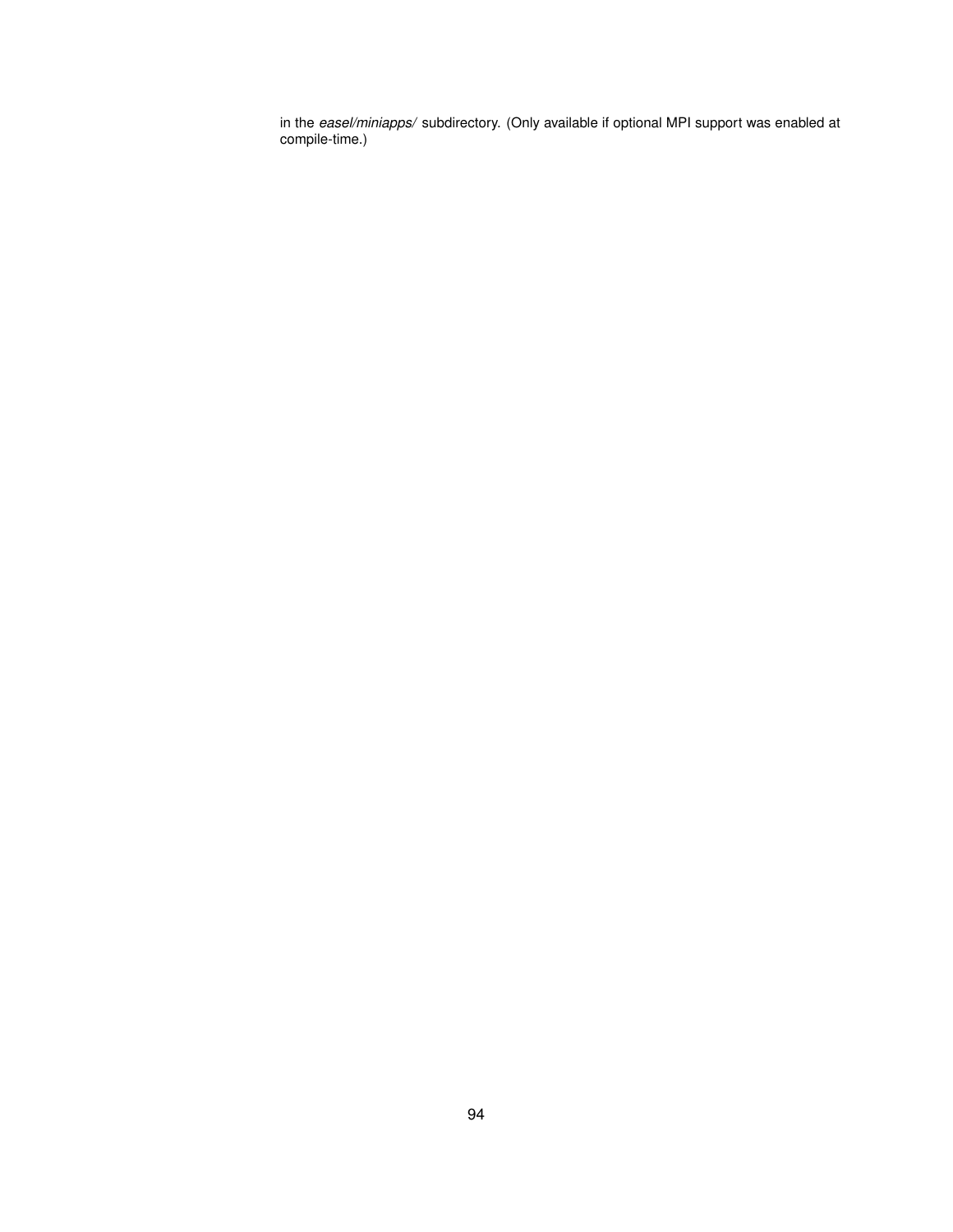# **cmstat - summary statistics for a covariance model file**

### **Synopsis**

**cmstat** *[options]* <*cmfile*>

## **Description**

The **cmstat** utility prints out a tabular file of summary statistics for each covariance model in <*cmfile*>*.*

<*cmfile*> may be '-' (a dash character), in which case CMs are read from a <stdin> pipe instead of from a file.

By default, **cmstat** prints general statistics of the model and the alignment it was built from, one line per model in a tabular format. The columns are:

|                   | <b>idx</b> The index of this profile, numbering each on in the file starting from 1.                                                                                                                                                                                                                                                                                                                                  |  |  |  |  |  |  |
|-------------------|-----------------------------------------------------------------------------------------------------------------------------------------------------------------------------------------------------------------------------------------------------------------------------------------------------------------------------------------------------------------------------------------------------------------------|--|--|--|--|--|--|
|                   | <b>name</b> The name of the profile.                                                                                                                                                                                                                                                                                                                                                                                  |  |  |  |  |  |  |
|                   | <b>accession</b> The optional accession of the profile, or "-" if there is none.                                                                                                                                                                                                                                                                                                                                      |  |  |  |  |  |  |
|                   | <b>nseq</b> The number of sequences that the profile was estimated from.                                                                                                                                                                                                                                                                                                                                              |  |  |  |  |  |  |
|                   | eff_nseq The effective number of sequences that the profile was estimated from, after Infernal applied<br>an effective sequence number calculation such as the default entropy weighting.                                                                                                                                                                                                                             |  |  |  |  |  |  |
|                   | <b>clen</b> The length of the model in consensus residues (match states).                                                                                                                                                                                                                                                                                                                                             |  |  |  |  |  |  |
|                   | W The expected maximum length of a hit to the model.                                                                                                                                                                                                                                                                                                                                                                  |  |  |  |  |  |  |
|                   | <b>bps</b> The number of basepairs in the model.                                                                                                                                                                                                                                                                                                                                                                      |  |  |  |  |  |  |
|                   | <b>bifs</b> The number of bifurcations in the model.                                                                                                                                                                                                                                                                                                                                                                  |  |  |  |  |  |  |
|                   | model What type of model will be used by default in cmsearch and cmscan for this profile, either<br>"cm" or "hmm". For profiles with 0 basepairs, this will be "hmm" (unless the --nohmmonly<br>option is used). For all other profiles, this will be "cm".                                                                                                                                                           |  |  |  |  |  |  |
|                   | rel entropy, cm: Mean relative entropy per match state, in bits. This is the expected (mean) score per con-<br>sensus position. This is what the default entropy-weighting method for effective sequence<br>number estimation focuses on, so for default Infernal, this value will often reflect the default<br>target for entropy-weighting. If the "model" field for this profile is "hmm", this field will be "-". |  |  |  |  |  |  |
| rel entropy, hmm: | Mean relative entropy per match state, in bits, if the CM were transformed into an HMM<br>(information from structure is ignored). The larger the difference between the CM and HMM<br>relative entropy, the more the model will rely on structural conservation relative sequence<br>conservation when identifying homologs.                                                                                         |  |  |  |  |  |  |

If the model(s) in <*cmfile*> have been calibrated with **cmcalibrate** the **-E, -T,** and **-Z** <*n*> options can be used to invoke an alternative output mode, reporting E-values and corresponding bit scores for a specified database size of <*n*> megabases (Mb). If the model(s) have been calibrated and include Rfam GA, TC, and/or NC bit score thresholds the **--cut ga, --cut tc,** and/or **--cut nc** options can be used to display E-values that correspond to the bit score thresholds. Separate bit scores or E-values will be displayed for each of the four possible CM search algorithm and model configuration pairs: local Inside, local CYK, glocal Inside and glocal CYK.

For profiles with zero basepairs (those with "hmm" in the "model" field), any E-value and bit score statistics will pertain to the profile HMM filter, instead of to the CM. This is also true for all profiles if the **--hmmonly** option is used.

- **-h** Help; print a brief reminder of command line usage and all available options.
- **-E** <*x1*> Report bit scores that correspond to an E-value of <*x1*> in a database of <*x*> megabases (Mb), where  $\langle x \rangle$  is 10 by default but settable with the  $\text{-}Z \langle x \rangle$  option.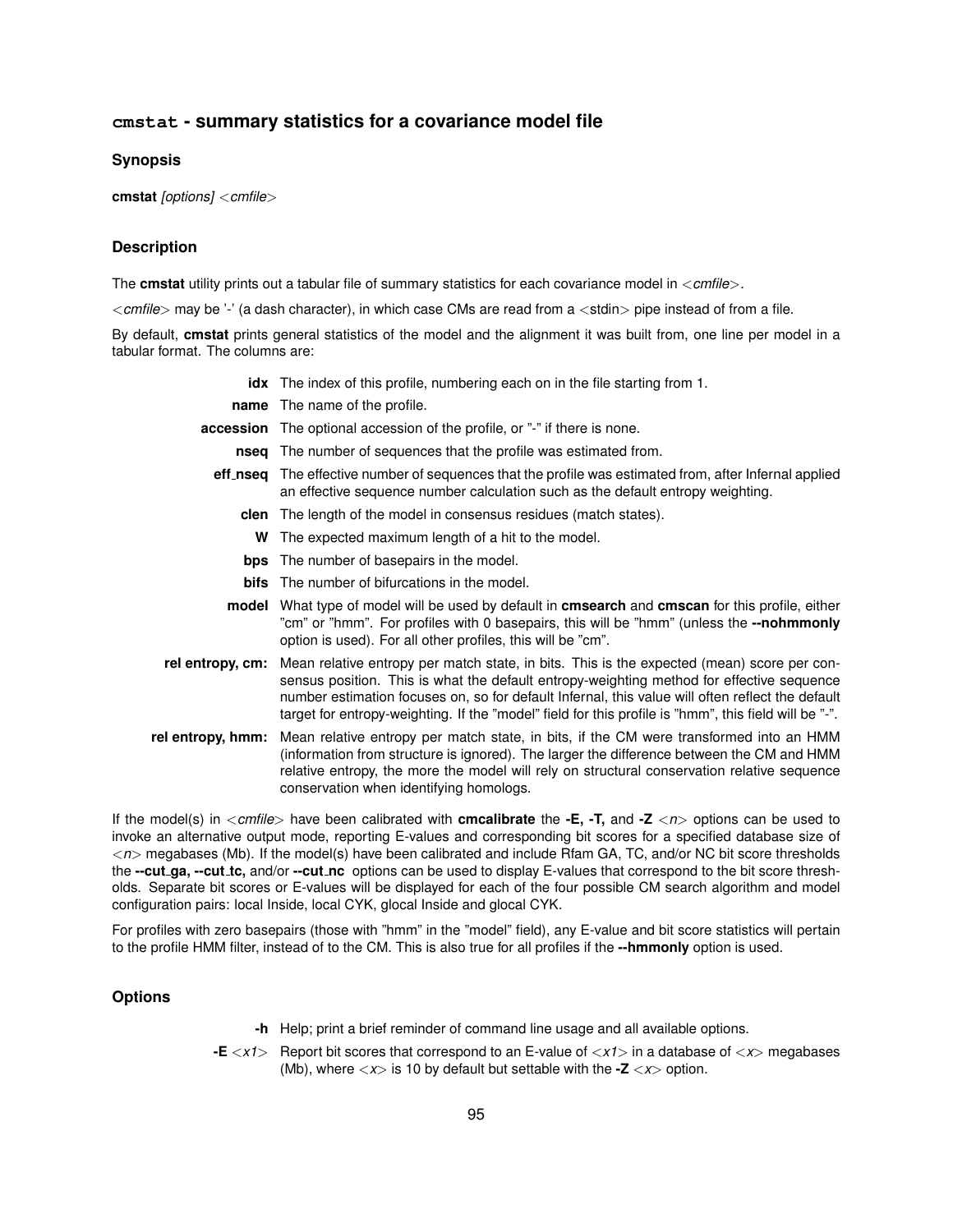- **-T** <*x1*> Report E-values that correspond to a bit score of <*x1*> in a database of <*x*> megabases (Mb), where  $\langle x \rangle$  is 10 by default but settable with the  $\text{-}Z \langle x \rangle$  option.
- **-Z** <*x*> With the **-E, -T, --cut ga, --cut nc,** and **--cut tc** options, calculate E-values as if the target database size was <*x*> megabases (Mb). By default, <*x*> is 10.
- **--cut ga** Report E-values that correspond to the GA (Rfam gathering threshold) bit score in a database of <*x*> megabases (Mb), where <*x*> is 10 by default but settable with the **-Z** <*x*> option.
- **--cut tc** Report E-values that correspond to the TC (Rfam trusted cutoff) bit score in a database of  $\langle x \rangle$  megabases (Mb), where  $\langle x \rangle$  is 10 by default but settable with the **-Z**  $\langle x \rangle$  option.
- **--cut nc** Report E-values that correspond to the NC (Rfam noise cutoff) bit score in a database of  $\langle x \rangle$  megabases (Mb), where  $\langle x \rangle$  is 10 by default but settable with the **-Z**  $\langle x \rangle$  option.
- **--key** <*s*> Only print statistics for CM with name or accession <*s*>*,* skip all other models in <*cmfile*>*.*
- **--hmmonly** Print statistics on the profile HMM filters for all profiles, instead of the CMs. This can be useful if you plan to use the **--hmmonly** option to **cmsearch** or **cmscan.**
- **--nohmmonly** Always print statistics on the CM for each profile, even for those with zero basepairs.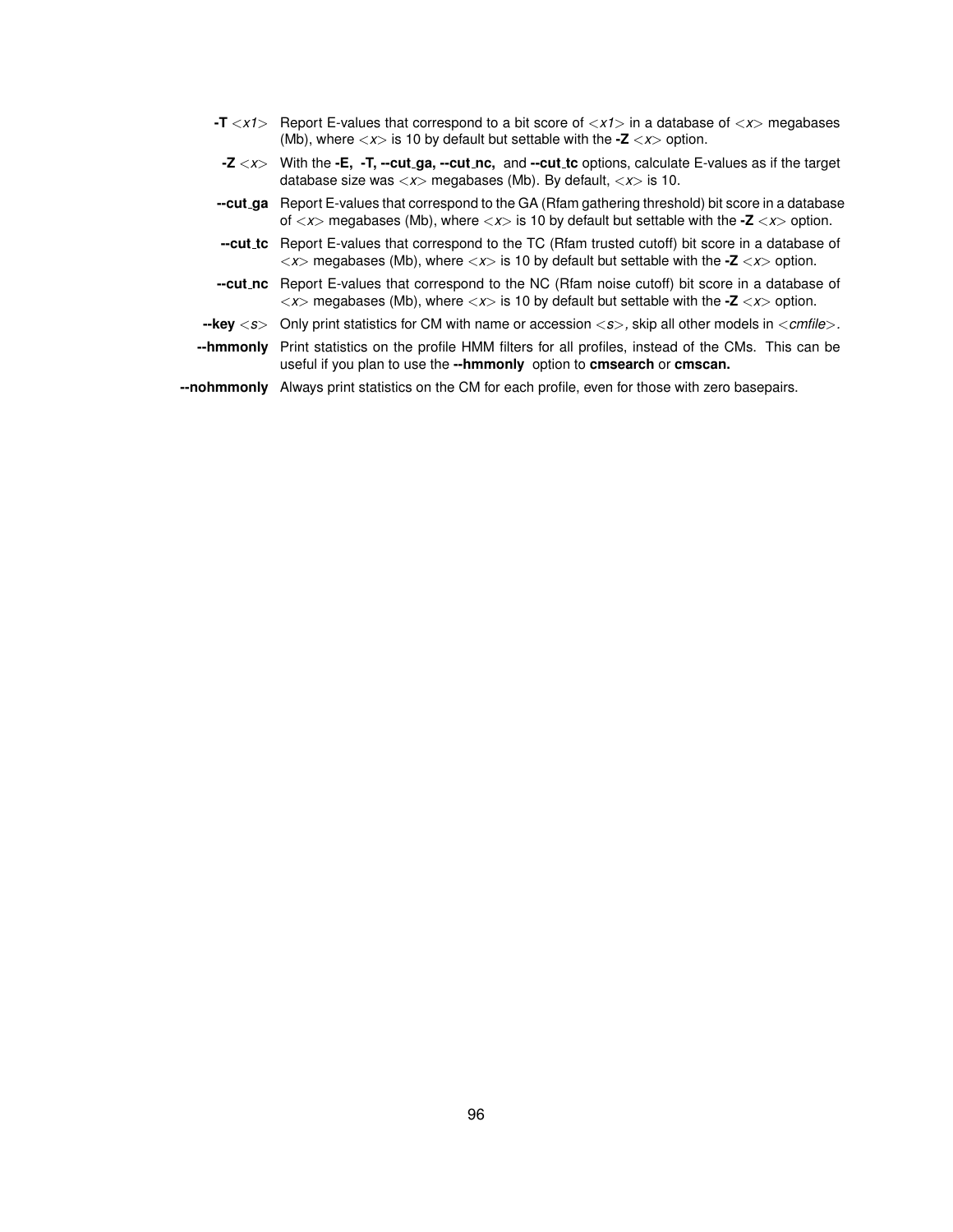# **9 File and output formats**

# **Infernal CM files**

//

The file tutorial/Cobalamin.c.cm gives an example of an Infernal ASCII CM save file. An abridged version is shown here, where  $(\ldots)$  mark deletions made for clarity and space:

| INFERNAL1/a [1.1   June 2012]                 |                        |                       |                                   |                                                                                                                                                                                                                               |                                                                                               |                                                             |                |                   |                                                                                                             |  |  |                                                                    |  |
|-----------------------------------------------|------------------------|-----------------------|-----------------------------------|-------------------------------------------------------------------------------------------------------------------------------------------------------------------------------------------------------------------------------|-----------------------------------------------------------------------------------------------|-------------------------------------------------------------|----------------|-------------------|-------------------------------------------------------------------------------------------------------------|--|--|--------------------------------------------------------------------|--|
| NAME<br>ACC.                                  | Cobalamin<br>RF00174   |                       |                                   |                                                                                                                                                                                                                               |                                                                                               |                                                             |                |                   |                                                                                                             |  |  |                                                                    |  |
| DESC.                                         |                        |                       | Cobalamin riboswitch              |                                                                                                                                                                                                                               |                                                                                               |                                                             |                |                   |                                                                                                             |  |  |                                                                    |  |
| STATES 592                                    |                        |                       |                                   |                                                                                                                                                                                                                               |                                                                                               |                                                             |                |                   |                                                                                                             |  |  |                                                                    |  |
| NODES                                         | 163                    |                       |                                   |                                                                                                                                                                                                                               |                                                                                               |                                                             |                |                   |                                                                                                             |  |  |                                                                    |  |
| CLEN<br>W.                                    | 191<br>460             |                       |                                   |                                                                                                                                                                                                                               |                                                                                               |                                                             |                |                   |                                                                                                             |  |  |                                                                    |  |
| ALPH                                          | <b>RNA</b>             |                       |                                   |                                                                                                                                                                                                                               |                                                                                               |                                                             |                |                   |                                                                                                             |  |  |                                                                    |  |
| <b>RF</b>                                     | no                     |                       |                                   |                                                                                                                                                                                                                               |                                                                                               |                                                             |                |                   |                                                                                                             |  |  |                                                                    |  |
| CONS                                          | yes                    |                       |                                   |                                                                                                                                                                                                                               |                                                                                               |                                                             |                |                   |                                                                                                             |  |  |                                                                    |  |
| MAP<br>DATE                                   | yes                    |                       | Wed Jun 13 05:40:07 2012          |                                                                                                                                                                                                                               |                                                                                               |                                                             |                |                   |                                                                                                             |  |  |                                                                    |  |
| COM                                           |                        |                       |                                   |                                                                                                                                                                                                                               | [1] ./cmbuild Cobalamin.cm /tutorial/Cobalamin.sto                                            |                                                             |                |                   |                                                                                                             |  |  |                                                                    |  |
| COM                                           |                        |                       | [2] ./cmcalibrate Cobalamin.cm    |                                                                                                                                                                                                                               |                                                                                               |                                                             |                |                   |                                                                                                             |  |  |                                                                    |  |
| PBEGIN                                        | 0.05                   |                       |                                   |                                                                                                                                                                                                                               |                                                                                               |                                                             |                |                   |                                                                                                             |  |  |                                                                    |  |
| PEND<br>WBETA                                 | 0.05<br>$1e-07$        |                       |                                   |                                                                                                                                                                                                                               |                                                                                               |                                                             |                |                   |                                                                                                             |  |  |                                                                    |  |
| QDBBETA1 le-07                                |                        |                       |                                   |                                                                                                                                                                                                                               |                                                                                               |                                                             |                |                   |                                                                                                             |  |  |                                                                    |  |
| ODBBETA2 le-15                                |                        |                       |                                   |                                                                                                                                                                                                                               |                                                                                               |                                                             |                |                   |                                                                                                             |  |  |                                                                    |  |
| N2OMEGA 1.52588e-05<br>N3OMEGA 1.52588e-05    |                        |                       |                                   |                                                                                                                                                                                                                               |                                                                                               |                                                             |                |                   |                                                                                                             |  |  |                                                                    |  |
| ELSELF -0.08926734                            |                        |                       |                                   |                                                                                                                                                                                                                               |                                                                                               |                                                             |                |                   |                                                                                                             |  |  |                                                                    |  |
| NSEQ                                          | 431                    |                       |                                   |                                                                                                                                                                                                                               |                                                                                               |                                                             |                |                   |                                                                                                             |  |  |                                                                    |  |
| EFFN<br>CKSUM                                 | 6.652168<br>2307274568 |                       |                                   |                                                                                                                                                                                                                               |                                                                                               |                                                             |                |                   |                                                                                                             |  |  |                                                                    |  |
| NULL                                          |                        |                       | $0.000$ $0.000$ $0.000$ $0.000$   |                                                                                                                                                                                                                               |                                                                                               |                                                             |                |                   |                                                                                                             |  |  |                                                                    |  |
| GA                                            | 39.00                  |                       |                                   |                                                                                                                                                                                                                               |                                                                                               |                                                             |                |                   |                                                                                                             |  |  |                                                                    |  |
| $_{\rm TC}$                                   | 39.00                  |                       |                                   |                                                                                                                                                                                                                               |                                                                                               |                                                             |                |                   |                                                                                                             |  |  |                                                                    |  |
| $_{\mathrm{NC}}$<br>EFP7GF -9.3826 0.71319    | 38.79                  |                       |                                   |                                                                                                                                                                                                                               |                                                                                               |                                                             |                |                   |                                                                                                             |  |  |                                                                    |  |
| ECMLC                                         |                        |                       | $0.69050 -9.55632$                |                                                                                                                                                                                                                               | $-0.82028$ 1600000                                                                            |                                                             |                |                   | 499982 0.002400                                                                                             |  |  |                                                                    |  |
| ECMGC                                         |                        |                       | $0.33713 - 30.56949$              |                                                                                                                                                                                                                               | $-21.45119$ 1600000                                                                           |                                                             |                |                   | 8652 0.046232                                                                                               |  |  |                                                                    |  |
| ECMLI                                         | 0.68481                |                       | $-7.98572$                        |                                                                                                                                                                                                                               | 0.30786                                                                                       | 1600000                                                     |                |                   | 351369 0.003415                                                                                             |  |  |                                                                    |  |
| ECMGI<br>CM                                   |                        |                       | $0.38286 -21.23885$               |                                                                                                                                                                                                                               | $-13.16656$                                                                                   | 1600000                                                     |                |                   | 8796 0.045475                                                                                               |  |  |                                                                    |  |
|                                               |                        |                       |                                   |                                                                                                                                                                                                                               |                                                                                               | [ ROOT                                                      | 0 <sup>1</sup> |                   | $\omega_{\alpha\beta} = \omega_{\alpha\beta} = \omega_{\alpha\beta} = \omega_{\alpha\beta}$                 |  |  |                                                                    |  |
| S.                                            | $\Omega$               | $-1$ 0                | $\mathbf{1}$                      | 4                                                                                                                                                                                                                             | $\overline{0}$                                                                                | 1460                                                        |                |                   | $771 -8.175 -8.382 -0.025 -6.528$                                                                           |  |  |                                                                    |  |
| $\mbox{I\hspace{-.1em}I}$<br>IR               | $\overline{1}$<br>2    | 1 2<br>2 <sup>3</sup> | $\mathbf{1}$<br>2                 | $\overline{4}$<br>$\overline{\mathbf{3}}$                                                                                                                                                                                     | 86<br>86                                                                                      | $\begin{array}{ccc} 133 & & 462 \\ 133 & & 462 \end{array}$ |                |                   | $\begin{array}{cccc} 774 & -1.686 & -2.369 & -1.117 & -4.855 \\ 774 & -1.442 & -0.798 & -4.142 \end{array}$ |  |  | $0.000$ $0.000$ $0.000$ $0.000$<br>$0.000$ $0.000$ $0.000$ $0.000$ |  |
|                                               |                        |                       |                                   |                                                                                                                                                                                                                               |                                                                                               | [ MATL                                                      |                |                   | $\begin{array}{cccccccccccccc} 1 & 1 & & & & & & - & u & - & - & - \end{array}$                             |  |  |                                                                    |  |
| MT.                                           | $\mathcal{R}$          | 2 <sup>3</sup>        | -5                                | $3 \qquad 86$                                                                                                                                                                                                                 |                                                                                               |                                                             |                |                   | 132  461  772  -9.129  -0.009  -7.783                                                                       |  |  | $0.192 - 0.324 - 0.320$ 0.331                                      |  |
| $\mathbb D$                                   | 4                      | 2 <sup>3</sup>        | $5 -$                             | $\overline{\mathbf{3}}$                                                                                                                                                                                                       | 80<br>128                                                                                     | $\begin{array}{c} 4\,5\,8 \\ 4\,6\,1 \end{array}$           |                |                   | $\begin{array}{cccc} 769 & -6.226 & -1.577 & -0.618 \\ 773 & -1.442 & -0.798 & -4.142 \end{array}$          |  |  |                                                                    |  |
| IL<br>$(\ldots)$                              | -5                     | 5 <sup>3</sup>        | 5                                 | $\overline{\mathbf{3}}$                                                                                                                                                                                                       | 85<br>132                                                                                     |                                                             |                |                   |                                                                                                             |  |  | $0.000$ $0.000$ $0.000$ $0.000$                                    |  |
|                                               |                        |                       |                                   |                                                                                                                                                                                                                               |                                                                                               | [ MATL                                                      |                | 98 ] 151          | $- C - - -$                                                                                                 |  |  |                                                                    |  |
|                                               | ML 588 587 3           |                       | 590                               | 2                                                                                                                                                                                                                             | $\overline{1}$                                                                                | $\frac{1}{2}$ $\frac{1}{2}$                                 |                |                   | $\begin{array}{cccc} 1 & * & 0.000 \\ 0 & * & 0.000 \end{array}$                                            |  |  | $-3.022$ 1.825 $-3.061$ $-2.226$                                   |  |
| $\mathbb D$<br>IL.                            | 589<br>590             | 587 3<br>590 3        | 590<br>590                        | $\overline{2}$<br>$\overline{2}$                                                                                                                                                                                              | $\circ$<br>$\mathbf{1}$                                                                       | $\circ$<br>$\circ$<br>$1 \t 13$                             |                |                   | $28 - 1.823 - 0.479$                                                                                        |  |  | $0.000$ $0.000$ $0.000$ $0.000$                                    |  |
|                                               |                        |                       |                                   |                                                                                                                                                                                                                               |                                                                                               |                                                             |                |                   | $[EMD \t 99]$ $    -$                                                                                       |  |  |                                                                    |  |
| E                                             | 591                    | 590 3                 | $-1$                              | $\circ$                                                                                                                                                                                                                       | $\sim$ 0                                                                                      | $\Omega$<br>$\sim$ 0                                        | $\sim$ 0       |                   |                                                                                                             |  |  |                                                                    |  |
| $\frac{1}{2}$                                 |                        |                       |                                   |                                                                                                                                                                                                                               |                                                                                               |                                                             |                |                   |                                                                                                             |  |  |                                                                    |  |
| HMMER3/f [il.1   June 2012]<br>NAME Cobalamin |                        |                       |                                   |                                                                                                                                                                                                                               |                                                                                               |                                                             |                |                   |                                                                                                             |  |  |                                                                    |  |
| ACC RF00174                                   |                        |                       |                                   |                                                                                                                                                                                                                               |                                                                                               |                                                             |                |                   |                                                                                                             |  |  |                                                                    |  |
| DESC Cobalamin riboswitch                     |                        |                       |                                   |                                                                                                                                                                                                                               |                                                                                               |                                                             |                |                   |                                                                                                             |  |  |                                                                    |  |
| $\mbox{LENG} = 191$                           |                        |                       |                                   |                                                                                                                                                                                                                               |                                                                                               |                                                             |                |                   |                                                                                                             |  |  |                                                                    |  |
| MAXL 565<br>ALPH RNA                          |                        |                       |                                   |                                                                                                                                                                                                                               |                                                                                               |                                                             |                |                   |                                                                                                             |  |  |                                                                    |  |
| RF<br>no                                      |                        |                       |                                   |                                                                                                                                                                                                                               |                                                                                               |                                                             |                |                   |                                                                                                             |  |  |                                                                    |  |
| <b>MM</b><br>no                               |                        |                       |                                   |                                                                                                                                                                                                                               |                                                                                               |                                                             |                |                   |                                                                                                             |  |  |                                                                    |  |
| CONS yes<br>CS                                |                        |                       |                                   |                                                                                                                                                                                                                               |                                                                                               |                                                             |                |                   |                                                                                                             |  |  |                                                                    |  |
| yes<br>MAP<br>ves                             |                        |                       |                                   |                                                                                                                                                                                                                               |                                                                                               |                                                             |                |                   |                                                                                                             |  |  |                                                                    |  |
| DATE Wed Jun 13 05:40:08 2012                 |                        |                       |                                   |                                                                                                                                                                                                                               |                                                                                               |                                                             |                |                   |                                                                                                             |  |  |                                                                    |  |
|                                               |                        |                       |                                   |                                                                                                                                                                                                                               | COM [1] ./cmbuild Cobalamin.cm /tutorial/Cobalamin.sto                                        |                                                             |                |                   |                                                                                                             |  |  |                                                                    |  |
| NSEQ 431<br>EFFN 4.955421                     |                        |                       |                                   |                                                                                                                                                                                                                               |                                                                                               |                                                             |                |                   |                                                                                                             |  |  |                                                                    |  |
| CKSUM 2307274568                              |                        |                       |                                   |                                                                                                                                                                                                                               |                                                                                               |                                                             |                |                   |                                                                                                             |  |  |                                                                    |  |
| STATS LOCAL MSV                               |                        |                       | $-10.2356$ 0.71319                |                                                                                                                                                                                                                               |                                                                                               |                                                             |                |                   |                                                                                                             |  |  |                                                                    |  |
| STATS LOCAL VITERBI -12.2484 0.71319          |                        |                       |                                   |                                                                                                                                                                                                                               |                                                                                               |                                                             |                |                   |                                                                                                             |  |  |                                                                    |  |
| STATS LOCAL FORWARD<br><b>HMM</b>             |                        | $A$ and $A$           | $-3.9056$ 0.71319<br>$\mathbb{C}$ | $G$ and $G$ and $G$ and $G$ and $G$ and $G$ and $G$ and $G$ and $G$ and $G$ and $G$ and $G$ and $G$ and $G$ and $G$ and $G$ and $G$ and $G$ and $G$ and $G$ and $G$ and $G$ and $G$ and $G$ and $G$ and $G$ and $G$ and $G$ a | $\mathbf{U}$                                                                                  |                                                             |                |                   |                                                                                                             |  |  |                                                                    |  |
|                                               | $m \rightarrow m$      |                       | $m->i$                            | $m->d$                                                                                                                                                                                                                        | $i \rightarrow m$                                                                             | $i \rightarrow i$                                           |                | $d \rightarrow m$ | $d \rightarrow d$                                                                                           |  |  |                                                                    |  |
|                                               |                        |                       |                                   |                                                                                                                                                                                                                               | COMPO 1.37169 1.39466 1.27962 1.51293                                                         |                                                             |                |                   |                                                                                                             |  |  |                                                                    |  |
|                                               |                        |                       |                                   |                                                                                                                                                                                                                               | 1.38629 1.38629 1.38629 1.38629<br>0.02747 4.30141 4.30141 1.46634 0.26236 0.00000            |                                                             |                |                   |                                                                                                             |  |  |                                                                    |  |
|                                               |                        |                       |                                   |                                                                                                                                                                                                                               | 1 1.24903 1.60847 1.61442 1.15831                                                             |                                                             | $1 u - -$      |                   |                                                                                                             |  |  |                                                                    |  |
|                                               |                        |                       |                                   |                                                                                                                                                                                                                               | 1.38629 1.38629 1.38629 1.38629                                                               |                                                             |                |                   |                                                                                                             |  |  |                                                                    |  |
|                                               |                        |                       |                                   |                                                                                                                                                                                                                               | $0.02747 \quad 4.30141 \quad 4.30141 \quad 1.46634 \quad 0.26236 \quad 1.09861 \quad 0.40547$ |                                                             |                |                   |                                                                                                             |  |  |                                                                    |  |
| $( \ldots )$<br>191                           |                        |                       |                                   |                                                                                                                                                                                                                               | 1.51542 1.17791 1.56046 1.33817                                                               |                                                             | $441 c - -$ :  |                   |                                                                                                             |  |  |                                                                    |  |
|                                               |                        |                       |                                   |                                                                                                                                                                                                                               | 1.38629 1.38629 1.38629 1.38629                                                               |                                                             |                |                   |                                                                                                             |  |  |                                                                    |  |
|                                               |                        |                       |                                   |                                                                                                                                                                                                                               | $0.01381$ 4.28939 * 1.46634 0.26236 0.00000                                                   |                                                             |                |                   |                                                                                                             |  |  |                                                                    |  |

A CM file consists of one or more CMs and associated filter HMMs. Each CM is immediately followed by its filter HMM, this is mandatory. Each CM starts with a format version identifier (here, INFERNAL1/a) and ends with // on a line by itself. Each HMM also starts with a format version identifier (here, HMMER3/f) and ends with // on a line by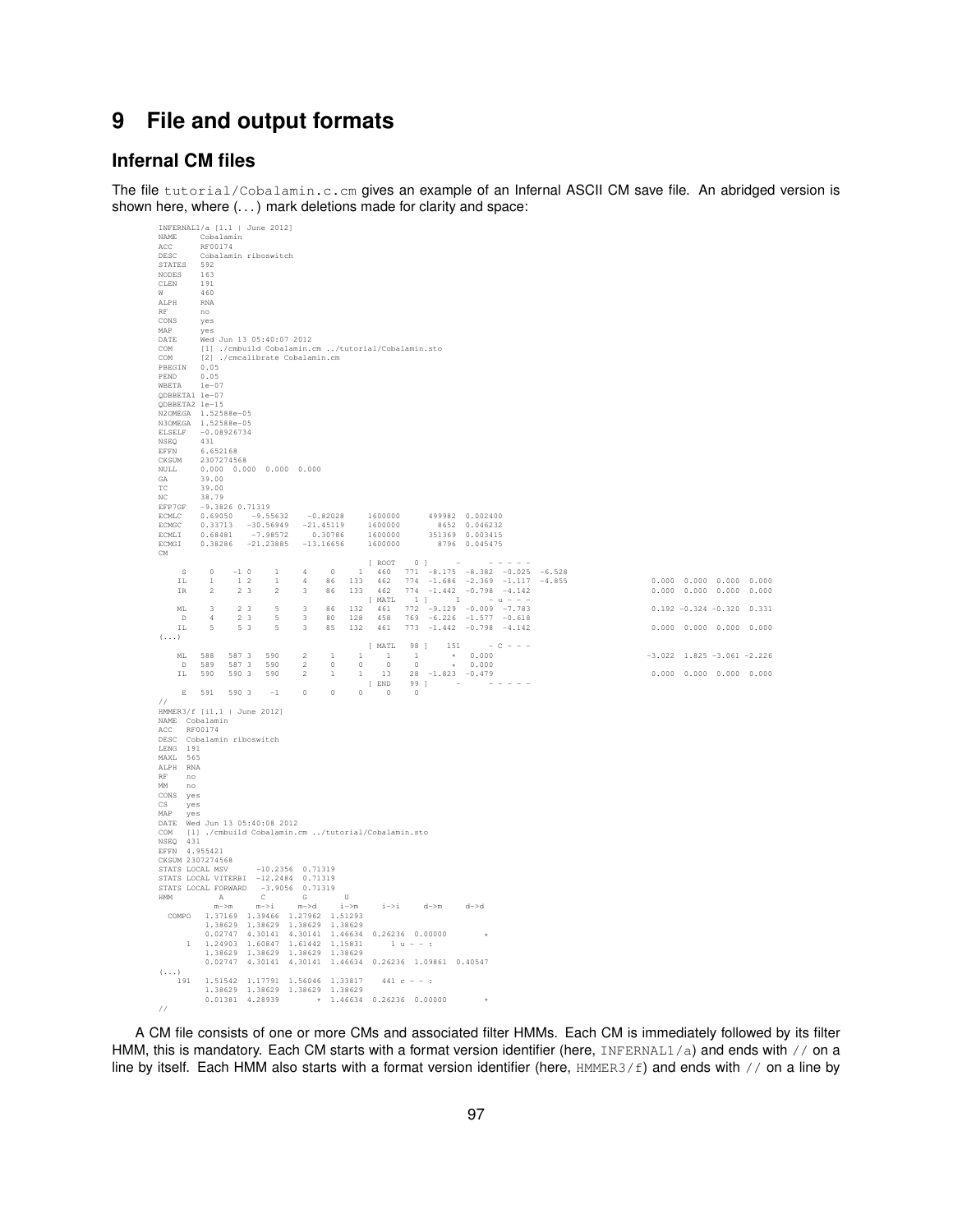itself. The format version identifier allows backward compatibility as the Infernal software evolves: it tells the parser this file is from Infernal's save file format version a. The closing // allows Infernal to determine when a CM ends and its profile HMM begins, and allows multiple CM/filter HMM pairs to be concatenated together into a single file.

The CM format is divided into two regions. The first region contains textual information and miscalleneous parameters in a roughly tag-value scheme. This section ends with a line beginning with the keyword CM. The second region is a tabular, whitespace-limited format for the main model parameters.

All emission and transition model parameters are stored as log-odds scores in bits with three digits of precision to the right of the decimal point, rounded. The special case of a score of infinity, corresponding to an impossible emission or transition, is stored as '\*'.

Spacing is arranged for human readability, but the parser only cares that fields are separated by at least one space character.

The CM format is described in more detail below, followed by a description of the HMMER3 HMM format for the CM's mandatory filter HMM filter.

#### **CM header section**

The header section is parsed line by line in a tag/value format. Each line type is either **mandatory** or **optional** as indicated.

- **INFERNAL1/a** Unique identifier for the save file format version; the /a means that this is INFERNAL1 CM file format version a. When INFERNAL changes its save file format, the revision code advances. This way, parsers may easily remain backwards compatible. The remainder of the line after the  $INFERNALL/a$ tag is free text that is ignored by the parser. INFERNAL currently writes its version number and release date in brackets here, e.g. [1.1 | June 2012] in this example. **Mandatory.**
	- **NAME <s>** Model name; <s> is a single word containing no spaces or tabs. The name is normally picked up from the #=GF ID line from a Stockholm alignment file. If this is not present, the name is created from the name of the alignment file by removing any file type suffix. For example, an otherwise nameless CM built from the alignment file tRNA.sto would be named tRNA. Mandatory.
	- ACC <s> Accession number; <s> is a one-word accession number. This is picked up from the  $\#=\text{GF }$  AC line in a Stockholm format alignment. **Optional.**
	- **DESC** <s> Description line; <s> is a one-line free text description. This is picked up from the  $\#=\text{GF}$  DE line in a Stockholm alignment file. **Optional.**
- **STATES <d>** Number of states; <d>, a positive nonzero integer, is the number of states in the model. **Mandatory.**
	- **CLEN <d>** Consensus model length; <d>, a positive nonzero integer, is the number of consensus positions in the model, which equals the number of MATL nodes plus the number of MATR nodes plus two times the number of MATP nodes. **Mandatory.**
		- **W** <d> Window length; <d>, a positive nonzero integer, is the length in residues of the maximum expected size of a hit to this model. This is calculated based on the transition probabilities of the model<sup>∗</sup> **Mandatory.**
	- **ALPH <s>** Symbol alphabet type. Currently this will necessarily be RNA for RNA sequence analysis models. The symbol alphabet size K is set to 4 and the symbol alphabet to "ACGU". **Mandatory.**
		- **RF <s>** Reference annotation flag; <s> is either no or yes (case insensitive). If yes, the reference annotation character field(s) for each match state in the main model (see below) is valid; if no, these characters are ignored. Reference column annotation is picked up from a Stockholm alignment file's  $#=$  GC RF line. by  $cm$ build. It is propagated to alignment outputs, and also may optionally be used to define consensus match columns in CM construction. **Optional**; assumed to be no if not present.
	- **CONS <s>** Consensus residue annotation flag; <s> is either no or yes (case insensitive). If yes, the consensus residue field(s) for each match state in the main model (see below) is valid. If  $\overline{p}$  these characters are ignored. Consensus residue annotation is determined when models are built. For models of single sequences, the consensus is the same as the query sequence. For models of multiple alignments, the consensus is the highest scoring residue or basepair for each match state. Upper case MATL ML and MATR MR (single stranded) residues indicate that the model emission's score for the consensus

<sup>∗</sup>Specifically, W is set as the *dmax* value for the ROOT S state (state 0) from the QDB algorithm using β equal to the WBETA value (Nawrocki and Eddy, 2007).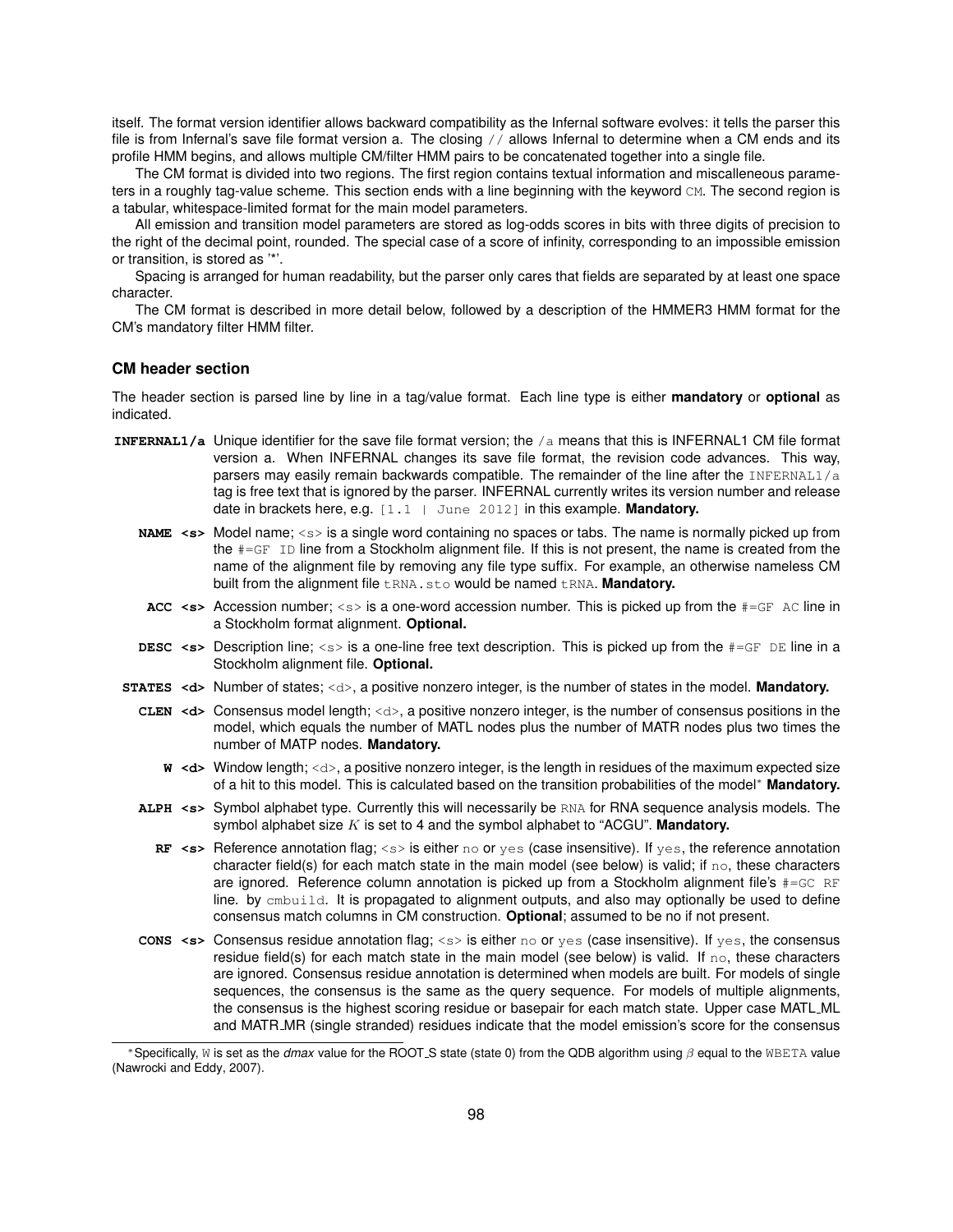residue is  $>$  to 1.0 bit. Upper case MATP\_MP basepairs indicate that the model emission's score for the consensus basepair is  $>$  to 3.0 bits.

- **MAP <s>** Map annotation flag; <s> is either no or yes (case insensitive). If set to yes, the map annotation field in the main model (see below) is valid; if no, that field will be ignored. The CM/alignment map annotates each match state with the index of the alignment column from which it came. It can be used for quickly mapping any subsequent CM alignment back to the original multiple alignment, via the model. **Optional**; assumed to be no if not present.
- **DATE <s>** Date the model was constructed; <s> is a free text date string. This field is only used for logging purposes.† **Optional.**
- **COM [<n>] <s>** Command line log; <n> counts command line numbers, and <s> is a one-line command. There may be more than one  $com$  line per save file, each numbered starting from  $n = 1$ . These lines record every Infernal command that modified the save file. This helps us reproducibly and automatically log how Rfam models have been constructed, for example. **Optional.**
- **PBEGIN <f>** Local begin probability; The aggregate probability of a local begin into any internal entry state is <f>. The probability of a local begin into any single internal entry state is  $\leq f$  divided by the number of internal entry states in the model. All MATP\_MP, MATL\_ML, MATR\_MR, and BIF\_B states, except for any in the the second node of the model (first non-ROOT node), are internal entry states. The local begin probability does not affect any of the emission/transition parameters in the CM file, which correspond to the CM in *global* search/alignment mode, but it does affect the calibration of E-value parameters for local search by cmcalibrate. cmsearch and cmscan therefore need to read this probability from the CM file in order to use the same local begin probabilities used during calibration and report appropriate E-values. **Optional**; assumed to be 0.05 if not present.
	- **PEND <f>** Local end probability; The aggregate probability of a local end out of any internal exit state is <f>. The probability of a local end out of any single internal entry state is  $\leq f$  divided by the number of internal exit states in the model. All MATP\_MP, MATL\_ML, MATR\_MR, BEGL\_S, and BEGR\_S states, except for any for which the following node is an END node, are internal exit states. The local end probability does not affect any of the emission/transition parameters in the CM file, which correspond to the CM in *global* search/alignment mode, but it does affect the calibration of E-value parameters for local search by cmcalibrate. cmsearch and cmscan therefore need to read this probability from the CM file in order to use the same local end probabilities used during calibration and report appropriate E-values. **Optional**; assumed to be 0.05 if not present.
- **WBETA <f>** Tail loss probability for calculating window length (W); The QDB algorithm (Nawrocki and Eddy, 2007) was used to determine the maximum expected length of a hit (W) using a tail loss probability of  $\leq f$ , W was set as the *dmax* value for the ROOT<sub>-</sub>S state (state 0). **Mandatory.**
- **QDBBETA1 <f>** Tail loss probability for calculating the tighter of the two sets of query-dependent bands (QDBs); The QDB algorithm (Nawrocki and Eddy, 2007) was used to determine the minimum and maximum subsequence lengths allowed to align to the subtree rooted at each state of the model, using a tail loss  $\beta$  probability of  $\leq f$ . These minimum and maximum values for each state are included in each state line in the main model section, described below. below. The  $\leq f$  value for  $\mathcal Q$ DBBETA2 will be less than or equal to the <f> value for QDBBETA1. **Mandatory.**
- **QDBBETA2 <f>** Tail loss probability for calculating the looser of the two sets of query-dependent bands (QDBs); The QDB algorithm (Nawrocki and Eddy, 2007) was used to determine the minimum and maximum subsequence lengths allowed to align to the subtree rooted at each state of the model, using a tail loss  $\beta$ probability of  $\leq f$ >. These minimum and maximum values for each state are included in each state line in the main model section, described below. The  $\epsilon$  value for QDBBETA2 will be less than or equal to the <f> value for QDBBETA1. **Mandatory.**
- **N2OMEGA <f>** The prior probability for the alternative "null2" model for biased composition sequences. **Mandatory**; but only relevant in cmsearch and cmscan if the  $-$ -null2 option is used.
- **N3OMEGA <f>** The prior probability for the alternative "null3" model for biased composition sequences. **Mandatory**; the null3 model is used by default in cmcalibrate, cmsearch and cmscan.

<sup>†</sup> Infernal does not use dates for any purpose other than human-readable annotation, so it is no more prone than you are to Y2K, Y2038, or any other date-related eschatology.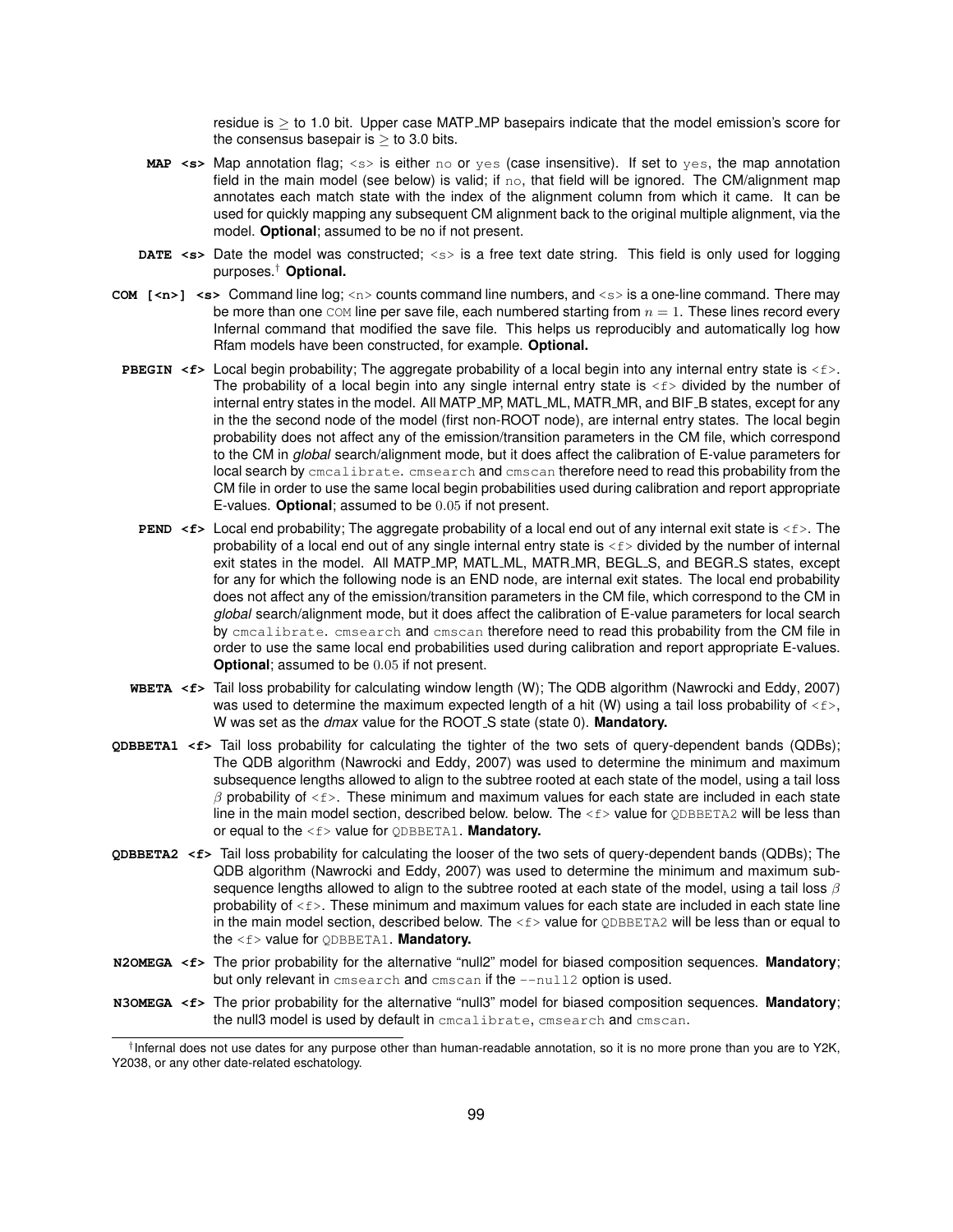- **NSEQ <d>** Sequence number; <d> is a nonzero positive integer, the number of sequences that the CM was trained on, i.e. the number of sequences in the input alignment used to create the CM in cmbuild. This field is only used for logging purposes. **Optional.**
- **EFFN <f>** Effective sequence number; <f> is a nonzero positive real, the effective total number of sequences determined by cmbuild during sequence weighting, for combining observed counts with Dirichlet prior information in parameterizing the model. This field is only used for logging purposes. **Optional.**
- **CKSUM <d>** Training alignment checksum; <d> is a nonnegative unsigned 32-bit integer. This number is calculated from the training sequence data, and used in conjunction with the alignment map information to verify that a given alignment is indeed the alignment that the map is for. **Optional.**
- **NULL <f> <f> <f>**  $\leq$  >  $\leq$  +  $\leq$  > null model emission scores for each alphabet symbol. By default, these are all 0.0 but may not be if the  $-\text{null}$  option was used in  $\text{embuild}$  to define alternative null model scores. Because only RNA CMs can be built by  $cm$ build there will be four values on this line, one each for "A", "C", "G", and "U". **Mandatory.**
	- **GA <f>** Rfam GA gathering threshold bit score. The GA bit score threshold is normally picked up from the #=GF GA line from a Stockholm alignment file. GA thresholds are generally considered to be the reliable curated thresholds defining family membership; for example, in Rfam, these thresholds define what gets included in Rfam Full alignments based on searches with Rfam Seed models. **Optional.**
	- **NC** <f> Rfam NC noise cutoff bit score. The NC bit score threshold is normally picked up from the  $\#=\text{GF}$  NC line from a Stockholm alignment file. NC thresholds are generally considered to be the score of the highestscoring known false positive found by searches during preparation of the Rfam database. **Optional.**
	- **TC <f>** Rfam TC trusted cutoff bit score. The TC bit score threshold is normally picked up from the #=GF TC line from a Stockholm alignment file. TC thresholds are generally considered to be the score of the lowest scoring believed true positive that is above all known false positives found by searches during preparation of the Rfam database. **Optional.**
- **EFP7GF <f1> <f2>** Statistical parameters for filter HMM E-value calculations in glocal mode for the Forward algorithm.  $\leq f$ 1> and  $\leq f$ 2> are  $\tau$  and  $\lambda$  for exponential tails for glocal Forward filter HMM scores. This line is necessary in the CM file section rather than the filter HMM file because glocal HMM searches are not normally performed in HMMER3, but are part of the HMM filter pipeline in Infernal. **Mandatory.**
- **ECMLC <f1> <f2> <f3> <d1> <d2> <f4>** Statistical parameters needed for E-value calculations for the CM CYK algorithm in local mode. This line, along with the next three, with tags ECMGC, ECMLI, and ECMGI, must either all be present or none of them must be present. If present, the model is considered calibrated for E-value statistics. These lines will not be present in a model after it is created by cmbuild but will be added by the cmcalibrate program.  $\langle$ fl> and  $\langle$ fl> are  $\lambda$  and  $\tau$ , the slope and location parameters for exponential tails for local CYK scores. λ values must be positive. The remaining values were computed in cmcalibrate during model calibration:  $\langle f3 \rangle$  is a different  $\tau$  value computed for the full histogram of all hits; <d1> is the database size in residues; <d2> is the total number of nonoverlapping hits of any score found;  $\langle f4 \rangle$  is the fraction of the high-scoring histogram tail fit to an exponential tail. Of these parameters, only  $\langle f1\rangle$ ,  $\langle f2\rangle$  and  $\langle d2\rangle$  are used, the others are only stored in the CM file for record keeping purposes.
- **ECMGC** <f1> <f2> <f3> <d1> <d2> <f4> Statistical parameters analogous to those described above in the ECMLC line, except that these pertain to CM CYK scores in glocal mode.
- **ECMLI <f1> <f2> <f3> <d1> <d2> <f4> Statistical parameters analogous to those described above in the ECMLC** line, except that these pertain to CM Inside scores in local mode.
- **ECMGI <f1> <f2> <f3> <d1> <d2> <f4> Statistical parameters analogous to those described above in the ECMLC** line, except that these pertain to CM Inside scores in glocal mode.
	- **CM** Flags the start of the main model section. **Mandatory.**

#### **CM main model section**

All the remaining fields are **mandatory**.

The model section consistes of two types of lines: node lines and state lines. Each node line is immediately followed by one or more state lines, one each for each state within the node.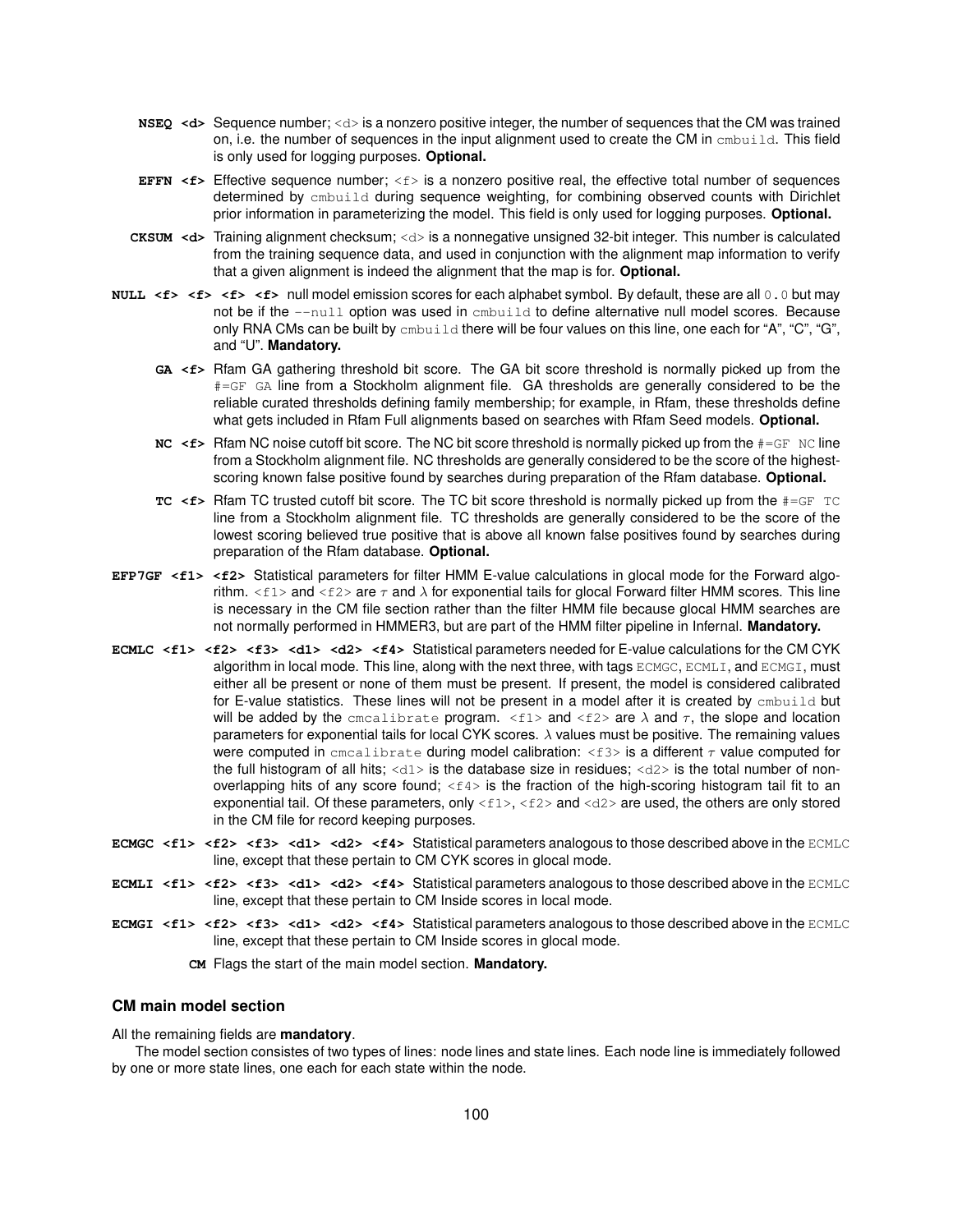**Node line** Each node line begins with 45 spaces, and includes ten fields.

The first field is always  $a \restriction$  character.

The second is the node type, one of ROOT, MATP, MATL, MATR, BIF, BEGL, BEGR, or END.

The next field is the index of the node in the model, greater than or equal to 0. Node indices are not always in increasing order, e.g. node 200 may come on a line before node 100.

The fourth field is always  $a \perp$  character.

The next two fields are the MAP annotation for this node. If MAP was yes in the header and the node is a MATP (match pair) node, then these fields will both be positive integers, representing the alignment column indices for the left and right halves of this match pair state, respectively. If MAP was yes and the node is a MATL (match left) node, then the first field will be the alignment column for this match state and the second field will be '-'. If MAP was yes and the node is a MATR (match right) node, then the first field will be '-' and the second field will be the alignment column for this match state. If the node is any other type, or if the MAP was no in the header, then both fields will be '-'.

The next two fields are the CONS consensus residue(s) for this node. If CONS was yes in the header and the node is a MATP (match pair) node, then these fields will both be characters, the consensus residues for the left and right halves of this match pair state, respectively. If cons was yes and the node is a MATL (match left) node, then the first field will be the consensus residue for this state and the second field will be  $'$ -'. If  $\cos$  was yes and the node is a MATR (match right) node, then the first field will be  $'$ -' and the second field will be the consensus residue for this state. If the node is any other type, or if the CONS was no in the header, then both fields will be '-'.

The final two fields are the RF annotation for this node. If are use in the header and the node is a MATP (match pair) node, then these fields will both be characters, the reference annotation character for the left and right halves of this match pair state, respectively. If RF was yes and the node is a MATL (match left) node, then the first field will be the reference annotation character for this state and the second field will be '-'. If RF was yes and the node is a MATR (match right) node, then the first field will be '-' and the second field will be the reference annotation character for this state. If the node is any other type, or if the CONS was no in the header, then both fields will be '-'.

Each node line is followed by 1 to 6 state lines depending on the node type. ROOT, MATL, and MATR node lines are followed by 3 state lines. BIF, BEGL, and END nodes are followed by 1 state line. BEGLR node lines have 2 state lines after them, and MATP node lines are followed by 6 state lines.

**State line** The number of fields on a state line is variable depending on the state type and the number of possible transitions from the state. The first field is the state type, either "MP", "ML", "MR", "IL", "IR", "D", "B", "S", or "E".

The next field is the state index, these are in increasing order starting with 0 (i.e. lower numbered states always occur earlier in the file than higher numbered ones).

The next field is the index of the highest numbered "parent" state for the current state, where state  $a$  is a parent of state  $b$  if state  $a$  can transition to state  $b$ .

The next field is the number of parent states for the current state. A set of parent states are always contiguously numbered. For example, if state  $a$  is the highest numbered parent state of  $b$  and  $b$  has 3 parent states, then  $a - 2$ ,  $a - 1$ , and a are the three parent states of b.

The next field is the index of the lowest numbered "child" state for the current state, where state  $c$  is a child of state  $b$  if  $b$  can transition to state  $c$ .

The next field is the number of child states for the current state. A set of child states are always contiguously numbered. For example, if state c is the lowest numbered parent state of b and b has 3 parent states, then c,  $c + 1$ , and  $c + 2$  are the three child states of b. As a special case, for "B" (bifurcation) states this field is the state index of the "BEGR S" state to which the "B" state necessarily transitions with probability 1.0.

The next four fields  $\langle n1 \rangle$ ,  $\langle n2 \rangle$ ,  $\langle n3 \rangle$ , and  $\langle n4 \rangle$  are query dependent band values for the current state. These are integers.  $\langle n1 \rangle$  is the minimum expected subsequence length to align at the subtree rooted at this state calculated with the QDB algorithm (Nawrocki and Eddy, 2007) using a  $\beta$  tail loss probability value given in the header in the QDBBETA2 line.  $\langle n2 \rangle$  is the same, but calculated with  $\beta$  equal to the value from the QDBBETA1 header line. <n3> is the maximum expected subsequence length to align at the subtree rooted at this state calculated with the QDB algorithm (Nawrocki and Eddy, 2007) using a  $\beta$  tail loss probability value given in the header in the  $QDBBETA1$  line.  $\langle n4 \rangle$  is the same, but calculated with  $\beta$  equal to the value from the QDBBETA2 header line. These values should be in increasing order:  $\langle n1 \rangle \leq \langle n2 \rangle \leq \langle n3 \rangle \leq \langle n4 \rangle$ ,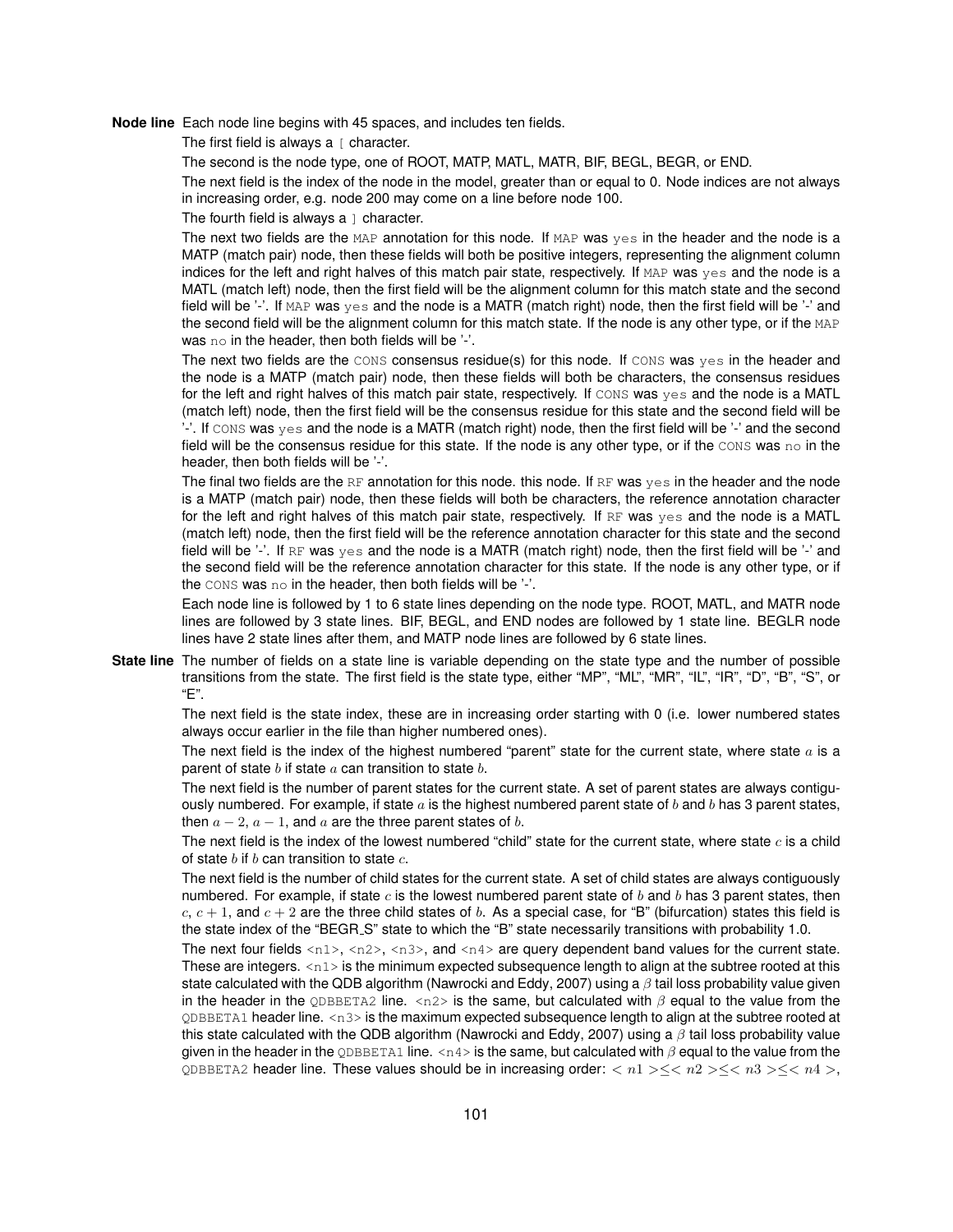although Infernal does not enforce this to be true. The QDB values will only be used by cmsearch and cmscan if certain option combinations are used (see the manual page for those programs); by default they are not used.

After the four QDB values, the next set of fields are log-odds bit scores for possible transitions out of this state to all child states of the current states. The number of child states is given earlier on the line as the sixth field. It varies depending on the state type and the node type of the *next* node in the model. For a list of all possible sets of transitions for each possible state type/next node combination see Table 1 of (Nawrocki and Eddy, 2007). As a special case, "B" (bifurcation) states have zero transition score fields, they necessarily transition to their child "BEGL\_S" and "BEGR\_S" states with a probability of 1.0 (score of 0 bits). After the transition scores are the emission scores. "MP" state lines have 16 emission log-odds bit scores. All other types of emitting states ("ML", "MR", "IL", "IR") will have four emission scores. All other types of states will have no emission scores. For "MP" states, the sixteen scores are for the sixteen possible nondegenerate RNA basepairs: "AA", "AC", "AG", "AU", "CA", "CC", "CG", "CU", "GA", "GC", "GG", "GU", "UA", "UC", "UG", "UU", in that order. For the other emitting states the four scores are for "A", "C", "G", and "U", in that order.

Finally, the last line of the format is the "//" record separator. After the CM comes its associated filter HMM in HMMER3 format, described below.

#### **HMMER3 filter HMM format**

As with the CM, the HMM format is divided into two regions. The first region contains textual information and miscalleneous parameters in a roughly tag-value scheme. This section ends with a line beginning with the keyword HMM. The second region is a tabular, whitespace-limited format for the main model parameters.

All HMM probability parameters are all stored as negative natural log probabilities with five digits of precision to the right of the decimal point, rounded. For example, a probability of  $0.25$  is stored as  $- \log 0.25 = 1.38629$ . The special case of a zero probability is stored as '\*'.

Spacing is arranged for human readability, but the parser only cares that fields are separated by at least one space character.

A more detailed description of the format follows<sup>‡</sup>.

#### **HMM header section**

The header section is parsed line by line in a tag/value format. Each line type is either **mandatory** or **optional** as indicated.

- **HMMER3/f** Unique identifier for the save file format version; the /b means that this is HMMER3 HMM file format version b. When HMMER3 changes its save file format, the revision code advances. This way, parsers may easily remain backwards compatible. The remainder of the line after the HMMER3/b tag is free text that is ignored by the parser. HMMER currently writes its version number and release date in brackets here, e.g. [3.0b2 | June 2009] in this example. **Mandatory.**
- **NAME <s>** Model name; <s> is a single word containing no spaces or tabs. The name is normally picked up from the #=GF ID line from a Stockholm alignment file. If this is not present, the name is created from the name of the alignment file by removing any file type suffix. For example, an otherwise nameless HMM built from the alignment file rrm.slx would be named rrm. **Mandatory.**
- ACC <s> Accession number; <s> is a one-word accession number. This is picked up from the #=GF AC line in a Stockholm format alignment. **Optional.**
- **DESC**  $\leq$  Description line;  $\leq$  is a one-line free text description. This is picked up from the  $#=\text{GF}$  DE line in a Stockholm alignment file. **Optional.**
- LENG <d> Model length; <d>, a positive nonzero integer, is the number of match states in the model. **Mandatory.**

<sup>‡</sup>This section is nearly identical to one from the HMMER3 user's guide Eddy (2009). It is included here, instead of just providing reference to the HMMER guide, for convenience.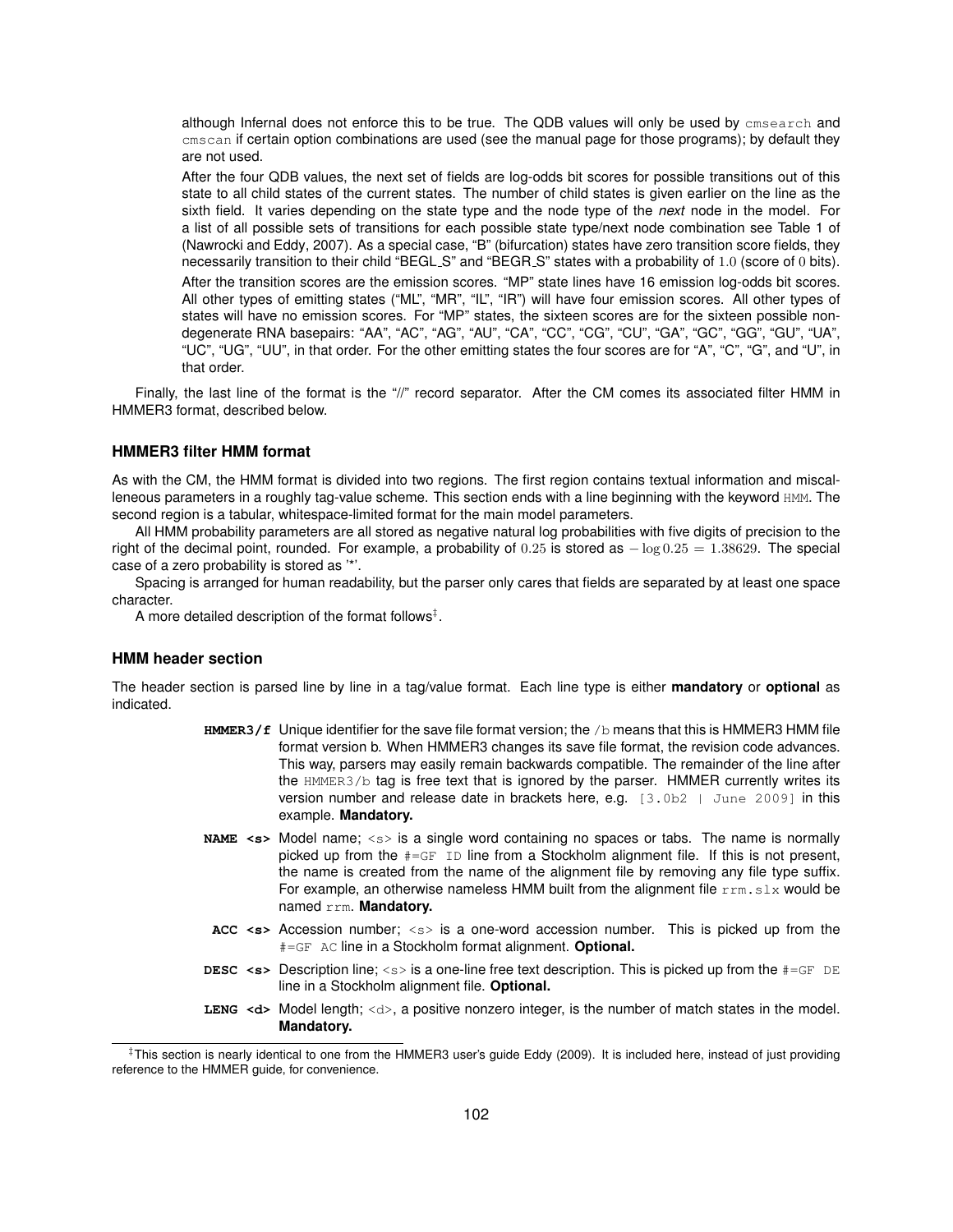- **ALPH <s>** Symbol alphabet type. For biosequence analysis models, <s> is amino, DNA, or RNA (case insensitive). There are also other accepted alphabets for purposes beyond biosequence analysis, including coins, dice, and custom. This determines the symbol alphabet and the size of the symbol emission probability distributions. If  $\alpha$ mino, the alphabet size K is set to 20 and the symbol alphabet to "ACDEFGHIKLMNPQRSTVWY" (alphabetic order); if DNA, the alphabet size K is set to 4 and the symbol alphabet to "ACGT"; if RNA, the alphabet size  $K$  is set to 4 and the symbol alphabet to "ACGU". **Mandatory.** 
	- **RF <s>** Reference annotation flag; <s> is either no or yes (case insensitive). If yes, the reference annotation character field for each match state in the main model (see below) is valid; if  $no$ , these characters are ignored. Reference column annotation is picked up from a Stockholm alignment file's  $#GCF$  RF line. It is propagated to alignment outputs, and also may optionally be used to define consensus match columns in profile HMM construction. **Optional**; assumed to be no if not present.
- **CONS <s>** Consensus residue annotation flag; <s> is either no or yes (case insensitive). If yes, the consensus residue field for each match state in the main model (see below) is valid. If no, these characters are ignored. Consensus residue annotation is determined when models are built. For models of single sequences, the consensus is the same as the query sequence. For models of multiple alignments, the consensus is the maximum likelihood residue at each position. Upper case indicates that the model's emission probability for the consensus residue is  $\ge$  an arbitrary threshold (0.5 for protein models, 0.9 for DNA/RNA models).
	- **CS <s>** Consensus structure annotation flag; <s> is either no or yes (case insensitive). If yes, the consensus structure character field for each match state in the main model (see below) is valid; if  $n \circ$  these characters are ignored. Consensus structure annotation is picked up from a Stockholm file's #=GC SS\_cons line, and propagated to alignment displays. **Optional**; assumed to be no if not present.
- **MAP <s>** Map annotation flag; <s> is either no or yes (case insensitive). If set to yes, the map annotation field in the main model (see below) is valid; if  $no$ , that field will be ignored. The HMM/alignment map annotates each match state with the index of the alignment column from which it came. It can be used for quickly mapping any subsequent HMM alignment back to the original multiple alignment, via the model. **Optional**; assumed to be no if not present.
- **DATE <s>** Date the model was constructed; <s> is a free text date string. This field is only used for logging purposes. **Optional.**
- **COM**  $\left[\langle \mathbf{x} \rangle \right]$   $\langle \mathbf{s} \rangle$  Command line log;  $\langle \mathbf{x} \rangle$  counts command line numbers, and  $\langle \mathbf{s} \rangle$  is a one-line command. There may be more than one com line per save file, each numbered starting from  $n =$ 1. These lines record every HMMER command that modified the save file. This helps us reproducibly and automatically log how Pfam models have been constructed, for example. **Optional.**
	- **NSEQ <d>** Sequence number; <d> is a nonzero positive integer, the number of sequences that the HMM was trained on. This field is only used for logging purposes. **Optional.**
	- **EFFN <f>** Effective sequence number; <f> is a nonzero positive real, the effective total number of sequences determined by hmmbuild during sequence weighting, for combining observed counts with Dirichlet prior information in parameterizing the model. This field is only used for logging purposes. **Optional.**
	- **CKSUM <d>** Training alignment checksum; <d> is a nonnegative unsigned 32-bit integer. This number is calculated from the training sequence data, and used in conjunction with the alignment map information to verify that a given alignment is indeed the alignment that the map is for. **Optional.**
- **STATS <s1> <s2> <f1> <f2>** Statistical parameters needed for E-value calculations. <s1> is the model's alignment mode configuration: currently only LOCAL is recognized. <s2> is the name of the score distribution: currently  $MSV$ ,  $VITERB1$ , and  $FORMARD$  are recognized.  $\langle f1 \rangle$  and  $\langle f2 \rangle$  are two real-valued parameters controlling location and slope of each distribution, respectively;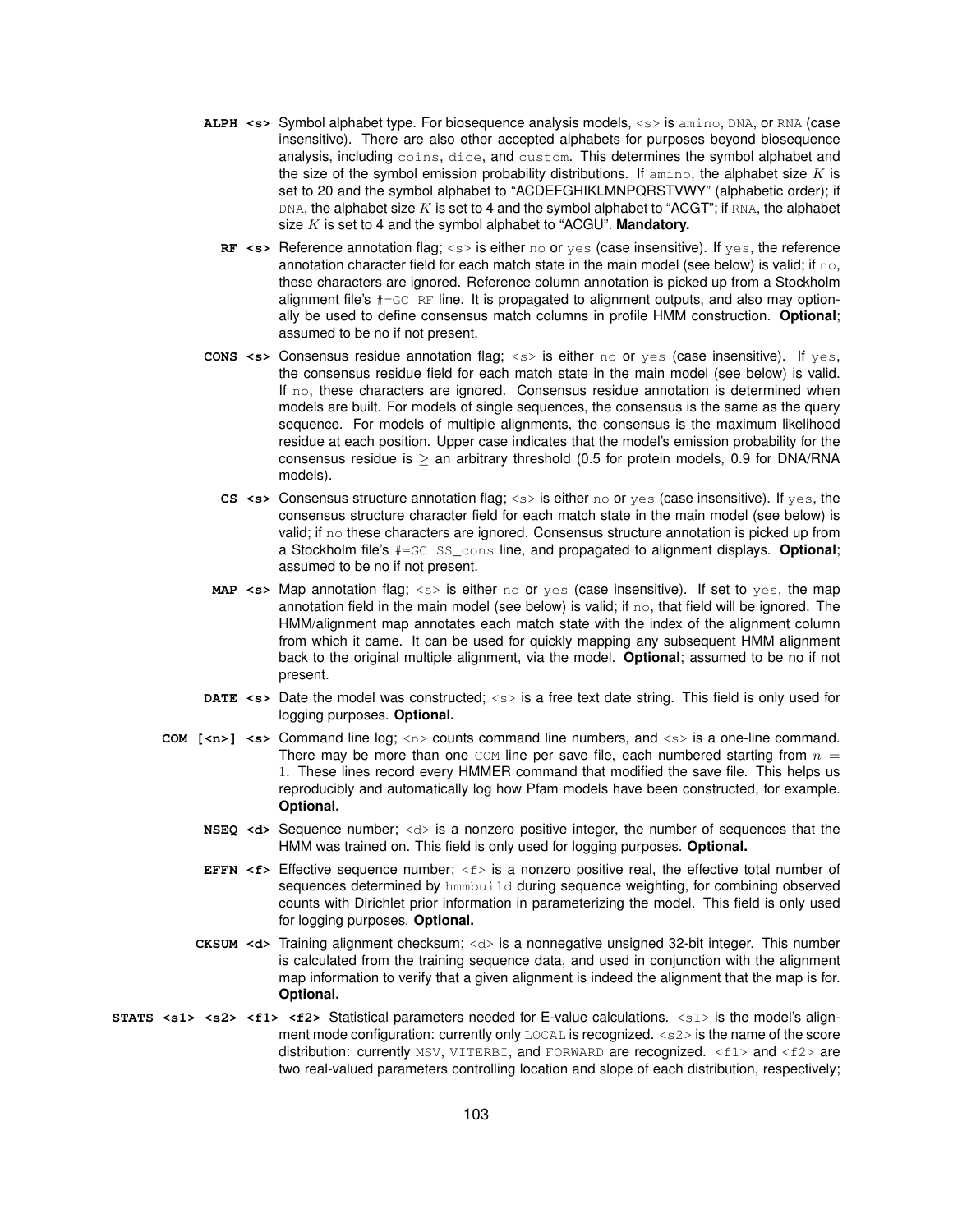$\mu$  and  $\lambda$  for Gumbel distributions for MSV and Viterbi scores, and  $\tau$  and  $\lambda$  for exponential tails for Forward scores.  $\lambda$  values must be positive. All three lines or none of them must be present: when all three are present, the model is considered to be calibrated for E-value statistics. **Optional.**

- **HMM** Flags the start of the main model section. Solely for human readability of the tabular model data, the symbol alphabet is shown on the HMM line, aligned to the fields of the match and insert symbol emission distributions in the main model below. The next line is also for human readability, providing column headers for the state transition probability fields in the main model section that follows. Though unparsed after the HMM tag, the presence of two header lines is **mandatory:** the parser always skips the line after the HMM tag line.
- **COMPO <f>\*K** The first line in the main model section may be an optional line starting with **COMPO**: these are the model's overall average match state emission probabilities, which are used as a background residue composition in the "filter null" model. The  $K$  fields on this line are log probabilities for each residue in the appropriate biosequence alphabet's order. **Optional.**

#### **HMM main model section**

All the remaining fields are **mandatory**.

The first two lines in the main model section are atypical.<sup>§</sup> They contain information for the core model's BEGIN node. This is stored as model node 0, and match state 0 is treated as the BEGIN state. The begin state is mute, so there are no match emission probabilities. The first line is the insert 0 emissions. The second line contains the transitions from the begin state and insert state 0. These seven numbers are:  $B \to M_1$ ,  $B \to I_0$ ,  $B \to D_1$ ;  $I_0 \to M_1$ ,  $I_0 \rightarrow I_0$ ; then a 0.0 and a '\*', because by convention, nonexistent transitions from the nonexistent delete state 0 are set to  $\log 1 = 0$  and  $\log 0 = -\infty =$  "\*".

The remainder of the model has three lines per node, for  $M$  nodes (where  $M$  is the number of match states, as given by the LENG line). These three lines are  $(K$  is the alphabet size in residues):

| <b>Match emission line</b> The first field is the node number $(1M)$ . The parser verifies this number as a consistency<br>check (it expects the nodes to come in order). The next $K$ numbers for match emissions, one<br>per symbol, in alphabetic order.                                                                     |
|---------------------------------------------------------------------------------------------------------------------------------------------------------------------------------------------------------------------------------------------------------------------------------------------------------------------------------|
| The next field is the MAP annotation for this node. If MAP was $yes$ in the header, then this is an<br>integer, representing the alignment column index for this match state (1alen); otherwise, this<br>field is $-$ .                                                                                                         |
| The next field is the CONS consensus residue for this node. If CONS was $yes$ in the header, then<br>this is a single character, representing the consensus residue annotation for this match state;<br>otherwise, this field is '-'.                                                                                           |
| The next field is the RF annotation for this node. If RF was yes in the header, then this is a single<br>character, representing the reference annotation for this match state; otherwise, this field is '-'.                                                                                                                   |
| The next field is the $cs$ annotation for this node. If $cs$ was $yes$ , then this is a single character,<br>representing the consensus structure at this match state; otherwise this field is '-'.                                                                                                                             |
| <b>Insert emission line</b> The K fields on this line are the insert emission scores, one per symbol, in alphabetic order.                                                                                                                                                                                                      |
| <b>State transition line</b> The seven fields on this line are the transitions for node $k$ , in the order shown by the transition<br>header line: $M_k \to M_{k+1}, I_k, D_{k+1}, I_k \to M_{k+1}, I_k, D_k \to M_{k+1}, D_{k+1}.$                                                                                             |
| For transitions from the final node M, match state $M+1$ is interpreted as the END state E, and<br>there is no delete state $M + 1$ ; therefore the final $M_k \to D_{k+1}$ and $D_k \to D_{k+1}$ transitions are<br>always $*$ (zero probability), and the final $D_k \to M_{k+1}$ transition is always 0.0 (probability 1.0). |

Finally, the last line of the format is the "//" record separator.

 $§$ That is, the first two lines after the optional COMPO line. Don't be confused by the presence of an optional COMPO line here. The COMPO line is placed in the model section, below the residue column headers, because it's an array of numbers much like residue scores, but it's not really part of the model.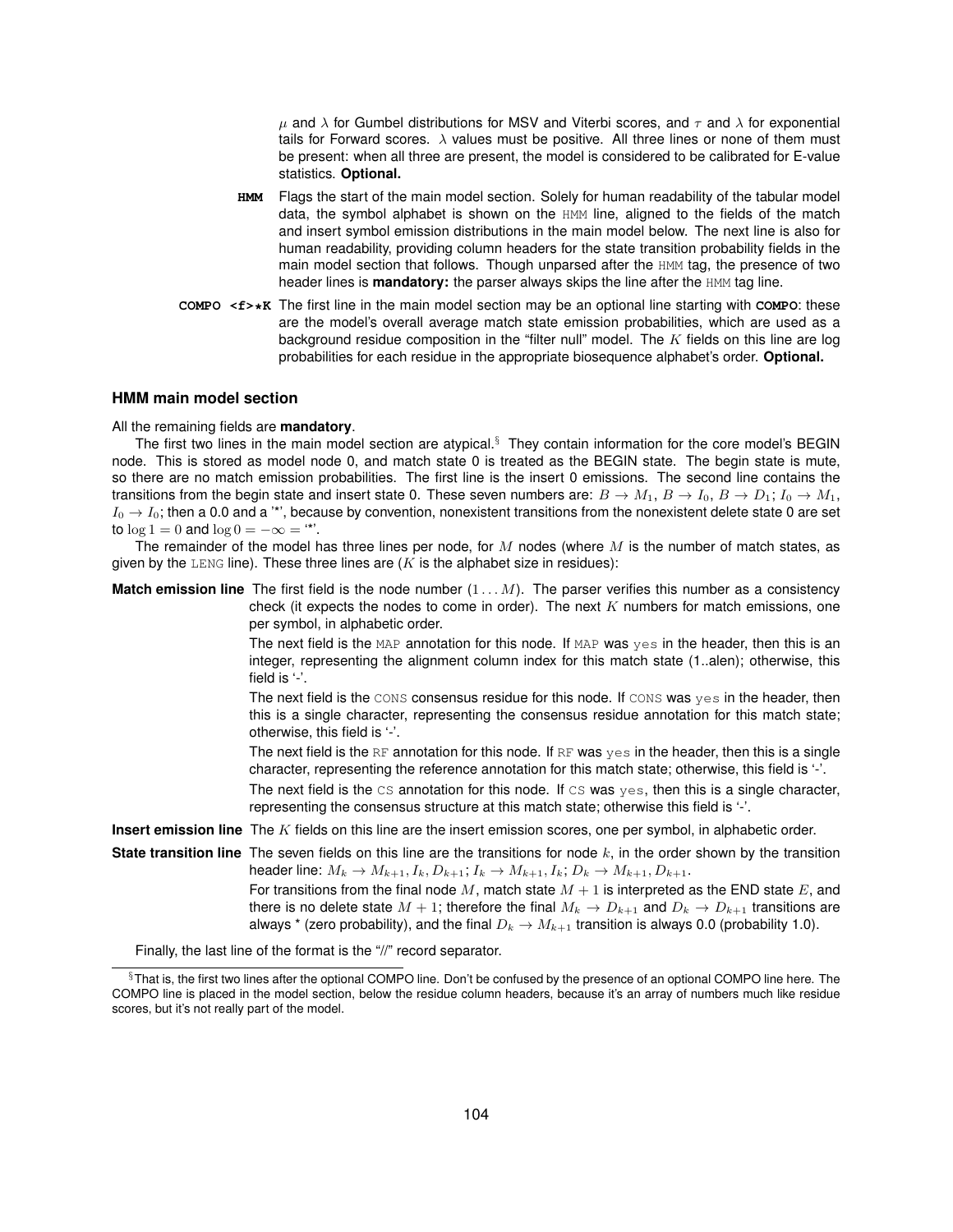# **RNA secondary structures: WUSS notation**

Infernal annotates RNA secondary structures using a linear string representation called "WUSS notation" (Washington University Secondary Structure notation).

The symbology is extended from the common bracket notation for RNA secondary structures, where open- and close-bracket symbols (or parentheses) are used to annotate base pairing partners: for example,  $(((1..))$ ) indicates a four-base stem with a three-base loop. Bracket notation is difficult for humans to interpret, for anything much larger than a simple stem-loop. WUSS notation makes it somewhat easier to interpret the annotation for larger structures.

The following figure shows an example with the key elements of WUSS notation. At the top left is an example RNA structure. At the top right is the same structure, with different RNA structural elements marked. Below both structure pictures : the WUSS notation string for the structure.



#### **Full (output) WUSS notation**

In detail, symbols used by WUSS notation in *output* structure annotation strings are as follows:

- **Base pairs** Base pairs are annotated by nested matching pairs of symbols <>, (), [], or { }. The different symbols indicate the "depth" of the helix in the RNA structure as follows:  $\langle \rangle$  are used for simple terminal stems; () are used for "internal" helices enclosing a multifurcation of all terminal stems; [1] are used for internal helices enclosing a multifurcation that includes at least one annotated () stem already; and {} are used for all internal helices enclosing deeper multifurcations.
- **Hairpin loops** Hairpin loop residues are indicated by underscores, \_. Simple stem loops stand out as, e.g. <<<<\_\_\_\_>>>>.
- **Bulge, interior loops** Bulge and interior loop residues are indicated by dashes, -.

**Multifurcation loops** Multifurcation loop residues are indicated by commas, , . The mnemonic is "stem 1, stem2", e.g. <<<\_\_\_>>>,,<<<\_\_\_>>>.

- **External residues** Unstructured single stranded residues completely outside the structure (unenclosed by any base pairs) are annotated by colons, :.
	- **Insertions** Insertions relative to a known structure are indicated by periods, .. Regions where local structural alignment was invoked, leaving regions of both target and query sequence unaligned, are indicated by tildes, ˜. These symbols only appear in alignments of a known (query) structure annotation to a target sequence of unknown structure.
	- **Pseudoknots** WUSS notation allows pseudoknots to be annotated as pairs of upper case/lower case letters: for example, <<<<\_\_ AAAA\_\_\_\_\_>>>>aaaa annotates a simple pseudoknot; additional pseudoknotted stems could be annotated by Bb, Cc, etc. Infernal cannot handle pseudoknots, however; pseudoknot notation never appears in Infernal output; it is accepted in input files, but ignored.

An example of WUSS notation for a complicated structure (*E. coli* RNase P) is shown in Figure 5. An example of WUSS notation for a local Infernal alignment of *B. subtilis* RNase P to *E. coli* RNase P, illustrating the use of local alignment annotation symbols, is in Figure 6.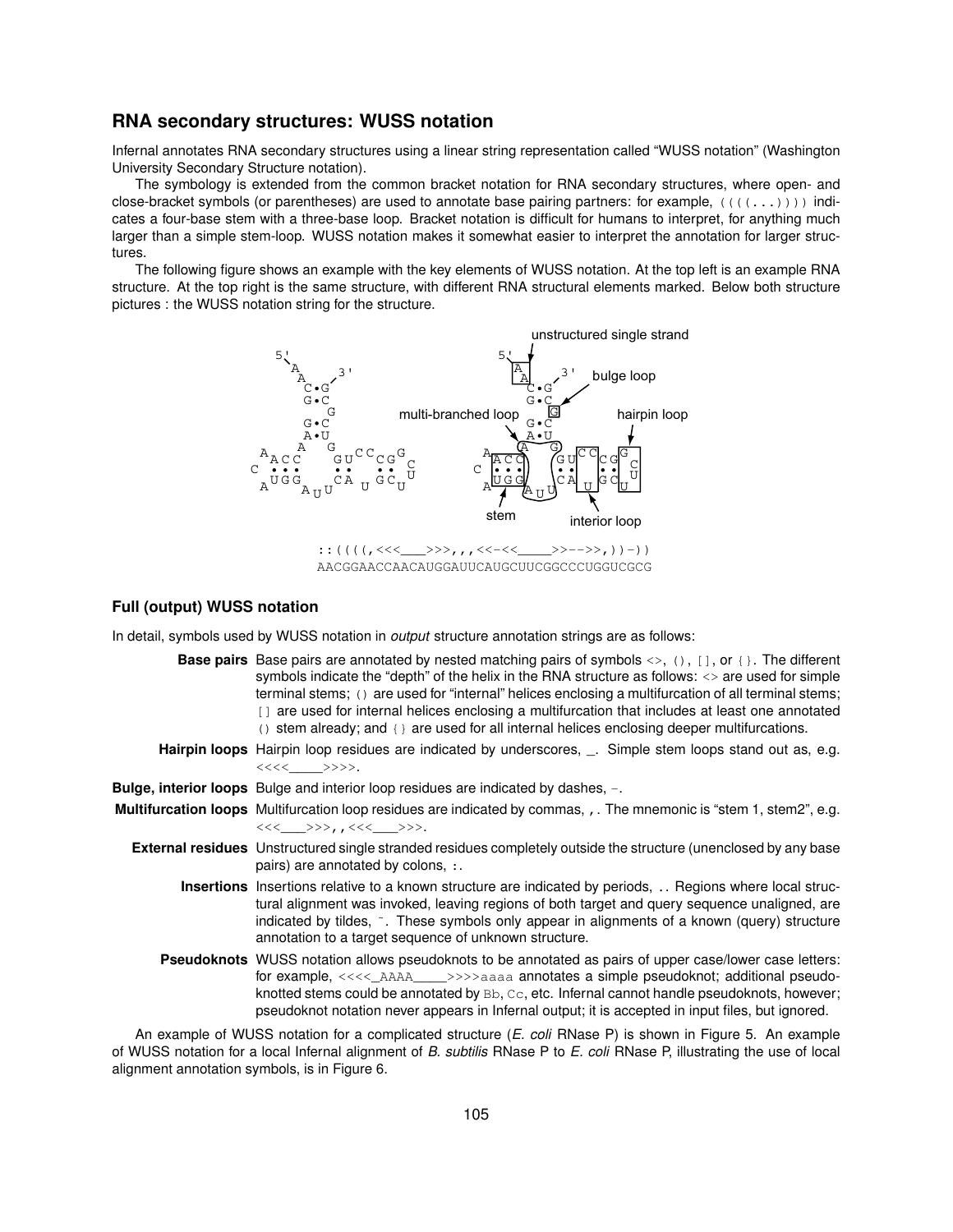

Figure 5: **Example of WUSS notation.** Top: Secondary structure of *E. coli* RNase P, from Jim Brown's RNase P database (Brown, 1999). Bottom: WUSS notation for the same structure, annotating the *E. coli* RNase P sequence. The P4 and P6 pseudoknots are not annotated in this example.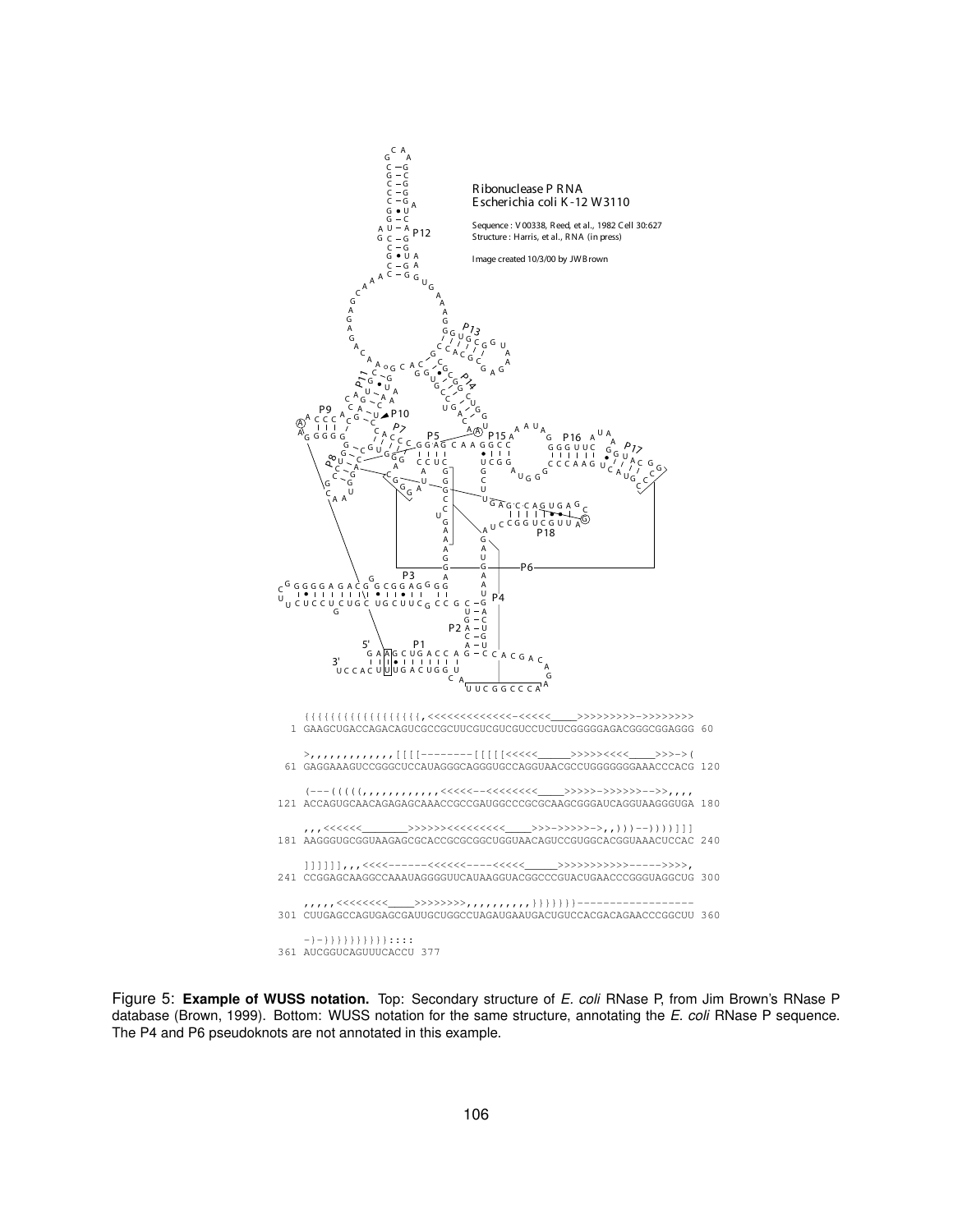

Figure 6: **Local alignment annotation example.** Top: Secondary structure of *B. subtilis* RNase P, from Jim Brown's RNase P database (Brown, 1999). Residues in red are those that Infernal aligns to a CM of *E. coli* type RNase P's (the RNase P bacterial type A model built from the Rfam 10.1 RF00010 seed alignment using default Infernal 1.1 cmbuild and cmcalibrate). The local structural alignment is in four pieces; three regions of the structure (96, 1, and 32 nt long) are skipped over (i.e. not aligned to the type A model). One additional stem is treated as a 24 nt insertion. Bottom: the Infernal cmsearch output showing the RNase P type A query model, which corresponds closely to the *E. coli* structure, aligned to the *B. subtilis* sequence. The three skipped regions (96, 1, and 32 nt long) of the *B. subtilis* structure from the top of the figure are "local end" emissions which skip 15, 43, and 39 consensus positions of the type A model, respectively.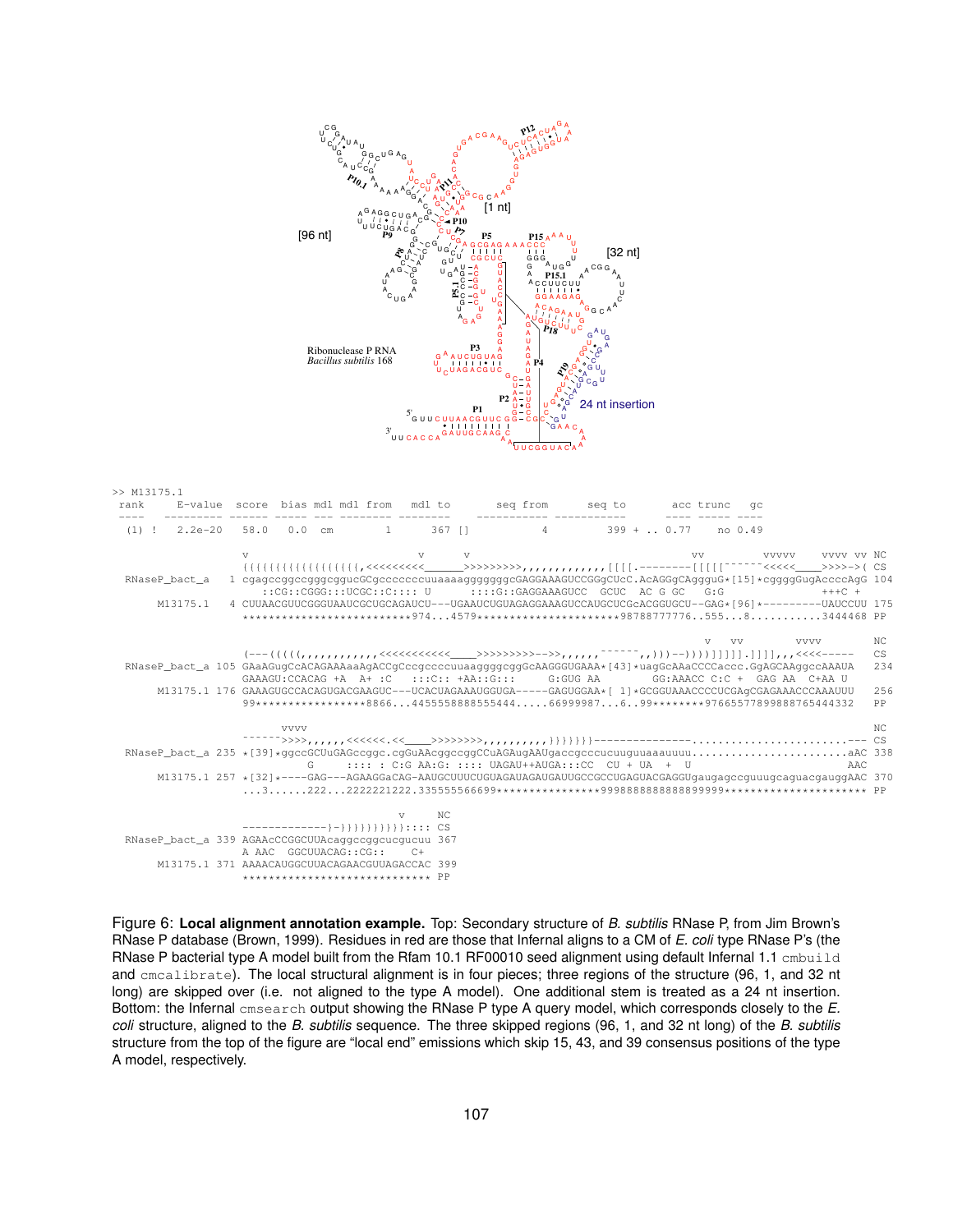### **Shorthand (input) WUSS notation**

While WUSS notation makes it easier to visually interpret Infernal *output* structural annotation, it would be painful to be required to *input* all structures in full WUSS notation. Therefore when Infernal reads input secondary structure annotation, it uses simpler rules:

> **Base pairs** Any matching nested pair of (), (), [], {} symbols indicates a base pair; the exact choice of symbol has no meaning, so long as the left and right partners match up.

**Single stranded residues** All other symbols \_-,:. ~ indicate single stranded residues. The choice of symbol has no special meaning. Annotated pseudoknots (nested matched pairs of upper/lower case alphabetic characters) are also interpreted as single stranded residue in Infernal input.

Thus, for instance, <<<<....>>>> and ((((\_\_\_)))) and < (<(.\_.\_)>)> all indicate a four base stem with a four base loop (the last example is legal but weird).

Remember that the key property of canonical (nonpseudoknotted) RNA secondary structure is that the pairs are *nested.*  $((\langle\cdot,\ldots\rangle)>)$  is not a legal annotation string: the pair symbols don't match up properly. Infernal will reject such an annotation and report an input format error, suspecting a problem with your annotation. If you want to annotate pseudoknots, WUSS notation allows alphabetic symbols Aa, Bb, etc. see above; but remember that Infernal ignores pseudoknotted stems and treats them as single stranded residues.

Because many other RNA secondary structure analysis programs use a simple bracket notation for annotating structure, Infernal's ability to input this format makes it easier to use data generated by other RNA software packages. Conversely, converting Infernal output WUSS notation to simple bracket notation is a matter of a simple Perl or sed script, substituting the symbols appropriately.

## **Stockholm, the recommended multiple sequence alignment format**

The Rfam and Pfam Consortiums have developed a multiple sequence alignment format called "Stockholm format" that allows rich and extensible annotation.

Crucially for Infernal, Stockholm alignments support the annotation of a consensus secondary structure, which is why embuild requires its input alignment files to be in Stockholm format. Here is a minimal Stockholm file with consensus secondary structure annotation in shorthand WUSS notation (described earlier in this section).

# STOCKHOLM 1.0

| seq1<br>seq2<br>seq3               | #=GC SS cons | ACCGUCGCAAGG<br>ACCGUCGCAAGG<br>.CCUUCGUCGGAUGACGA<br>. <<< >> |
|------------------------------------|--------------|----------------------------------------------------------------|
| seq1<br>seq2<br>seq3<br>$\prime$ / | #=GC SS cons | CGAUAC<br>CG. . AC<br><b>ACAUCC</b><br>$>$ .                   |

The first line in the file must be  $#$  STOCKHOLM 1.x, where x is a minor version number for the format specification (and which currently has no effect on my parsers). This line allows a parser to instantly identify the file format.

In the alignment, each line contains a name, followed by the aligned sequence. A dash, period, underscore, or tilde (but not whitespace) denotes a gap. If the alignment is too long to fit on one line, the alignment may be split into multiple blocks, with blocks separated by blank lines, as this example is. The number of sequences, their order, and their names must be the same in every block. Within a given block, each (sub)sequence (and any associated #=GR and #=GC markup, such as the SS\_cons lines, see below) is of equal length, called the *block length*. Block lengths may differ from block to block. The block length must be at least one residue, and there is no maximum.

Other blank lines are ignored. You can add comments anywhere to the file (even within a block) on lines starting with a #.

The SS\_cons line defines the consensus secondary structure in shorthand WUSS notation, as described earlier in this section.

All other annotation is added using a tag/value comment style. The tag/value format is inherently extensible, and readily made backwards-compatible; unrecognized tags will simply be ignored. Extra annotation includes individual sequence RNA or protein secondary structure, sequence weights, a reference coordinate system for the columns, and database source information including name, accession number, and coordinates (for subsequences extracted from a longer source sequence) See below for details.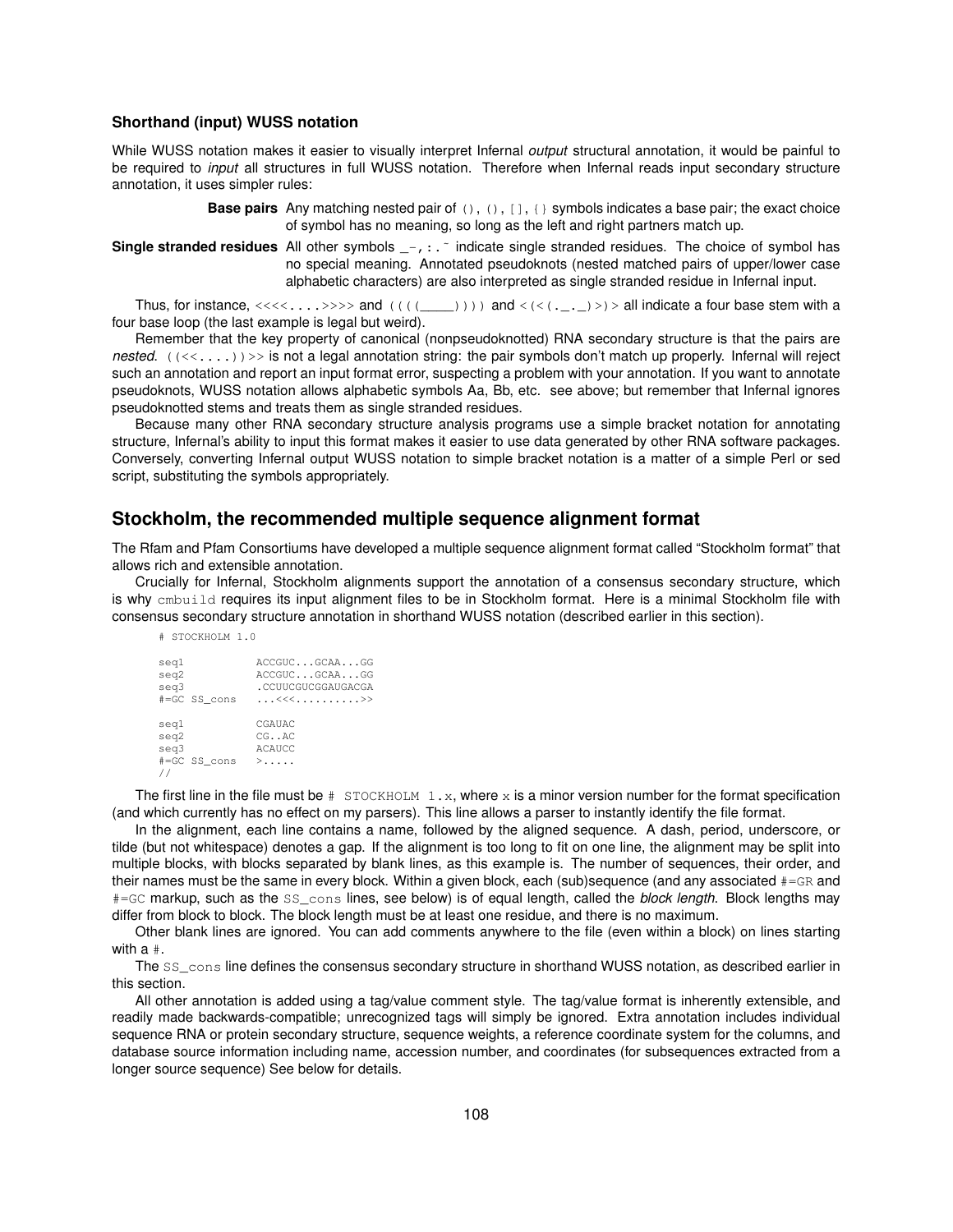#### **syntax of Stockholm markup**

There are four types of Stockholm markup annotation, for per-file, per-sequence, per-column, and per-residue annotation:

| #=GF <tag> <s> Per-file annotation. <s> is a free format text line of annotation type <tag>. For<br/>example, <math>\#=\mathbb{G}F</math> DATE April 1, 2000. Can occur anywhere in the file, but<br/>usually all the <math>#=GF</math> markups occur in a header.</tag></s></s></tag>                                                                                                                                                                                                                                                                                                                                                                                  |
|-------------------------------------------------------------------------------------------------------------------------------------------------------------------------------------------------------------------------------------------------------------------------------------------------------------------------------------------------------------------------------------------------------------------------------------------------------------------------------------------------------------------------------------------------------------------------------------------------------------------------------------------------------------------------|
| $\#=\text{GS}$ <sequame> <tag> <s> Per-sequence annotation. <s> is a free format text line of annotation type <math>\tan</math><br/>associated with the sequence named <math>\langle</math> sequame&gt;. For example, <math># = GS \text{ seq1}</math><br/>SPECIES_SOURCE Caenorhabditis elegans. Can occur anywhere in the<br/>file, but in single-block formats (e.g. the Pfam distribution) will typically follow<br/>on the line after the sequence itself, and in multi-block formats (e.g. Infernal<br/>output), will typically occur in the header preceding the alignment but following<br/>the <math>\#=\mathbb{G}F</math> annotation.</s></s></tag></sequame> |
| #=GC <tag> <s> Per-column annotation. <s> is an aligned text line of annotation type<br/><math>\langle \text{tag} \rangle</math>. #=GC lines are associated with a sequence alignment block; <math>\langle \ldots \rangle</math>.<br/>is aligned to the residues in the alignment block, and has the same length as<br/>the rest of the block. Typically <math># = G \subset \mathbb{C}</math> lines are placed at the end of each block.</s></s></tag>                                                                                                                                                                                                                 |
| #=GR <seqname> <tag> <s> Per-residue annotation. <s> is an aligned text line of annotation type<br/><math>\langle \text{tag} \rangle</math>, associated with the sequence named <math>\langle \text{segment} \rangle</math>. #=GR lines are as-<br/>sociated with one sequence in a sequence alignment block; <math>\langle \cdot, s \cdot \cdot \cdot \rangle</math> is aligned<br/>to the residues in that sequence, and has the same length as the rest of the<br/>block. Typically <math>#=GR</math> lines are placed immediately following the aligned se-<br/>quence they annotate.</s></s></tag></seqname>                                                       |

#### **semantics of Stockholm markup**

Any Stockholm parser will accept syntactically correct files, but is not obligated to do anything with the markup lines. It is up to the application whether it will attempt to interpret the meaning (the semantics) of the markup in a useful way. At the two extremes are the Belvu alignment viewer and the Infernal and HMMER software packages.

Belvu simply reads Stockholm markup and displays it, without trying to interpret it at all. The tag types (#=GF, etc.) are sufficient to tell Belvu how to display the markup: whether it is attached to the whole file, sequences, columns, or residues.

Infernal uses Stockholm markup to pick up a variety of information from the Rfam multiple alignment database. The Rfam consortium therefore agrees on additional syntax for certain tag types, so Infernal can parse some markups for useful information. This additional syntax is imposed by Rfam, Pfam, Infernal, HMMER, and other software from our lab, not by Stockholm format per se. You can think of Stockholm as akin to XML, and what our software reads as akin to an XML DTD, if you're into that sort of structured data format lingo.

The Stockholm markup tags that are parsed semantically by Infernal are as follows:

#### **recognized #=GF annotations**

- **ID <s>** Identifier. **<s>** is a name for the alignment; e.g. "RNaseP". One word. Unique in file.
- **AC <s>** Accession. **<s>** is a unique accession number for the alignment; e.g. "RF00001". Used by the Rfam database, for instance. Often a alphabetical prefix indicating the database (e.g. "RF") followed by a unique numerical accession. One word. Unique in file.
- **DE <s>** Description. **<s>** is a free format line giving a description of the alignment; e.g. "Ribonuclease P RNA". One line. Unique in file.
- **AU <s>** Author. **<s>** is a free format line listing the authors responsible for an alignment; e.g. "Bateman A". One line. Unique in file.
- **GA <f>** Gathering threshold. The Infernal bit score cutoff used in gathering the members of Rfam full alignments.
- **NC <f>** Noise cutoff. The Infernal bit score cutoff, set according to the highest scores seen for nonhomologous sequence hits when gathering members of Rfam full alignments.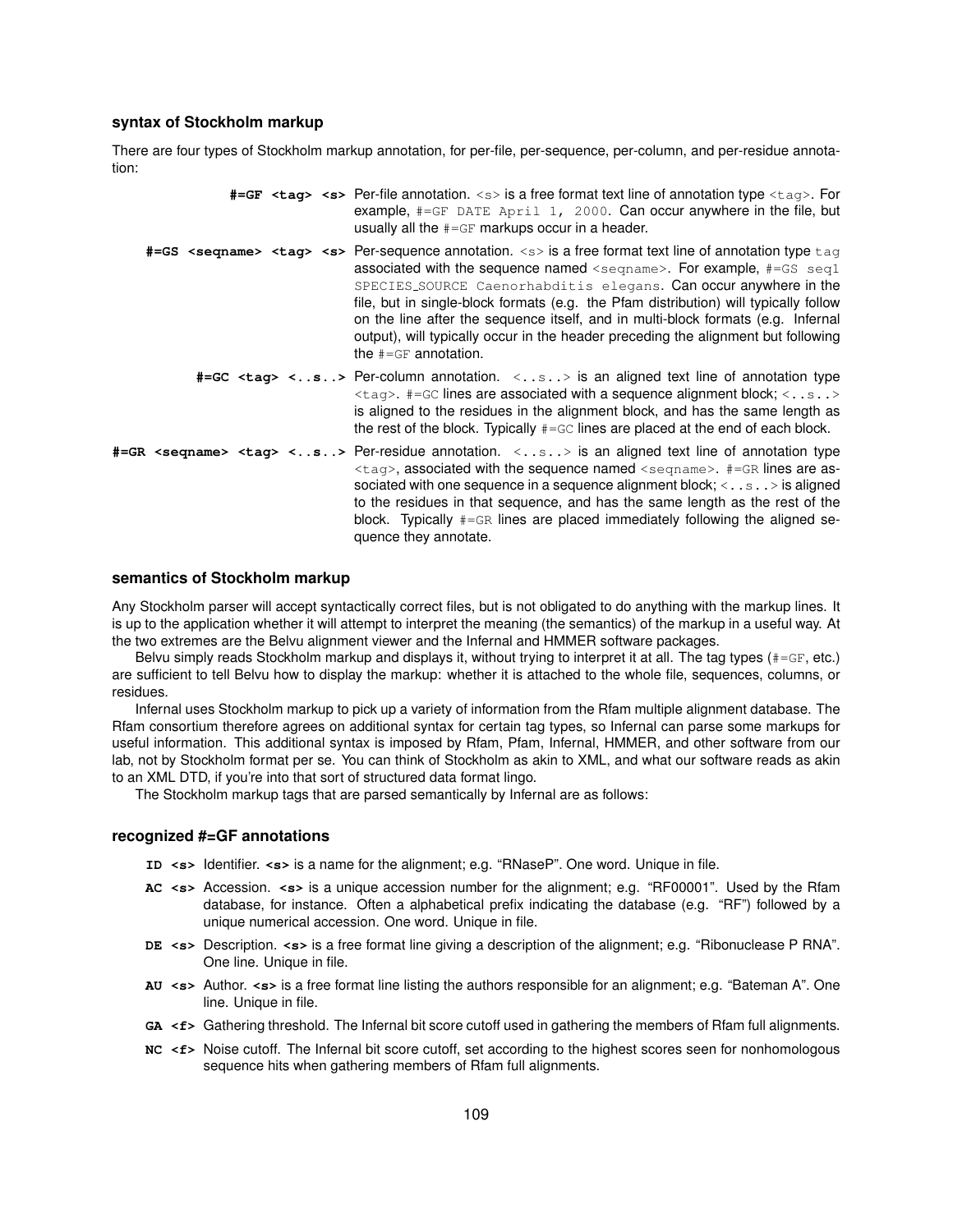**TC <f>** Trusted cutoff. The Infernal bit score cutoff, set according to the lowest scores seen for true homologous sequence hits that were above the GA gathering thresholds, when gathering members of Rfam full alignments.

#### **recognized #=GS annotations**

- **WT <f>** Weight. **<f>** is a positive real number giving the relative weight for a sequence, usually used to compensate for biased representation by downweighting similar sequences. Usually the weights average 1.0 (e.g. the weights sum to the number of sequences in the alignment) but this is not required. Either every sequence must have a weight annotated, or none of them can.
- **AC <s>** Accession. **<s>** is a database accession number for this sequence. (Compare the #=GF AC markup, which gives an accession for the whole alignment.) One word.
- **DE <s>** Description. **<s>** is one line giving a description for this sequence. (Compare the #=GF DE markup, which gives a description for the whole alignment.)

#### **recognized #=GC annotations**

- **RF** Reference line. Any character is accepted as a markup for a column. The intent is to allow labeling the columns with some sort of mark. cmbuild uses this annotation to determine which columns are consensus versus insertion if the  $-\text{hand}$  option is used; insertion columns are annotated by a gap symbol, and consensus columns by any non-gap symbol.
- **SS cons** Secondary structure consensus. When this line is generated by Infernal, it is generated in full WUSS notation. When it is read by embuild, it is interpreted more loosely, in shorthand (input) WUSS notation: pairs of symbols  $\langle \rangle$ , (), [], or [] mark consensus base pairs, and symbols : $\frac{1}{2}$ ,  $\sim$  mark single stranded columns (see the section on WUSS format above for details).

#### **recognized #=GR annotations**

- **SS** Secondary structure consensus. See #=GC SS\_cons above.
- **PP** Posterior probability for an aligned residue. This represents the probability that this residue is assigned to the CM state corresponding to this alignment column, as opposed to some other state. The posterior probability is encoded as 11 possible characters  $0-9*: 0.0 \le p < 0.05$  is coded as 0,  $0.05 \le p < 0.15$  is coded as 1, (... and so on ...),  $0.85 \le p < 0.95$  is coded as 9, and  $0.95 \le p \le 1.0$  is coded as '\*'. Gap characters appear in the PP line where no residue has been assigned.

## **Sequence files: FASTA format**

FASTA is probably the simplest of formats for unaligned sequences. FASTA files are easily created in a text editor. Each sequence is preceded by a line starting with >. The first word on this line is the name of the sequence. The rest of the line is a description of the sequence (free format). The remaining lines contain the sequence itself. You can put as many letters on a sequence line as you want. For example:

```
>seq1 This is the description of my first sequence.
AGTACGTAGTAGCTGCTGCTACGTGCGCTAGCTAGTACGTCA CGACGTAGATGCTAGCTGACTCGATGC
>seq2 This is a description of my second sequence.
CGATCGATCGTACGTCGACTGATCGTAGCTACGTCGTACGTAG CATCGTCAGTTACTGCATGCTCG
CATCAGGCATGCTGCTGACTGATCGTACG
```
For better or worse, FASTA is not a documented standard. Minor (and major) variants are in widespread use in the bioinformatics community, all of which are called "FASTA format". My software attempts to cater to all of them, and is tolerant of common deviations in FASTA format. Certainly anything that is accepted by the database formatting programs in NCBI BLAST or WU-BLAST (e.g. setdb, pressdb, xdformat) will also be accepted by my software. Blank lines in a FASTA file are ignored, and so are spaces or other gap symbols (dashes, underscores, periods) in a sequence. Other non-amino or non-nucleic acid symbols in the sequence are also silently ignored, mostly because some people seem to think that "\*" or "." should be added to protein sequences to (redundantly) indicate the end of the sequence. The parser will also accept unlimited line lengths, which allows it to accomodate the enormous description lines in the NCBI NR databases.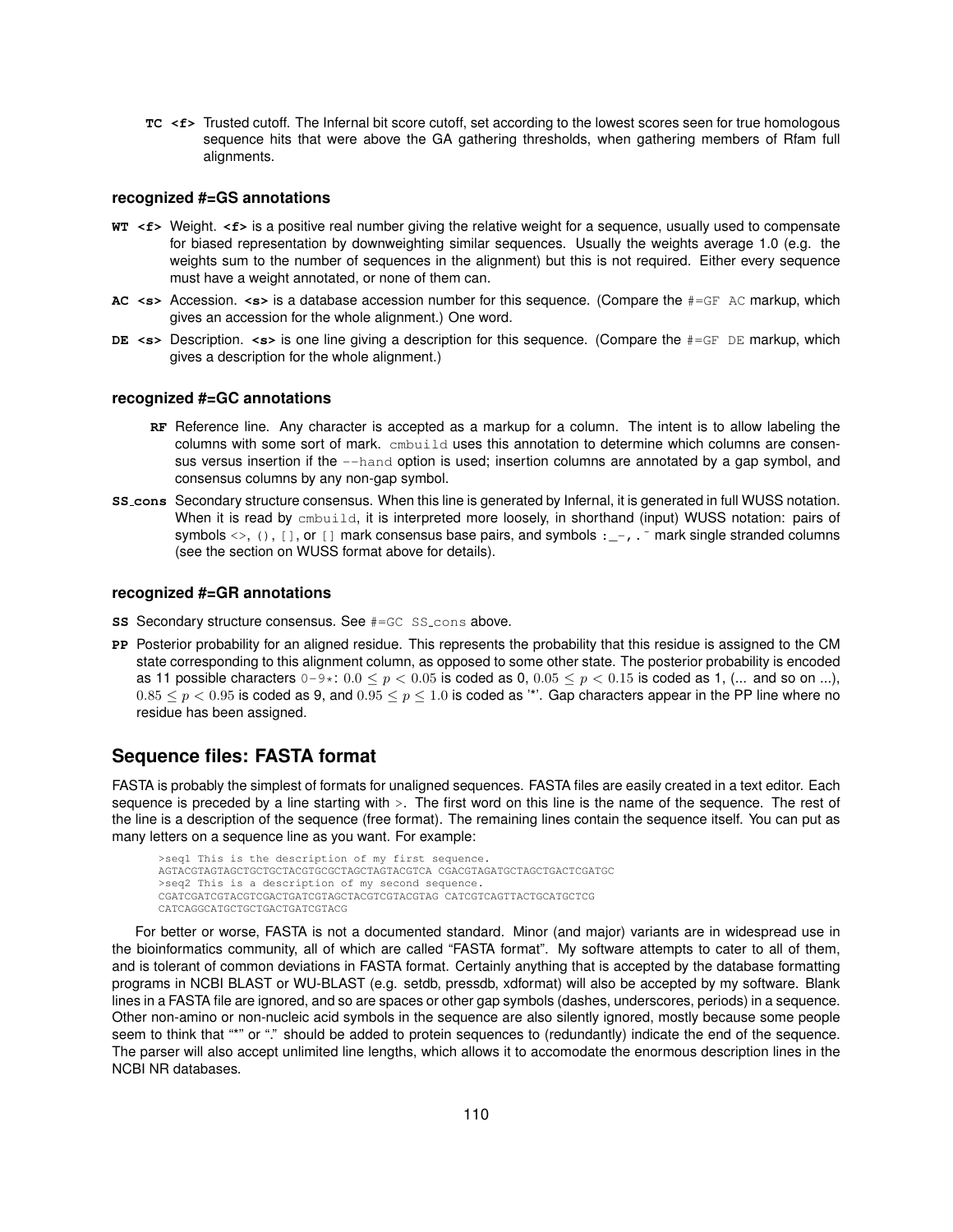(On the other hand, any FASTA files *generated* by my software adhere closely to community standards, and should be usable by other software packages (BLAST, FASTA, etc.) that are more picky about parsing their input files. That means you can run a sloppy FASTA file thru the sreformat utility program to clean it up.)

Partly because of this tolerance, the software may have a difficult time dealing with files that are *not* in FASTA format, especially if you're relying on file format autodetection (the "Babelfish"). Some (now mercifully uncommon) file formats are so similar to FASTA format that they be erroneously called FASTA by the Babelfish and then quietly and lethally misparsed. An example is the old NBRF file format. If you're afraid of this, you can use the  $-$ informat fasta option to bypass the Babelfish and improve robustness. However, it is still possible to construct files perversely similar to FASTA that will still confuse the parser. (The gist of these caveats applies to all formats, not just FASTA.)

## **Null model file format**

The Infernal source distribution includes an example null model file,  $src/rna$ .null. This null model is identical to the hardcoded default prior used by Infernal, all four RNA nucleotides are equiprobable in the null, background model.

A null model file must contain exactly four non-comment lines. A comment line begins with a "# ", that is a # followed by a single space. Each of the four non-comment lines must contain a single floating point number, the four of which sum to 1.0. The first non-comment line is interpreted as the background probability of an "A" residue, the second, third, and fourth non-comment lines are interpreted as the background probabilities of a "C", "G" and "U" respectively.

## **Clan input file format for cmscan**

The cmscan program has a  $--$ clanin  $\leq f$  option that allows the user to supply an input file  $\leq f$  with information on clan membership for models in the CM file. This option must be used in combination with the  $-$ tblout and  $-$ fmt 2 options. An example clan input file is included with the Infernal source distribution, tutorial/Rfam.12.1.clanin. This file specifies the clan membership for the 2474 models in the Rfam 12.1 release, of which 311 models belong to 104 clans. This file should be used in combination with the Rfam.cm file for Rfam 12.1, available for download as a gzipped file here: ftp://ftp.ebi.ac.uk/pub/databases/Rfam/12.1/Rfam.cm.gz. Note that many of the Rfam models are not members of a clan; the clan input file does not need to specify clan membership for all models in the CM file.

A clan input file contains one line per clan. Each line must contain at least two space-delimited tokens. The first token is the name of the clan (this name cannot contain spaces). Each token after the first is the name of a model that is a member of the clan named in the first token. These tokens must be valid names of models in the file CM file you are using with cmscan. These tokens cannot be the accessions of models. Valid model names cannot contain spaces (enforced by cmbuild during model construction). To determine the names of models in a CM file, use cmstat.

For example, in the file tutorial/Rfam.12.1.clanin the first token of the first line is "CL00001" and tokens two through five are "tRNA", "cyano tmRNA", "tRNA-Sec", "mt-tmRNA", indicating that these four models are members of the CL00001 clan. cmscan will output the clan name of models in clans in its tabular output file specified with --tblout when the  $-\text{fmt}$  2 option is also used. Furthermore, you can specify that only overlapping hits between models of the same clan are annotated (as opposed to all overlapping hits) in the tabular output file by additionally using the --oclan option. Finally, you can specify that lower scoring overlaps within clans are not output by additionally using the  $-\text{oskip}$  and the  $-\text{oclan}$  options.

## **Dirichlet prior files**

A prior file is parsed into a number of whitespace-delimited, non-comment fields. These fields are then interpreted in order. The order and number of the fields is important. This is not a robust, tag-value save file format.

All whitespace is ignored, including newlines. The number of fields per line is unimportant.

Comments begin with a  $#$  character. The remainder of any line following a  $#$  is ignored.

The Infernal source distribution includes an example prior file, default.pri. This prior is identical to the hardcoded default prior used by Infernal. The following text may only make sense if you're looking at that example while you read.

The order of the fields in the prior file is as follows:

**Strategy.** The first field is the keyword **Dirichlet**. Currently Dirichlet priors (mixture or not) are the only prior strategy used by Infernal.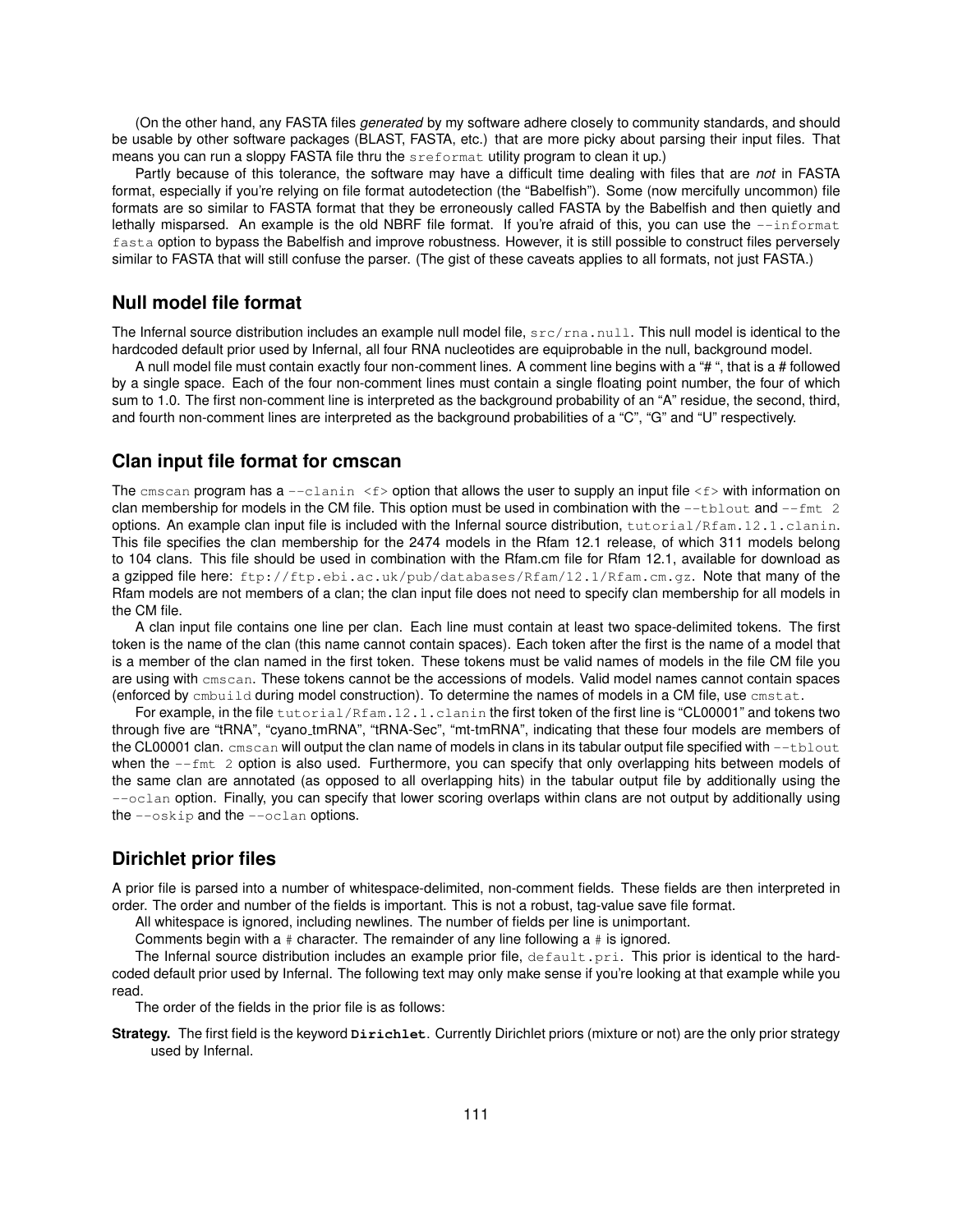- **Transition prior section.** The next field is the number **74**, the number of different types of transition distributions. (See Figure 7 for an explanation of where the number 74 comes from.) Then, for each of these 74 distributions:
	- **<from-uniqstate> <to-node>**: Two fields give the transition type: from a unique state identifier, to a node identifier. Example: **MATP MP MATP**.
	- **<n>**: One field gives the number of transition probabilities for this transition type; that is, the number of Dirichlet parameter vector  $\alpha_1^q..\alpha_n^q$  for each mixture component  $q.$
	- **<nq>**: One field gives the number of mixture Dirichlet components for this transition type's prior. Then, for each of these **nq** Dirichlet components:
		- **p(q)**: One field gives the mixture coefficient  $p(q)$ , the prior probability of this component q. For a singlecomponent "mixture", this is always 1.0.
		- $\alpha^{\bf q}_1..\alpha^{\bf q}_n$ : The next  $n$  fields give the Dirichlet parameter vector for this mixture component  $q.$
- **Base pair emission prior section.** This next section is the prior for MATP MP emissions. One field gives **<K>**, the "alphabet size" – the number of base pair emission probabilities – which is always 16 (4x4), for RNA. The next field gives **<nq>**, the number of mixture components. Then, for each of these **nq** Dirichlet components:
	- **p(q)**: One field gives the mixture coefficient  $p(q)$ , the prior probability of this component q. For a singlecomponent "mixture", this is always 1.0.
	- $\alpha^q_{AA}$ .. $\alpha^q_{UU}$ : The next 16 fields give the Dirichlet parameter vector for this mixture component, in alphabetical order (AA, AC, AG, AU, CA . . . GU, UA, UC, UG, UU).
- **Consensus singlet base emission prior section.** This next section is the prior for MATL\_ML and MATR\_MR emissions. One field gives **<K>**, the "alphabet size" – the number of singlet emission probabilities – which is always 4, for RNA. The next field gives **<nq>**, the number of mixture components. Then, for each of these **nq** Dirichlet components:
	- **p(q)**: One field gives the mixture coefficient  $p(q)$ , the prior probability of this component q. For a singlecomponent "mixture", this is always 1.0.
	- $\alpha^q_{\bf A}.\alpha^q_{\bf U}$ : The next 4 fields give the Dirichlet parameter vector for this mixture component, in alphabetical order (A, C, G, U).
- **Nonconsensus singlet base emission prior section.** This next section is the prior for insertions (MATP IL, MATP IR, MATL\_IL, MATR\_IR, ROOT\_IL, ROOT\_IR, BEGR\_IL) as well as nonconsensus singlets (MATP\_ML, MATP\_MR). One field gives **<K>**, the "alphabet size" – the number of singlet emission probabilities – which is always 4, for RNA. The next field gives **<nq>**, the number of mixture components. Then, for each of these **nq** Dirichlet components:
	- **p(q)**: One field gives the mixture coefficient  $p(q)$ , the prior probability of this component q. For a singlecomponent "mixture", this is always 1.0.
	- $\alpha^q_{\bf A}.\alpha^q_{\bf U}$ : The next 4 fields give the Dirichlet parameter vector for this mixture component, in alphabetical order (A, C, G, U).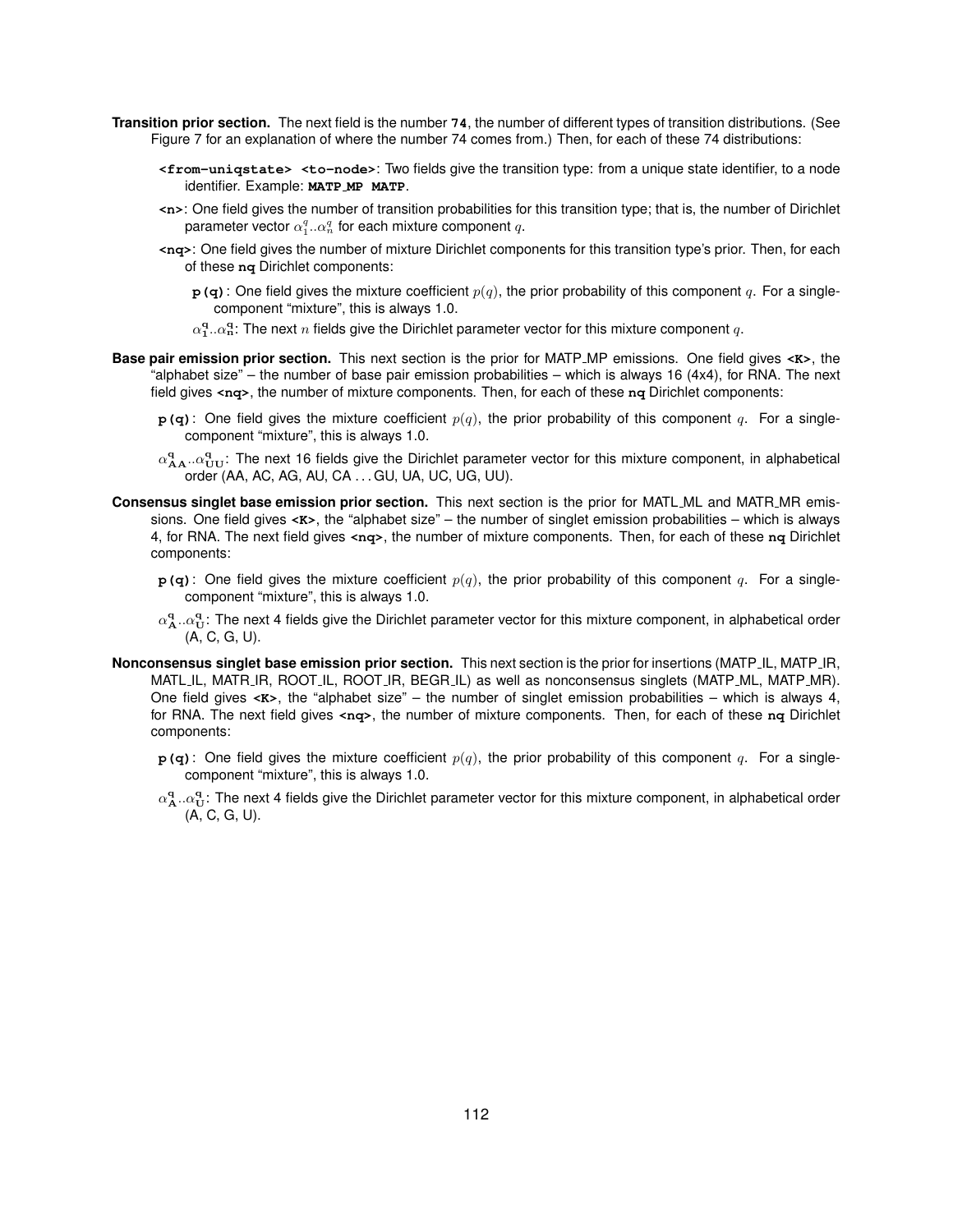

Figure 7: **Where does the magic number of 74 transition distribution types come from?** The transition distributions are indexed in a 2D array, from a unique statetype (20 possible) to a downstream node (8 possible), so the total conceivable number of different distributions is  $20 \times 8 = 160$ . The grid represents these possibilities by showing the  $8 \times 8$  array of all node types to all node types; each starting node contains 1 or more unique states (number in parentheses to the left). Two rows are impossible (gray): bifurcations automatically transit to determined BEGL, BEGR states with probability 1, and end nodes have no transitions. Three columns are impossible (gray): BEGL and BEGR can only be reached by probability 1 transitions from a bifurcation, and the ROOT node is special and can only start a model. Eight individual cells of the grid are unused (black) because of the way embuild (almost) unambiguously constructs a guide tree from a consensus structure. These cases are numbered as follows. (1) BEGL and BEGR never transit to END; this would imply an empty substructure. A bifurcation is only used if both sides of the split contain at least one consensus pair (MATP). (2) ROOT never transits to END; this would imply an alignment with zero consensus columns. Infernal models assume  $\geq 1$  consensus columns. (3) MATR never transits to END. Infernal always uses MATL for unpaired columns whenever possible. MATR is only used for internal loops, multifurcation loops, and 3' bulges, so MATR must always be followed by a BIF, MATP, or another MATR. (4) BEGL never transits to MATR. The single stranded region between two bifurcated stems is unambiguously assigned to MATL nodes on the right side of the split, not to MATR nodes on the left. (5) MATR never transits to MATL. The only place where this could arise (given that we already specified that MATL is used whenever possible) is in an interior loop; there, by unambiguous convention, MATL nodes precede MATR nodes. (6) BEGL nodes never transit to MATL, and BEGR nodes never transit to MATR. By convention, at any bifurcated subsequence i, j, i and j are paired but not to each other. That is, the smallest possible subsequence is bifurcated, so that any single stranded stretches to the left and right are assigned to MATL and MATR nodes above the bifurcation, instead of MATL nodes below the BEGL and MATR nodes below the BEGR. Thus, the total number 74 comes from multiplying, for each row, the number of unique states in each starting node by the number of possible downstream nodes (white), and summing these up, as shown to the left of the grid.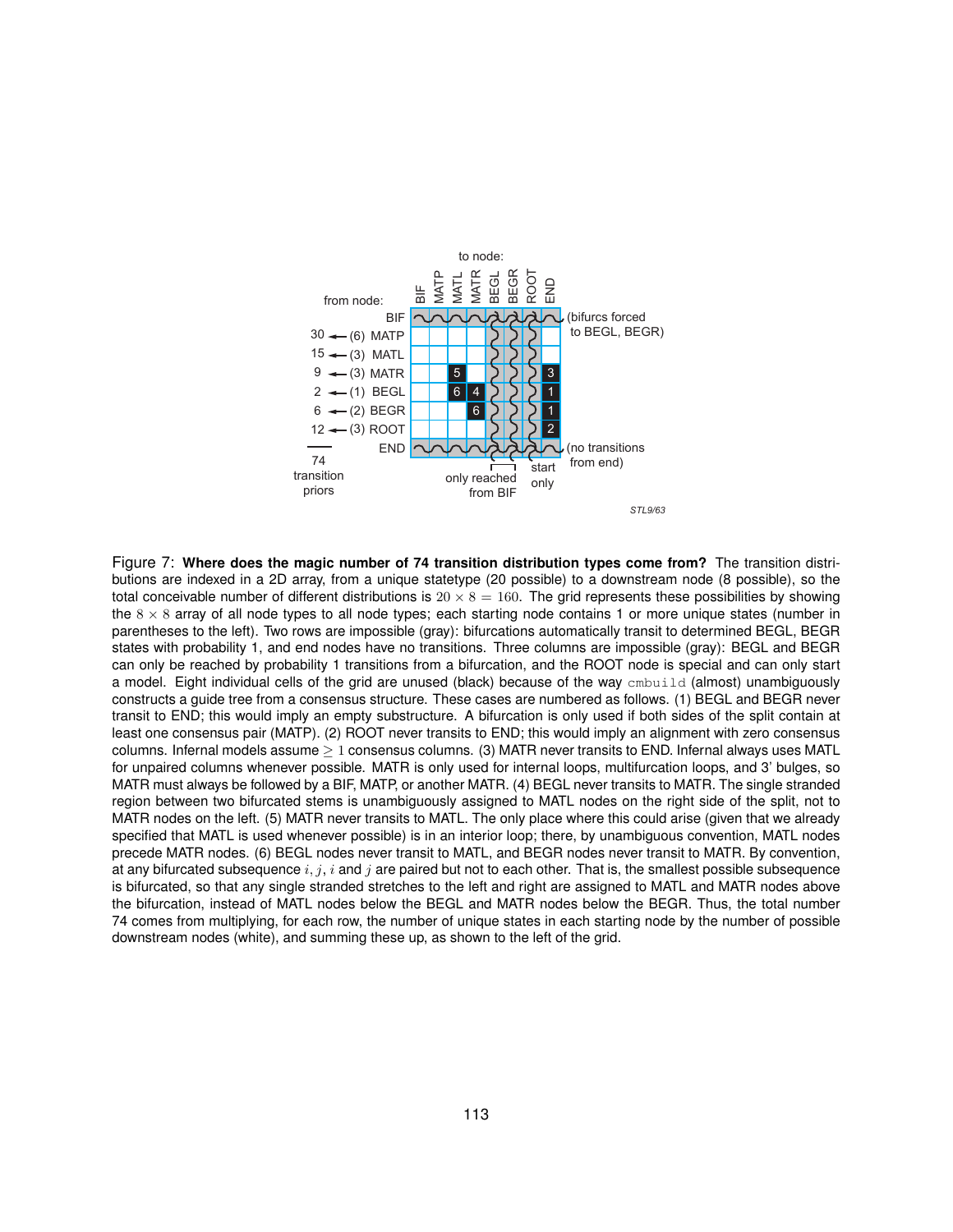# **10 Acknowledgements**

Infernal relies heavily on HMMER and Easel, originally created by Sean Eddy. Several others have helped develop these two packages as well, including Steve Johnson, Alex Coventry, Dawn Brooks, Sergi Castellano, Michael Farrar, Travis Wheeler, and Elena Rivas. In particular, the improved speed of Infernal 1.1 is enabled by research and development for the HMMER3 project, mainly from Sean, Travis and Michael. Further, many of the changes made for Infernal 1.1 mirror features in HMMER3, and were implemented frequently by stealing and slightly modifying code. Even this guide is based heavily on HMMER3's guide, and some analogous sections are identical or near identical. Additionally, the RSEARCH program (Klein and Eddy, 2003) from Robbie Klein has also had an important impact on Infernal, which still includes some of its code.

Sean created and was the lone developer of Infernal up through the version 0.55 release in 2003. Two graduate students, Diana Kolbe and Eric Nawrocki, focused on improvements to Infernal for their graduate work, beginning in 2004. Their efforts combined with Sean's led to versions 0.56 through 1.0.2. Diana has moved onto a postdoc, but included a snapshot of the codebase in between the 1.0.2 and 1.1 releases as supplementary material with her thesis. Eric continues to develop Infernal and is responsible for most of the changes in the 1.1 release.

The concept of HMM banded SCFG alignment implemented in Infernal derives from Michael Brown's RNACAD software, developed while he was working with David Haussler at UC Santa Cruz (Brown, 2000). HMM filtering for CMs was pioneered by Zasha Weinberg and Larry Ruzzo at the University of Washington (Weinberg and Ruzzo, 2004a,b, 2006). The CP9 HMMs in Infernal are a reimplementation of a profile HMM architecture introduced by Weinberg.

Infernal testing requires *a lot* of compute power, and we are extremely fortunate to have access to a highly reliable and state-of-the-art computing cluster, thanks to Jesse Becker, Ron Patterson and others at NCBI.

Infernal is primarily developed on GNU/Linux and Apple Macintosh machines, but is tested on a variety of hardware. Over the years, Compaq, IBM, Intel, Sun Microsystems, Silicon Graphics, Hewlett-Packard, Paracel, and nVidia have provided generous hardware support that makes this possible. We owe a large debt to the free software community for the development tools we use: an incomplete list includes GNU gcc, gdb, emacs, and autoconf; the amazing valgrind; the indispensable Subversion; the ineffable perl; LaTeX and TeX; PolyglotMan; and the UNIX and Linux operating systems.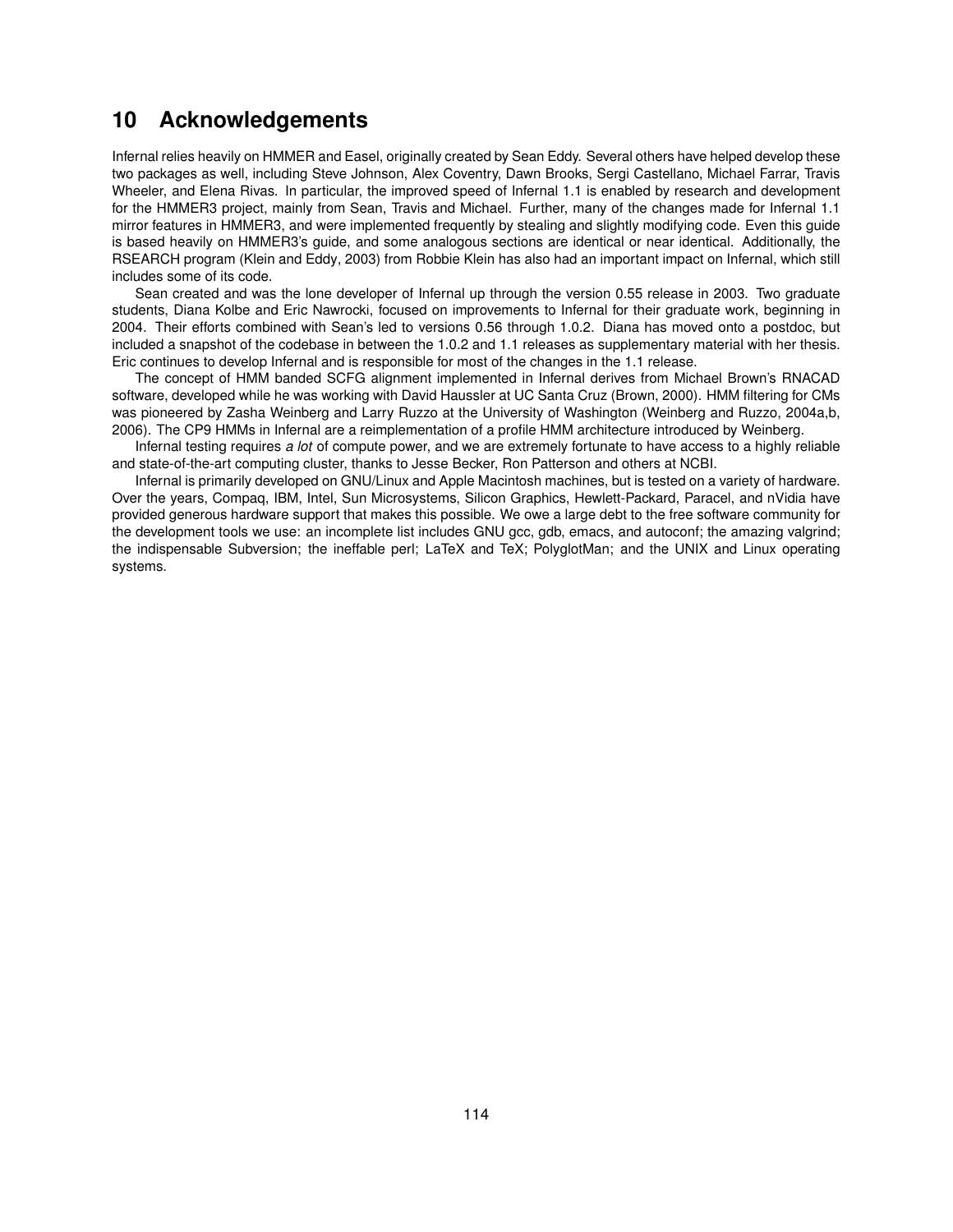## **References**

- Bernhart, S. H., Hofacker, I. L., Will, S., Gruber, A. R., and Stadler, P. F. (2008). RNAalifold: improved consensus structure prediction for RNA alignments. *BMC Bioinformatics*, 9:474.
- Brown, J. W. (1999). The ribonuclease P database. *Nucl. Acids Res.*, 27:314.
- Brown, M. P. (2000). Small subunit ribosomal RNA modeling using stochastic context-free grammars. *Proc. Int. Conf. Intell. Syst. Mol. Biol.*, 8:57–66.
- Cole, J. R., Wang, Q., Cardenas, E., Fish, J., Chai, B., Farris, R. J., Kulam-Syed-Mohideen, A. S., McGarrell, D. M., Marsh, T., Garrity, G. M., and Tiedje, J. M. (2009). The Ribosomal Database Project: Improved alignments and new tools for rRNA analysis. *Nucl. Acids Res.*, 37:D141–D145.
- Durbin, R., Eddy, S. R., Krogh, A., and Mitchison, G. J. (1998). *Biological Sequence Analysis: Probabilistic Models of Proteins and Nucleic Acids*. Cambridge University Press, Cambridge UK.
- Eddy, S. R. (1996). Hidden Markov models. *Curr. Opin. Struct. Biol.*, 6:361–365.
- Eddy, S. R. (1998). Profile hidden Markov models. *Bioinformatics*, 14:755–763.
- Eddy, S. R. (2002). A memory-efficient dynamic programming algorithm for optimal alignment of a sequence to an RNA secondary structure. *BMC Bioinformatics*, 3:18.
- Eddy, S. R. (2006). Computational analysis of RNAs. *Cold Spring Harbor Symp. Quant. Biol.*, 71:117–128.
- Eddy, S. R. (2008). A probabilistic model of local sequence alignment that simplifies statistical significance estimation. *PLOS Comput. Biol.*, 4:e1000069.
- Eddy, S. R. (2009). The HMMER3 user's guide. [http://hmmer.org/].
- Eddy, S. R. (2011). Accelerated profile HMM searches. *PLOS Comp. Biol.*, 7:e1002195.
- Eddy, S. R. and Durbin, R. (1994). RNA sequence analysis using covariance models. *Nucl. Acids Res.*, 22:2079–2088.
- Gardner, P. P., Daub, J., Tate, J., Moore, B. L., Osuch, I. H., Griffiths-Jones, S., Finn, R. D., Nawrocki, E. P., Kolbe, D. L., Eddy, S. R., and Bateman, A. (2011). Rfam: Wikipedia, clans and the "decimal" release. *Nucl. Acids Res.*, 39:D141–D145.
- Gerstein, M., Sonnhammer, E. L. L., and Chothia, C. (1994). Volume changes in protein evolution. *J. Mol. Biol.*, 235:1067–1078.
- Giegerich, R. (2000). Explaining and controlling ambiguity in dynamic programming. In Giancarlo, R. and Sankoff, D., editors, *Proceedings of the 11th Annual Symposium on Combinatorial Pattern Matching*, number 1848, pages 46–59, Montréal, Canada. Springer-Verlag, Berlin.
- Henikoff, S. and Henikoff, J. G. (1994). Position-based sequence weights. *J. Mol. Biol.*, 243:574–578.
- Hofacker, I. L., Fekete, M., and Stadler, P. F. (2002). Secondary structure prediction for aligned RNA sequences. *J. Mol. Biol.*, 319:1059–1066.
- Holmes, I. (1998). *Studies in Probabilistic Sequence Alignment and Evolution*. PhD thesis, University of Cambridge.
- Karplus, K., Barrett, C., and Hughey, R. (1998). Hidden Markov models for detecting remote protein homologies. *Bioinformatics*, 14:846–856.
- Klein, R. J. (2003). *Finding Noncoding RNA Genes in Genomic Sequences*. PhD thesis, Washington University School of Medicine.
- Klein, R. J. and Eddy, S. R. (2003). RSEARCH: finding homologs of single structured RNA sequences. *BMC Bioinformatics*, 4:44.